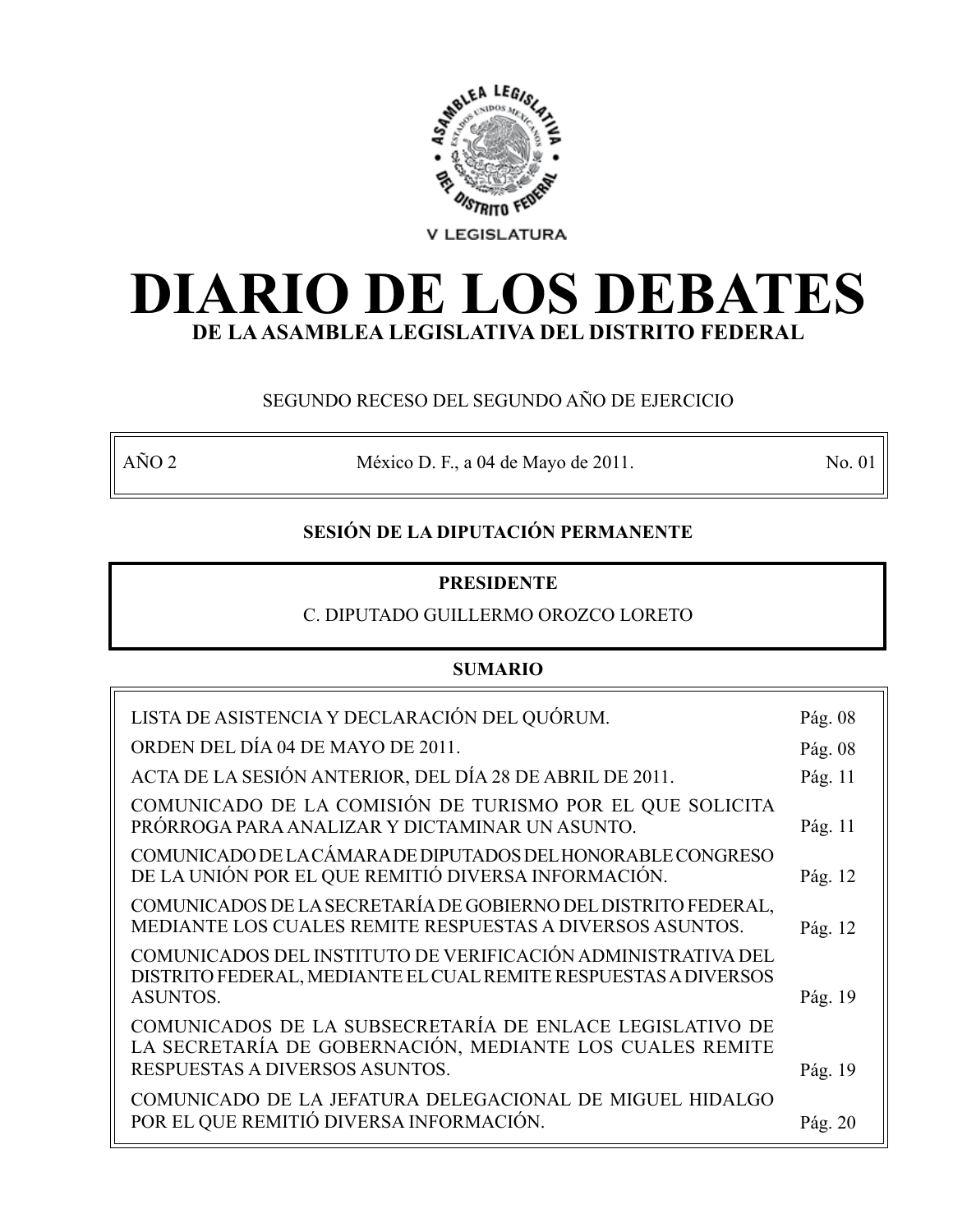| PROPOSICIÓN CON PUNTO DE ACUERDO RELATIVO AL SUMINISTRO DE<br>ENERGÍA ELÉCTRICA EN LAS CALLES DEL CENTRO HISTÓRICO, QUE<br>PRESENTÓ LA DIPUTADA ALICIA VIRGINIA TÉLLEZ SÁNCHEZ, DEL GRUPO<br>PARLAMENTARIO DEL PARTIDO REVOLUCIONARIO INSTITUCIONAL.<br>PROPOSICIÓN CON PUNTO DE ACUERDO PARA EXHORTAR AL TITULAR DE<br>LA SECRETARÍA DE EDUCACIÓN DEL DISTRITO FEDERAL, MARIO DELGADO<br>CARRILLO, ASÍ COMO A LOS 16 JEFES DELEGACIONALES A FIN DE QUE SEA<br>COLOCADA UNA MALLA SOLAR PARA LA FILTRACIÓN DE LOS RAYOS DE<br>SOL EN LOS PATIOS DE LAS ESCUELAS OFICIALES DE NIVEL PRE-ESCOLAR Y<br>PRIMARIAS DEL DISTRITO FEDERAL, PARA EVITAR EL GOLPE DE CALOR EN<br>LOS INFANTES, QUE PRESENTÓ EL DIPUTADO JORGE PALACIOS ARROYO,<br>DEL GRUPO PARLAMENTARIO DEL PARTIDO ACCIÓN NACIONAL. | Pág. 21<br>Pág. 23 |
|-----------------------------------------------------------------------------------------------------------------------------------------------------------------------------------------------------------------------------------------------------------------------------------------------------------------------------------------------------------------------------------------------------------------------------------------------------------------------------------------------------------------------------------------------------------------------------------------------------------------------------------------------------------------------------------------------------------------------------------------------------------------------------------------------|--------------------|
| PROPOSICIÓN CON PUNTO DE ACUERDO PARA EXHORTAR AL TITULAR DE<br>LA SECRETARÍA DE EDUCACIÓN DEL GOBIERNO DEL DISTRITO FEDERAL,<br>PARA QUE EN CONJUNTA COLABORACIÓN CON EL JEFE DELEGACIONAL<br>EN AZCAPOTZALCO Y EN LA MEDIDA DE SUS RESPECTIVAS ATRIBUCIONES<br>Y COMPETENCIAS, GIREN SUS APRECIABLES INSTRUCCIONES A QUIEN<br>CORRESPONDA A FIN QUE SEA RENOVADO EL MOBILIARIO DE LAS<br>SIGUIENTES ESCUELAS OFICIALES: PRIMARIA VICENTE ALCARAZ,<br>PRIMARIA FRANCISCO VILLA, SECUNDARIA FERNANDO MONTES DE OCA Y<br>SECUNDARIA LÁZARO CÁRDENAS, TODAS UBICADAS EN LA DELEGACIÓN<br>AZCAPOTZALCO, QUE REMITIÓ EL DIPUTADO JORGE PALACIOS ARROYO,<br>DEL GRUPO PARLAMENTARIO DEL PARTIDO ACCIÓN NACIONAL.                                                                                   | Pág. 25            |
| PROPOSICIÓN CON PUNTO DE ACUERDO PARA EXHORTAR AL TITULAR DE<br>LA SECRETARÍA DE TRANSPORTES Y VIALIDAD, ASÍ COMO AL TITULAR DE<br>LA SECRETARÍA DE OBRAS Y SERVICIOS, AMBOS DEL DISTRITO FEDERAL,<br>PARA QUE DE ACUERDO A SUS FACULTADES Y ATRIBUCIONES GIREN SUS<br>APRECIABLES INSTRUCCIONES A QUIEN CORRESPONDA A FIN DE QUE EN<br>EL CIRCUITO BICENTENARIO, EN LAS INTERSECCIONES CON CALZADA<br>DE LOS MISTERIOS, CALZADA DE GUADALUPE Y AVENIDA FERROCARRIL<br>HIDALGO SE HAGAN LAS ADECUACIONES VIALES PARA HABILITAR<br>RETORNOS QUE FACILITEN EL FLUJO VEHICULAR EN CASO DE PRESENTAR<br>ALGÚN BLOQUEO, CON MOTIVO DE LAS PEREGRINACIONES A LA BASÍLICA<br>DE GUADALUPE, QUE REMITIÓ EL DIPUTADO JORGE PALACIOS ARROYO,<br>DEL GRUPO PARLAMENTARIO DEL PARTIDO ACCIÓN NACIONAL.    | Pág. 27            |
| PROPOSICIÓN CON PUNTO DE ACUERDO PARA EXHORTAR<br>RESPETUOSAMENTE A LA CÁMARA DE DIPUTADOS Y A LA COMISIÓN<br>NACIONAL DEL AGUA PARA QUE CONVOQUEN A UNA MESA DE TRABAJO<br>A LA COMISIÓN DE GESTIÓN INTEGRAL DEL AGUA DE LA ASAMBLEA<br>LEGISLATIVA DEL DISTRITO FEDERAL, AL DIRECTOR GENERAL DEL<br>SISTEMA DE AGUAS DE LA CIUDAD DE MÉXICO, AL DIRECTOR GENERAL<br>DE INFRAESTRUCTURA HIDRÁULICA DE LA COMISIÓN DEL AGUA DEL<br>ESTADO DE MÉXICO, AL PRESIDENTE MUNICIPAL DEL VALLE DE CHALCO,<br>AL PRESIDENTE MUNICIPAL DE IXTAPALUCA, A LA JEFA DELEGACIONAL                                                                                                                                                                                                                            |                    |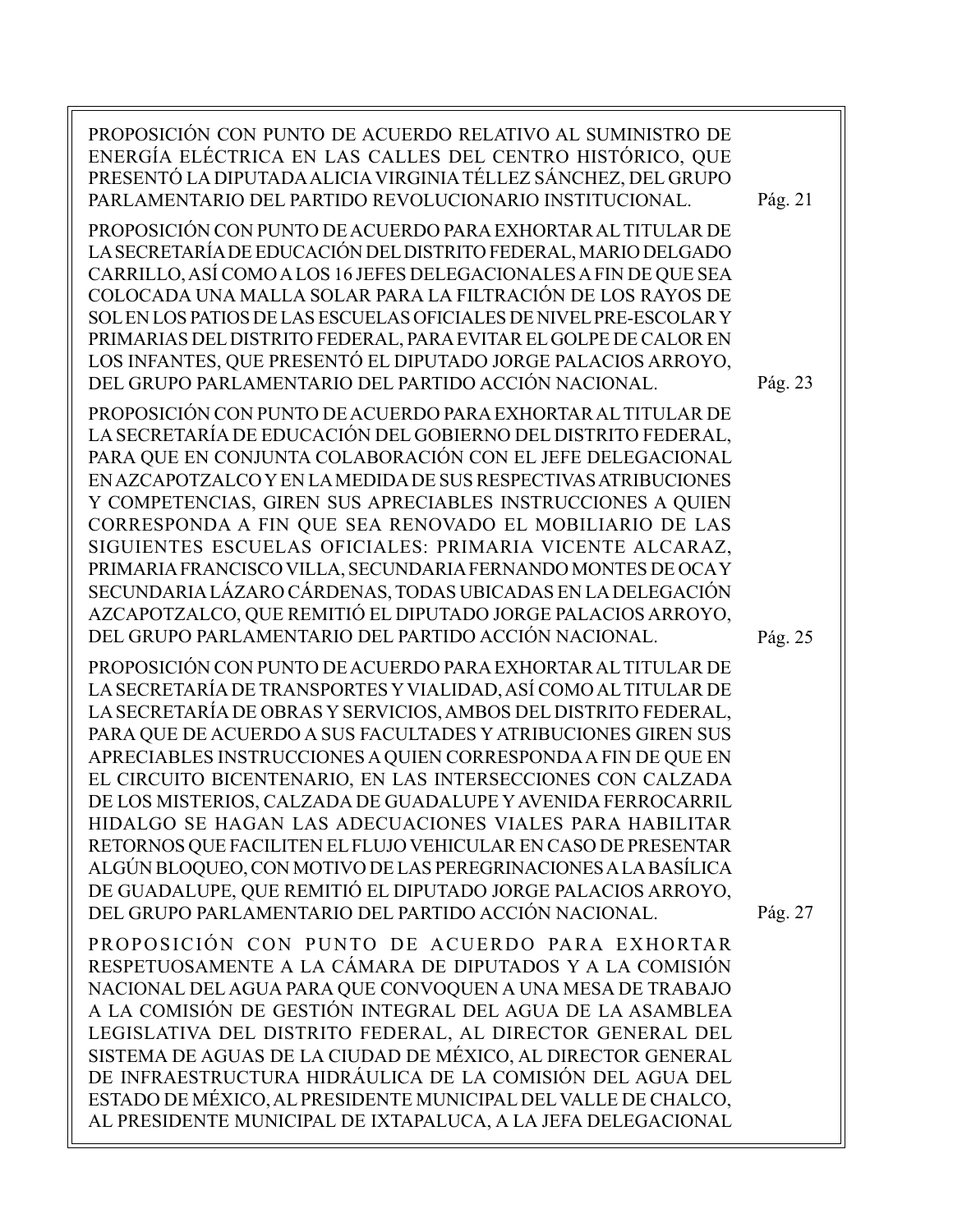DE IZTAPALAPA Y AL JEFE DELEGACIONAL DE TLÁHUAC, A FIN DE SOLUCIONAR DE MANERA DEFINITIVA LAS INUNDACIONES QUE SE HAN PRESENTADO EN EL VALLE DE CHALCO, A TRAVÉS LA HABILITACIÓN DEL LAGO TLÁHUAC-XICO, QUE REMITIÓ EL DIPUTADO VÍCTOR GABRIEL VARELA LÓPEZ, DEL GRUPO PARLAMENTARIO DEL PARTIDO DE LA REVOLUCIÓN DEMOCRÁTICA.

Pág. 29

Pág. 30

PROPOSICIÓN CON PUNTO DE ACUERDO PARA SOLICITAR A LA SECRETARÍA DE GOBIERNO DEL DISTRITO FEDERAL COORDINE LA REALIZACIÓN DE UN RECORRIDO A CADA UNA DE LAS DIECISÉIS DELEGACIONES POLÍTICAS, A EFECTO DE VISITAR Y SUPERVISAR LOS ESPACIOS QUE ESTÉN SIENDO DESTINADOS PARA LA CONSTRUCCIÓN DE LOS CENTROS DE ATENCIÓN INTEGRAL DEL CONSUMO DE SUSTANCIAS PSICOACTIVAS, QUE PRESENTÓ EL DIPUTADO GUILLERMO SÁNCHEZ TORRES A NOMBRE DEL DIPUTADO HORACIO MARTÍNEZ MEZA, DEL GRUPO PARLAMENTARIO DEL PARTIDO DE LA REVOLUCIÓN DEMOCRÁTICA.

PROPOSICIÓN CON PUNTO DE ACUERDO POR EL QUE SE SOLICITA AL TITULAR DE LA DELEGACIÓN XOCHIMILCO ENTREGUE A ESTA ASAMBLEA LEGISLATIVA UN INFORME DETALLADO SOBRE LA CONSTRUCCIÓN PRESUNTAMENTE IRREGULAR EN EL INMUEBLE UBICADO EN CALLE 2ª CERRADA DE NICOLÁS BRAVO Nº 12 COLONIA SAN JUAN TEPEPAN DE LA DELEGACIÓN XOCHIMILCO Y A SU VEZ SOLICITE AL INSTITUTO DE VERIFICACIÓN ADMINISTRATIVA DEL DISTRITO FEDERAL EL PROCEDIMIENTO DE VERIFICACIÓN CONVENIENTE A DICHA CONSTRUCCIÓN, QUE PRESENTÓ EL DIPUTADO CARLOS AUGUSTO MORALES LÓPEZ A NOMBRE DEL DIPUTADO HORACIO MARTÍNEZ MEZA, DEL GRUPO PARLAMENTARIO DEL PARTIDO DE LA REVOLUCIÓN DEMOCRÁTICA.

PROPOSICIÓN CON PUNTO DE ACUERDO PARA REALIZAR UN HOMENAJE PÓSTUMO A LA VIDA Y OBRA DEL HISTORIADOR DOCTOR FRIEDRICH KATZ, POR SU VALIOSA APORTACIÓN A LA HISTORIA DE MÉXICO, QUE PRESENTÓ EL DIPUTADO CARLO FABIÁN PIZANO SALINAS A NOMBRE DEL DIPUTADO SERGIO ISRAEL EGUREN CORNEJO, DEL GRUPO PARLAMENTARIO DEL PARTIDO ACCIÓN NACIONAL.

PROPOSICIÓN CON PUNTO DE ACUERDO POR EL CUAL SE SOLICITA AL JEFE DELEGACIONAL EN CUAUHTÉMOC, RINDA UN INFORME PORMENORIZADO SOBRE EL OTORGAMIENTO DEL PERMISO AL GIRO MERCANTIL MITO TOLOACHE A ESTA ASAMBLEA LEGISLATIVA DEL DISTRITO FEDERAL, QUE PRESENTÓ EL DIPUTADO CARLO FABIÁN PIZANO SALINAS A NOMBRE DEL DIPUTADO SERGIO ISRAEL EGUREN CORNEJO, DEL GRUPO PARLAMENTARIO DEL PARTIDO ACCIÓN NACIONAL.

PROPOSICIÓN CON PUNTO DE ACUERDO PARA SOLICITAR DE MANERA RESPETUOSA AL CIUDADANO MARCELO EBRARD CASAUBON, JEFE DE GOBIERNO DEL DISTRITO FEDERAL LA NULIDAD DEL ACUERDO Y RESTABLECIMIENTO TOTAL DE LAS CONDICIONES ANTERIORES AL PREDIO

Pág. 34

Pág. 40

Pág. 41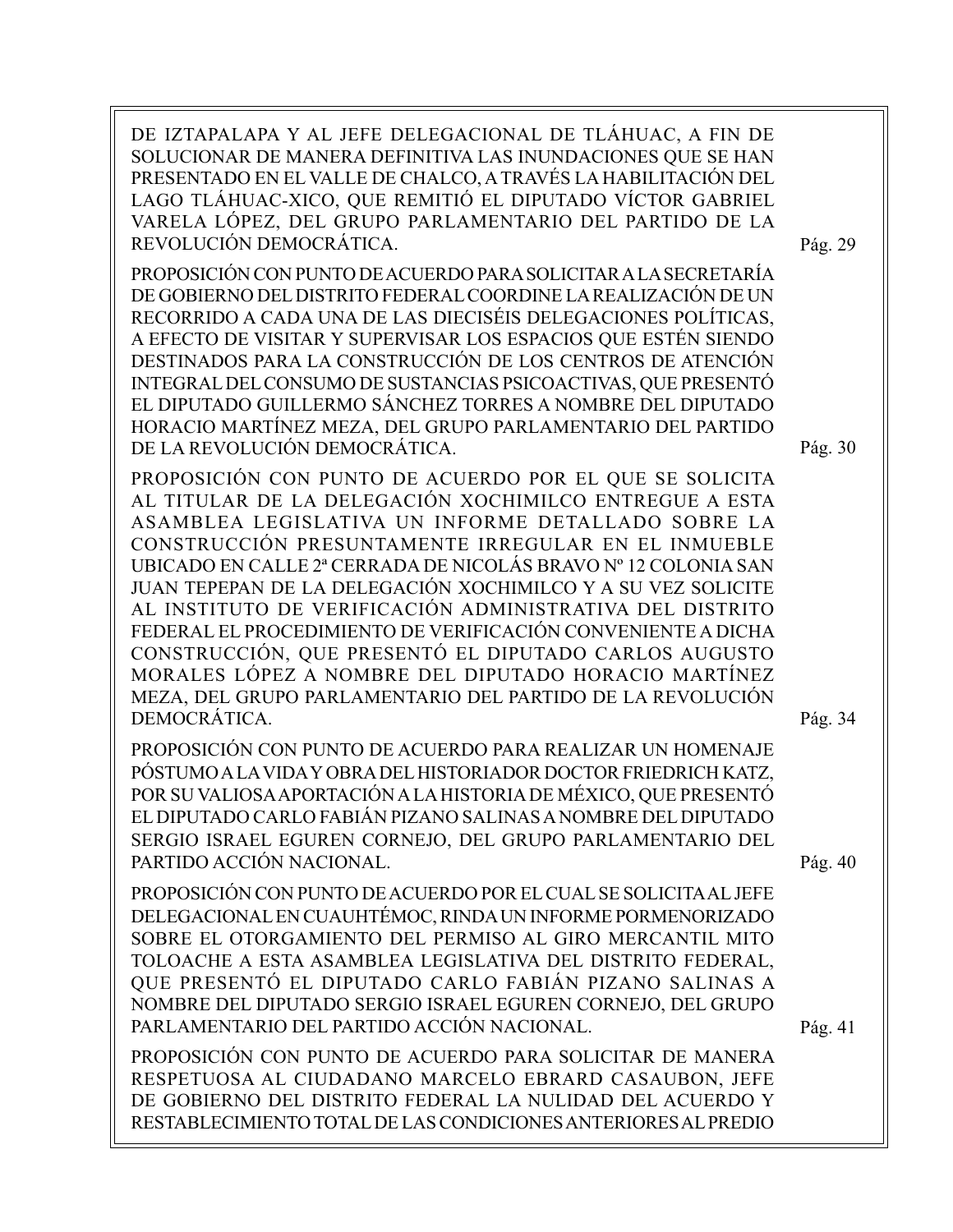| QUE SE PRETENDÍA UTILIZAR PARA LA EDIFICACIÓN DEL DENOMINADO<br>FORO-ESTADIO-AZCAPOTZALCO, PUBLICADO EL PASADO 14 DE DICIEMBRE<br>DE 2010, EN LA MISMA GACETA OFICIAL DEL DISTRITO FEDERAL, QUE<br>PRESENTÓ LA DIPUTADA LIZBETH EUGENIA ROSAS MONTERO, DEL GRUPO<br>PARLAMENTARIO DEL PARTIDO DE LA REVOLUCIÓN DEMOCRÁTICA.                                                                                                                                                                                            | Pág. 42 |
|------------------------------------------------------------------------------------------------------------------------------------------------------------------------------------------------------------------------------------------------------------------------------------------------------------------------------------------------------------------------------------------------------------------------------------------------------------------------------------------------------------------------|---------|
| PROPOSICIÓN CON PUNTO DE ACUERDO POR EL QUE SE SOLICITA A LA<br>JEFA DELEGACIONAL DE IZTAPALAPA LA CIUDADANA CLARA BRUGADA<br>MOLINA, INFORMACIÓN SOBRE EL ÍNDICE DE PERSONAS EN SITUACIÓN<br>DE CALLE QUE HAY EN SU DEMARCACIÓN Y LOS MECANISMOS QUE ESTÁ<br>APLICANDO CONJUNTAMENTE CON LA SECRETARÍA DE DESARROLLO<br>SOCIAL DEL DISTRITO FEDERAL PARA ERRADICAR DICHA PROBLEMÁTICA,<br>QUE REMITIÓ EL DIPUTADO RAFAEL CALDERÓN JIMÉNEZ, DEL GRUPO<br>PARLAMENTARIO DEL PARTIDO ACCIÓN NACIONAL.                    | Pág. 43 |
| PROPOSICIÓN CON PUNTO DE ACUERDO POR EL QUE SE SOLICITA AL<br>JEFE DELEGACIONAL DE VENUSTIANO CARRANZA, EL LICENCIADO<br>ALEJANDRO RAFAEL PIÑA MEDINA INFORMACIÓN SOBRE EL ÍNDICE DE<br>PERSONAS EN SITUACIÓN DE CALLE QUE HAY EN SU DEMARCACIÓN<br>Y LOS MECANISMOS QUE ESTÁ APLICANDO CONJUNTAMENTE CON LA<br>SECRETARÍA DE DESARROLLO SOCIAL DEL DISTRITO FEDERAL PARA<br>ERRADICAR DICHA PROBLEMÁTICA, QUE REMITIÓ EL DIPUTADO RAFAEL<br>CALDERÓN JIMÉNEZ, DEL GRUPO PARLAMENTARIO DEL PARTIDO ACCIÓN<br>NACIONAL. | Pág. 45 |
| PROPOSICIÓN CON PUNTO DE ACUERDO POR EL QUE SE SOLICITA AL<br>JEFE DELEGACIONAL DE TLALPAN EL CIUDADANO HIGINIO CHÁVEZ<br>GARCÍA INFORMACIÓN SOBRE EL ÍNDICE DE PERSONAS EN SITUACIÓN<br>DE CALLE QUE HAY EN SU DEMARCACIÓN Y LOS MECANISMOS QUE ESTÁ<br>APLICANDO CONJUNTAMENTE CON LA SECRETARÍA DE DESARROLLO<br>SOCIAL DEL DISTRITO FEDERAL PARA ERRADICAR DICHA PROBLEMÁTICA,<br>QUE REMITIÓ EL DIPUTADO RAFAEL CALDERÓN JIMÉNEZ, DEL GRUPO<br>PARLAMENTARIO DEL PARTIDO ACCIÓN NACIONAL.                         | Pág. 46 |
| PROPOSICIÓN CON PUNTO DE ACUERDO POR EL QUE SE SOLICITA AL<br>JEFE DELEGACIONAL DE GUSTAVO A. MADERO, EL LICENCIADO VÍCTOR<br>HUGO LOBO ROMÁN INFORMACIÓN SOBRE EL ÍNDICE DE PERSONAS EN<br>SITUACIÓN DE CALLE QUE HAY EN SU DEMARCACIÓN Y LOS MECANISMOS<br>QUE ESTÁ APLICANDO CONJUNTAMENTE CON LA SECRETARÍA DE<br>DESARROLLO SOCIAL DEL DISTRITO FEDERAL PARA ERRADICAR DICHA<br>PROBLEMÁTICA, QUE REMITIÓ EL DIPUTADO RAFAEL CALDERÓN JIMÉNEZ,<br>DEL GRUPO PARLAMENTARIO DEL PARTIDO ACCIÓN NACIONAL.            | Pág. 47 |
| PROPOSICIÓN CON PUNTO DE ACUERDO POR EL QUE SE EXHORTA A LA<br>TITULAR DE LA DELEGACIÓN IZTAPALAPA, PARA QUE EN EL ÁMBITO<br>DE SUS RESPECTIVAS ATRIBUCIONES ORDENE A QUIEN CORRESPONDA<br>AGILICE Y TERMINE LAS LABORES DE PINTURA E IMPERMEABILIZACIÓN<br>DE LA UNIDAD HABITACIONAL IGNACIO ZARAGOZA, EN CUMPLIMIENTO<br>AL PRESUPUESTO PARTICIPATIVO 2010, OBRA QUE HASTA LA FECHA NO HA                                                                                                                            |         |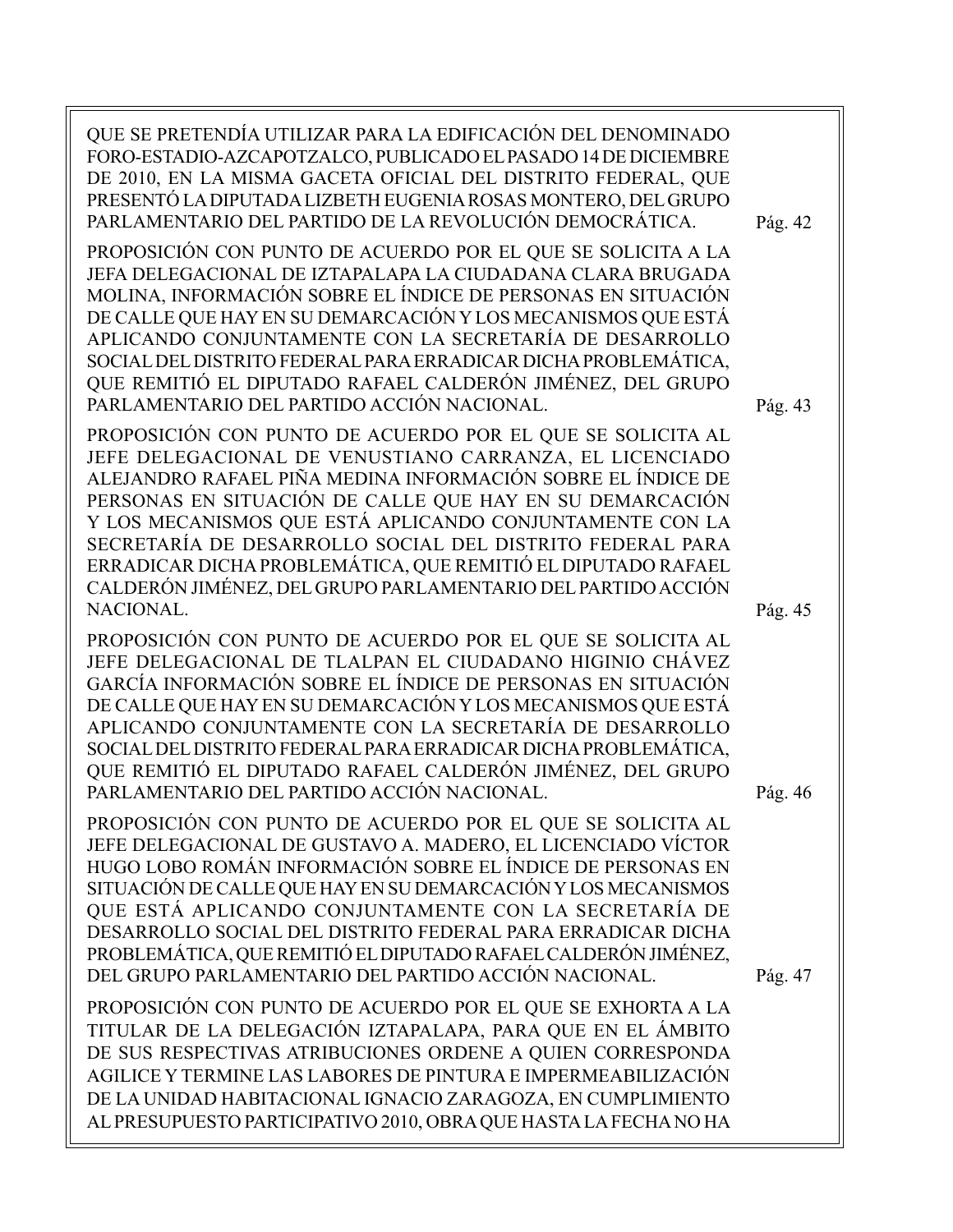| SIDO CONCLUIDA, QUE PRESENTÓ EL DIPUTADO GUILLERMO SÁNCHEZ<br>TORRES A NOMBRE DE LA DIPUTADA KAREN QUIROGA ANGUIANO, DEL<br>GRUPO PARLAMENTARIO DEL PARTIDO DE LA REVOLUCIÓN DEMOCRÁTICA.<br>PROPOSICIÓN CON PUNTO DE ACUERDO POR EL QUE SE CITA A COMPARECER<br>ANTE LA COMISIÓN DE SEGURIDAD PÚBLICA A LOS TITULARES DE LA<br>SECRETARÍA DE SEGURIDAD PÚBLICA DEL DISTRITO FEDERAL, DOCTOR<br>MANUEL MONDRAGÓN Y KALB Y DE LA SECRETARÍA DE FINANZAS<br>DEL DISTRITO FEDERAL, MAESTRO ARMANDO LÓPEZ CÁRDENAS, QUE<br>PRESENTÓ EL DIPUTADO GUILLERMO OCTAVIO HUERTA LING A NOMBRE<br>DEL DIPUTADO CARLOS ALBERTO FLORES GUTIÉRREZ, DEL GRUPO<br>PARLAMENTARIO DEL PARTIDO ACCIÓN NACIONAL.                                                                                                         | Pág. 48<br>Pág. 50 |
|-----------------------------------------------------------------------------------------------------------------------------------------------------------------------------------------------------------------------------------------------------------------------------------------------------------------------------------------------------------------------------------------------------------------------------------------------------------------------------------------------------------------------------------------------------------------------------------------------------------------------------------------------------------------------------------------------------------------------------------------------------------------------------------------------------|--------------------|
| PROPOSICIÓN CON PUNTO DE ACUERDO PARA EXHORTAR AL INSTITUTO<br>DE VERIFICACIÓN ADMINISTRATIVA DEL DISTRITO FEDERAL, A LA<br>SECRETARÍA DE DESARROLLO URBANO Y VIVIENDA DEL DISTRITO<br>FEDERAL Y AL C. HIGINIO CHÁVEZ GARCÍA, JEFE DELEGACIONAL<br>EN TLALPAN, A EFECTO DE QUE EN EL ÁMBITO DE SUS FACULTADES<br>REALICEN LAS VERIFICACIONES ADMINISTRATIVAS Y RINDAN INFORME<br>DE LA CONSTRUCCIÓN Y SALÓN DE FIESTAS DENOMINADO HACIENDA<br>D'AJUSCO, UBICADO EN CARRETERA PICACHO AJUSCO NÚMERO 1000 Ó<br>MANZANA 150-A LOTE 1 DE LA COLONIA AMPLIACIÓN MIGUEL HIDALGO<br>TERCERA SECCIÓN EN LA DELEGACIÓN TLALPAN, QUE PRESENTÓ LA<br>DIPUTADA LISBETH EUGENIA ROSAS MONTERO A NOMBRE DEL DIPUTADO<br>LEONEL LUNA ESTRADA, DEL GRUPO PARLAMENTARIO DEL PARTIDO DE<br>LA REVOLUCIÓN DEMOCRÁTICA. | Pág. 52            |
| PROPOSICIÓN CON PUNTO DE ACUERDO POR EL QUE SE SOLICITA A<br>DIVERSAS AUTORIDADES INFORMACIÓN DE LAS ACCIONES PARA EL<br>COMBATE A LA TRATA DE PERSONAS Y EXPLOTACIÓN SEXUAL DE<br>MENORES EN LA ZONA DE LA MERCED, QUE PRESENTÓ LA DIPUTADA<br>LISBETH EUGENIA ROSAS MONTERO A NOMBRE DEL DIPUTADO LEONEL<br>LUNA ESTRADA, DEL GRUPO PARLAMENTARIO DEL PARTIDO DE LA<br>REVOLUCIÓN DEMOCRÁTICA.                                                                                                                                                                                                                                                                                                                                                                                                    | Pág. 54            |
| PROPOSICIÓN CON PUNTO DE ACUERDO PARA SUSCRIBIR UN ACUERDO<br>SOBRE LAS MARCHAS EN EL DISTRITO FEDERAL, QUE PRESENTÓ LA<br>DIPUTADA ANA ESTELA AGUIRRE Y JUÁREZ, DEL GRUPO PARLAMENTARIO<br>DEL PARTIDO DEL TRABAJO.                                                                                                                                                                                                                                                                                                                                                                                                                                                                                                                                                                                | Pág. 55            |
| PROPOSICIÓN CON PUNTO DE ACUERDO PARA SOLICITAR AL JEFE DE<br>GOBIERNO DEL DISTRITO FEDERAL EXPLIQUE LAS CAUSAS POR LAS<br>CUALES NO HAN SIDO PUBLICADOS LOS PROGRAMAS DELEGACIONALES<br>DE TURISMO, QUE PRESENTÓ EL DIPUTADO CARLO FABIÁN PIZANO<br>SALINAS, DEL GRUPO PARLAMENTARIO DEL PARTIDO ACCIÓN NACIONAL.                                                                                                                                                                                                                                                                                                                                                                                                                                                                                  | Pág. 60            |
| PROPOSICIÓN CON PUNTO DE ACUERDO SOBRE LAS INUNDACIONES EN<br>LA COLONIA RESIDENCIAL Y EN LA UNIDAD HABITACIONAL MODULAR<br>ACUEDUCTO DE GUADALUPE EN LA DELEGACIÓN GUSTAVO A. MADERO,<br>QUE PRESENTÓ EL DIPUTADO CARLO FABIÁN PIZANO SALINAS, DEL GRUPO<br>PARLAMENTARIO DEL PARTIDO ACCIÓN NACIONAL.                                                                                                                                                                                                                                                                                                                                                                                                                                                                                             | Pág. 61            |
|                                                                                                                                                                                                                                                                                                                                                                                                                                                                                                                                                                                                                                                                                                                                                                                                     |                    |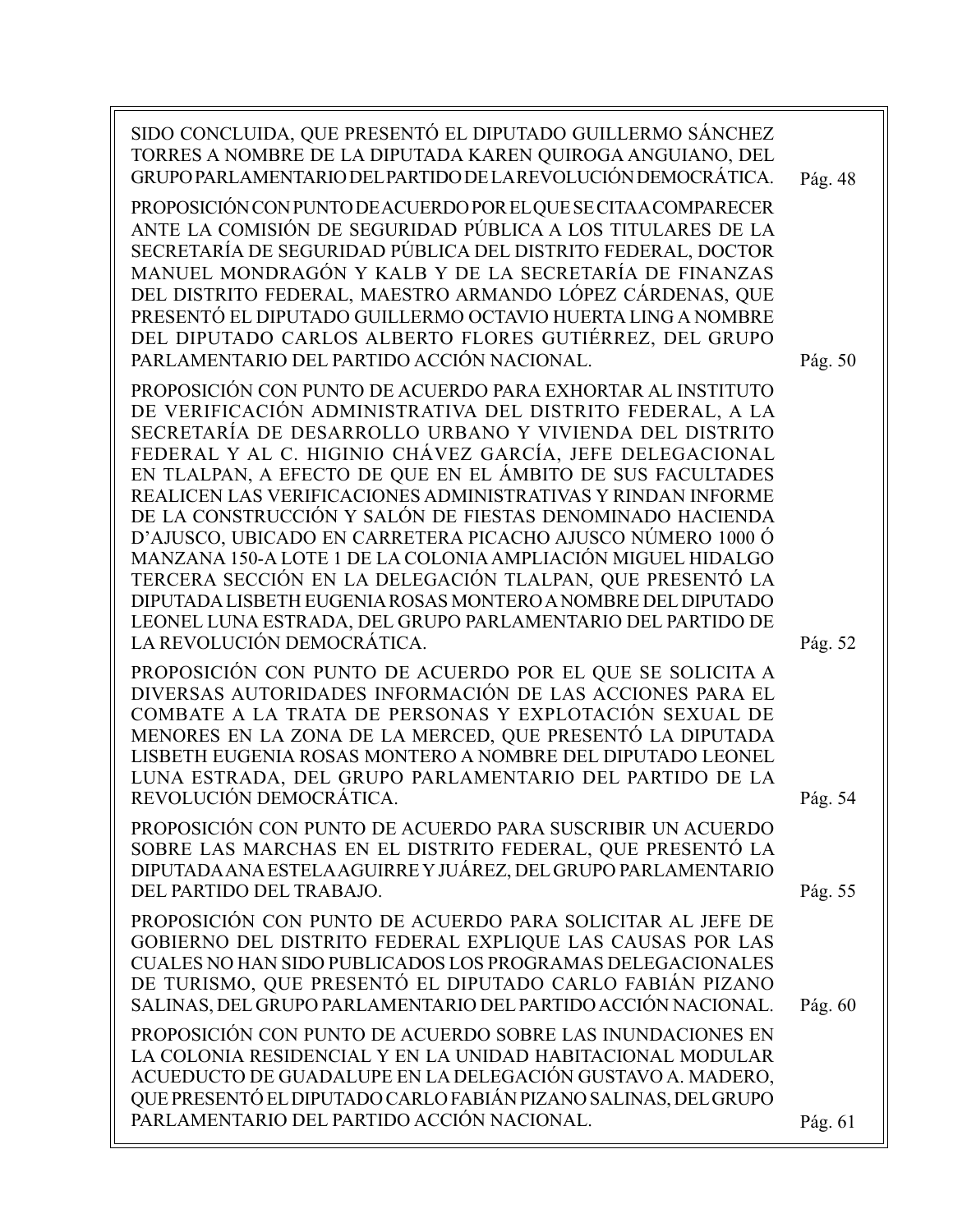| PROPOSICIÓN CON PUNTO DE ACUERDO PARA EXHORTAR AL SECRETARIO<br>DE SALUD DEL DISTRITO FEDERAL, DR. ARMANDO AHUED ORTEGA, PARA<br>QUE EL FENÓMENO DEL MOBBING (ACOSO LABORAL) SEA CONSIDERADO<br>COMO PROBLEMA DE SALUD PÚBLICA, ASÍ COMO EL DE ESTABLECER Y<br>DIFUNDIR UN PROGRAMA DE PREVENCIÓN, DIAGNÓSTICO OPORTUNO<br>Y TRATAMIENTO A LAS VICTIMAS Y AGRESORES QUE PRESENTEN ESTA<br>PROBLEMÁTICA, QUE PRESENTÓ EL DIPUTADO JORGE PALACIOS ARROYO<br>A NOMBRE PROPIO Y DE LA DIPUTADA MARIANA GÓMEZ DEL CAMPO<br>GURZA DEL GRUPO PARLAMENTARIO DEL PARTIDO ACCIÓN NACIONAL.                                                                                                                             | Pág. 63 |
|--------------------------------------------------------------------------------------------------------------------------------------------------------------------------------------------------------------------------------------------------------------------------------------------------------------------------------------------------------------------------------------------------------------------------------------------------------------------------------------------------------------------------------------------------------------------------------------------------------------------------------------------------------------------------------------------------------------|---------|
| PROPOSICIÓN CON PUNTO DE ACUERDO POR EL QUE SE EXHORTA<br>AL LIC. GUILLERMO CALDERÓN AGUILERA, DIRECTOR GENERAL<br>DEL SISTEMA DE TRANSPORTE PÚBLICO DE PASAJEROS METROBÚS,<br>MAYOR CAPACITACIÓN Y SE PRACTIQUEN EXÁMENES MÉDICOS Y<br>TOXICOLÓGICOS A LOS CONDUCTORES DE ESE MEDIO DE TRANSPORTE Y<br>JUNTO CON LA SECRETARÍA DE TRANSPORTES Y VIALIDAD IMPLEMENTE<br>MEDIDAS ESPECÍFICAS PARA PREVENIR ACCIDENTES EN EL SISTEMA DE<br>TRANSPORTE PÚBLICO DE PASAJEROS METROBÚS QUE PRESENTEN ESTA<br>PROBLEMÁTICA, QUE PRESENTÓ EL DIPUTADO JORGE PALACIOS ARROYO<br>A NOMBRE PROPIO Y DE LA DIPUTADA MARIANA GÓMEZ DEL CAMPO<br>GURZA DEL GRUPO PARLAMENTARIO DEL PARTIDO ACCIÓN NACIONAL.               | Pág. 66 |
| PROPOSICIÓN CON PUNTO DE ACUERDO SOBRE EL RIESGO DE DAÑOS A<br>LA SALUD POR LA EXPOSICIÓN A LA RADIACIÓN SOLAR EN EL DISTRITO<br>FEDERAL QUE PRESENTEN ESTA PROBLEMÁTICA, QUE PRESENTÓ EL<br>DIPUTADO JORGE PALACIOS ARROYO A NOMBRE PROPIO Y DE LA DIPUTADA<br>MARIANA GÓMEZ DEL CAMPO GURZA DEL GRUPO PARLAMENTARIO DEL<br>PARTIDO ACCIÓN NACIONAL.                                                                                                                                                                                                                                                                                                                                                        | Pág. 68 |
| PROPOSICIÓN CON PUNTO DE ACUERDO PARA SOLICITAR DE MANERA<br>RESPETUOSA AL C. MANUEL MONDRAGÓN Y KALB, SECRETARIO DE<br>SEGURIDAD PÚBLICA DEL DISTRITO FEDERAL, UN INFORME POR<br>ESCRITO EN DONDE SE DETALLE LA SITUACIÓN DE LA RENTA DE<br>DIVERSOS VEHÍCULOS PARA LABORES OPERATIVAS Y ADMINISTRATIVAS<br>DE LA DEPENDENCIA A SU CARGO EL CUAL CONTENGA AL MENOS EL<br>MARCO JURÍDICO QUE FACULTA A LA DEPENDENCIA A REALIZAR DICHO<br>PROCEDIMIENTO, EL PROCEDIMIENTO EN COMENTO, ASÍ COMO LA<br>COMPARACIÓN COSTO BENEFICIO ENTRE RENTAR Y ADQUIRIR TALES<br>VEHÍCULOS, QUE PRESENTÓ LA DIPUTADA LIZBETH EUGENIA ROSAS<br>MONTERO, DEL GRUPO PARLAMENTARIO DEL PARTIDO DE LA REVOLUCIÓN<br>DEMOCRÁTICA. | Pág. 70 |
| PROPOSICIÓN CON PUNTO DE ACUERDO SOBRE EL ATLAS DE RIESGO, QUE<br>PRESENTÓ LA DIPUTADA LIZBETH EUGENIA ROSAS MONTERO A NOMBRE<br>DE LA DIPUTADA ALEIDA ALAVEZ RUIZ, DEL GRUPO PARLAMENTARIO DEL<br>PARTIDO DE LA REVOLUCIÓN DEMOCRÁTICA.                                                                                                                                                                                                                                                                                                                                                                                                                                                                     | Pág. 78 |
| PROPOSICIÓN CON PUNTO DE ACUERDO POR EL QUE SE SOLICITA LA<br>URGENTE REVISIÓN DE LAS ESTACIONES DEL METROBÚS POR EL RIESGO                                                                                                                                                                                                                                                                                                                                                                                                                                                                                                                                                                                  |         |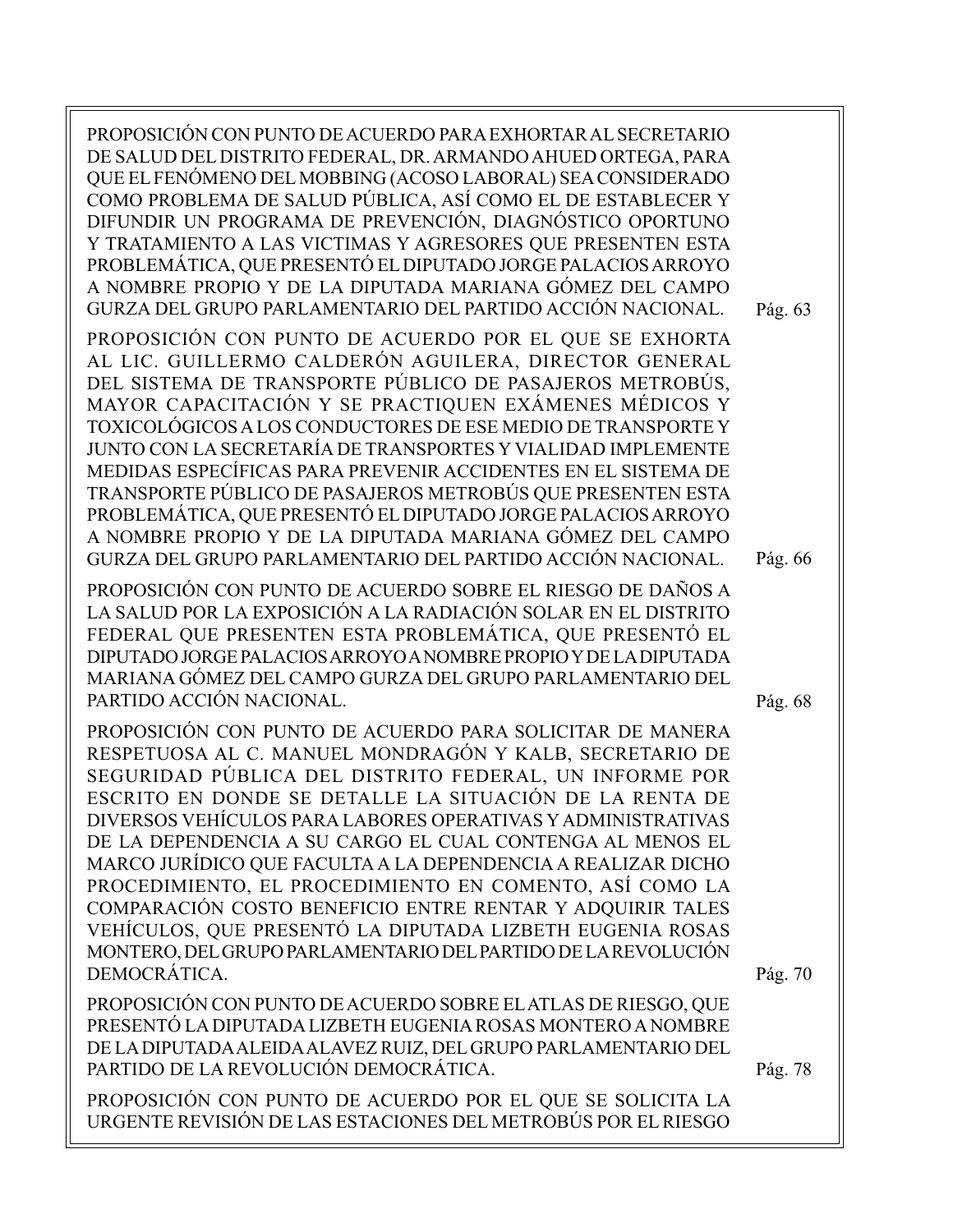| INMINENTE QUE REPRESENTAN PARA LA POBLACIÓN DEL DISTRITO<br>FEDERAL, QUE REMITIÓ EL DIPUTADO GUILLERMO OCTAVIO HUERTA LING,<br>DEL GRUPO PARLAMENTARIO DEL PARTIDO ACCIÓN NACIONAL. |         |
|-------------------------------------------------------------------------------------------------------------------------------------------------------------------------------------|---------|
|                                                                                                                                                                                     | Pág. 80 |
| PROPOSICIÓN CON PUNTO DE ACUERDO POR EL QUE SE SOLICITA AL                                                                                                                          |         |
| TITULAR DE LA SECRETARÍA DE SEGURIDAD PÚBLICA DEL DISTRITO                                                                                                                          |         |
| FEDERAL, DR. MANUEL MONDRAGÓN Y KALB, INFORME A ESTA                                                                                                                                |         |
| SOBERANÍA SOBRE EL PROCEDIMIENTO DE ACTUACIÓN DE LOS CUERPOS                                                                                                                        |         |
| POLICÍACOS DURANTE LAS MANIFESTACIONES DEL SINDICATO MEXICANO                                                                                                                       |         |
| DE ELECTRICISTAS, QUE PRESENTÓ EL DIPUTADO GUILLERMO OCTAVIO                                                                                                                        |         |
| HUERTA LING, DEL GRUPO PARLAMENTARIO DEL PARTIDO ACCIÓN                                                                                                                             |         |
| NACIONAL.                                                                                                                                                                           | Pág. 81 |
| PROPOSICIÓN CON PUNTO DE ACUERDO PARA REALIZAR UN PERITAJE                                                                                                                          |         |
| A LAS VIVIENDAS QUE ESTÁN CLASIFICADAS EN NIVEL DE RIESGO                                                                                                                           |         |
| ESTRUCTURAL Y GEOLÓGICO, QUE PRESENTÓ LA DIPUTADA ANA ESTELA                                                                                                                        |         |
| AGUIRRE Y JUÁREZ, DEL GRUPO PARLAMENTARIO DEL PARTIDO DEL                                                                                                                           |         |
| TRABAJO.                                                                                                                                                                            | Pág. 83 |
| PROPOSICIÓN CON PUNTO DE ACUERDO POR EL QUE SE EXHORTA A                                                                                                                            |         |
| LA PROCURADURÍA SOCIAL DEL DISTRITO FEDERAL A QUE EJERZA                                                                                                                            |         |
| EL PRESUPUESTO QUE LE FUE ASIGNADO POR ESTA HONORABLE                                                                                                                               |         |
| ASAMBLEA LEGISLATIVA EN EL CAPÍTULO 4000 DEL EJERCICIO FISCAL                                                                                                                       |         |
| 2011 DENOMINADO AYUDAS SOCIALES A PERSONAS U HOGARES DE                                                                                                                             |         |
| ESCASOS RECURSOS CON EL FIN DE CONTAR CON UN EQUIPO DE                                                                                                                              |         |
| PROMOTORES CONDOMINALES QUE COADYUVEN EN LAS ACTIVIDADES                                                                                                                            |         |
| DE DIAGNÓSTICO JURÍDICO-SOCIAL DE LAS UNIDADES PRIVATIVAS DE                                                                                                                        |         |
| LAS DIVERSAS UNIDADES HABITACIONALES DE ESTA CIUDAD, ADEMÁS                                                                                                                         |         |
| DE PROMOVER LA ORGANIZACIÓN CONDOMINAL Y SU PARTICIPACIÓN                                                                                                                           |         |
| EN EL PROGRAMA DE REGULARIZACIÓN PATRIMONIAL Y DOCUMENTAL,                                                                                                                          |         |
| QUE PRESENTÓ EL DIPUTADO GUILLERMO SÁNCHEZ TORRES, A NOMBRE                                                                                                                         |         |
| PROPIO Y DE LA DIPUTADA KAREN QUIROGA ANGUIANO, DEL GRUPO                                                                                                                           |         |
| PARLAMENTARIO DEL PARTIDO DE LA REVOLUCIÓN DEMOCRÁTICA.                                                                                                                             | Pág. 84 |
|                                                                                                                                                                                     |         |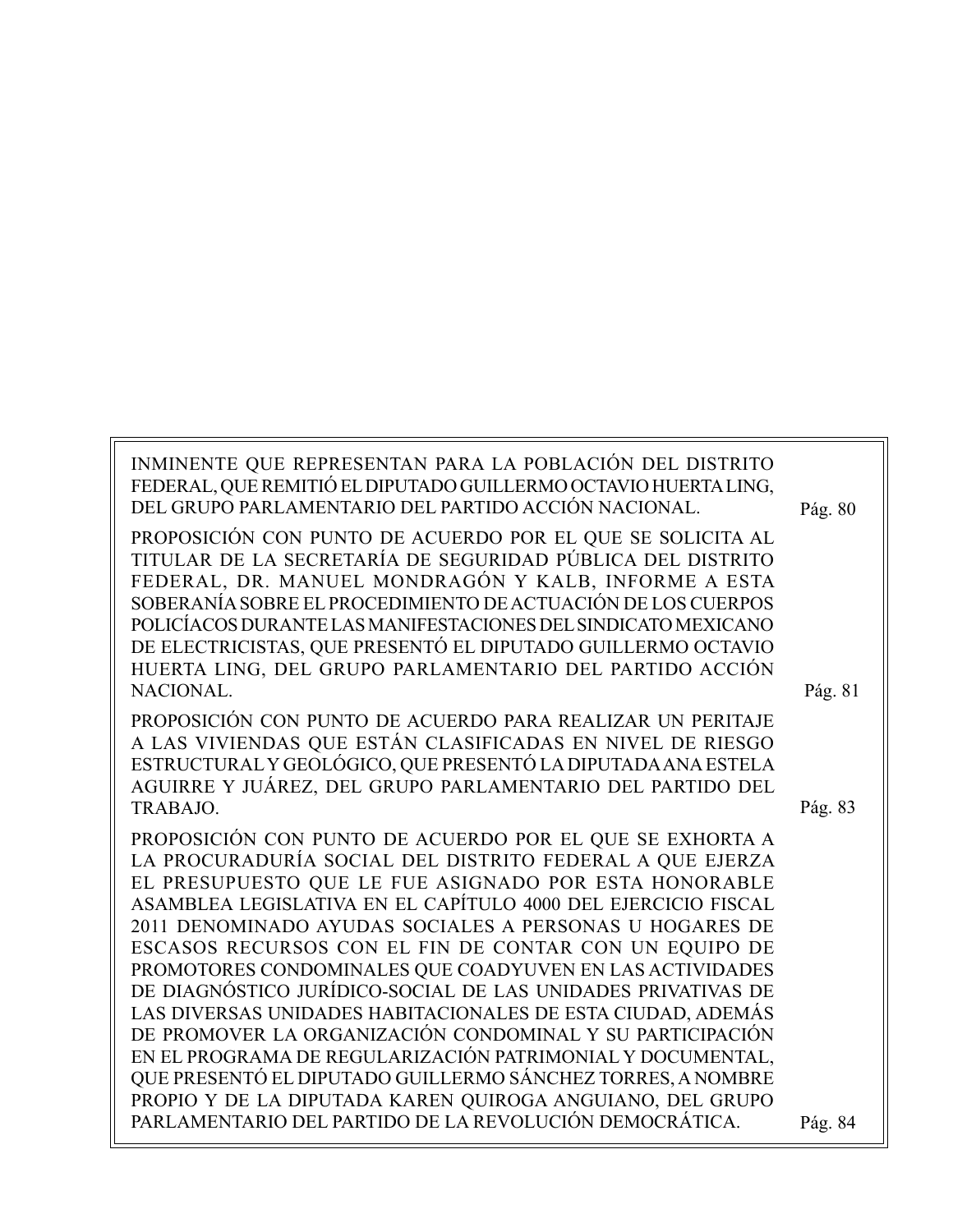# **A las 11:20 horas.**

**EL C. PRESIDENTE DIPUTADO GUILLERMO OROZCO LORETO.** Proceda la Secretaría a pasar lista de asistencia a las Diputadas y Diputados.

**LA C. SECRETARIA DIPUTADA ABRIL JANNETTE TRUJILLO VÁZQUEZ.** Por instrucciones de la Presidencia se va a proceder a pasar lista de asistencia.

*(Pasa lista de asistencia)*

Diputado Presidente, hay una asistencia de 11 Diputados. Hay quórum.

# **EL C. PRESIDENTE**. Se abre la Sesión.

Proceda la Secretaría a preguntar a la Diputación Permanente en votación económica si es de dispensarse la lectura del Orden del Día, toda vez que ésta se encuentra en las pantallas táctiles de cada Diputado del apartado de la Gaceta Parlamentaria.

**LA C. DIPUTADA ANA ESTELA AGUIRRE Y JUÁREZ**. *(Desde su curul)* Presidente.

**EL C. PRESIDENTE**. ¿Con qué objeto, Diputada?

**LA C. DIPUTADA ANA ESTELA AGUIRRE Y JUÁREZ**. *(Desde su curul)* Señor Presidente, con su venia, muy buenos días.

Sucede que en la última reunión que estuvimos aquí presentes del jueves de la semana pasada, se dijo que el Orden del Día vigente para esa fecha, que todos los puntos se pasaban para el día de hoy. Entonces yo me quedé con dos puntos en papelera que le correspondieron el número 78 y el número 100, hoy me dicen que los tengo que volver a reinscribir.

Aquí la cuestión es que uno de ellos es justamente sobre el tema de los niños, el inscribirlo quiere decir nuevamente esperarme hasta el próximo miércoles y entonces va a quedar totalmente desfasado.

**EL C. PRESIDENTE**. Sí, Diputada, debieran de refrendarse los puntos que se habían inscritos en la pasada Sesión porque tienen distinta fundamentación. Lo que yo le recomiendo es que presente por escrito este punto para que ahorita se someta a votación de la permanente que se puede incluir en el Orden del Día.

**LA C. DIPUTADA ANA ESTELA AGUIRRE Y JUÁREZ**. *(Desde su curul)* ¿Mi solicitud es la que tengo que presentar por escrito?

**EL C. PRESIDENTE**. Así es, Diputada.

**LA C. DIPUTADA ANA ESTELA AGUIRRE Y JUÁREZ**. *(Desde su curul)* En este momento se la hago llegar, señor Presidente.

**EL C. PRESIDENTE**. Gracias, Diputada. Proceda la Secretaría, por favor.

**LA C. SECRETARIA.** Por instrucciones de la Presidencia se pregunta a la Diputación Permanente si es de dispensarse la lectura del Orden del Día. Los que estén por la afirmativa, sírvanse manifestarlo levantando la mano.

Los que estén por la negativa, sírvanse manifestarlo levantando la mano.

Dispensada la lectura, Diputado Presidente.

# **ORDEN DEL DÍA**

Diputación Permanente. 4 de mayo de 2011.

- 1. Lista de asistencia.
- 2. Lectura del Orden del Día.

3. Lectura y en su caso aprobación del Acta de la Sesión Anterior.

# *Comunicados*

4. Uno de la Comisión de Turismo por el que solicita prórroga para analizar y dictaminar un asunto.

5. Uno de la Cámara de Diputados del Honorable Congreso de la Unión por el que remite diversa información.

6. Diecinueve de la Secretaría de Gobierno del Distrito Federal, mediante los cuales remite respuestas a diversos asuntos.

7. Dos del Instituto de Verificación Administrativa del Distrito Federal, mediante el cual remite respuestas a diversos asuntos.

8. Tres de la Subsecretaría de Enlace Legislativo de la Secretaría de Gobernación, mediante los cuales remite respuestas a diversos asuntos.

9. Uno de la Jefatura Delegacional de Miguel Hidalgo por el que remite diversa información.

# *Proposiciones*

10. Con Punto de Acuerdo relativo al suministro de energía eléctrica en las calles del Centro Histórico, que presenta la Diputada Alicia Virginia Téllez Sánchez, del Grupo Parlamentario del Partido Revolucionario Institucional.

11. Con Punto de Acuerdo por el que se solicita a la Secretaría de Cultura del Gobierno del Distrito Federal para que informe en dónde se encuentra la Locomotora de Vía Angosta FCI-67 del Ferrocarril Central Interoceánico que se ubica en la Plaza de la República junto al Monumento de la Revolución, que presenta la Diputada Alicia Virginia Téllez Sánchez, del Grupo Parlamentario del Partido Revolucionario Institucional.

12. Con Punto de Acuerdo para exhortar al Titular de la Secretaría de Educación del Distrito Federal, Mario Delgado Carrillo, así como a los 16 Jefes Delegacionales a fin de que sea colocada una malla solar para la filtración de los rayos de sol en los patios de las escuelas oficiales de nivel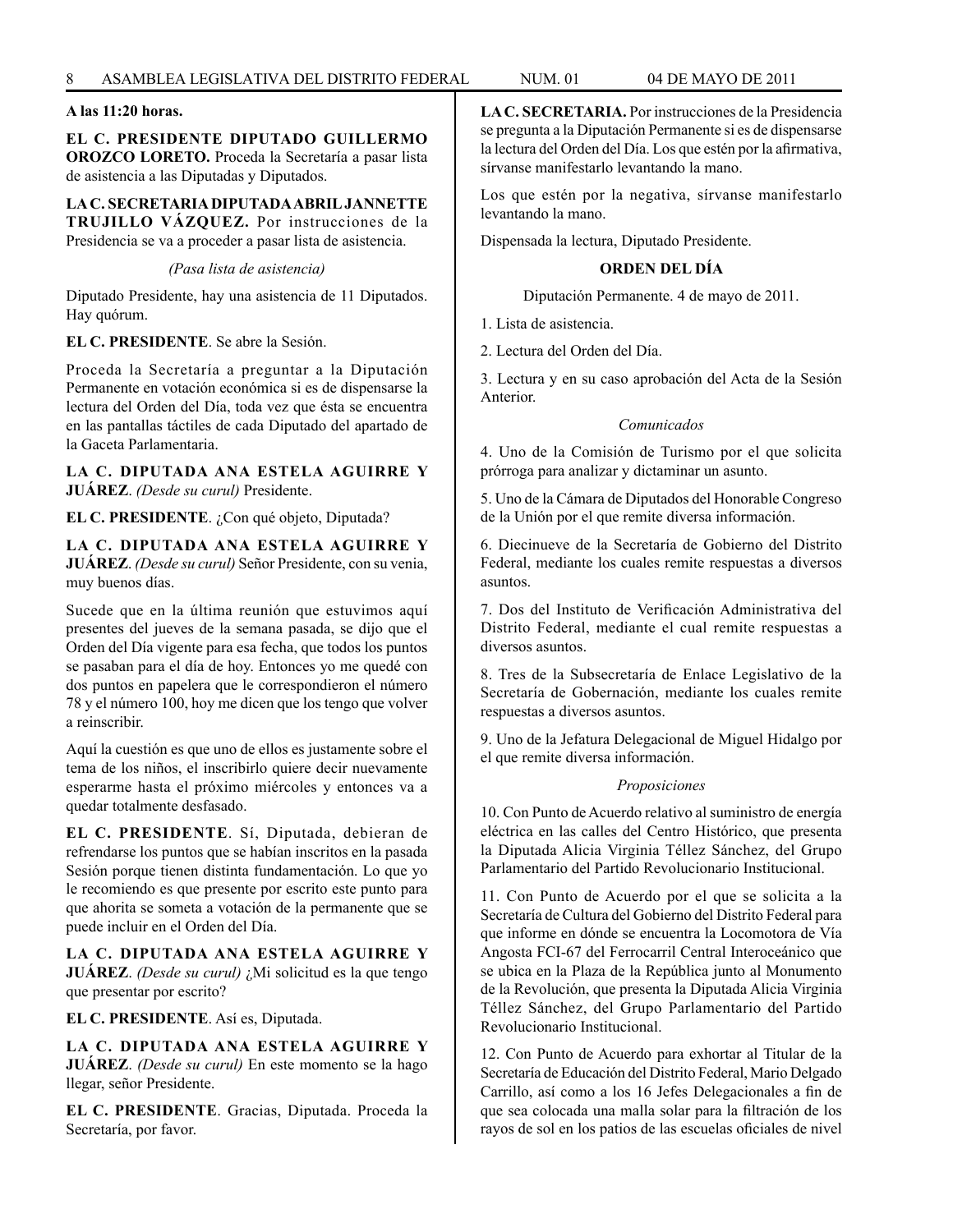pre-escolar y primarias del Distrito Federal, para evitar el golpe de calor en los infantes, que presenta el Diputado Jorge Palacios Arroyo, del Grupo Parlamentario del Partido Acción Nacional.

13. Con Punto de Acuerdo para exhortar al Titular de la Secretaría de Educación del Gobierno del Distrito Federal, para que en conjunta colaboración con el Jefe Delegacional en Azcapotzalco y en la medida de sus respectivas atribuciones y competencias, giren sus apreciables instrucciones a quien corresponda a fin que sea renovado el mobiliario de las siguientes escuelas oficiales: primaria Vicente Alcaraz, primaria Francisco Villa, secundaria Fernando Montes de Oca y secundaria Lázaro Cárdenas, todas ubicadas en la Delegación Azcapotzalco, que presenta el Diputado Jorge Palacios Arroyo, del Grupo Parlamentario del Partido Acción Nacional.

14. Con Punto de Acuerdo para exhortar al Titular de la Secretaría de Transportes y Vialidad, así como al Titular de la Secretaría de Obras y Servicios, ambos del Distrito Federal, para que de acuerdo a sus facultades y atribuciones giren sus apreciables instrucciones a quien corresponda a fin de que en el Circuito Bicentenario, en las intersecciones con Calzada de Los Misterios, Calzada de Guadalupe y avenida Ferrocarril Hidalgo se hagan las adecuaciones viales para habilitar retornos que faciliten el flujo vehicular en caso de presentar algún bloqueo, con motivo de las peregrinaciones a la Basílica de Guadalupe, que presenta el Diputado Jorge Palacios Arroyo, del Grupo Parlamentario del Partido Acción Nacional.

15. Con Punto de Acuerdo para exhortar respetuosamente a la Cámara de Diputados y a la Comisión Nacional del Agua para que convoquen a una mesa de trabajo a la Comisión de Gestión Integral del Agua de la Asamblea Legislativa del Distrito Federal, al Director General del Sistema de Aguas de la Ciudad de México, al Director General de Infraestructura Hidráulica de la Comisión del Agua del Estado de México, al Presidente Municipal del Valle de Chalco, al Presidente Municipal de Ixtapaluca, a la Jefa Delegacional de Iztapalapa y al Jefe Delegacional de Tláhuac, a fin de solucionar de manera definitiva las inundaciones que se han presentado en el Valle de Chalco, a través la habilitación del lago Tláhuac-Xico, que remite el Diputado Víctor Gabriel Varela López, del Grupo Parlamentario del Partido de la Revolución Democrática.

16. Con Punto de Acuerdo para solicitar a la Secretaría de Gobierno del Distrito Federal coordine la realización de un recorrido a cada una de las dieciséis Delegaciones políticas, a efecto de visitar y supervisar los espacios que estén siendo destinados para la construcción de los centros de atención integral del consumo de sustancias psicoactivas, que presenta el Diputado Leonel Luna Estrada a nombre del Diputado Horacio Martínez Meza, del Grupo Parlamentario del Partido de la Revolución Democrática.

17. Con Punto de Acuerdo por el que se solicita al Titular de la Delegación Xochimilco entregue a esta Asamblea Legislativa un informe detallado sobre la construcción presuntamente irregular en el inmueble ubicado en calle 2ª Cerrada de Nicolás Bravo Nº 12 Colonia San Juan Tepepan de la Delegación Xochimilco y a su vez solicite al Instituto de Verificación Administrativa del Distrito Federal el procedimiento de verificación conveniente a dicha construcción, que presenta el Diputado Leonel Luna Estrada a nombre del Diputado Horacio Martínez Meza, del Grupo Parlamentario del Partido de la Revolución Democrática.

18. Con Punto de Acuerdo para realizar un homenaje póstumo a la vida y obra del historiador Doctor Friedrich Katz, por su valiosa aportación a la historia de México, que presenta el Diputado Carlo Fabián Pizano Salinas a nombre del Diputado Sergio Israel Eguren Cornejo, del Grupo Parlamentario del Partido Acción Nacional.

19. Con Punto de Acuerdo por el cual se solicita al Jefe Delegacional en Cuauhtémoc, rinda un informe pormenorizado sobre el otorgamiento del permiso al giro mercantil *mito toloache* a esta Asamblea Legislativa del Distrito Federal, que presenta el Diputado Carlo Fabián Pizano Salinas a nombre del Diputado Sergio Israel Eguren Cornejo, del Grupo Parlamentario del Partido Acción Nacional.

20. Con Punto de Acuerdo para solicitar de manera respetuosa al ciudadano Marcelo Ebrard Casaubon, Jefe de Gobierno del Distrito Federal la nulidad del acuerdo y restablecimiento total de las condiciones anteriores al predio que se pretendía utilizar para la edificación del denominado Foro-Estadio-Azcapotzalco, publicado el pasado 14 de diciembre de 2010, en la misma Gaceta Oficial del Distrito Federal, que presenta la Diputada Lizbeth Eugenia Rosas Montero, del Grupo Parlamentario del Partido de la Revolución Democrática.

21. Con Punto de Acuerdo por el que se solicita a la Jefa Delegacional de Iztapalapa la ciudadana Clara Brugada Molina, información sobre el índice de personas en situación de calle que hay en su Demarcación y los mecanismos que está aplicando conjuntamente con la Secretaría de Desarrollo Social del Distrito Federal para erradicar dicha problemática, que remite el Diputado Rafael Calderón Jiménez, del Grupo Parlamentario del Partido Acción Nacional.

22. Con Punto de Acuerdo por el que se solicita al Jefe Delegacional de Venustiano Carranza, el Licenciado Alejandro Rafael Piña Medina información sobre el índice de personas en situación de calle que hay en su Demarcación y los mecanismos que está aplicando conjuntamente con la Secretaría de Desarrollo Social del Distrito Federal para erradicar dicha problemática, que remite el Diputado Rafael Calderón Jiménez, del Grupo Parlamentario del Partido Acción Nacional.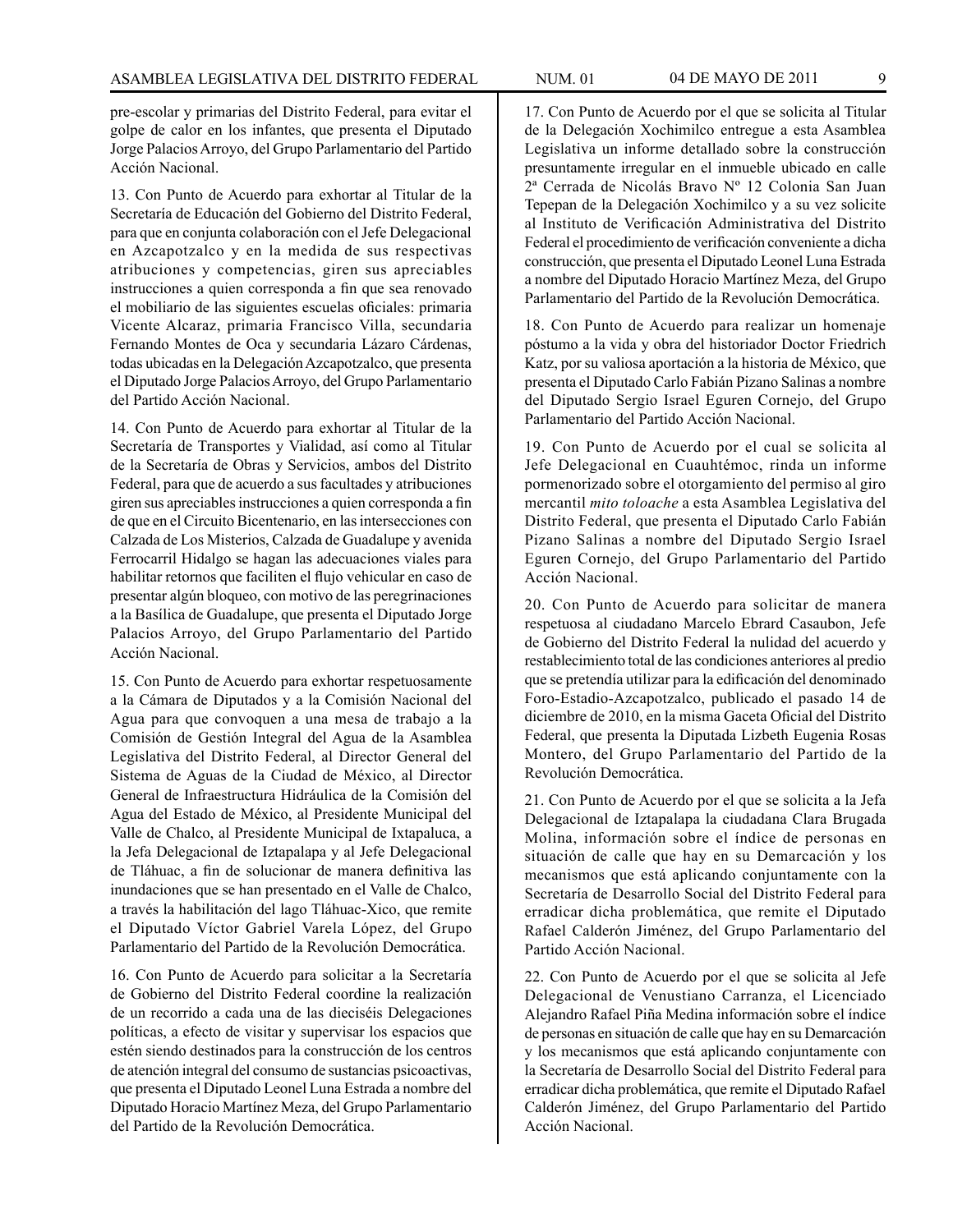23. Con Punto de Acuerdo por el que se solicita al Jefe Delegacional de Tlalpan el ciudadano Higinio Chávez García información sobre el índice de personas en situación de calle que hay en su Demarcación y los mecanismos que está aplicando conjuntamente con la Secretaría de Desarrollo Social del Distrito Federal para erradicar dicha problemática, que presenta el Diputado Rafael Calderón Jiménez, del Grupo Parlamentario del Partido Acción Nacional.

24. Con Punto de Acuerdo por el que se solicita al Jefe Delegacional de Gustavo A. Madero, el Licenciado Víctor Hugo Lobo Román información sobre el índice de personas en situación de calle que hay en su Demarcación y los mecanismos que está aplicando conjuntamente con la Secretaría de Desarrollo Social del Distrito Federal para erradicar dicha problemática, que remite el Diputado Rafael Calderón Jiménez, del Grupo Parlamentario del Partido Acción Nacional.

25. Con Punto de Acuerdo mediante el cual se exhorta respetuosamente a la Contraloría General del Distrito Federal a que realice una auditoría integral al Parque Lineal de la Delegación Miguel Hidalgo, que comprenda tanto el financiamiento como el origen del mismo y las obras que contempla el plan rector, que presenta el Diputado Víctor Hugo Romo Guerra, del Grupo Parlamentario del Partido de la Revolución Democrática.

26. Con Punto de Acuerdo por el que se aprueba la comparecencia del Jefe del Gobierno del Distrito Federal, para que informe del estado que guarda el cumplimiento de la recomendación 1/2011 emitida por la Comisión de Derechos Humanos del Distrito Federal, que presenta el Diputado Juan Carlos Zárraga Sarmiento, del Grupo Parlamentario del Partido Acción Nacional.

27. Con Punto de Acuerdo por el que se exhorta a la Titular de la Delegación Iztapalapa, para que en el ámbito de sus respectivas atribuciones ordene a quien corresponda agilice y termine las labores de pintura e impermeabilización de la Unidad Habitacional Ignacio Zaragoza, en cumplimiento al Presupuesto Participativo 2010, obra que hasta la fecha no ha sido concluida, que presenta la Diputada Karen Quiroga Anguiano, del Grupo Parlamentario del Partido de la Revolución Democrática.

28. Con Punto de Acuerdo por el que se cita a comparecer ante la Comisión de Seguridad Pública a los Titulares de la Secretaría de Seguridad Pública del Distrito Federal, Doctor Manuel Mondragón y Kalb y de la Secretaría de Finanzas del Distrito Federal, maestro Armando López Cárdenas, que presenta el Diputado Carlo Fabián Pizano Salinas a nombre del Diputado Carlos Alberto Flores Gutiérrez, del Grupo Parlamentario del Partido Acción Nacional.

29. Con Punto de Acuerdo para exhortar al Instituto de Verificación Administrativa del Distrito Federal, a la Secretaría de Desarrollo Urbano y Vivienda del Distrito

Federal y al C. Higinio Chávez García, Jefe Delegacional en Tlalpan, a efecto de que en el ámbito de sus facultades realicen las verificaciones administrativas y rindan informe de la construcción y salón de fiestas denominado Hacienda D'Ajusco, ubicado en carretera Picacho Ajusco número 1000 ó manzana 150-A lote 1 de la Colonia Ampliación Miguel Hidalgo Tercera Sección en la Delegación Tlalpan, que presenta el Diputado Leonel Luna Estrada, del Grupo Parlamentario del Partido de la Revolución Democrática.

30. Con Punto de Acuerdo por el que se solicita a diversas autoridades información de las acciones para el combate a la trata de personas y explotación sexual de menores en la zona de la Merced, que presenta el Diputado Leonel Luna Estrada, del Grupo Parlamentario del Partido de la Revolución Democrática.

31. Con Punto de Acuerdo para suscribir un acuerdo sobre las marchas en el Distrito Federal, que presenta la Diputada Ana Estela Aguirre y Juárez, del Grupo Parlamentario del partido del trabajo.

32. Con Punto de Acuerdo para solicitar al jefe de Gobierno del Distrito Federal explique las causas por las cuales no han sido publicados los Programas Delegacionales de Turismo, que presenta el Diputado Carlo Fabián Pizano Salinas, del Grupo Parlamentario del Partido Acción Nacional.

33. Con Punto de Acuerdo sobre las inundaciones en la Colonia Residencial y en la Unidad Habitacional Modular Acueducto de Guadalupe en la Delegación Gustavo A. Madero, que presenta el Diputado Carlo Fabián Pizano Salinas, del Grupo Parlamentario del Partido Acción Nacional.

34. Con Punto de Acuerdo para exhortar al Secretario de Salud del Distrito Federal, Dr. Armando Ahued Ortega, para que el fenómeno del *mobbing* (acoso laboral) sea considerado como problema de salud pública, así como el de establecer y difundir un programa de prevención, diagnóstico oportuno y tratamiento a las victimas y agresores que presenten esta problemática, que presenta el Grupo Parlamentario del Partido Acción Nacional.

35. Con Punto de Acuerdo por el que se exhorta al Lic. Guillermo Calderón Aguilera, Director General del Sistema de Transporte Público de pasajeros Metrobús, mayor capacitación y se practiquen exámenes médicos y toxicológicos a los conductores de ese medio de transporte y junto con la Secretaría de Transportes y Vialidad implemente medidas específicas para prevenir accidentes en el Sistema de Transporte Público de Pasajeros Metrobús que presenten esta problemática, que presenta el Grupo Parlamentario del Partido Acción Nacional.

36. Con Punto de Acuerdo sobre el riesgo de daños a la salud por la exposición a la radiación solar en el Distrito Federal que presenten esta problemática, que presenta el Grupo Parlamentario del Partido Acción Nacional.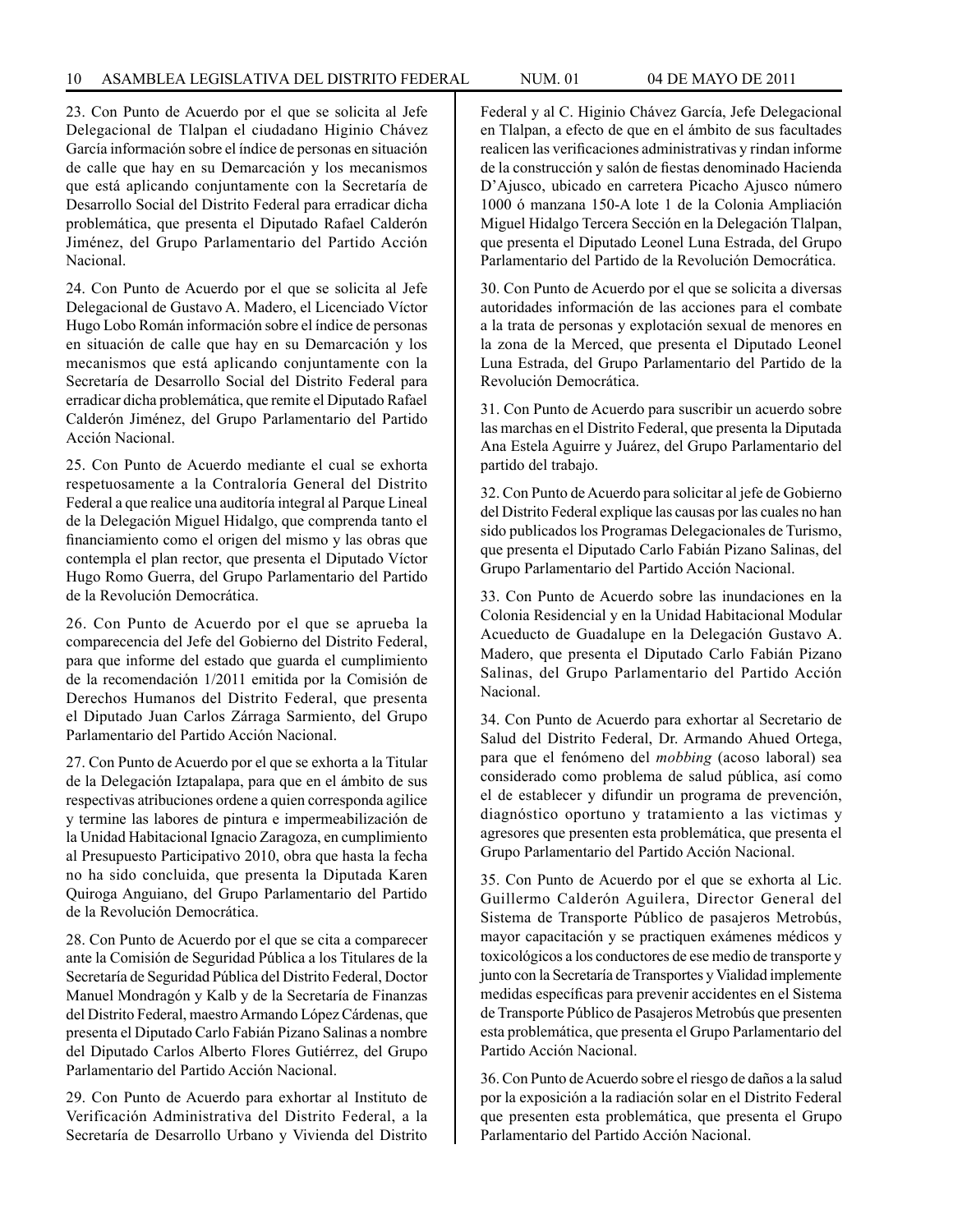37. Con Punto de Acuerdo para solicitar de manera respetuosa al C. Manuel Mondragón y Kalb, Secretario de Seguridad Pública del Distrito Federal, un informe por escrito en donde se detalle la situación de la renta de diversos vehículos para labores operativas y administrativas de la dependencia a su cargo el cual contenga al menos el marco jurídico que faculta a la dependencia a realizar dicho procedimiento, el procedimiento en comento, así como la comparación costo beneficio entre rentar y adquirir tales vehículos, que presenta la Diputada Lizbeth Eugenia Rosas Montero, del Grupo Parlamentario del Partido de la Revolución Democrática.

38. Con Punto de Acuerdo sobre el atlas de riesgo, que presenta la Diputada Lizbeth Eugenia Rosas Montero a nombre de la Diputada Aleida Alavez Ruiz, del Grupo Parlamentario del Partido de la Revolución Democrática.

39. Con Punto de Acuerdo por el que se solicita la urgente revisión de las estaciones del Metrobús por el riesgo inminente que representan para la población del Distrito Federal, que presenta el Diputado Guillermo Octavio Huerta Ling, del Grupo Parlamentario del Partido Acción Nacional.

40. Con Punto de Acuerdo por el que se solicita al Titular de la Secretaría de Seguridad Pública del Distrito Federal, Dr. Manuel Mondragón y Kalb, informe a esta Soberanía sobre el procedimiento de actuación de los cuerpos policíacos durante las manifestaciones del Sindicato Mexicano de Electricistas, que presenta el Diputado Guillermo Octavio Huerta Ling, del Grupo Parlamentario del Partido Acción Nacional.

**EL C. PRESIDENTE**. Gracias, Diputada Secretaria. En consecuencia, esta Presidencia deja constancia que el Orden del Día cuenta con 40 puntos.

Se solicita a la Secretaría dar cuenta a la Asamblea con el Acta de la Sesión Anterior.

**LA C. SECRETARIA.** Diputado Presidente, esta Secretaría le informa que ha sido distribuida el Acta de la Sesión Anterior a los integrantes de la Mesa Directiva, por lo que se solicita su autorización para preguntar a la Diputación Permanente si es de aprobarse.

**EL C. PRESIDENTE.** Adelante Diputada Secretaria.

**LA C. SECRETARIA.** Está a consideración el Acta.

No habiendo quién haga uso de la palabra, en votación económica se pregunta a la Diputación Permanente si es de aprobarse el Acta de referencia. Los que estén por la afirmativa, sírvanse manifestarlo levantando la mano.

Los que estén por la negativa, sírvanse manifestarlo levantando la mano.

# *ACTA DE LA SESIÓN DEL 28 DE ABRIL DE 2011*

# *PRESIDENCIA DEL DIPUTADO GUILLERMO OROZCO LORETO*

*En la Ciudad de México, Distrito Federal, siendo las dieciséis horas, del día jueves veintiséis de abril del año dos mil once, con una asistencia de 11 Diputadas y Diputados la Presidencia declaró abierta la Sesión; asimismo se instruyó a la Secretaría dar lectura del Orden del Día dejando constancia que estuvo compuesto por 3 puntos.*

*Acto continuo la Presidencia ordenó a la Secretaría dar lectura al Acuerdo de la Comisión de Gobierno para la designación de los integrantes de la Diputación Permanente y de la Mesa Directiva que coordinaría los trabajos correspondientes al Segundo Receso del Segundo Año de Ejercicio de la Asamblea Legislativa del Distrito Federal, V Legislatura.*

*Enseguida, la Presidencia solicitó a los presentes ponerse de pie y declaró legalmente instalada la Diputación Permanente correspondiente al Segundo Receso del Segundo Año de Ejercicio de la Asamblea Legislativa del Distrito Federal, V Legislatura; posteriormente se instruyó comunicarlo al Jefe de Gobierno del Distrito Federal, al Presidente del Tribunal Superior de Justicia del Distrito Federal, así como a la Comisión Permanente del Honorable Congreso de la Unión.*

*Siendo las dieciséis horas con veinte minutos se levantó la Sesión y se citó para la que tendría verificativo el día miércoles 4 de mayo de dos mil once a las 11:00 horas, rogando a todos su puntual asistencia.*

**EL C. PRESIDENTE.** Gracias, Diputada Secretaria. Esta Presidencia hace del conocimiento de la Diputación Permanente que se recibió un comunicado de la Comisión de Turismo por medio del cual solicita prórroga para analizar y dictaminar un asunto.

# *COMISIÓN DE TURISMO*

*México, D.F., a 28 de abril del 2011 ALDF/CT/19/11*

# *DIP. ROCÍO BARRERA BADILLO PRESIDENTA DE LA MESA DIRECTIVA ASAMBLEA LEGISLATIVA DEL DISTRITO FEDERAL PRESENTE*

*Con fundamento en lo dispuesto por el Artículo 32, segundo párrafo, del Reglamento para el Gobierno Interior de la Asamblea Legislativa del Distrito Federal, solicito la ampliación del plazo para la integración del Dictamen referente a la Iniciativa con Proyecto de Decreto por el que se crea la Ley del Consejo Consultivo de Xochimilco, para su desarrollo turístico, evaluación y mantenimiento*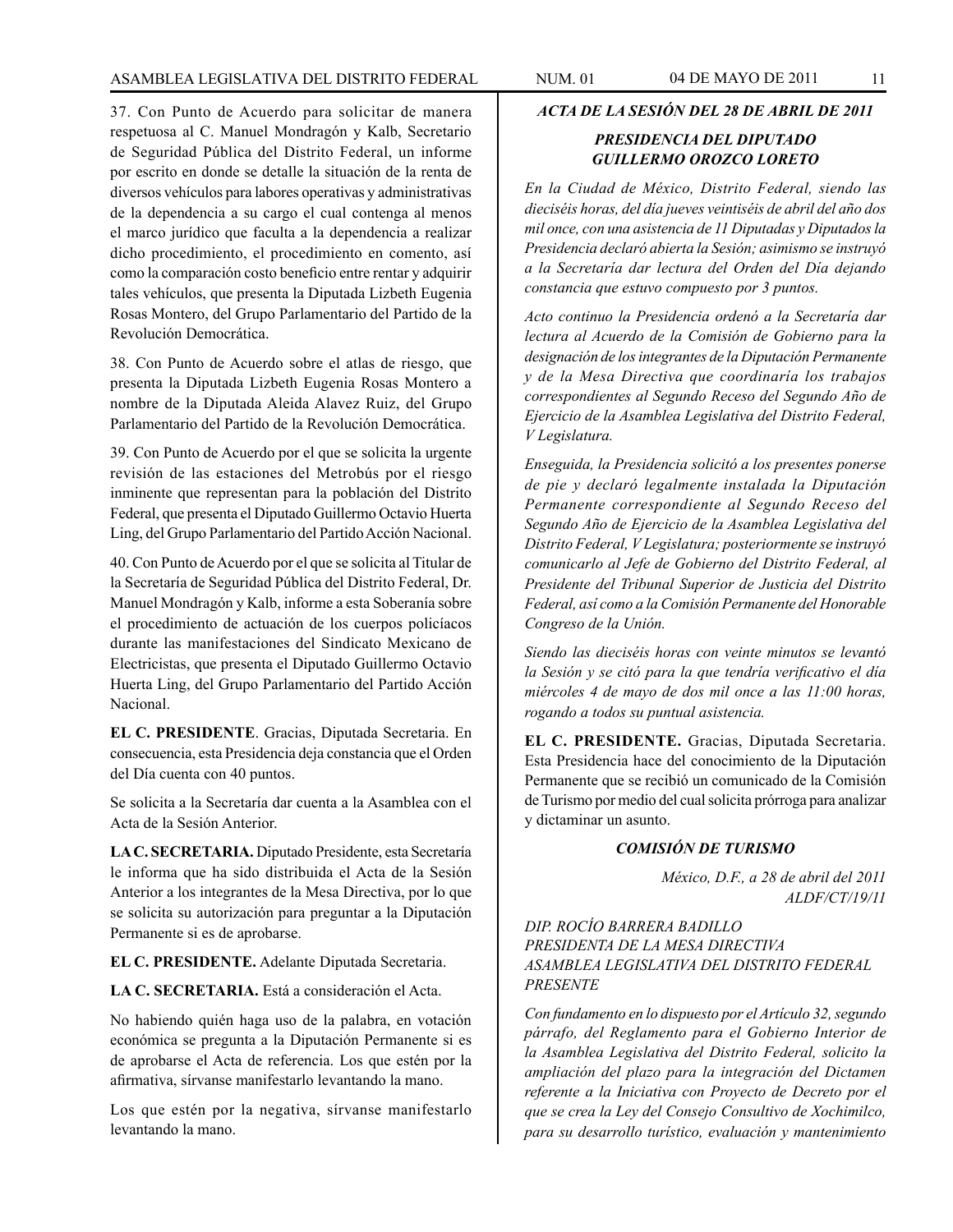*sustentable, toda vez que se está llevando a cabo diversas consultas con los actores del sector turístico del Distrito Federal, a fin de conocer el estado que guardan las acciones que se incluyen en la Iniciativa en comento.*

*Sin otro particular, le envío un cordial saludo.*

#### *ATENTAMENTE*

#### *Dip. Carlo Fabián Pizano Salinas*

Esta Presidencia, después de revisar la solicitud recibida, considera que se actualiza la hipótesis establecida por los párrafos segundo y tercero del Artículo 32 del Reglamento para el Gobierno Interior de la Asamblea Legislativa del Distrito Federal.

En tal virtud, proceda la Secretaría a consultar a la Diputación Permanente en votación económica si es de autorizarse la solicitud presentada por la Comisión señalada.

**LA C. SECRETARIA.** Por instrucciones de la Presidencia y en votación económica, se pregunta a la Diputación Permanente si es de aprobarse la solicitud de prórroga de la Comisión de Turismo. Los que estén por la afirmativa, sírvanse manifestarlo levantando la mano.

Los que estén por la negativa, sírvanse manifestarlo levantando la mano.

Se autoriza, Diputado Presidente.

**EL C. PRESIDENTE.** Hágase del conocimiento de la Presidencia de la Comisión solicitante para los efectos correspondientes.

Esta Presidencia hace del conocimiento de la Diputación Permanente que se recibió un comunicado de la Honorable Cámara de Diputados del Honorable Congreso de la Unión por el que informa sobre la aprobación de un asunto.

# *CÁMARA DE DIPUTADOS HONORABLE CONGRESO DE LA UNIÓN*

*MESA DIRECTIVA LXI LEGISLATURA Oficio Nº D.G.P.L. 61-II-4-1244 Expediente Número 3100*

*SECRETARIOS DE LA ASAMBLEA* 

 *LEGISLATIVA* 

#### *DEL DISTRITO FEDERAL PRESENTES*

*En Sesión celebrada en esta fecha la Cámara de Diputados del Honorable Congreso de la Unión, aprobó los Puntos de Acuerdo que a continuación se transcriben:*

*"PRIMERO. La Cámara de Diputados exhorta al Jefe de Gobierno del Distrito Federal a emitir las Reglas de Operación a que hace referencia la Ley de Protección Civil del Distrito Federal, conforme a las cuales operará el otorgamiento de suministros y la asistencia por la ocurrencia de fenómenos humanos o naturales, así como* 

*la recuperación de los daños que ocasionen los mismos.*

*SEGUNDO. Se exhorta al Jefe de Gobierno del Distrito Federal a que, en el ejercicio de sus atribuciones, incluya en el Proyecto de Presupuesto de Egresos del Distrito Federal para el ejercicio Fiscal 2012 los recursos que se destinarán a la creación del Fondo de Atención a Desastres y Emergencias (FODEM), del fondo de Prevención de Desastres (FOPREDE) y del Fideicomiso Preventivo de Desastres (FIPREDE), estableciendo los montos para la operación de cada uno de ellos.* 

*TERCERO. Se exhorta a la Asamblea Legislativa del Distrito Federal a incluir en el Presupuesto de Egresos del próximo ejercicio fiscal los recursos que se destinarán a la creación y operación del Fondo de Atención a Desastres y Emergencias (FODEM) del Fondo de Prevención de Desastres (FOPREDE) y del Fideicomiso Preventivo de Desastres (FIPREDE)".*

*Lo que comunicamos a usted, para los efectos a que haya lugar.*

*México, D.F., a 26 de abril de 2011.*

#### *ATENTAMENTE*

*Dip. Jorge Carlos Ramírez Marín Presidente*

*Dip. María de Jesús Aguirre Maldonado Secretaria*

Hágase del conocimiento de las Comisiones de Protección Civil, de Presupuesto y Cuenta Pública y de Hacienda.

Esta Presidencia hace del conocimiento de la Diputación Permanente que se recibieron los siguientes comunicados: 19 de la Secretaría de Gobierno, 2 del Instituto de Verificación Administrativa del Distrito Federal y 3 de la Subsecretaría de Enlace Legislativo de la Secretaría de Gobernación. Asimismo se informa a esta Diputación Permanente que toda vez que los comunicados a lo que se ha hecho referencia contienen respuestas relativas a asuntos aprobados por este Órgano Legislativo, por economía procesal parlamentaria se toma la siguiente determinación:

# *SECRETARÍA DE GOBIERNO*

*México, D.F., a 14 de abril del 2011 SG/04131/2011*

*DIP. MARÍA ALEJANDRA BARRALES MAGDALENO PRESIDENTA DE LA COMISIÓN DE GOBIERNO ASAMBLEA LEGISLATIVA DEL DISTRITO FEDERAL PRESENTE*

*En ejercicio de la facultad conferida en la fracción III del Artículo 23 de la Ley Orgánica de la Administración Pública del Distrito Federal, relativa a la conducción de las relaciones del Jefe de Gobierno con otros Órganos de Gobierno Local, Poderes de la Unión, con los Gobiernos de los Estados y con las Autoridades Municipales, adjunto*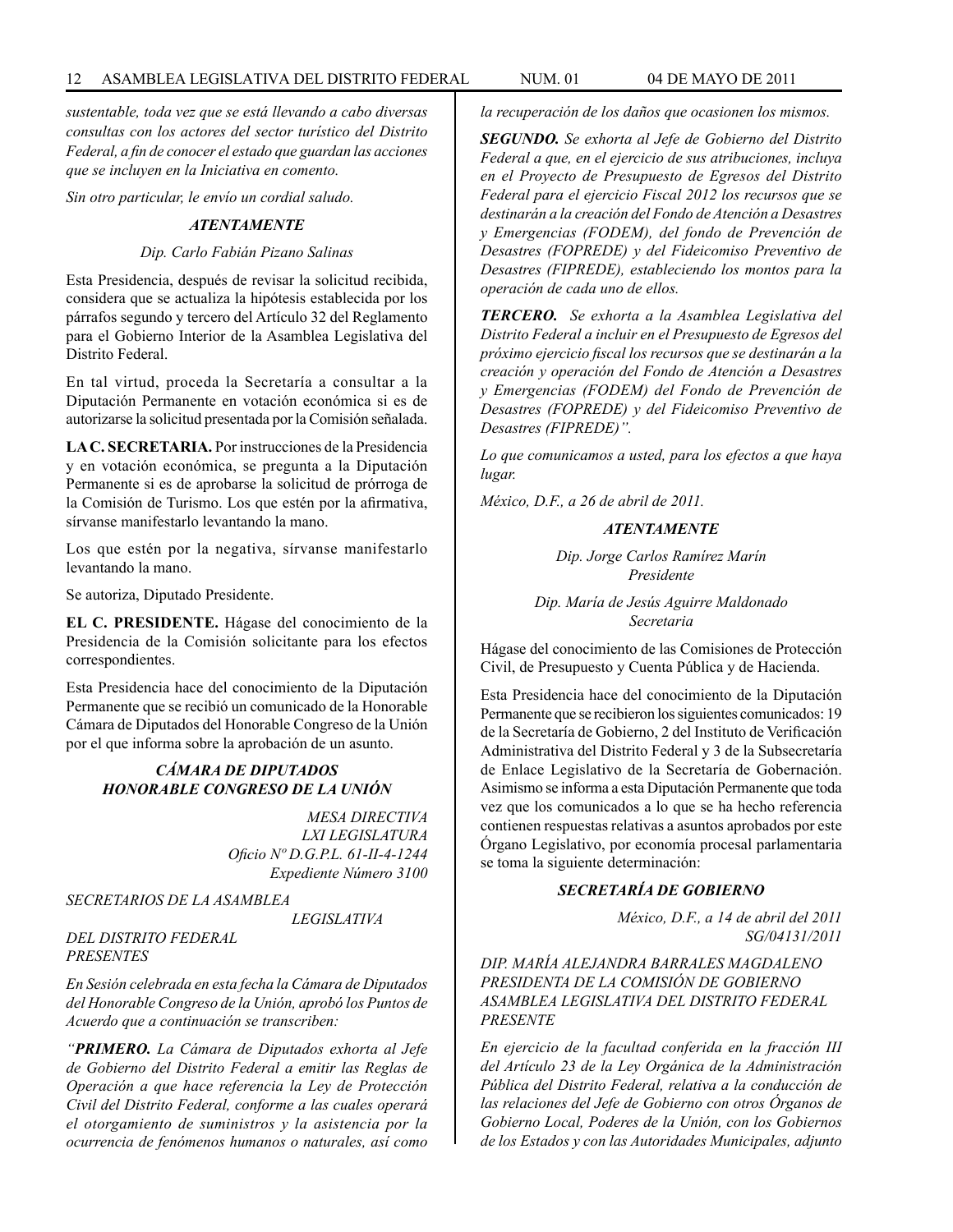# ASAMBLEA LEGISLATIVA DEL DISTRITO FEDERAL NUM. 01 04 DE MAYO DE 2011 13

*oficio SSP/076/2011, mediante el cual el Secretario de Seguridad Pública del Distrito Federal, da respuesta al Punto de Acuerdo, por el que se solícita considerar la instalación de cámaras de vigilancia en el camellón Kyoto, ubicado en la Colonia Guadalupe Tlalpan, entre las calles de Nagoya y Osaka en la Delegación Tlalpan, como parte del Programa Bicentenario de Videovigilancia.*

*Lo anterior, en relación con el oficio MDSPSA/CSP/112/2011, en donde se comunicó por parte del Vicepresidente de la Mesa Directiva de ese Órgano Legislativo, la aprobación de un Punto de Acuerdo relacionado con el asunto antes citado.*

*Aprovecho la oportunidad para enviarle un cordial saludo.*

#### *ATENTAMENTE*

*Lic. José Ángel Ávila Pérez Secretario de Gobierno del Distrito Federal*

*o*  $\theta$ 

# *SECRETARÍA DE GOBIERNO*

*México, D.F., a 19 de abril del 2011 SG/04345/2011*

*DIP. MARÍA ALEJANDRA BARRALES MAGDALENO PRESIDENTA DE LA COMISIÓN DE GOBIERNO ASAMBLEA LEGISLATIVA DEL DISTRITO FEDERAL PRESENTE*

*En ejercicio de la facultad conferida en la fracción III del Artículo 23 de la Ley Orgánica de la Administración Pública del Distrito Federal, relativa a la conducción de las relaciones del Jefe de Gobierno con otros Órganos de Gobierno Local, Poderes de la Unión, con los Gobiernos de los Estados y con las Autoridades Municipales, adjunto oficio DGPC/0244/2011, mediante el cual la C. Connie Rosanely Alavez Luna, Directora General de Participación Ciudadana en la Delegación Azcapotzalco, da respuesta al Punto de Acuerdo por el que se solicita a los 16 Jefes Delegacionales, envíen un informe detallado de todas y cada una de las acciones que emprendieron, en el marco de sus funciones y en apego a la Ley vigente, para la realización de la consulta ciudadana.*

*Lo anterior, en relación con el oficio MDSPSA/CSP/447/2011, en donde se comunicó por parte del Presidente de la Mesa Directiva de ese Órgano Legislativo, la aprobación de un Punto de Acuerdo en Sesión celebrada el 29 de marzo del presente, relacionado con el asunto antes citado.*

*Aprovecho la oportunidad para enviarle un cordial saludo.*

#### *ATENTAMENTE*

*Lic. José Ángel Ávila Pérez Secretario de Gobierno del Distrito Federal*

*\_\_\_\_\_\_ O \_\_\_\_\_\_*

#### *SECRETARÍA DE GOBIERNO*

*México, D.F., a 19 de abril del 2011 SG/04348/2011*

*DIP. MARÍA ALEJANDRA BARRALES MAGDALENO PRESIDENTA DE LA COMISIÓN DE GOBIERNO ASAMBLEA LEGISLATIVA DEL DISTRITO FEDERAL PRESENTE*

*En ejercicio de la facultad conferida en la fracción III del Artículo 23 de la Ley Orgánica de la Administración Pública del Distrito Federal, relativa a la conducción de las relaciones del Jefe de Gobierno con otros Órganos de Gobierno Local, Poderes de la Unión, con los Gobiernos de los Estados y con las Autoridades Municipales, adjunto oficio JOJD/CGG/207/2011, mediante el cual el C. Carlos Gelista González, Coordinador de Análisis Coyuntural en la Delegación Miguel Hidalgo, da respuesta al Punto de Acuerdo mediante el cual se exhorta a los Jefes Delegacionales y a la Secretaría del Medio Ambiente del Distrito Federal, a fin de que implementen el programa para controlar el muérdago phoradendron leucarpum en las Demarcaciones territoriales.*

*Lo anterior, en relación con el oficio MDSPSA/CSP/112/2011, en donde se comunicó por parte de la Presidenta de la Mesa Directiva de ese Órgano Legislativo, la aprobación de un Punto de Acuerdo en Sesión celebrada el 07 de abril del presente, relacionado con el asunto antes citado.*

*Aprovecho la oportunidad para enviarle un cordial saludo.*

#### *ATENTAMENTE*

*Lic. José Ángel Ávila Pérez Secretario de Gobierno del Distrito Federal*



# *SECRETARÍA DE GOBIERNO*

*México, D.F., a 19 de abril del 2011 SG/04349/2011*

*DIP. MARÍA ALEJANDRA BARRALES MAGDALENO PRESIDENTA DE LA COMISIÓN DE GOBIERNO ASAMBLEA LEGISLATIVA DEL DISTRITO FEDERAL PRESENTE*

*En ejercicio de la facultad conferida en la fracción III del Artículo 23 de la Ley Orgánica de la Administración Pública del Distrito Federal, relativa a la conducción de las relaciones del Jefe de Gobierno con otros Órganos de Gobierno Local, Poderes de la Unión, con los Gobiernos de los Estados y con las Autoridades Municipales, adjunto oficio JOJD/CGG/211/2011, mediante el cual el C. Carlos Gelista González, Coordinador de Análisis Coyuntural en la Delegación Miguel Hidalgo, da respuesta al Punto de*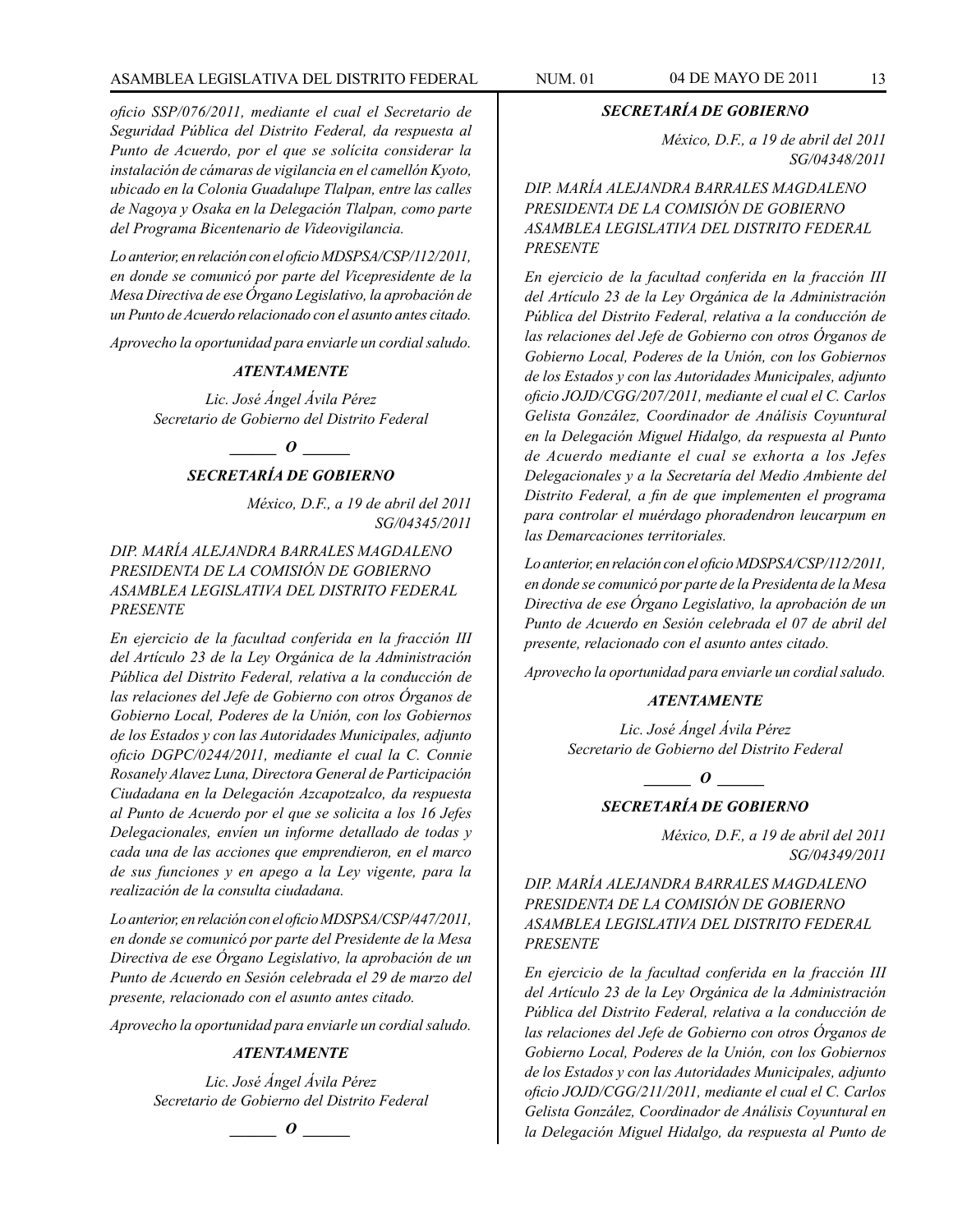*Acuerdo por el que se exhorta a los 16 Jefes Delegacionales del Distrito Federal, para que en le medida de la disposición presupuestal, se realice el pago de los montos previstos en la Circular Uno Bis, por concepto de Entrega-Recepción que aún estén pendientes.*

*Lo anterior, en relación con el oficio MDSPSA/CSP/249/2011, en donde se comunicó por parte del Presidente de la Mesa Directiva de ese Órgano Legislativo, la aprobación de un Punto de Acuerdo en Sesión celebrada el 24 de marzo del presente, relacionado con el asunto antes citado.*

*Aprovecho la oportunidad para enviarle un cordial saludo.*

#### *ATENTAMENTE*

*Lic. José Ángel Ávila Pérez Secretario de Gobierno del Distrito Federal*

 $\bm{o}$ 

# *SECRETARÍA DE GOBIERNO*

*México, D.F., a 19 de abril del 2011 SG/04350/2011*

*DIP. MARÍA ALEJANDRA BARRALES MAGDALENO PRESIDENTA DE LA COMISIÓN DE GOBIERNO ASAMBLEA LEGISLATIVA DEL DISTRITO FEDERAL PRESENTE*

*En ejercicio de la facultad conferida en la fracción III del Artículo 23 de la Ley Orgánica de la Administración Pública del Distrito Federal, relativa a la conducción de las relaciones del Jefe de Gobierno con otros Órganos de Gobierno Local, Poderes de la Unión, con los Gobiernos de los Estados y con las Autoridades Municipales, adjunto oficio JOJD/CGG/204/2011, mediante el cual el C. Carlos Gelista González, Coordinador de Análisis Coyuntural en la Delegación Miguel Hidalgo, da respuesta al Punto de Acuerdo por el que se exhorta al Jefe Delegacional en Miguel Hidalgo, a fin de que se inicien los trabajos para evaluar las condiciones generales en las que se encuentra el Cine Cosmos, ubicado en la Colonia Tlaxpana.*

*Lo anterior, en relación con el oficio MDDPPRSA/CSP/1059 /2011, en donde se comunicó por parte del Vicepresidente de la Mesa Directiva de ese Órgano Legislativo, la aprobación de un Punto de Acuerdo en Sesión celebrada el 02 de marzo del presente, relacionado con el asunto antes citado.*

*Aprovecho la oportunidad para enviarle un cordial saludo.*

# *ATENTAMENTE*

*Lic. José Ángel Ávila Pérez Secretario de Gobierno del Distrito Federal*

$$
\_\_0
$$

# *SECRETARÍA DE GOBIERNO*

*México, D.F., a 19 de abril del 2011 SG/04351/2011*

*DIP. MARÍA ALEJANDRA BARRALES MAGDALENO PRESIDENTA DE LA COMISIÓN DE GOBIERNO ASAMBLEA LEGISLATIVA DEL DISTRITO FEDERAL PRESENTE*

*En ejercicio de la facultad conferida en la fracción III del Artículo 23 de la Ley Orgánica de la Administración Pública del Distrito Federal, relativa a la conducción de las relaciones del Jefe de Gobierno con otros Órganos de Gobierno Local, Poderes de la Unión, con los Gobiernos de los Estados y con las Autoridades Municipales, adjunto oficio JOJD/CGG/205/2011, mediante el cual el C. Carlos Gelista González, Coordinador de Análisis Coyuntural en la Delegación Miguel Hidalgo, da respuesta al Punto de Acuerdo por el que se solicita a la Secretaría de Cultura y a los 16 Jefes Delegacionales del Distrito Federal, a que dentro de sus atribuciones, diseñen e implementen un programa en conjunto para el aprovechamiento efecto de las Casas de Cultura.*

*Lo anterior, en relación con el oficio MDSPSA/CSP/145/2011, en donde se comunicó por parte del Vicepresidente de la Mesa Directiva de ese Órgano Legislativo, la aprobación de un Punto de Acuerdo en Sesión celebrada el 17 de marzo del presente, relacionado con el asunto antes citado.*

*Aprovecho la oportunidad para enviarle un cordial saludo.*

#### *ATENTAMENTE*

*Lic. José Ángel Ávila Pérez Secretario de Gobierno del Distrito Federal*

*o \_\_\_\_\_\_* 

*SECRETARÍA DE GOBIERNO*

*México, D.F., a 19 de abril del 2011 SG/04352/2011*

*DIP. MARÍA ALEJANDRA BARRALES MAGDALENO PRESIDENTA DE LA COMISIÓN DE GOBIERNO ASAMBLEA LEGISLATIVA DEL DISTRITO FEDERAL PRESENTE*

*En ejercicio de la facultad conferida en la fracción III del Artículo 23 de la Ley Orgánica de la Administración Pública del Distrito Federal, relativa a la conducción de las relaciones del Jefe de Gobierno con otros Órganos de Gobierno Local, Poderes de la Unión, con los Gobiernos de los Estados y con las Autoridades Municipales, adjunto oficio DGDS/303/2011, mediante el cual el Lic. Juan Sebastián Esquivel Sentíes, Director general de Desarrollo social en la Delegación Cuajimalpa de Morelos, da respuesta al Punto da Acuerdo por el que se exhorta a todos los Titulares dependencias y entidades del Distrito Federal, así como a los 16 Órganos Político Administrativos, para que en cumplimiento del*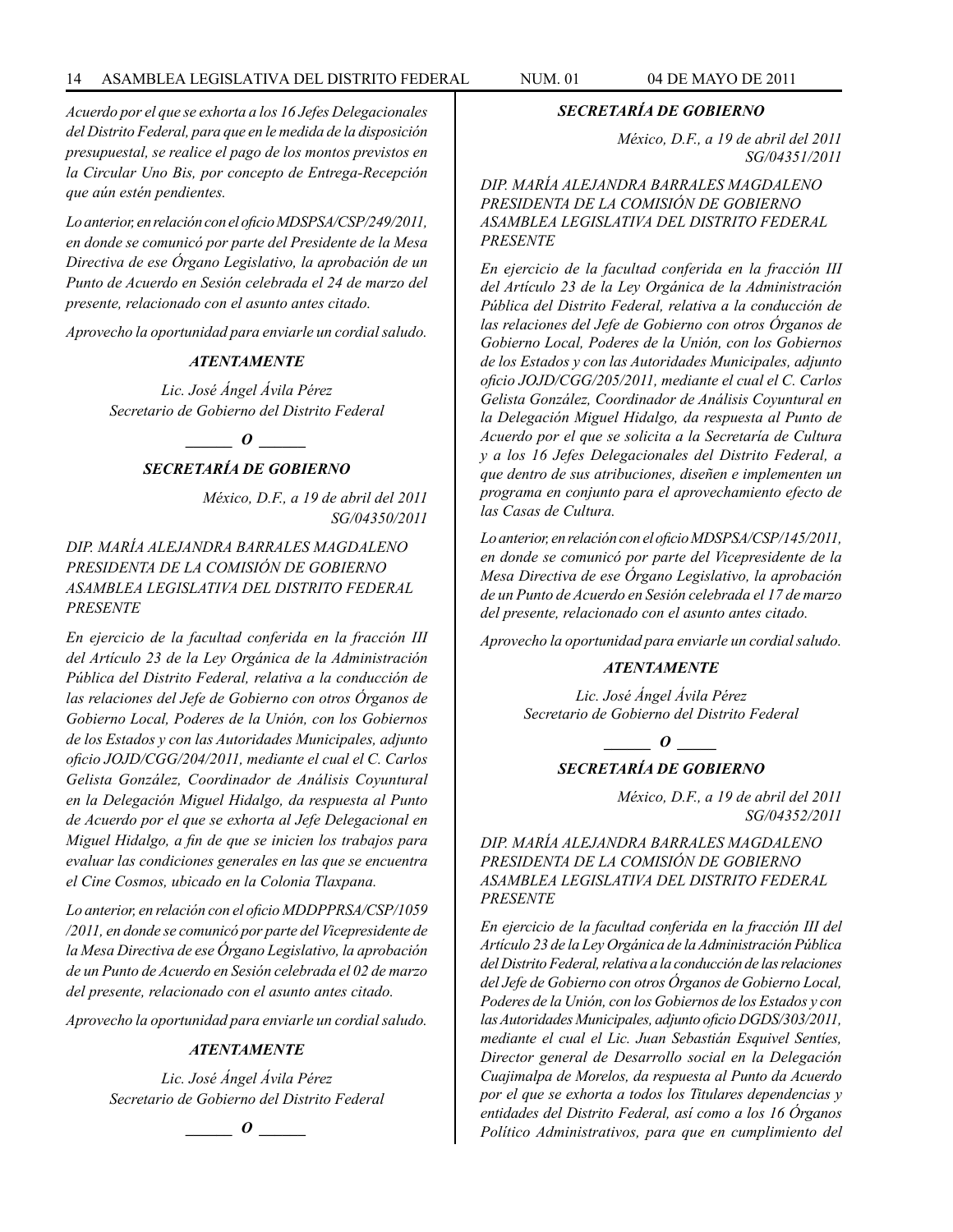# ASAMBLEA LEGISLATIVA DEL DISTRITO FEDERAL NUM. 01 04 DE MAYO DE 2011 15

*eje transversal de género de políticas públicas del Distrito Federal, realicen un amplia difusión a las mujeres de esta capital, para darles a conocer las reformas al Código Penal Código de Procedimientos Penales, publicadas en la Gaceta Oficial del D. F., el pasado 18 de marzo .*

*Lo anterior, en relación con el oficio MDSPSA/CSP/420/2011, en donde se comunicó por parte del Presidente de la Mesa Directiva de la Diputación Permanente de ese Órgano Legislativo, la aprobación de un Punto de Acuerdo en Sesión celebrada el 29 de marzo del presente, relacionado con el asunto antes citado.*

*Aprovecho la oportunidad para enviarle un cordial saludo.*

#### *ATENTAMENTE*

*Lic. José Ángel Ávila Pérez Secretario de Gobierno del Distrito Federal*

*\_\_\_\_\_\_ O \_\_\_\_\_\_*

# *SECRETARÍA DE GOBIERNO*

*México, D.F., a 19 de abril del 2011 SG/04353/2011*

*DIP. MARÍA ALEJANDRA BARRALES MAGDALENO PRESIDENTA DE LA COMISIÓN DE GOBIERNO ASAMBLEA LEGISLATIVA DEL DISTRITO FEDERAL PRESENTE*

*En ejercicio de la facultad conferida en la fracción III del Artículo 23 de la Ley Orgánica de la Administración Pública del Distrito Federal, relativa a la conducción de las relaciones del Jefe de Gobierno con otros Órganos de Gobierno Local, Poderes de la Unión, con los Gobiernos de los Estados y con las Autoridades Municipales, adjunto oficio DGCGPE/082/2011, mediante el cual el C. Jorge Romero Herrera, Director General de Coordinación de Gabinete y Proyectos especiales en la Delegación Benito Juárez, da respuesta al Punto de Acuerdo relativo al exhorto a los 16 Jefe Delegacionales y al Secretario de Finanzas del Distrito Federal a que, en el ámbito de sus atribuciones y obligaciones, incluyan en los anteproyectos y proyectos de presupuesto de egresos para el ejercicio fiscal 2011, lo relativo a al conformación del presupuesto participativo que establece la Ley de Participación Ciudadana del Distrito Federal.*

*Lo anterior, en relación con el oficio MDPPSA/CSP/1515 /2011, en donde se comunicó por parte del Presidente de la Mesa Directiva de la Diputación Permanente de ese Órgano Legislativo, la aprobación de un Punto de Acuerdo en Sesión celebrada el 18 de noviembre próximo pasado, relacionado con el asunto antes citado.*

*Aprovecho la oportunidad para enviarle un cordial saludo.*

#### *ATENTAMENTE*

*Lic. José Ángel Ávila Pérez Secretario de Gobierno del Distrito Federal*

*\_\_\_\_\_\_ O \_\_\_\_\_\_*

#### *SECRETARÍA DE GOBIERNO*

*México, D.F., a 19 de abril del 2011 SG/04354/2011*

*DIP. MARÍA ALEJANDRA BARRALES MAGDALENO PRESIDENTA DE LA COMISIÓN DE GOBIERNO ASAMBLEA LEGISLATIVA DEL DISTRITO FEDERAL PRESENTE*

*En ejercicio de la facultad conferida en la fracción III del Artículo 23 de la Ley Orgánica de la Administración Pública del Distrito Federal, relativa a la conducción de las relaciones del Jefe de Gobierno con otros Órganos de Gobierno Local, Poderes de la Unión, con los Gobiernos de los Estados y con las Autoridades Municipales, adjunto oficio DGDS/150/2011, mediante el cual el Lic. Antonio Padierna Luna, Director General de Desarrollo Social en la Delegación Azcapotzalco, da respuesta al Punto de Acuerdo relativo al exhorto al Gobierno de la Ciudad y a las 16 Delegaciones capitalinas para diseñar programas de actividad física con la finalidad de combatir la problemática de la obesidad y promover la salud pública.*

*Lo anterior, en relación con el oficio MDDPPRSA/CSP/827 /2011, en donde se comunicó por parte del Presidente de la Mesa Directiva de la Diputación Permanente de ese Órgano Legislativo, la aprobación de un Punto de Acuerdo en Sesión celebrada el 16 de febrero del próximo pasado, relacionado con el asunto antes citado.*

*Aprovecho la oportunidad para enviarle un cordial saludo.*

#### *ATENTAMENTE*

*Lic. José Ángel Ávila Pérez Secretario de Gobierno del Distrito Federal*

*o*  $\theta$ 

# *SECRETARÍA DE GOBIERNO*

*México, D.F., a 19 de abril del 2011 SG/04355/2011*

*DIP. MARÍA ALEJANDRA BARRALES MAGDALENO PRESIDENTA DE LA COMISIÓN DE GOBIERNO ASAMBLEA LEGISLATIVA DEL DISTRITO FEDERAL PRESENTE*

*En ejercicio de la facultad conferida en la fracción III del Artículo 23 de la Ley Orgánica de la Administración Pública del Distrito Federal, relativa a la conducción de las relaciones del Jefe de Gobierno con otros Órganos de Gobierno Local, Poderes de la Unión, con los Gobiernos de los Estados y con las Autoridades Municipales, adjunto oficio C-31/653/11, mediante el cual el C. Ángel Alejandro Figueroa Hernández, Jefe de la Unidad Departamental de Giros Mercantiles y Espectáculos Públicos en la Delegación Tlalpan, da respuesta al Punto de Acuerdo por el que se solicita a los dieciséis Delegaciones Políticas del*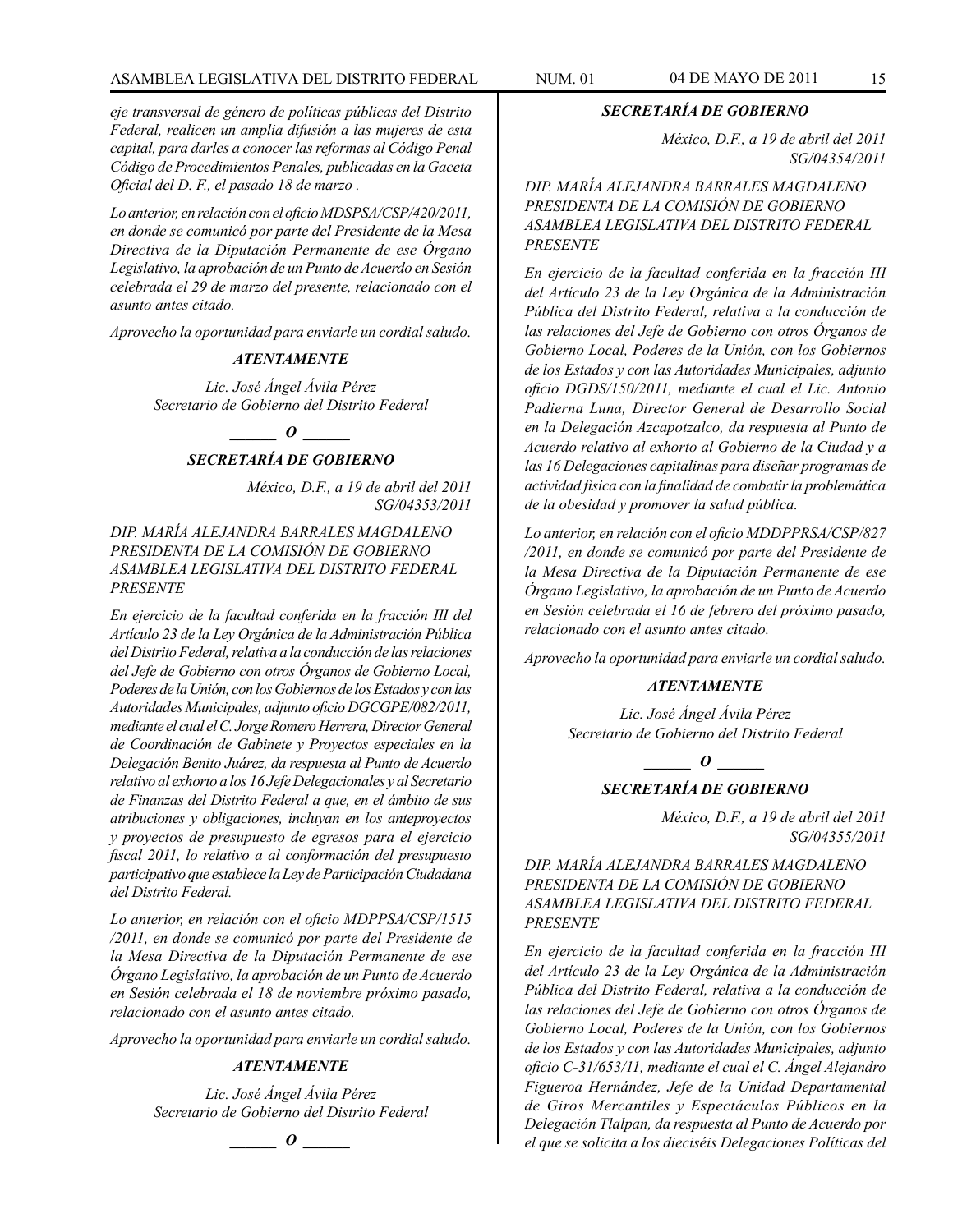*Distrito Federal, entreguen al Instituto para la atención y Prevención de las adicciones en la Ciudad de México, un padrón de establecimientos mercantiles que comercialicen productos que puedan ser utilizados como inhalables.*

*Lo anterior, en relación con el oficio MDDPPRSA/CSP/1054 /2011, en donde se comunicó por parte del Presidente de la Mesa Directiva de ese Órgano Legislativo, la aprobación de un Punto de Acuerdo en Sesión celebrada el 02 de marzo del presente, relacionado con el asunto antes citado.*

*Aprovecho la oportunidad para enviarle un cordial saludo.*

## *ATENTAMENTE*

*Lic. José Ángel Ávila Pérez Secretario de Gobierno del Distrito Federal*

# *\_\_\_\_\_\_ O \_\_\_\_\_\_ SECRETARÍA DE GOBIERNO*

*México, D.F., a 19 de abril del 2011 SG/04357/2011*

*DIP. MARÍA ALEJANDRA BARRALES MAGDALENO PRESIDENTA DE LA COMISIÓN DE GOBIERNO ASAMBLEA LEGISLATIVA DEL DISTRITO FEDERAL PRESENTE*

*En ejercicio de la facultad conferida en la fracción III del Artículo 23 de la Ley Orgánica de la Administración Pública del Distrito Federal, relativa a la conducción de las relaciones del Jefe de Gobierno con otros Órganos de Gobierno Local, Poderes de la Unión, con los Gobiernos de los Estados y con las Autoridades Municipales, adjunto oficio CSP/0772/2011, mediante el cual el C. Javier Mercado Uribe, Coordinador de Seguridad Pública en la Delegación Azcapotzalco, da respuesta al Punto de Acuerdo relativo al exhorto a la Secretaría de Seguridad Pública capitalina, a la Secretaría de Transporte y Vialidad y a los 16 Órganos Político Administrativos, a fin de recabar conjuntamente la información sobre el número de calles cerradas a la movilidad peatonal libre, a la movilidad vehicular, de acceso restringido o con solicitud de identificación por parte de particulares, empresas o instituciones.*

*Lo anterior, en relación con el oficio MDPPSA/CSP/2379 /2011, en donde se comunicó por parte de la Presidenta de la Mesa Directiva de ese Órgano Legislativo, la aprobación de un Punto de Acuerdo en Sesión celebrada el 14 de diciembre próximo pasado, relacionado con el asunto antes citado.*

*Aprovecho la oportunidad para enviarle un cordial saludo.*

#### *ATENTAMENTE*

*Lic. José Ángel Ávila Pérez Secretario de Gobierno del Distrito Federal*

*\_\_\_\_\_\_ O \_\_\_\_\_\_*

# *SECRETARÍA DE GOBIERNO*

*México, D.F., a 25 de abril del 2011 SG/04503/2011*

*DIP. MARÍA ALEJANDRA BARRALES MAGDALENO PRESIDENTA DE LA COMISIÓN DE GOBIERNO ASAMBLEA LEGISLATIVA DEL DISTRITO FEDERAL PRESENTE*

*En ejercicio de la facultad conferida en la fracción III del Artículo 23 de la Ley Orgánica de la Administración Pública del Distrito Federal, relativa a la conducción de las relaciones del Jefe de Gobierno con otros Órganos de Gobierno Local, Poderes de la Unión, con los Gobiernos de los Estados y con las Autoridades Municipales, adjunto oficio SC/257/2011, mediante el cual la Secretaría de cultura del Distrito Federal, da respuesta al Punto de Acuerdo, por el que se exhorta a que en el ámbito de atribuciones se apegue de manera estricta a los requisitos para realizar eventos públicos en Paseo de la Reforma y se tome en consideración la opinión de las organizaciones de condóminos de la zona. .*

*Lo anterior, en relación con el oficio MDSPSA/CSP/264/2011, en donde se comunicó por parte del Presidente de la Mesa Directiva de ese Órgano Legislativo, la aprobación de un Punto de Acuerdo relacionado con el asunto antes citado.*

*Aprovecho la oportunidad para enviarle un cordial saludo.*

# *ATENTAMENTE*

*Lic. José Ángel Ávila Pérez Secretario de Gobierno del Distrito Federal*

*\_\_\_\_\_\_ O \_\_\_\_\_\_*

#### *SECRETARÍA DE GOBIERNO*

*México, D.F., a 25 de abril del 2011 SG/04504/2011*

*DIP. MARÍA ALEJANDRA BARRALES MAGDALENO PRESIDENTA DE LA COMISIÓN DE GOBIERNO ASAMBLEA LEGISLATIVA DEL DISTRITO FEDERAL PRESENTE*

*En ejercicio de la facultad conferida en la fracción III del Artículo 23 de la Ley Orgánica de la Administración Pública del Distrito Federal, relativa a la conducción de las relaciones del Jefe de Gobierno con otros Órganos de Gobierno Local, Poderes de la Unión, con los Gobiernos de los Estados y con las Autoridades Municipales, adjunto oficio GDF/SACM/DG/DEO/DAPP/SAPN/2011, mediante el cual el Director General del Sistema de Aguas de la Ciudad de México, da respuesta al Punto de Acuerdo, por el que se exhorta a reparar las fallas en servicio del agua, y en su caso, las fugas en la red de distribución y suministro en las Colonias Alfonso XIII , Guadalupe Inn, Ampliación Alpes, Corpus Christi, Molino de las Rosas, Gómez Merced, y Jardines del Pedregal, ubicadas en la Delegación Álvaro Obregón.*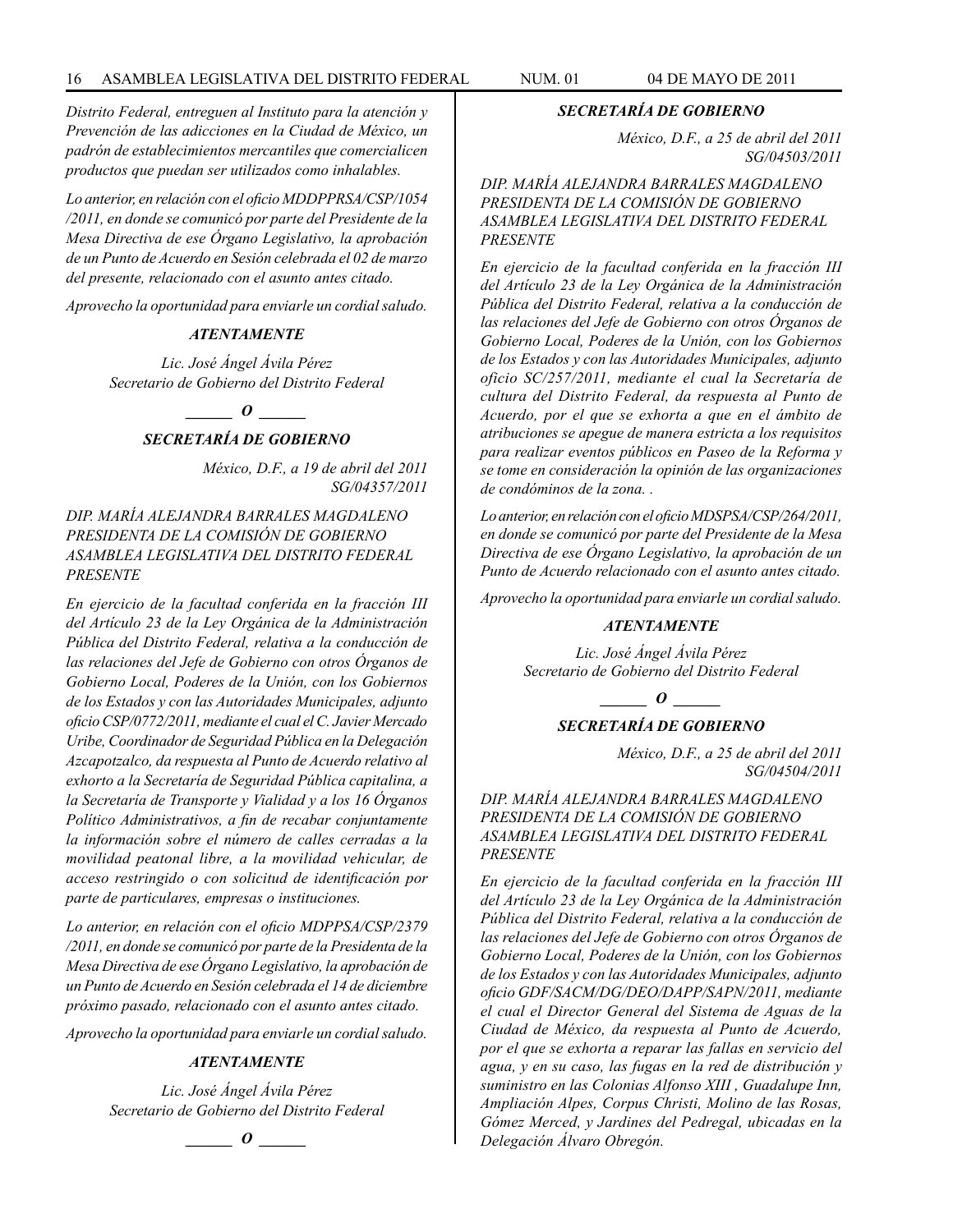# ASAMBLEA LEGISLATIVA DEL DISTRITO FEDERAL NUM. 01 04 DE MAYO DE 2011 17

*Lo anterior, en relación con el oficio MDDPPRSA/CSP/1058 /2011, en donde se comunicó por parte del Presidente de la Mesa Directiva de la Diputación Permanente de ese Órgano Legislativo, la aprobación de un Punto de Acuerdo relacionado con el asunto antes citado.*

*Aprovecho la oportunidad para enviarle un cordial saludo.*

# *ATENTAMENTE*

*Lic. José Ángel Ávila Pérez Secretario de Gobierno del Distrito Federal*

*\_\_\_\_\_\_ O \_\_\_\_\_\_*

#### *SECRETARÍA DE GOBIERNO*

*México, D.F., a 25 de abril del 2011 SG/04505/2011*

*DIP. MARÍA ALEJANDRA BARRALES MAGDALENO PRESIDENTA DE LA COMISIÓN DE GOBIERNO ASAMBLEA LEGISLATIVA DEL DISTRITO FEDERAL PRESENTE*

*En ejercicio de la facultad conferida en la fracción III del Artículo 23 de la Ley Orgánica de la Administración Pública del Distrito Federal, relativa a la conducción de las relaciones del Jefe de Gobierno con otros Órganos de Gobierno Local, Poderes de la Unión, con los Gobiernos de los Estados y con las Autoridades Municipales, adjunto oficio GDF-SMA-SACM-DEPC-DT-SP-UDPAPyD/116011/2011, mediante el cual el Director General del Sistemas de Aguas de la Ciudad de México, da respuesta al Punto de Acuerdo, por el que se exhorta a realizar la previsión presupuestaria y ejecute la obra pública para atender la problemática de inundaciones y encharcamientos que se presentan en los pueblos San Miguel Amantla, San Juan Tlihuaca y Santa Lucía, y en las Colonias Petrolera y Providencia de la Demarcación Azcapotzalco.*

*Lo anterior, en relación con el oficio MDDPSRPA/CSP/2007 /2010, en donde se comunicó por parte del Vicepresidente de la Mesa Directiva de la Diputación Permanente de ese Órgano Legislativo, la aprobación de un Punto de Acuerdo relacionado con el asunto antes citado.*

*Aprovecho la oportunidad para enviarle un cordial saludo.*

#### *ATENTAMENTE*

*Lic. José Ángel Ávila Pérez Secretario de Gobierno del Distrito Federal*

## *o*  $\theta$

#### *SECRETARÍA DE GOBIERNO*

*México, D.F., a 25 de abril del 2011 SG/04506/2011* *DIP. MARÍA ALEJANDRA BARRALES MAGDALENO PRESIDENTA DE LA COMISIÓN DE GOBIERNO ASAMBLEA LEGISLATIVA DEL DISTRITO FEDERAL PRESENTE*

*En ejercicio de la facultad conferida en la fracción III del Artículo 23 de la Ley Orgánica de la Administración Pública del Distrito Federal, relativa a la conducción de las relaciones del Jefe de Gobierno con otros Órganos de Gobierno Local, Poderes de la Unión, con los Gobiernos de los Estados y con las Autoridades Municipales, adjunto oficio SSDF/0202/2011, mediante el cual el Secretario de Salud del Distrito Federal, da respuesta al Punto de Acuerdo, por el que se exhorta a crear a la idea de la Delegación Iztapalapa, una estructura de instructores de activación física especializada, orientadores y canalizadores a institutos de salud por zonas, parques, espacios y explanadas de las Delegaciones o de gobierno para combatir la problemática de la obesidad y promover la salud pública.*

*Lo anterior, en relación con el oficio MDDPPRSA/CSP/823 /2011, en donde se comunicó por parte del Presidente de la Mesa Directiva de la Diputación Permanente de ese Órgano Legislativo, la aprobación de un Punto de Acuerdo relacionado con el asunto antes citado.*

*Aprovecho la oportunidad para enviarle un cordial saludo.*

#### *ATENTAMENTE*

*Lic. José Ángel Ávila Pérez Secretario de Gobierno del Distrito Federal*

*d*  $\theta$ 

## *SECRETARÍA DE GOBIERNO*

*México, D.F., a 25 de abril del 2011 SG/04507/2011*

*DIP. MARÍA ALEJANDRA BARRALES MAGDALENO PRESIDENTA DE LA COMISIÓN DE GOBIERNO ASAMBLEA LEGISLATIVA DEL DISTRITO FEDERAL PRESENTE*

*En ejercicio de la facultad conferida en la fracción III del Artículo 23 de la Ley Orgánica de la Administración Pública del Distrito Federal, relativa a la conducción de las relaciones del Jefe de Gobierno con otros Órganos de Gobierno Local, Poderes de la Unión, con los Gobiernos de los Estados y con las Autoridades Municipales, adjunto oficio CG/225/2011, mediante el cual el Contralor General del Distrito Federal, da respuesta al Punto da Acuerdo, por el que se exhorta a informar respecto a la circular 28/2008 emitida por esa Contraloría especificando el motivo y fundamento legal que origino su expedición y las consecuencias que se hayan producido.*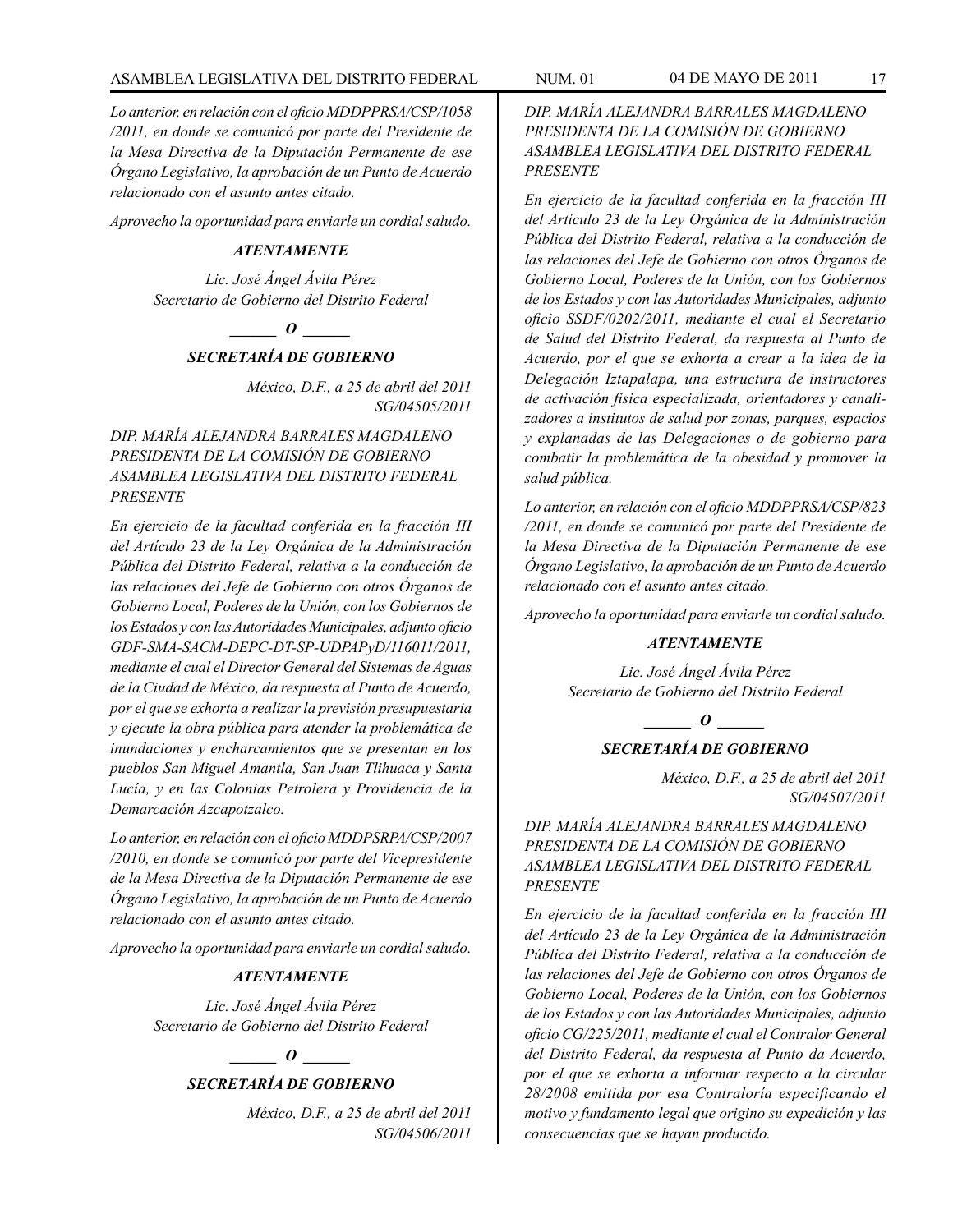*Lo anterior, en relación con el oficio MDPPSA/CSP/1968 /2011, en donde se comunicó por parte de la Presidenta de la Mesa Directiva de ese Órgano Legislativo, la aprobación de un Punto de Acuerdo relacionado con el asunto antes citado.*

*Aprovecho la oportunidad para enviarle un cordial saludo.*

#### *ATENTAMENTE*

*Lic. José Ángel Ávila Pérez Secretario de Gobierno del Distrito Federal*

*\_\_\_\_\_\_ O \_\_\_\_\_\_*

# *SECRETARÍA DE GOBIERNO*

*México, D.F., a 26 de abril del 2011 SG/04508/2011*

# *DIP. MARÍA ALEJANDRA BARRALES MAGDALENO PRESIDENTA DE LA COMISIÓN DE GOBIERNO ASAMBLEA LEGISLATIVA DEL DISTRITO FEDERAL PRESENTE*

*En ejercicio de la facultad conferida en la fracción III del Artículo 23 de la Ley Orgánica de la Administración Pública del Distrito Federal, relativa a la conducción de las relaciones del Jefe de Gobierno con otros Órganos de Gobierno Local, Poderes de la Unión, con los Gobiernos de los Estados y con las Autoridades Municipales, adjunto oficio SSDF/0246/2011, mediante el cual el Secretario de Salud del Distrito Federal, da respuesta al Punto de Acuerdo, por el que se exhorta a llevar a cabo acciones para la prevención, diagnóstico temprano y atención de personas que presenten algún trastorno de la conducta alimentaria, específicamente la bulimia y anorexia, además de una campaña informativa sobre sus efectos, dirigida especialmente a la población adolescente y joven.*

*Lo anterior, en relación con el oficio MDSPSA/CSP/198/2011, en donde se comunicó por parte del Presidente de la Mesa Directiva de ese Órgano Legislativo, la aprobación de un Punto de Acuerdo relacionado con el asunto antes citado.*

*Aprovecho la oportunidad para enviarle un cordial saludo.*

#### *ATENTAMENTE*

*Lic. José Ángel Ávila Pérez Secretario de Gobierno del Distrito Federal*

*\_\_\_\_\_\_ O \_\_\_\_\_\_*

# *SECRETARÍA DE GOBIERNO*

*México, D.F., a 26 de abril del 2011 SG/04509/2011*

# *DIP. MARÍA ALEJANDRA BARRALES MAGDALENO PRESIDENTA DE LA COMISIÓN DE GOBIERNO ASAMBLEA LEGISLATIVA DEL DISTRITO FEDERAL PRESENTE*

*En ejercicio de la facultad conferida en la fracción III del Artículo 23 de la Ley Orgánica de la Administración*  *Pública del Distrito Federal, relativa a la conducción de las relaciones del Jefe de Gobierno con otros Órganos de Gobierno Local, Poderes de la Unión, con los Gobiernos de los Estados y con las Autoridades Municipales, adjunto oficio S-34/0278/2011, mediante el cual el Secretario de Desarrollo Urbano y Vivienda del Distrito Federal, da respuesta a un Punto de Acuerdo, por el que se exhorta informar el estado actual que guarda lo relativo al pago de viviendas, derivado de la expropiación del predio ubicado en Jesús Carranza número 33 y Tenochtitlán número 40. Colonia Morelos, Delegación Cuauhtémoc.*

*Lo anterior, en relación con el oficio MDSPSA/CSP/260/2011, en donde se comunicó por parte del Presidente de la Mesa Directiva de ese Órgano Legislativo, la aprobación de un Punto de Acuerdo relacionado con el asunto antes citado.*

*Aprovecho la oportunidad para enviarle un cordial saludo.*

#### *ATENTAMENTE*

*Lic. José Ángel Ávila Pérez Secretario de Gobierno del Distrito Federal*

*\_\_\_\_\_\_ O \_\_\_\_\_\_*

## *SECRETARÍA DE GOBIERNO*

*México, D.F., a 25 de abril del 2011 SG/04510/2011*

*DIP. MARÍA ALEJANDRA BARRALES MAGDALENO PRESIDENTA DE LA COMISIÓN DE GOBIERNO ASAMBLEA LEGISLATIVA DEL DISTRITO FEDERAL PRESENTE*

*En ejercicio de la facultad conferida en la fracción III del Artículo 23 de la Ley Orgánica de la Administración Pública del Distrito Federal, relativa a la conducción de las relaciones del Jefe de Gobierno con otros Órganos de Gobierno Local, Poderes de la Unión, con los Gobiernos de los Estados y con las Autoridades Municipales, adjunto oficio SSP/82/2011, mediante el cual el Secretario de seguridad Pública del Distrito Federal, da respuesta al Punto de Acuerdo y anexo del mismo, por el que se solicita informar sobre el índice delictivo en el Sistema de Transporte Colectivo Metro, en el que se desglose el tipo de delitos adicionales al robo, que en su interior se cometen.*

*Lo anterior, en relación con el oficio MDSPSA/CSP/113/2011, en donde se comunicó por parte del Vicepresidente de la Mesa Directiva de ese Órgano Legislativo, la aprobación de un Punto de Acuerdo relacionado con el asunto antes citado.*

*Aprovecho la oportunidad para enviarle un cordial saludo.*

#### *ATENTAMENTE*

*Lic. José Ángel Ávila Pérez Secretario de Gobierno del Distrito Federal*

*\_\_\_\_\_\_ O \_\_\_\_\_\_*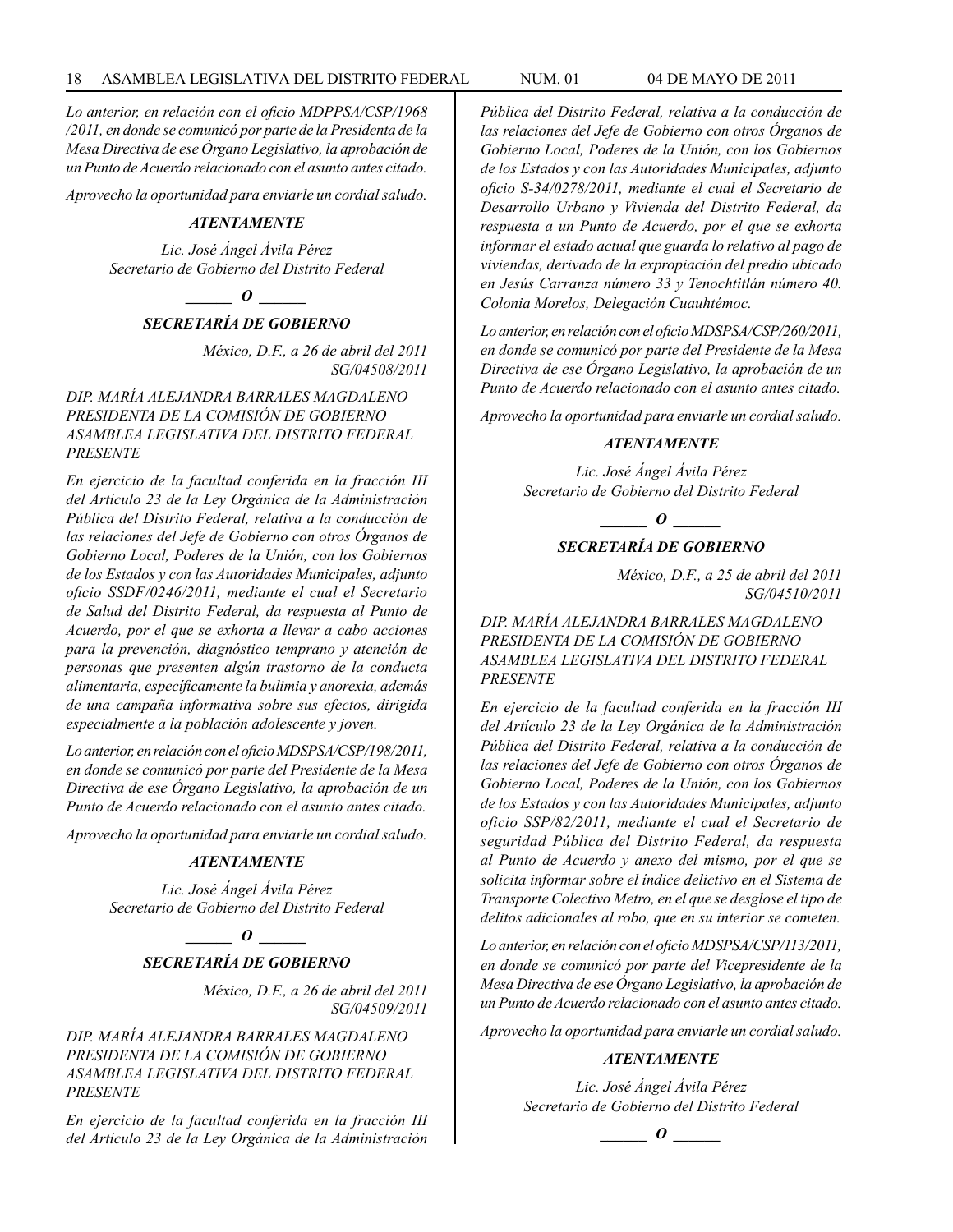## *INSTITUTO DE VERIFICACIÓN ADMINISTRATIVA DEL DISTRITO FEDERAL*

*México, D.F., a 8 de abril del 2011 Número de oficio: INVEADF/087/2011*

*DIP. JOSÉ ARTURO LÓPEZ CÁNDIDO PRESIDENTE DE LA DIPUTACIÓN PERMANENTE ASAMBLEA LEGISLATIVA DEL DISTRITO FEDERAL PRESENTE*

*En atención a su oficio número MDDPPRSA/CSP/1060/2011 de fecha 02 de marzo del 2011, por el que hace de nuestro conocimiento el Punto de Acuerdo tomado del Pleno de la Diputación Permanente de la Asamblea Legislativa del Distrito Federal, V Legislatura, donde se exhorta para realizar la verificación del funcionamiento del servicio de mudanzas que hacen base en las diferentes calles de San Ángel.*

*Al respecto, me permito informarle que este Organismo, implementó en fecha 08 de abril del 2011, el operativo de verificación administrativa al transporte público de carga, en diversas calles de la Colonia San Ángel, realizando con esto las acciones necesarias para dar cumplimiento al Punto de Acuerdo tomado por ese cuerpo legislativo, con independencia de continuar generando permanentemente los mecanismos de coordinación con otras instituciones de Gobierno del Distrito Federal, con objeto de fortalecer actividad verificadora de esta Ciudad en beneficio de sus habitantes.*

*Aprovecho la oportunidad para enviarle un cordial saludo.*

#### *ATENTAMENTE*

*Ing. Meyer Klip Gervitz Consejero Presidente del Instituto de Verificación Administrativa del Distrito Federal*

# $\bm{o}$

*INSTITUTO DE VERIFICACIÓN ADMINISTRATIVA DEL DISTRITO FEDERAL*

> *México, D.F., a 19 de abril del 2011 Número de oficio: INVEADF/0352/2011*

*DIP. SERGIO ISRAEL EGUREN CORNEJO PRESIDENTE DE LA MESA DIRECTIVA ASAMBLEA LEGISLATIVA DEL DISTRITO FEDERAL PRESENTE*

*Con su oficio número MDSPSA7CSP/443/2011, de fecha 29 del mes próximo pasado, hace del conocimiento el Punto de Acuerdo aprobado por dicha Asamblea en la misma fecha, en el que se solicita a éste Instituto informe detallado y pormenorizado de las verificaciones administrativas realizadas a restaurantes, antros y bares ubicados en la Delegación Miguel Hidalgo, así como cuantas clausuras y suspensiones se llevaron a cabo durante el año 2010 y lo que va de 2011.*

*Por instrucciones del Ing. Mario Klip Gervitz, Presidente del INVEADF, anexo al presente se le remite copia del oficio INVEA/DVMAC/1428/2011, de fecha 13 del mes y año en curso, de la Dirección de Verificación de las Materias del Ámbito Central, por medio del cual se rinde el informe solicitado en el que se incluyen los Establecimientos Mercantiles a los cuales se les impuso como sanción, suspensión de actividades así como aquellos en que se decretó su clausura en un primer momento de ejercitada la orden de visita.*

*Los restantes expedientes se encuentran en proceso de substanciación conforme a los plazos, términos, formalidades y condiciones a que alude la Ley de Procedimiento Administrativo y el Reglamento de Verificación Administrativa, ambos del Distrito Federal, dentro de los cuales se han emitido como sanción determinaciones con clausura por incumplir la normatividad en la materia, caso contrario resoluciones sin sanción en virtud de su cumplimiento.*

*No se omite mencionarle que en algunos de los expedientes en los que se dictó resolución, las mismas han sido recurridas, ya sea en materia de amparo o ante el Tribunal de lo Contencioso Administrativo del Distrito Federal, motivo por el cual no han causado estado, con independencia de los procesos en trámite.*

*Finalmente le comúnico que éste Instituto genera visitas en el ámbito de las atribuciones que le confiere su Ley en el Artículo 7, y principalmente por uso de suelo, siendo las Delegaciones competentes en materia tales como protección civil y establecimientos mercantiles.*

*Se hace propia la ocasión para manifestarle que estamos a su disposición para llevar a cabo cualquier acción conjunta en materia de verificación que usted determine.*

*Sin otro particular, le reitero las seguridades de mi más distinguida consideración.* 

#### *ATENTAMENTE*

*Lic. Raúl Medina Llanes Coordinador Jurídico*

*\_\_\_\_\_\_ O \_\_\_\_\_\_*

# *SUBSECRETARÍA DE ENLACE LEGISLATIVO*

*México, D.F., a 20 de abril del 2011 Oficio No. SEL/UEL/311/1170/2011*

*SECRETARIOS DE LA H. ASAMBLEA LEGISLATIVA DEL DISTRITO FEDERAL PRESENTES*

*En respuesta al oficio número MDDPPRSA/CSP/1031/2011 signado por el Dip. José Arturo López Cándido, Presidente de la Mesa Directiva de la Diputación Permanente de ese Órgano Legislativo, me permito remitir para los fines procedentes, copia del similar número 178, suscrito por el*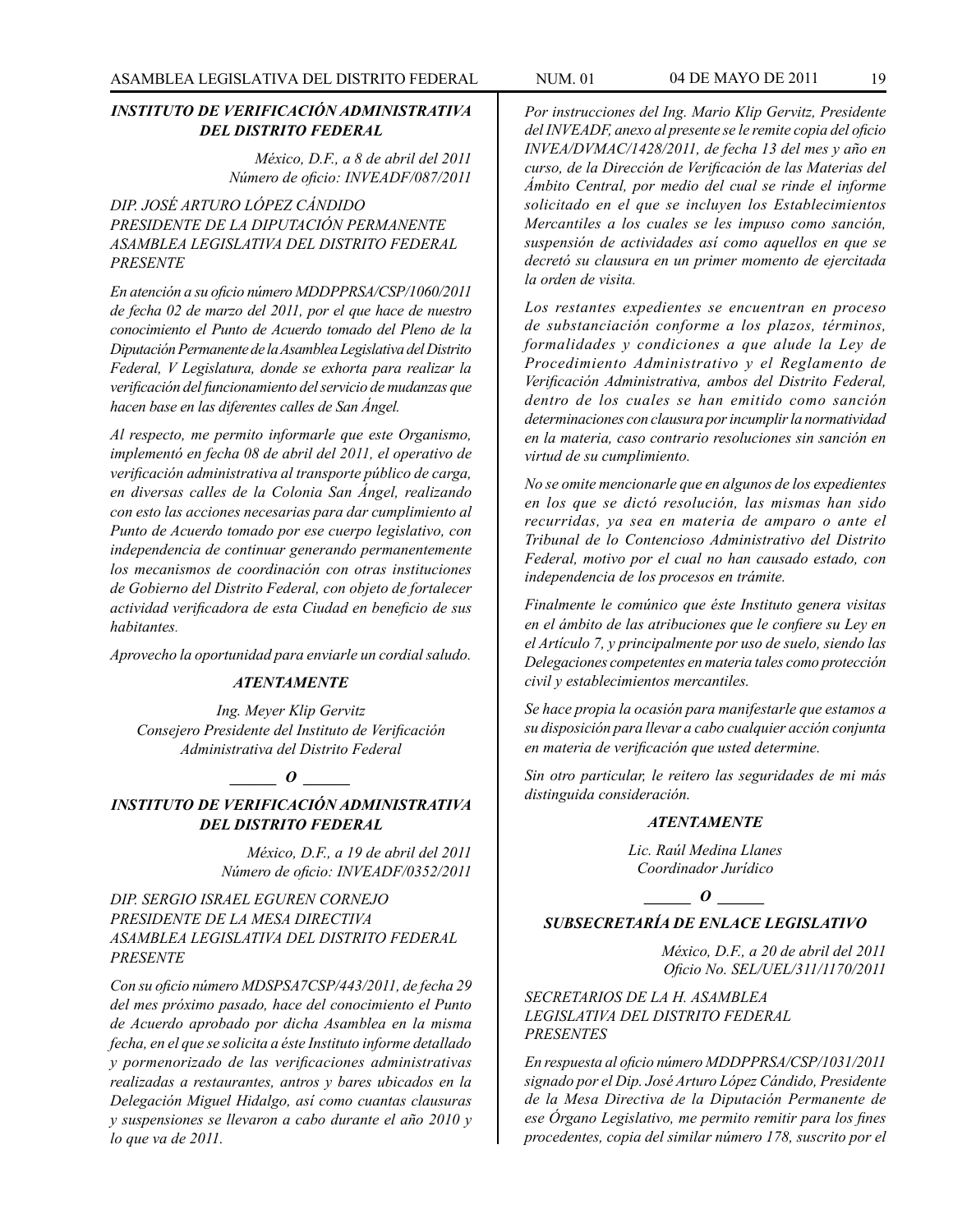*Lic. Joaquín Blanes Casas, Subsecretario del Trabajo de la Secretaría del Trabajo y Previsión Social, mediante el cual responde el Punto de Acuerdo relativo al trabajo infantil.*

*Sin otro particular, reciba un cordial saludo.*

## *ATENTAMENTE*

*Lic. Carlos Angulo Parra Titular de la Unidad \_\_\_\_\_\_ O \_\_\_\_\_\_*

# *SUBSECRETARÍA DE ENLACE LEGISLATIVO*

*México, D.F., a 27 de abril del 2011 Oficio No. SEL/UEL/311/1185/2011*

#### *SECRETARIOS DE LA H. ASAMBLEA LEGISLATIVA DEL DISTRITO FEDERAL PRESENTES*

*En respuesta al atento oficio MDDPPRSA/CSP/1070/2011 signado por el Dip. José Arturo López Cándido, Presidente de la Mesa Directiva de la Diputación Permanente de ese Órgano Legislativo, me permito remitir para los fines procedentes, copia del similar número 184, suscrito por el Lic. Joaquín Blanes Casas, Subsecretario del Trabajo de la Secretaría del Trabajo y Previsión Social, mediante el cual responde el Punto de Acuerdo relativo a la denominada expo Sexo and Enterteinment.*

*Sin otro particular, reciba un cordial saludo.*

#### *ATENTAMENTE*

*Lic. Carlos Angulo Parra Titular de la Unidad \_\_\_\_\_\_ O \_\_\_\_\_\_*

# *SUBSECRETARÍA DE ENLACE LEGISLATIVO*

*México, D.F., a 29 de abril del 2011 Oficio No. SEL/UEL/311/1221/2011*

*SECRETARIOS DE LA H. ASAMBLEA LEGISLATIVA DEL DISTRITO FEDERAL PRESENTES*

*En respuesta al atento oficio MDDPPRSA/CSP/620/2011 signado por el Dip. José Arturo López Cándido, Presidente de la Mesa Directiva de la Diputación Permanente de ese Órgano Legislativo, me permito remitir para los fines procedentes, copia del similar número 170/UCVPS/ DGAVS/0532/2011, suscrito por el Dr. José Luis Treviño Rodríguez, Director General Adjunto de Vinculación Social de la Secretaría de Salud, mediante los cuales responde el Punto de Acuerdo relativo a los productos denominados milagro.*

*Sin otro particular, reciba un cordial saludo.*

## *ATENTAMENTE*

*Lic. Carlos Angulo Parra Titular de la Unidad*

Hágase del conocimiento de los Diputados promoventes y tome nota la Secretaría.

Esta Presidencia hace del conocimiento de la Diputación Permanente que se recibió un comunicado de la Delegación Miguel Hidalgo en cumplimiento a la Ley de Desarrollo Social para el Distrito Federal, por lo que se instruye su remisión a las Comisiones de Desarrollo Social y de Vigilancia y Evaluación de Políticas y Programas Sociales.

# *JEFATURA DELEGACIONAL DE MIGUEL HIDALGO*

*Delegación Miguel Hidalgo Jefatura de Oficina de la Jefatura Delegacional Coordinación de Análisis Coyuntural Nº de Oficio: JOJD/CGG/205/2011 Asunto: Respuesta Punto de Acuerdo casas de cultura. México, D.F., a 13 de abril de 2011*

*LIC. ELISEO MOYAO MORALES COORDINADOR DE ENLACE DELEGACIONAL PRESENTE*

*Por instrucciones del Jefe Delegacional en Miguel Hidalgo, Lic. Demetrio Javier Sodi de la Tijera, me permito enviar la información solicitada, a través de su oficio SG/ CED/0476/2011, para dar respuesta al Punto de Acuerdo, aprobado por el Pleno de la Asamblea Legislativa del Distrito Federal en Sesión celebrada el día 17 de marzo del presente, mismo que a la letra dice en su parte resolutiva:*

*"ÚNICO. Por el que se solicita a la Secretaría de Cultura y a los 16 Jefes Delegacionales del Distrito Federal, a que dentro de sus atribuciones, diseñen e implementen un programa en conjunto para el aprovechamiento efectivo de las Casas de Cultura, donde se aborden principalmente los siguientes puntos:*

*a) El apoyo permanente para el mantenimiento de las instalaciones de las Casas de Cultura.*

*b) La obligatoriedad por parte de las Casas de Cultura de presentar un programa anual de actividades.*

*c) El desarrollo e implementación de instrumentos de difusión cultural en las Colonias y escuelas próximas a las Casas de Cultura".*

*Al respecto, la Delegación Miguel Hidalgo informa que, hasta el momento la Delegación no cuenta con ninguna casa de cultura como tal, uno de los objetivos de la actual administración es proyectar y establecer un espacio que alcance el título y el funcionamiento de tal dentro de la Demarcación.*

*Por lo pronto, la agenda cultural que programa la Dirección Ejecutiva de Cultura, tiene diferentes sitios de difusión, lo mismo en espacios abiertos que cerrados, por ejemplo, el auditorio del Centro Social y Popular "José María Morelos y Pavón", el Teatro "Angela Peralta", donde además se ofertan cursos de guitarra, violín, piano, danza árabe, danza clásica juvenil, danza flamenca, teatro, dibujo y pintura.*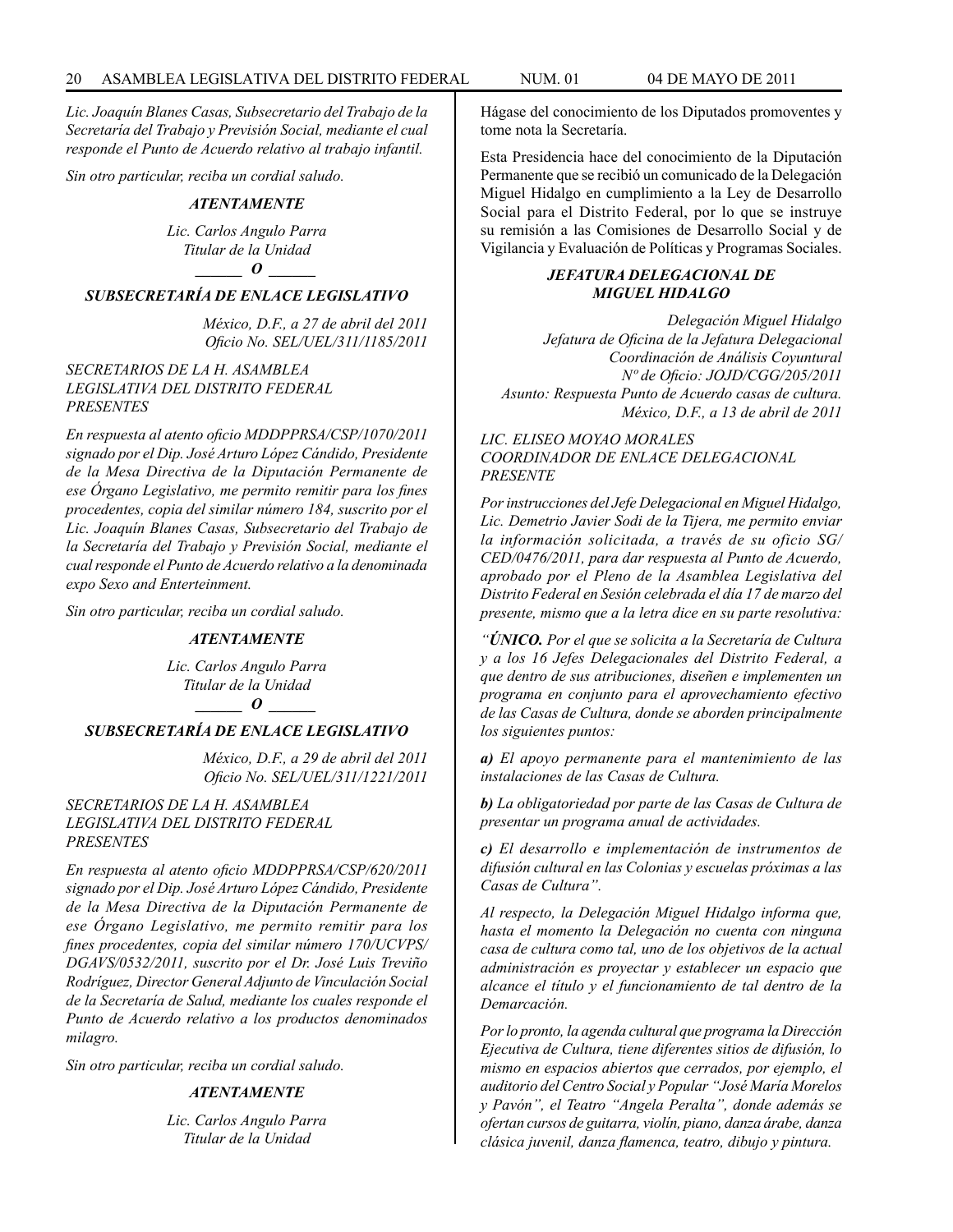# ASAMBLEA LEGISLATIVA DEL DISTRITO FEDERAL NUM. 01 04 de MAYO de 2011 21

*De importancia notable ha sido la conformación y apertura del nuevo Complejo Cultural Parque lira, que incluye la rehabilitación de la ex Capilla de Guadalupe y la construcción del Museo del Escritor como espacios destinados a actividades culturales y artísticas de la Demarcación.*

La Diputación Permanente de esta Asamblea Legislativa le da más cordial bienvenida a la comunidad del pueblo de San Juan de Aragón, representada por los integrantes del Comité Organizador de la Gesta Heroica de la Batalla del 5 de Mayo de 1862 en su 149 Aniversario de esta hazaña patriótica. *San Juan de Aragón, pueblo originario de esta Ciudad con tradiciones y costumbres de mucho arraigo en su gente, gente noble y trabajadora*. Sean todos bienvenidos.

Para presentar una Proposición con Punto de Acuerdo relativo al suministro de energía eléctrica en las calles del Centro Histórico, se concede el uso de la Tribuna a la Diputada Alicia Virginia Téllez Sánchez, del Grupo Parlamentario del Partido Revolucionario Institucional.

**LA C. DIPUTADA ALICIA VIRGINIA TÉLLEZ.** Con su permiso, Diputado Presidente.

# *PROPOSICIÓN CON PUNTO DE ACUERDO RELATIVO AL SUMINISTRO DE ENERGÍA ELÉCTRICA EN LAS CALLES DEL CENTRO HISTÓRICO, QUE PRESENTA LA DIPUTADA ALICIA VIRGINIA TÉLLEZ SÁNCHEZ, DEL GRUPO PARLAMENTARIO DEL PARTIDO REVOLUCIONARIO INSTITUCIONAL.*

*La suscrita Diputada Alicia Téllez Sánchez, integrante del Grupo Parlamentario del Partido Revolucionario Institucional con fundamento en lo dispuesto por los Artículos 13 fracción II; 17 fracción VI de la Ley Orgánica de la Asamblea Legislativa del Distrito Federal y 133 del Reglamento para el Gobierno Interior de la Asamblea Legislativa del Distrito Federal someto a la consideración de este Honorable cuerpo legislativo la siguiente Proposición con Punto de Acuerdo, al tenor de los siguientes:*

#### *ANTECEDENTES*

*Derivado de la Declaratoria que se le otorgó al Centro Histórico de la Ciudad de México como Patrimonio Cultural de la Humanidad por parte de la UNESCO, en el año de 1987. Desde esta fecha la entonces Regencia de la Ciudad y desde 1997 los Jefes de Gobierno, han invertido gran cantidad de recursos económicos principalmente para el embellecimiento y rehabilitación de los edificios habitacionales, de oficinas que se ubican en la zona, así como la rehabilitación y cambio de adoquina miento de las calles y la carpeta asfáltica del arroyo vehicular, siendo en el año 2002 y 2004.*

*Lo anterior se robustece al tenor de los siguientes.*

#### *CONSIDERANDOS*

*PRIMERO. Que el Centro Histórico nace antes de la llegada de los conquistadores españoles a tierras americanas. Es el lugar en el que se construyó la antigua Tenochtitlán, destruida en buena parte por los españoles, y el lugar en el que reedificaron la capital de la Nueva España.*

*SEGUNDO. Que el Centro Histórico del Distrito Federal, tiene una extensión de 9 kilómetros cuadrados de superficie, lo conforman 668 manzanas que albergan unos mil quinientos edificios catalogados con valor artístico o histórico, entre construcciones religiosas, civiles, asistenciales, hospitalarias, administrativas, educativas, culturales y de habitación, que van del Siglo XVI al Siglo XX, y que sigue siendo el corazón económico y político de la Ciudad, a pesar de sus proporciones actuales, por su importancia fincada en su riqueza monumental, ya que se considera el centro histórico más relevante de América y es el segundo más grande en dimensión y extensión del mundo, solo después de la Plaza Roja de Moscú.*

*TERCERO. Que durante el ejercicio fiscal 2011 el Fideicomiso del Centro Histórico del Distrito Federal, tiene proyectado invertir alrededor de 5 millones de pesos para desarrollar el programa integral de renovación de señalética en las calles del primer cuadro principalmente, como parte de los trabajos de recuperación de los espacios públicos por parte de las Autoridades de la Ciudad de México.*

*CUARTO. Que durante el año 2010, se presentaron una serie de incidentes en diversas calles del Centro Histórico del Distrito Federal, como fueron las diversas explosiones en varias mufas. Cabe mencionar que este problema se presentó desde los años 2008 y 2009, siendo las de mayor frecuencia y repercusión en los medios las acontecidas desde el mes de febrero y hasta el mes de noviembre del año pasado y recientemente las acontecidas la semana pasada.*

*QUINTO. Que derivado de las explosiones de mufas ubicadas en las Calles del Centro Histórico y en edificios públicos como lo fue la producida en la Biblioteca del H. Congreso de la Unión ubicada en la calle de República de Uruguay, fue que las autoridades de la Ciudad de México y la Comisión Federal de Electricidad acordaron realizar una serie de trabajos principalmente de infraestructura y cambio de cableado derivado que en su mayoría ha cumplido su ciclo de vida.*

*SEXTO. Que en la página de Internet en el punto relativo al programa anual de obra pública para este año, se observa que se invertirían aproximadamente poco más de 175 millones de pesos.*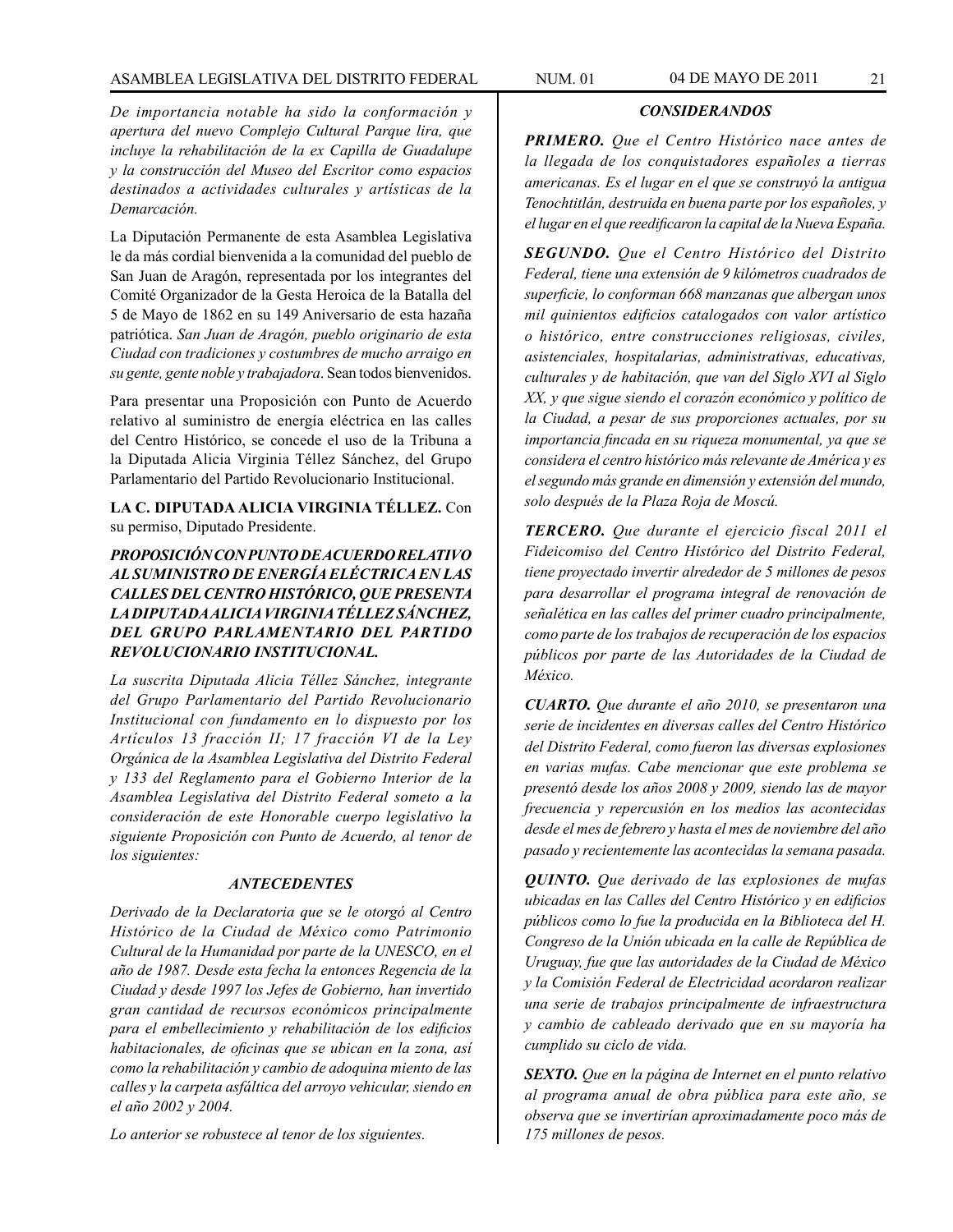| Área u Obra                                                          | Ubica           | Código   | Objeto del<br>Concurso                             | Fecha Probable<br>de Licitación | Período de<br>Ejecución<br><b>Inicial</b> | Período de<br>Ejecución<br>terminación | Importe<br>estimado<br>total | Importe<br>Estimado<br>ejercer<br>2010 | Origen de la<br>licitación | Reservable | Origen<br>de los<br>Recursos | Observaciones |
|----------------------------------------------------------------------|-----------------|----------|----------------------------------------------------|---------------------------------|-------------------------------------------|----------------------------------------|------------------------------|----------------------------------------|----------------------------|------------|------------------------------|---------------|
| Modernización<br>de la Red<br>Subterránea<br>del Centro<br>Histórico | <i>DISTRITO</i> | 61700341 | Trabajos<br>de mejoras<br>a red de<br>distribución | $01 - 11$                       | $01 - 11$                                 | $01 - 11$                              | 175104000                    | 175104000                              | Nacional                   | Si         | No                           |               |

*SÉPTIMO. Que en el mes de noviembre del año 2010, la Comisión Federal de Electricidad informó que:*

*"Con los objetivos de salvaguardar la seguridad de las personas y su patrimonio, de proteger el acervo histórico y cultural de la zona y de ofrecer un servicio eléctrico confiable y de calidad, la Comisión Federal de Electricidad (CFE) presentó el Programa de Modernización de la Red Eléctrica del Centro Histórico de la Ciudad de México. Durante un acto encabezado por el Ing. Alfredo Elías, Director General de la CFE, y el Secretario de Gobierno del Distrito Federal, Lic. José Ángel Ávila Pérez, que se celebró en el Museo Tecnológico de la CFE, se explicó que la actual red eléctrica del Centro Histórico de la capital de la República, zona declarada "Patrimonio Cultural de la Humanidad" por la UNESCO, fue construida hace más de 40 años cuando los requerimientos de comercios, viviendas y oficinas eran de 10 megawatts (MW). Se indicó que a lo largo de más de cuatro décadas, el crecimiento poblacional y el desarrollo económico del Centro Histórico incrementaron las necesidades de electricidad en un 500 por ciento, por lo que al día de hoy se atienden a 27,832 usuarios que demandan 50 MW, mientras que la red nunca fue modernizada para atender las nuevas necesidades. La obsolescencia de los equipos, el diseño anacrónico y la falta de mantenimiento de la red, aunado a diversas anomalías, tales como la existencia de 145 instalaciones eléctricas dentro de edificios públicos y privados, han traído como consecuencia un servicio eléctrico insuficiente, de mala calidad y con alto riesgo para la seguridad de las personas y el patrimonio cultural e histórico, como las explosiones registradas en los últimos años. Por todo lo anterior y con la finalidad de dotar al Centro Histórico de un servicio eléctrico confiable, de calidad y seguro, la CFE ha iniciado la modernización total de la infraestructura eléctrica que comprende: • La construcción de 6 circuitos de media tensión, • El tendido de 291 Kilómetros de ductos subterráneos, • La sustitución de 85 transformadores, • El tendido de 286 Kilómetros de cable de media tensión y 72 Kilómetros de cable de baja tensión, • La instalación de 9,000 acometidas desde donde se distribuirá la electricidad a 27,832 clientes. Para llevar a cabo esta labor trabajarán ininterrumpidamente, por un lapso de 18 meses, un total de 350 Ingenieros y técnicos altamente calificados. Este programa de modernización se traducirá en: • Una red confiable y ordenada, • Una red con capacidad suficiente para atender las demandas de electricidad actuales y futuras, • Una red con tecnología de punta que permita la operación y monitoreo a través de telecontrol lo que significará eficiencia en la operación y reducción de costos, • Una red que garantice la seguridad de la población y su patrimonio y del acervo cultural e histórico. Durante la* 

*realización de estos trabajos la CFE continuará con los programas de mantenimiento a toda la red, cambio de aceite a tipo biodegradable en los transformadores que sea posible, desazolve de registros y bóvedas, así como el monitoreo las 24 horas, para detectar cualquier falla de manera oportuna. El Lic. José Ángel Ávila, Secretario de Gobierno del Distrito Federal, señaló que el Gobierno de la Ciudad manifiesta su beneplácito por la disposición de la Comisión Federal de Electricidad de realizar este tan ambicioso programa, porque finalmente dará oportunidad de convertir en realidad este sueño de modernización ante la evolución que ha hecho la Ciudad de México de este espacio tan significativo. Por su parte, el Director General de la CFE, Alfredo Elías, resaltó que con este programa la CFE muestra una vez más su compromiso de cumplir cabalmente la misión que le han conferido los mexicanos y la Ley: proveer el servicio público de electricidad en las mejores condiciones para todos los mexicanos. En el evento estuvieron presentes la Dra. Alejandra Moreno Toscano, Autoridad del Centro Histórico de la Ciudad de México; el Ing. José Abel Valdez, Encargado del Despacho de la Dirección de Operación de la CFE, y el Ing. Guillermo Nevárez, Gerente de la División Valle de México Centro de la CFE. Con este programa el Gobierno federal refrenda su compromiso con los habitantes de la capital de la República de ofrecer un servicio eléctrico de calidad y de trabajar de manera coordinada con las autoridades del Gobierno de la Ciudad de México".*

*OCTAVO. Que de esta Soberanía en términos del Artículo 13 fracciones I y VII de la Ley Orgánica de la Asamblea Legislativa del Distrito Federal, en materia de administración Pública, tenemos como atribución atender las peticiones y quejas que formulen los habitantes del Distrito Federal, respecto del cumplimiento de las obligaciones que les señalan los ordenamientos jurídicos en materia administrativa, de obras y servicios a las dependencias, órganos desconcentrados y entidades; y solicitar a la Administración Pública del Distrito Federal para el mejor desempeño de sus funciones, la información y documentación que considere necesaria.*

*NOVENO. Que el Artículo 10 fracción XXI de la Ley Orgánica de la Asamblea Legislativa del Distrito Federal, faculta a esta Soberanía a comunicarse con los otros órganos locales de gobierno, los órganos autónomos locales y federales; los poderes de la Unión o las autoridades o poderes de las Entidades Federativas, por conducto de su Mesa Directiva, la Comisión de Gobierno o sus órganos internos de trabajo, según el caso, de conformidad con lo que dispongan las Leyes correspondientes.*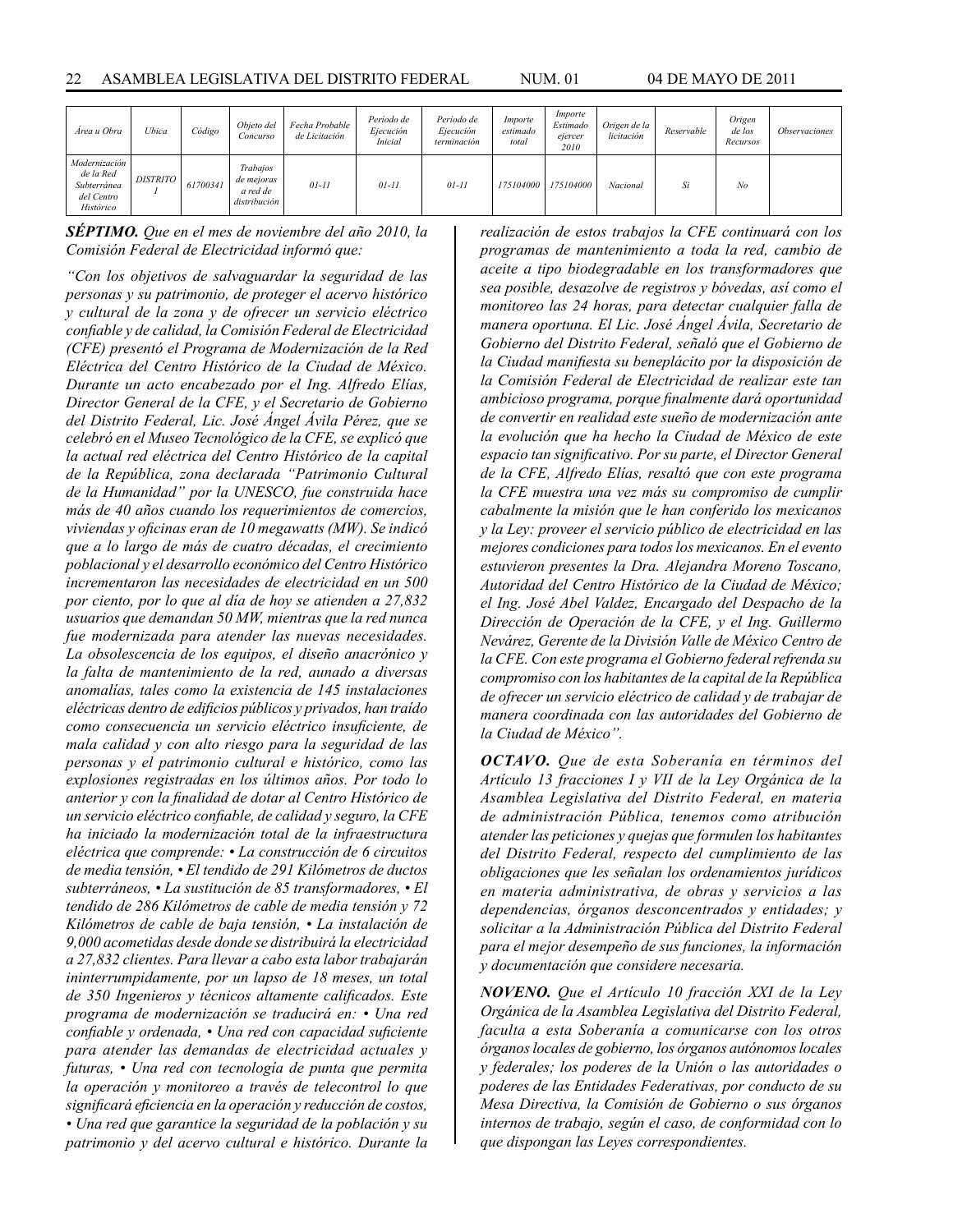*DÉCIMO. Que toda vez que la integridad, el patrimonio de los habitantes de la zona del Centro Histórico y el Patrimonio del País pues el Centro Histórico desde el año de 1987, fue Declarado como Patrimonio Cultural de la Humanidad, además de las edificaciones que se ubican en el mismo que cuentan con Declaratoria de Monumentos, o se encuentran en los catálogos del INHA, INBA, principalmente, es que a través de este Punto de Acuerdo se pretende solicitar al Director General de la Comisión Federal de Electricidad, rinda un informe por escrito detallado sobre los trabajo a realizar en el Centro Histórico del Distrito Federal, así como el monto de los mismos los tiempos de realización, población beneficiada y si todas y cada una de las obras se realizarán acorde a las modificaciones que esta Soberanía y el Congreso de la Unión han realizado por lo que hace al uso de tecnologías sustentables para la generación de energía.*

*Por lo anteriormente expuesto someto a la consideración de esta Honorable Asamblea Legislativa del Distrito Federal el siguiente:*

# *PUNTO DE ACUERDO*

*PRIMERO. Esta V Legislatura de la Asamblea Legislativa del Distrito Federal, solicita respetuosamente al Maestro Antonio Vivanco Casa Madrid en su carácter de Director General Adjunto de la Comisión Federal de Electricidad, tenga a bien enviar un informe por escrito a esta Soberanía, el cual contenga la siguiente información:*

*1. Montos económicos destinados para el año 2011 derivados de los programas de obra que aparecen en la página de Internet de la Comisión Federal de Electricidad.*

*2. El calendario de obras a realizarse para el cambio de la infraestructura eléctrica que se ubica en el Centro Histórico de la Ciudad de México, y si este cumple los lineamientos de sustentabilidad y uso de energía alternativas como la solar.*

*3. El monto económico destinado tanto por la Comisión Federal de Electricidad como por las autoridades del Distrito Federal, derivado del levantamiento de pavimento y acera peatonal para la introducción del nuevo cableado del sistema de energía del Distrito Federal.*

*Salón de Sesiones de esta Soberanía, a los 4 días del mes de Mayo de dos mil 2011.*

# *ATENTAMENTE*

#### *Dip. Alicia Virginia Téllez Sánchez*

Es cuanto, Diputado Presidente.

**EL C. PRESIDENTE.** Gracias Diputada. En términos de lo dispuesto por el Artículo 133 del Reglamento para el Gobierno Interior de la Asamblea Legislativa del Distrito Federal, consulte la Secretaría a la Diputación Permanente en votación económica si la propuesta presentada por la Diputada Alicia Virginia Téllez se considera de urgente y obvia resolución.

**LA C. SECRETARIA.** Por instrucciones de la Presidencia y en votación económica se consulta a la Diputación Permanente si la propuesta de referencia se considera de urgente y obvia resolución. Los que estén por la afirmativa, sírvanse manifestarlo levantando la mano.

Los que estén por la negativa, sírvanse manifestarlo levantando la mano.

Se considera de urgente y obvia resolución, Diputado Presidente.

**EL C. PRESIDENTE.** Gracias Diputada. Está a discusión la propuesta. ¿Existen oradores en contra?

Proceda la Secretaría a preguntar a la Diputación Permanente en votación económica si es de aprobarse la propuesta a discusión.

**LA C. SECRETARIA.** Por instrucciones de la Presidencia y en votación económica se pregunta a la Diputación Permanente si es de aprobarse la propuesta sometida a su consideración. Los que estén por la afirmativa, sírvanse manifestarlo levantando la mano.

Los que estén por la negativa, sírvanse manifestarlo levantando la mano.

Aprobada la propuesta, Diputado Presidente.

**EL C. PRESIDENTE.** Gracias Diputada. Remítase a las autoridades correspondientes para los efectos legales a que haya lugar.

Esta Presidencia informa que los puntos enlistados en los numerales 11 y 25 del Orden del Día han sido retirados.

Para presentar una Proposición con Punto de Acuerdo para exhortar al Titular de la Secretaría de Educación del Distrito Federal, así como a los 16 Jefes Delegacionales, a fin de que sea colocada una malla solar para la filtración de los rayos del sol en los patios de las escuelas oficiales de nivel preescolar y primaria del Distrito Federal para evitar el golpe de calor en los infantes, se concede el uso de la Tribuna al Diputado Jorge Palacios Arroyo, del Grupo Parlamentario del Partido Acción Nacional.

**EL C. DIPUTADO JORGE PALACIO ARROYO.** Con su venia Diputado Presidente.

*PROPOSICIÓN CON PUNTO DE ACUERDO PARA EXHORTAR AL TITULAR DE LA SECRETARÍA DE EDUCACIÓN DEL DISTRITO FEDERAL, MARIO DELGADO CARRILLO, ASÍ COMO A LOS 16 JEFES DELEGACIONALES A FIN DE QUE SEA COLOCADA UNA MALLA SOLAR PARA LA FILTRACIÓN DE LOS RAYOS DE SOL EN LOS PATIOS DE LAS ESCUELAS OFICIALES DE NIVEL PRE-ESCOLAR Y PRIMARIAS DEL DISTRITO FEDERAL, PARA EVITAR EL GOLPE DE CALOR EN LOS INFANTES, QUE PRESENTA EL DIPUTADO JORGE PALACIOS ARROYO, DEL GRUPO PARLAMENTARIO DEL PARTIDO ACCIÓN NACIONAL.*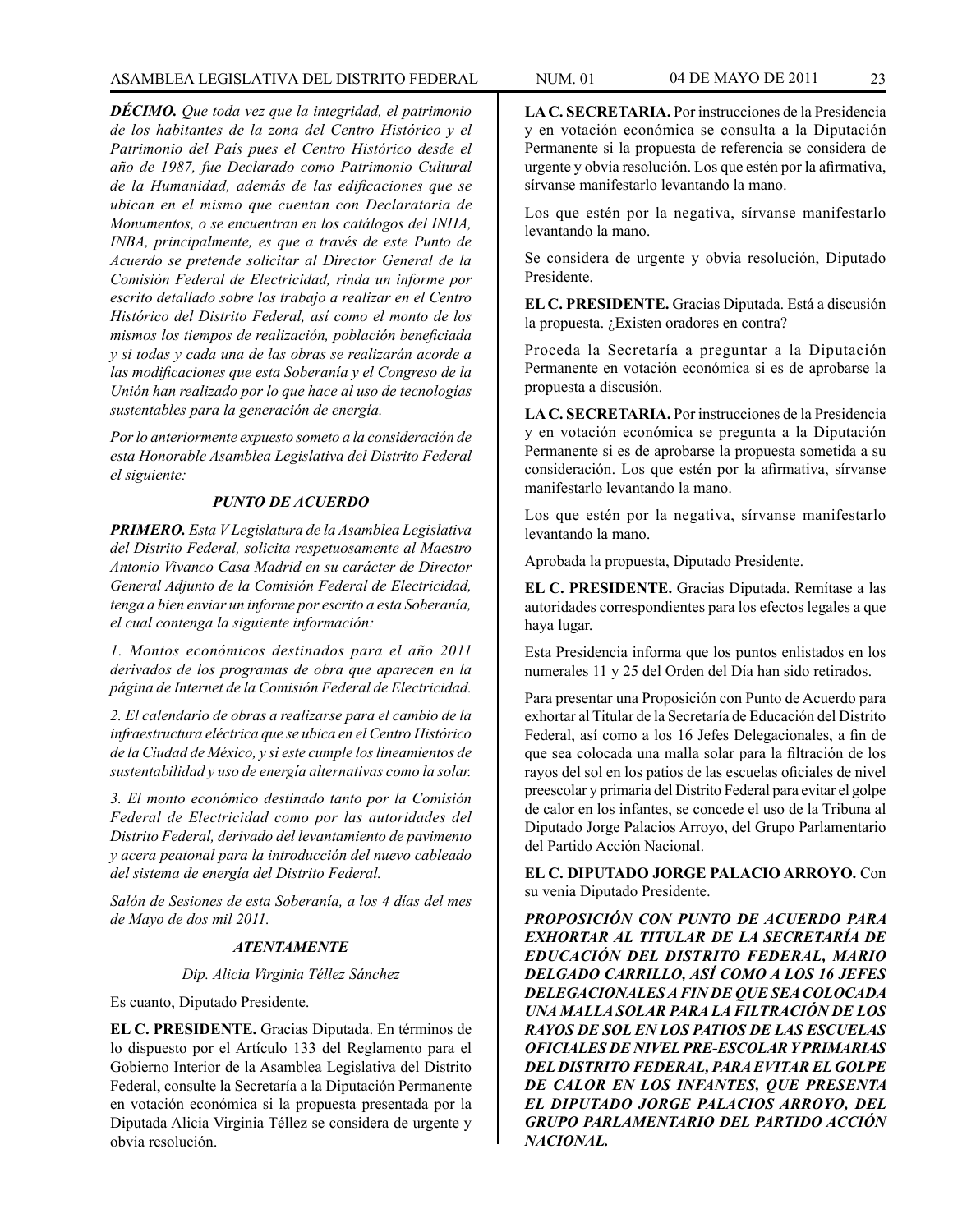*El suscrito Diputado, Jorge Palacios Arroyo, de la Asamblea Legislativa del Distrito Federal, V Legislatura, integrante del Grupo Parlamentario del Partido Acción Nacional, con fundamento en lo dispuesto por los Artículos 17 fracción VI de la Ley Orgánica y 132 del Reglamento para el Gobierno Interior de la Asamblea Legislativa del Distrito Federal, someto a consideración de esta Honorable Asamblea Legislativa, para que sea turnada a la Comisión correspondiente, la presente:*

*Proposición con Punto de Acuerdo para exhortar al Doctor Mario Delgado Carrillo, Titular de la Secretaría de Educación del Distrito Federal, así como a los 16 Jefes Delegacionales a fin de que sea colocada una malla solar para filtración de los rayos de sol en los patios de las escuelas oficiales de nivel pre-escolar y primarias del Distrito Federal, para evitar el golpe de calor en los infantes, al tenor de los siguientes:*

#### *ANTECEDENTES*

*1. De acuerdo a datos expedidos por la Secretaría de Educación Pública, en la Ciudad de México existen 1162 escuelas oficiales de nivel primaria y 2,746 a nivel preescolar ya sean inmuebles propios, rentados, ex profeso o adaptados en diversas Demarcaciones del Distrito eral.*

*En las escuelas primarias y de preescolar o kinder se debe contar con medidas ge erales de limpieza, mantenimiento, calidad educativa, así como un ambiente saludable para los alumnos que asisten a dicha institución y los empleados que en ella laboran.*

*2. El pasado 7 de abril, las autoridades capitalinas anunciaron el inicio de la temporada de calor en el Distrito Federal, quince días antes de lo previsto y que será abril el mes más caluroso del año, sin embargo las altas temperaturas continuaran durante mayo y junio.*

*La ola de calor ha provocado temperaturas por arriba de los 30 grados centígrados en la Ciudad de México, y por ello la Secretaría de Protección Civil emitió recomendaciones para evitar insolación, calambres, deshidratación y enfermedades gastrointestinales.*

*En general las autoridades recomendaron limitar la actividad física en los horarios donde el calor sea más intenso. Se recomienda evitarla entre las 11 y las 15 horas; mantener a niños y jóvenes hidratados, tomando por lo menos 2 litros de agua al día aunque no se tenga sed, así como tener disponible en casa y en las escuelas sobres de vida suero oral; vestir ropa delgada, de preferencia en colores claros y utilizar bloqueador solar, además de evitar ingerir alimentos en la calle, ya que con el sol éstos se descomponen rápidamente y podrían generar enfermedades gastrointestinales.*

*El 14 de abril del presente año, el nivel de radiación solar en el Valle de México ascendió a 10 puntos (en una escala de 1-15), siendo este un nivel muy alto, por lo que es necesario* 

*extremar precauciones para no tener problemas de salud, advirtió el Sistema de Monitoreo Atmosférico (SIMAT) de la Ciudad de México. La Secretaría de Medio Ambiente del Distrito Federal recomendó a la población que evite exponerse directamente a los rayos del sol sin protección y, de ser posible, efectuar todas las actividades bajo la sombra, para evitar afecciones en córnea y retina, hasta cáncer en la piel de acuerdo a especialistas de la Secretaría de Salud y del Instituto Mexicano del Seguro Social (IMSS).*

*3. Es importante mencionar que el presupuesto de egresos asignado a la Secreta de Educación del Distrito Federal para el año 2011 fue de 337,569,146 pesos, sin embargo cabe hacer mención que de esta partida presupuestal no se considero la adquisición de mallas solares para la protección de los infantes de los rayos UV tan perjudiciales para la salud, dicho lo cual, es de suma importancia la colocación de mallas solares para filtración del sol. Principalmente en los patios de escuelas oficiales de nivel pre-escolar y primaria, donde los infantes realizan actividades cívicas, de esparcimiento (recreo), físicas y deportivas considerando que no es viable que dejen de realizar dichas actividades a fin de evitar problemas a la salud como es el caso de la obesidad, además es necesario considerar que la radiación ultravioleta en dosis normales tiene beneficios, pues ayuda a producir ciertas vitaminas (vitamina D) en el cuerpo evitando padecimientos como el raquitismo en los huesos; sin dejar de enfatizar, exhortamos a esta H. Asamblea a fin de que se autorice la ampliación del presupuesto asignado a la Secretaría de Educación del Distrito Federal para la adquisición e implementación de mallas solares para la protección de la salud de los infantes.*

#### *CONSIDERANDOS*

*PRIMERO. Que de conformidad con el Artículo 42 del Estatuto de Gobierno del Distrito Federal, la Asamblea Legislativa es competente y tiene facultades para legislar, regular la prestación y la concesión de los servicios públicos.*

*SEGUNDO. De acuerdo a lo estipulado en el Artículo 13 fracción XVII de la Ley de Educación del Distrito Federal, la Secretaría de Educación Pública tienen la atribución de fortalecer y desarrollar la infraestructura de los servicios educativos a través de la construcción, mantenimiento, rehabilitación y equipamiento de espacios educativos.*

*TERCERO. Que es obligación de la Secretaría de Educación del Distrito Federal vigilar que se dé mantenimiento y proporcione equipo básico a las escuelas públicas de la entidad, conforme al Artículo 31 de la Ley de Educación Pública del Distrito Federal.*

*CUARTO. Que la premisa del Gobierno del Distrito es proteger la vida y bienestar de los estudiantes, niños y niñas de educación preescolar, primaria, secundaria y educación especial, tal y como lo establece el Programa Integral de Mantenimiento de Escuelas (PIME), que establece*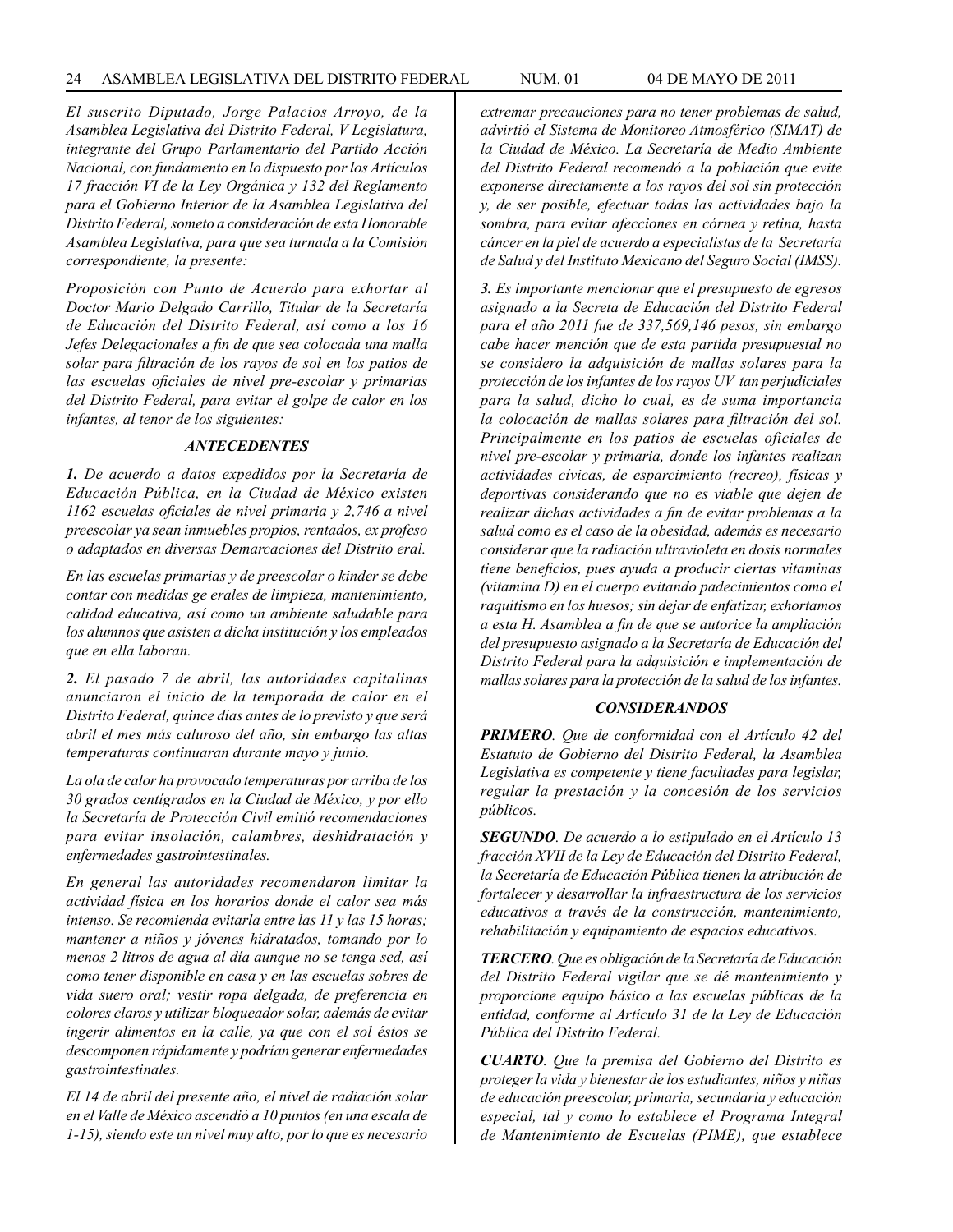*un conjunto de actividades encaminadas y orientadas al mejoramiento de las condiciones físicas de los inmuebles públicos de educación básica.*

*QUINTO. Que es responsabilidad del Gobierno del Distrito Federal que todos los servicios educativos que se ofrezcan en esta entidad sean de buena calidad en instalaciones apropiadas, con contenidos acordes a las necesidades de la Ciudad en cada uno de los tipos, niveles y modalidades; con los recursos didácticos y metodológicos pertinentes para facilitar la formación armónica e integral de los estudiantes de nivel primaria, de acuerdo al Artículo 118 de la Ley de Educación del Distrito Federal.*

*SEXTO. Que el Artículo 119 fracción V de la Ley de Educación del Distrito Federal, establece que la Secretaría de Educación del Distrito Federal deberá satisfacer las necesidades de la población y garantizar una buena calidad en materia educativa a nivel primaria, por lo que mantendrá y rehabilitará permanentemente los edificios escolares, sus anexos y el equipo educativo.*

*SÉPTIMO. Que es deber del Titular de la Secretaría de Educación del Distrito Federal, Dr. Mario Miguel Carrillo Huerta y de los Jefes Delegacionales del Distrito Federal, trabajar en coordinación a fin de rehabilitar, mantener, atender y vigilar el adecuado funcionamiento de las escuelas que se encuentran dentro del Distrito Federal.*

*OCTAVO. Que de conformidad con lo dispuesto en el Artículo 2 de la Ley Orgánica de la Administración Pública del Distrito Federal, la Delegación es un Órgano Político-Administrativo desconcentrado con autonomía funcional en acciones de gobierno. Lo anterior, faculta al Jefe Delegacional en Azcapotzalco a ejecutar acciones de gobierno tendientes a solucionar los problemas que aquejan a la ciudadanía como es el caso de rehabilitación de escuelas públicas oficiales nivel preescolar y primaria.*

*NOVENO. Que la Ley Orgánica de la Administración Pública del Distrito Federal establece en el Artículo 39 fracción XXXI, que los Órganos Político Administrativos serán los encargados de rehabilitar, construir y mantener escuelas, bibliotecas, museos y demás centros de servicio social, cultural y deportivo a su cargo.*

*Por lo anteriormente expuesto, someto a la consideración de ésta Diputación Permanente, el siguiente:*

# *PUNTO DE ACUERDO*

*PRIMERO. Proposición con Punto de Acuerdo para exhortar al Doctor Mario Delgado Carrillo, Titular de la Secretaría de Educación del Distrito Federal, así como a los 16 Jefes Delegacionales a fin de que sea colocada una malla solar para la filtración de los rayos del sol en los patios de las escuelas oficiales de nivel pre-escolar y primarias del Distrito Federal, para evitar el golpe de calor en los infantes.*

*SEGUNDO. Exhortar a esta H. Asamblea Legislativa a fin de que se autorice la ampliación del presupuesto asignado*  *a la Secretaría de Educación del Distrito Federal, para implementar mallas solares que protejan a los infantes de la exposición de los rayos UV.*

*Recinto Legislativo a Mayo 04, 2011.*

## *ATENTAMENTE*

#### *Dip. Jorge Palacios Arroyo*

Es cuanto, Diputado Presidente.

**EL C. PRESIDENTE**. Gracias, Diputado. Con fundamento en lo dispuesto por los Artículos 50 fracciones IV y V de la Ley Orgánica de la Asamblea Legislativa del Distrito Federal, 28 y 132 del Reglamento para su Gobierno Interior, se turna para su análisis y dictamen a la Comisión de Salud y Asistencia Social.

Esta Presidencia informa que se recibió una Proposición con Punto de Acuerdo para exhortar al Titular del a Secretaría de Educación del Gobierno del Distrito Federal para que en conjunta colaboración con el Jefe Delegacional en Azcapotzalco y en la medida de sus respectivas atribuciones y competencias, giren sus apreciables instrucciones a quien corresponda, a fin de que sea renovado el mobiliario de las siguientes escuelas oficiales: Primaria Vicente Alcaraz, Primaria Francisco Villa, Secundaria Fernando Montes de Oca y Secundaria Lázaro Cárdenas, todas ubicadas en la Delegación Azcapotzalco, suscrita por el Diputado Jorge Palacios Arroyo, del Grupo Parlamentario del Partido Acción Nacional. Con fundamento en lo dispuesto por los Artículos 50 fracciones IV y V de la Ley Orgánica de la Asamblea Legislativa del Distrito Federal, 28 y 132 del Reglamento para su Gobierno Interior, se turna para su análisis y dictamen a la Comisión de Educación.

*PROPOSICIÓN CON PUNTO DE ACUERDO PARA EXHORTAR AL TITULAR DE LA SECRETARÍA DE EDUCACIÓN DEL GOBIERNO DEL DISTRITO FEDERAL, PARA QUE EN CONJUNTA COLABORACIÓN CON EL JEFE DELEGACIONAL EN AZCAPOTZALCO Y EN LA MEDIDA DE SUS RESPECTIVAS ATRIBUCIONES Y COMPETENCIAS, GIREN SUS APRECIABLES INSTRUCCIONES A QUIEN CORRESPONDA A FIN QUE SEA RENOVADO EL MOBILIARIO DE LAS SIGUIENTES ESCUELAS OFICIALES: PRIMARIA VICENTE ALCARAZ, PRIMARIA FRANCISCO VILLA, SECUNDARIA FERNANDO MONTES DE OCA Y SECUNDARIA LÁZARO CÁRDENAS, TODAS UBICADAS EN LA DELEGACIÓN AZCAPOTZALCO, QUE SUSCRIBE EL DIPUTADO JORGE PALACIOS ARROYO, DEL GRUPO PARLAMENTARIO DEL PARTIDO ACCIÓN NACIONAL.*

*El suscrito Diputado, Jorge Palacios Arroyo, de la Asamblea Legislativa del Distrito Federal, V Legislatura, integrante del Grupo Parlamentario del Partido Acción Nacional, con fundamento en lo dispuesto por los Artículos*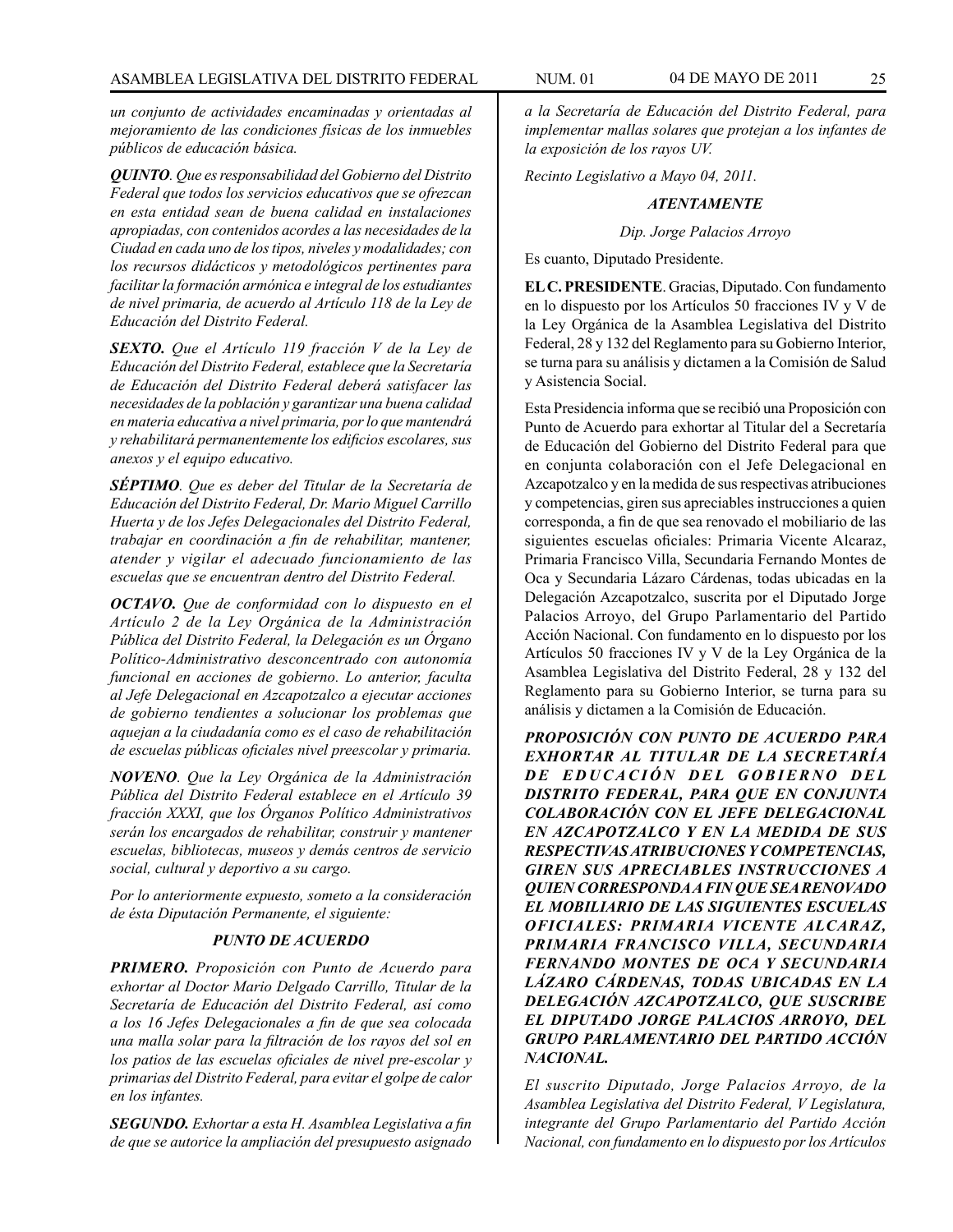*17 fracción VI de la Ley Orgánica y 132 del Reglamento para el Gobierno Interior de la Asamblea Legislativa del Distrito Federal, someto a consideración de la Diputación Permanente de esta Honorable Asamblea Legislativa, para que sea turnado a la comisión correspondiente, la presente Proposición con Punto de Acuerdo para exhortar al Lic. Mario Delgado Carrillo, Titular de la Secretaría de Educación del Gobierno del Distrito Federal, para que en conjunta colaboración con el Lic. Enrique Vargas Anaya, Jefe Delegacional en Azcapotzalco y en la medida de sus respectivas atribuciones y competencias, giren sus apreciables instrucciones a quien corresponda a fin que sea renovado el mobiliario de las siguientes escuelas oficiales: Primaria Vicente Alcaraz, Primaria Francisco Villa, Secundaria Fernando Montes de Oca y Secundaria Lázaro Cárdenas, todas ubicadas en la Delegación Azcapotzalco, al tenor de los siguientes antecedentes:*

#### *ANTECEDENTES*

*1. En las escuelas de nivel primaria y secundaria se debe contar con medidas generales de limpieza, mantenimiento, calidad educativa, así como un ambiente saludable para los alumnos que asisten a dichas instituciones y al personal que en ellas laboran; es por ello que los sanitarios son lugares donde debe prevalecer la limpieza y buen estado de los muebles de baño, así como las aulas deben de contar con el mobiliario propicio ara el desarrollo de las actividades de los alumnos, que garanticen un entorno óptimo para sus actividades educacionales.*

*3. En las escuelas oficiales de nivel secundaria en la Delegación Azcapotzalco, específicamente en la Secundaria Fernando Montes de Oca ubicada en Calle de Puente guerra, Jacarandas y Fresno, en la Colonia Pasteros y la Secundaria Lázaro Cárdenas que se ubica en Av. Fajo de Oro y Renacimiento en la Colonia Petrolera, ambas en la Delegación Azcapotzalco, se han presentado fallas y deterioro en los muebles de baño, ya que las instalaciones se encuentran averiadas y no ofrecen un buen servicio a los estudiantes y personal de las instituciones educativas; trayendo como consecuencia que los baños estén inservibles y con ello aumente el riesgo de adquirir una enfermedad contagiosa, disminuyendo la calidad del ambiente escolar, la cual debe prevalecer en estas instituciones. Actualmente los alumnos no pueden hacer uso de los sanitarios dado que no cuentan con los muebles en buen estado que les ofrezcan condiciones sanitarias adecuadas.* 

*4. En las mismas condiciones se encuentran los pupitres de las Primaria Vicente Alcaraz ubicada en la calle Tepanecos # 2 Colonia Azcapotzalco y la Primaria Francisco Villa ubicada en Calle Agricultores y Pastores S/N en la Unidad Infonavit El rosario, donde las condiciones de las bancas son tan deplorables que no ofrecen un adecuado servicio a la comunidad estudiantil.*

*5. Es necesario renovar los muebles de los sanitarios de las escuelas oficiales a nivel secundaria. Todo esto para*  *garantizar la vida útil de los mismos, cumpliendo así con medidas de seguridad, salud y sanidad, a fin de evitar infecciones en los estudiantes y personal que hagan uso de los sanitarios, de igual manera las bancas de las aulas de las escuelas a nivel primaria que se encuentren en mal estado deben ser renovadas, creando un mejor ambiente y aprovechamiento escolar con las herramientas necesarias en las aulas de clase.*

*6. Algunas de las deficiencias que se han presentado en los baños dalas escuelas secundarias Fernando Montes de Oca y Lázaro Cárdenas en la Delegación Azcapotzalco son: baños sin agua, con inodoros y lavabos rotos, puertas colgando sin cerraduras, tarjas con falte de tubería y llaves adecuadas, filtraciones de humedad, situación que influye en la proliferación de bacterias y suciedad perjudican el bienestar y salud de los alumnos.*

*7. De la misma manera, muchos de los pupitres en las aulas escolares, primordialmente de la Primaria Vicente Alcaraz y la Primaria Francisco Villa se encuentran rotos o desoldados, poniendo en riesgo la seguridad de la población estudiantil y disminuyendo su desarrollo educativo en un ambiente adecuado.*

#### *CONSIDERANDOS*

*PRIMERO. Que de conformidad con el Artículo 42 del Estatuto de Gobierno del Distrito Federal, la Asamblea Legislativa es competente y tiene facultades para legislar, regular la prestación y la concesión de los servicios públicos.*

*SEGUNDO. De acuerdo a lo estipulado en el Artículo 13 fracción XVII de la Ley de Educación del Distrito Federal, la Secretaría de Educación Pública tienen la atribución de fortalecer y desarrollar la infraestructura de los servicios educativos a través de la construcción, mantenimiento, rehabilitación y equipamiento de espacios educativos.*

*TERCERO. Que la Ley Orgánica de la Administración Pública del Distrito Federal establece en el Artículo 39 fracción XXXI, que los Órganos Político Administrativos serán los encargados de rehabilitar, construir y mantener escuelas, bibliotecas, museos y demás centros de servicio social, cultural y deportivo a su cargo.*

*QUINTO. Que la premisa del Gobierno del Distrito Federal es proteger la vida y bienestar de los estudiantes, niños y niñas de educación preescolar, primaria, secundaria y educación especial, tal y como lo establece el Programa Integral de Mantenimiento de Escuelas (PIME), que establece un conjunto de actividades encaminadas y orientadas al mejoramiento de las condiciones físicas de los inmuebles públicos de educación básica.*

*SEXTO. Que es responsabilidad del Gobierno del Distrito Federal que todos los servicios educativos que se ofrezcan en esta entidad sean de buena calidad en instalaciones apropiadas, con contenidos acordes a las necesidades de la*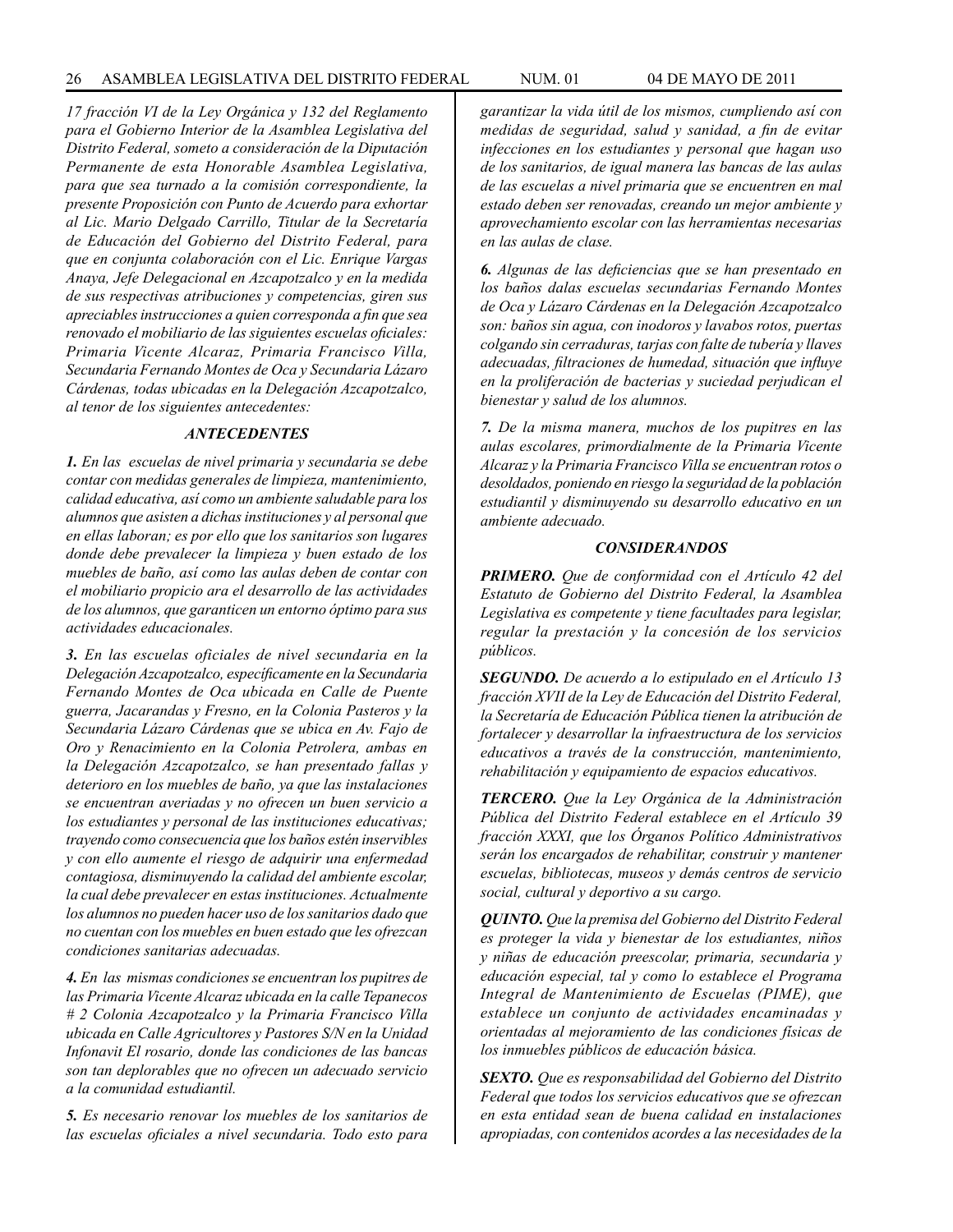*Ciudad en cada uno de los tipos, niveles y modalidades; con los recursos didácticos y metodológicos pertinentes para facilitar la formación armónica e integral de los estudiantes de nivel primaria, de acuerdo al Artículo 118 de la Ley de Educación del Distrito Federal.*

*SÉPTIMO. Que el Artículo 119 fracción V de la Ley de Educación del Distrito Federal, establece que la Secretaría de Educación del Distrito Federal deberá satisfacer las necesidades de la población y garantizar una buena calidad en materia a nivel primaria, por lo que mantendrá y rehabilitará permanentemente los edificios escolares, sus anexos y el equipo educativo.*

*OCTAVO. Que es deber del Titular de la Secretaría de Educación del Distrito Federal, Dr. Mario Carrillo Huerta y Jefe Delegacional en Azcapotzalco, Lic. Enrique Vargas Anaya, trabajar en coordinación a fin de rehabilitar, mantener, atender y vigilar el adecuado funcionamiento de las escuelas que se encuentran dentro de la Delegación Azcapotzalco.*

*Por lo anteriormente expuesto, someto a la consideración la Diputación Permanente de esta H. Asamblea Legislativa del Distrito Federal, el siguiente:*

#### *PUNTO DE ACUERDO*

*ÚNICO. Se exhortar al Lic. Mario Delgado Carrillo, Titular de la Secretaría de Educación del Gobierno del Distrito Federal, para que en conjunta colaboración con el Lic. Enrique Vargas Anaya, Jefe Delegacional en Azcapotzalco y en la medida de sus respectivas atribuciones y competencias, giren sus apreciables instrucciones a quien corresponda a fin que sea renovado el mobiliario de las siguientes escuelas oficiales:* 

*- Primaria Vicente Alcaraz, (Renovación de pupitres).*

*- Primaria Francisco Villa, (Cambio de muebles de baño).*

*- Secundaria Fernando Montes de Oca, (Renovación de pupitres).*

*- Secundaria Lázaro Cárdenas, (Cambio de muebles de baño).*

*Todas las anteriores ubicadas en la Delegación Azcapotzalco. Recinto Legislativo a 4 de mayo, 2011.*

#### *ATENTAMENTE*

#### *Dip. Jorge Palacios Arroyo*

De igual forma se remitió una Proposición con Punto de Acuerdo para exhortar al Titular de la Secretaría de Transportes y Vialidad, así como al Titular de la Secretaría de Obras y Servicios, ambos del Distrito Federal, para que de acuerdo a sus facultades y atribuciones giren sus apreciables instrucciones a quien corresponda, a fin de que en el Circuito Bicentenario en las intersecciones con Calzada de Los Misterios, Calzada de Guadalupe y Avenida Ferrocarril Hidalgo, se hagan las adecuaciones viales para habilitar retornos que faciliten el flujo vehicular

en caso de presentar algún bloqueo, con motivo de las peregrinaciones a la basílica de Guadalupe, suscrita por el Diputado Jorge Palacios Arroyo, del Grupo Parlamentario del Partido Acción Nacional. Con fundamento en lo dispuesto por los Artículos 50 fracciones IV y V de la Ley Orgánica de la Asamblea Legislativa del Distrito Federal, 28, 29 y 132 del Reglamento para su Gobierno Interior, se turna para su análisis y dictamen a la Comisión de Uso y Aprovechamiento de Bienes y Servicios Públicos.

*PROPOSICIÓN CON PUNTO DE ACUERDO PARA EXHORTAR AL TITULAR DE LA SECRETARÍA DE TRANSPORTES Y VIALIDAD, ASÍ COMO AL TITULAR DE LA SECRETARÍA DE OBRAS Y SERVICIOS, AMBOS DEL DISTRITO FEDERAL, PARA QUE DE ACUERDO A SUS FACULTADES Y ATRIBUCIONES GIREN SUS APRECIABLES INSTRUCCIONES A QUIEN CORRESPONDA A FIN DE QUE EN EL CIRCUITO BICENTENARIO, EN LAS INTERSECCIONES CON CALZADA DE LOS MISTERIOS, CALZADA DE GUADALUPE Y AVENIDA FERROCARRIL HIDALGO SE HAGAN LAS ADECUACIONES VIALES PARA HABILITAR RETORNOS QUE FACILITEN EL FLUJO VEHICULAR EN CASO DE PRESENTAR ALGÚN BLOQUEO, CON MOTIVO DE LAS PEREGRINACIONES A LA BASÍLICA DE GUADALUPE, QUE SUSCRIBE EL DIPUTADO JORGE PALACIOS ARROYO, DEL GRUPO PARLAMENTARIO DEL PARTIDO ACCIÓN NACIONAL.*

*El suscrito Diputado, Jorge Palacios Arroyo, de la Asamblea Legislativa del Distrito Federal, V Legislatura, integrante del Grup Parlamentario del Partido Acción Nacional, con fundamento en lo dispuesto por los Artículos 17 fracción VI de la Ley Orgánica y 132 del Reglamento para el Gobierno Interior de la Asamblea Legislativa del Distrito Federal, someto a consideración de la Diputación Permanente de esta Honorable Asamblea Legislativa, para que sea turnado a la comisión correspondiente, la presente Proposición con Punto de Acuerdo para exhortar al Titular de la Secretaría de Transportes y Vialidad, así como al Titular de la Secretaría de Obras y Servicios, ambos del Distrito Federal, para que de acuerdo a sus facultades y atribuciones giren sus apreciables instrucciones a quien corresponda a fin de que en el Circuito Bicentenario, en las intersecciones con Calzada de Los Misterios, Calzada de Guadalupe y Avenida Ferrocarril Hidalgo se hagan las adecuaciones viales para habilitar retornos que faciliten el flujo vehicular en caso de presentar algún bloqueo, con motivo de las peregrinaciones a la Basílica de Guadalupe, al tenor de los siguientes antecedentes:*

# *ANTECEDENTES*

*1. La Ciudad de México es la capital y sede de los poderes federales del país. Forma parte de la novena aglomeración urbana con más habitantes en el mundo, y la segunda Entidad Federativa mexicana con mayor población,*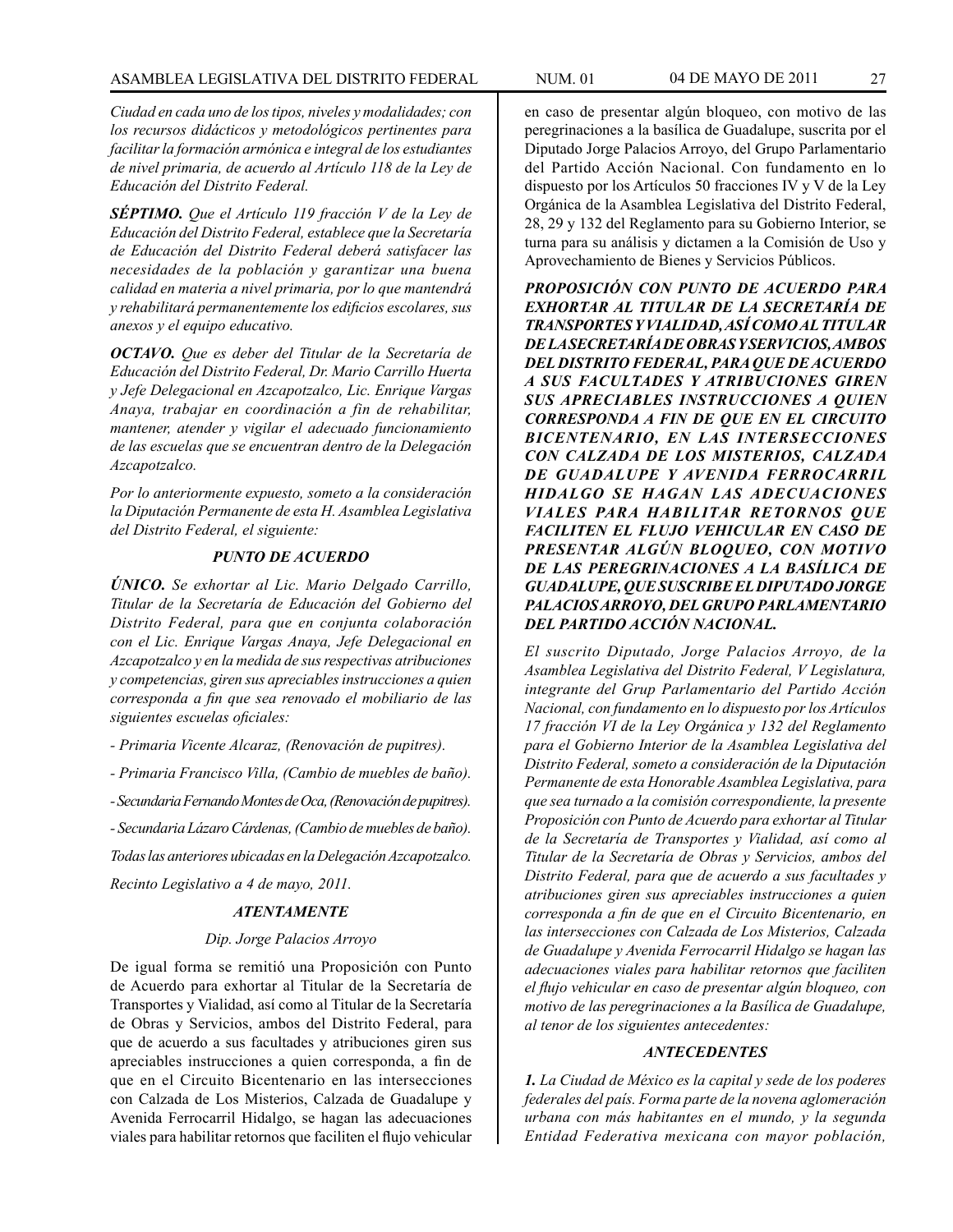*después del Estado de México. En 2010 más de 8 millones de habitantes se concentran en el Distrito Federal, de igual manera el número de vehículos es muy extenso por lo que la Ciudad debe contar con la vialidad adecuada que permita la fluidez del conglomera vehicular.*

*2. La base de la red vial interna en el Distrito Federal son los Ejes Viales, que forman una retícula en la zona urbana del Distrito Federal. Complementan está red dos anillos conocidos como Circuito Bicentenario y Anillo Periférico.*

*Ambos son considerados junto con la calzada de Tlalpan, la calzada Ignacio Zaragoza, el Viaducto y Río San Joaquín las seis vías rápidas de la capital.* 

*3. Así pues siendo el Circuito Bicentenario una de las vías rápidas más importantes del Distrito Federal, el tránsito adecuado y eficiente es una de las prioridades para regular la circulación de los miles de automovilistas que transitan diariamente por ésta vía. Sin embargo en las intersecciones con Calz. de Los Misterios, Calz. de Guadalupe y Av. Ferrocarril Hidalgo, existe una problemática al no haber retornos que faciliten el regreso de los automóviles en dicha vía, en caso de bloqueos, por lo que es muy importante realizar las adecuaciones viales para adaptar retornos en las intersecciones, de la siguiente manera:*

*- En la intersección entre Circuito Bicentenario y Calz. de Los Misterios, adecuar un retorno de oriente a poniente.*

*- En la intersección entre Circuito Bicentenario y Calz. de Guadalupe, adecuar un retorno de poniente a oriente.*

*- En la intersección entre Circuito Bicentenario y Ferrocarril Hidalgo, adecuar retornos en ambas direcciones, uno de oriente a poniente y otro de poniente a oriente.*

*4. estas adecuaciones viales garantizan una mejor circulación y tránsito de los vehículos, a lo largo de esta Vía el Circuito Bicentenario; aunado a lo anterior siendo la Calz. de Guadalupe una vía que representa uno de los acceso principales de los visitantes que acuden a la Basílica de la Virgen de Guadalupe, estas obras serían de gran utilidad y la creación de los retornos en las intersecciones ya descritas previamente , agilizaría la circulación de los automóviles en esas fechas en las cuales el tránsito es afectado por las peregrinaciones.*

*5. Otro de los beneficios que traería la adecuación de los retornos en el Circuito Bicentenario en las intersecciones con Calz. de Los Misterios, Calz. de Guadalupe y Av. Ferrocarril Hidalgo, es que se combatirían los asaltos a mano armada que son muy usuales en ésta Demarcación, debido a la complejidad que tienen los automovilistas para retornar en esta vía rápida, ya que al detener el auto en espera de una oportunidad para avanzar, los asaltantes aprovechan el momento para robar a los automovilistas.* 

# *CONSIDERANDOS*

*PRIMERO. Que la premisa de cualquier gobierno es proteger la vida y bienestar de los ciudadanos.*

*SEGUNDO. Que el Artículo 13 fracción VII de la Ley Orgánica de la Asamblea Legislativa del Distrito Federal, dispone que es una obligación de los Diputados, representar los intereses de los ciudadanos y promover y gestionar la solución de los problemas y necesidades colectivas ante las autoridades competentes.*

*TERCERO. Que de acuerdo al Artículo 3 de la Ley de Transporte y Vialidad del Distrito Federal se considera de utilidad pública y beneficio general, el establecimiento y uso adecuado de la áreas susceptibles de tránsito vehicular y peatonal; señalización vial y nomenclatura y en general la utilización de los servicios, la infraestructura y los demás elementos inherentes o incorporados a la vialidad en el Distrito Federal, en términos de este ordenamiento y demás disposiciones jurídicas y administrativas aplicables.*

*CUARTO. Que para el cumplimiento de la Ley de Transporte y Vialidad del Distrito Federal y los ordenamientos que de ella emanen, la Secretaría tendrá, además de las disposiciones contenidas en otras Leyes, corresponde realizar los estudios necesarios para la creación, redistribución, modificación y adecuación de las vialidades de acuerdo con las necesidades y las condiciones impuestas por la planeación del Distrito Federal, en los que se brindará prioridad hacia el ciclista, el peatón, y el usuario de transporte público; lo anterior de acuerdo al Artículo 7 de la Ley en comento.*

*QUINTO. Que de acuerdo al Artículo 96 de la Ley de y Vialidad del Distrito Federal, párrafo tercero, el mantenimiento de las vías primarias serán responsabilidad de la Secretaría de Obras, las vías secundarias de las Delegaciones y el señalamiento vial de la Secretaría.*

*SEXTO. Que de acuerdo al Artículo 3 fracción IV de la Ley de Obras Pública del Distrito Federal, se considera Obra Pública, el mantenimiento, conservación, rehabilitación, reacondicionamiento, operación, reparación y limpieza de bienes no considerados en la Ley aplicable en la materia relativa a Adquisiciones,, Arrendamientos y Servicios en el Distrito Federal, equipos e instalaciones cuyo objetivo sea la impartición de un servicio público a cargo de cualquier dependencia, órgano desconcentrado, Delegación o entidad.* 

*Por anteriormente expuesto, fundado y motivado, someto a consideración de la Diputación Permanente de esta Honorable Asamblea Legislativa del Distrito Federal, el siguiente:*

#### *PUNTO DE ACUERDO*

*ÚNICO. Se exhortar al Titular de la Secretaría de Transportes y Vialidad, así como al Titular de la Secretaría de Obras y Servicios, ambos del Distrito Federal, para que de acuerdo a sus facultades y atribuciones giren sus apreciables instrucciones a quien corresponda a fin de que en el Circuito Bicentenario, en las intersecciones con Calzada de Los Misterios, Calzada de Guadalupe y avenida*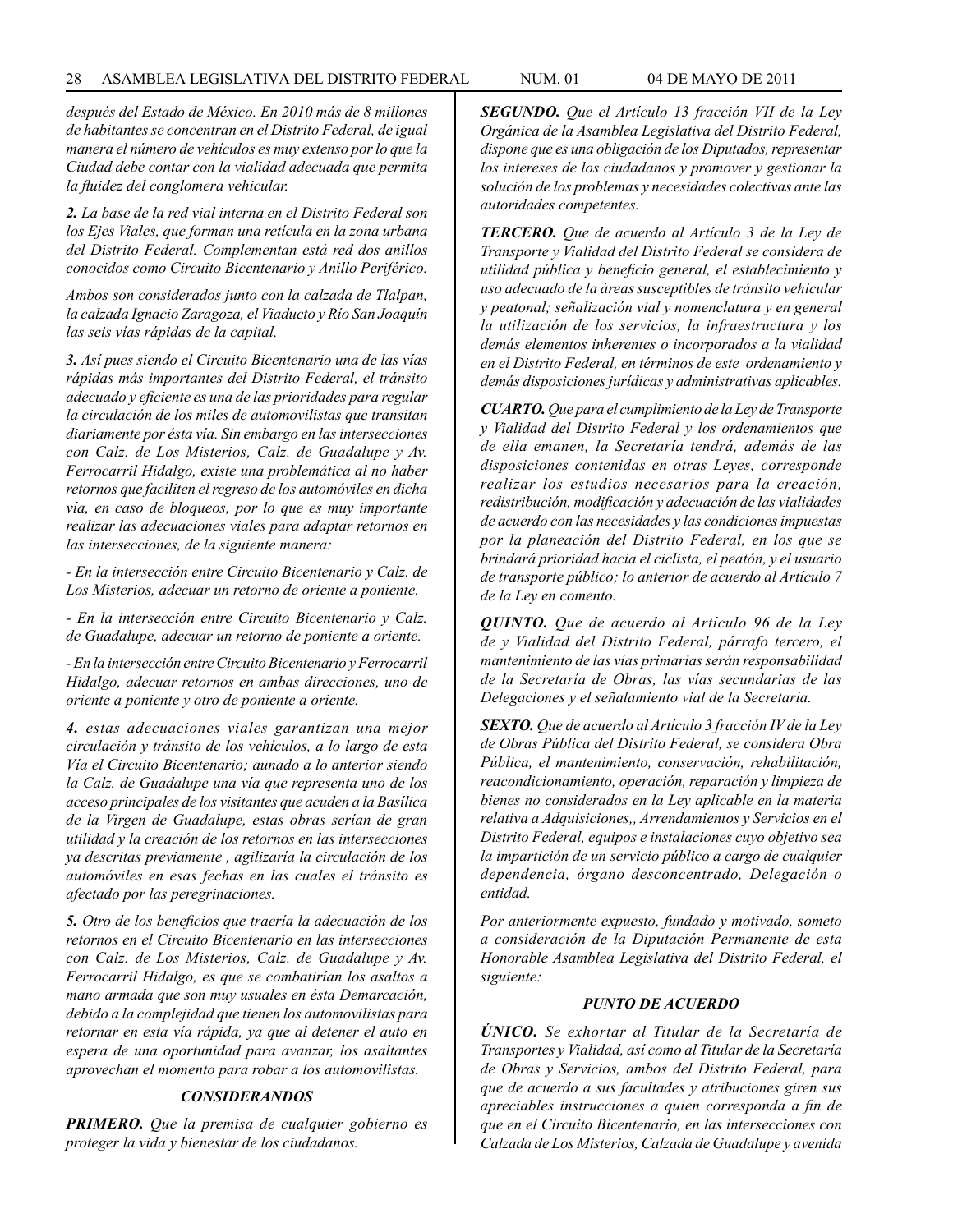*Ferrocarril Hidalgo se hagan las adecuaciones viales para habilitar retornos que faciliten el flujo vehicular en caso de presentar algún bloqueo, con motivo de las peregrinaciones a la Basílica de Guadalupe.*

*Recinto Legislativo a 4 de mayo, 2011.*

## *ATENTAMENTE*

#### *Dip. Jorge Palacios Arroyo*

Esta Presidencia informa que recibió una Proposición con Punto de Acuerdo para exhortar respetuosamente a la Cámara de Diputados y a la Comisión Nacional del Agua para que convoquen a una mesa de trabajo a la Comisión de Gestión Integral del Agua de la Asamblea Legislativa del Distrito Federal, al Director General del Sistema de Aguas de la Ciudad de México, al Director General de Infraestructura Hidráulica de la Comisión del Agua del Estado de México, al Presidente Municipal del Valle de Chalco, al Presidente Municipal de Ixtapaluca, a la Jefa Delegacional de Iztapalapa y al Jefe Delegacional de Tláhuac, a fin de solucionar de manera definitiva las inundaciones que se han presentado en el Valle de Chalco, a través de la habilitación del Lago Tláhuac-Xico, que remite el Diputado Víctor Gabriel Varela López, del Grupo Parlamentario del Partido de la Revolución Democrática. Con fundamento en lo dispuesto por los Artículos 50 fracciones IV y V de la Ley Orgánica de la Asamblea Legislativa del Distrito Federal, 28 y 132 del Reglamento para su Gobierno Interior, se turna para su análisis y dictamen a Comisión de Gestión Integral del Agua.

*PROPOSICIÓN CON PUNTO DE ACUERDO PARA EXHORTAR RESPETUOSAMENTE A LA CÁMARA DE DIPUTADOS Y A LA COMISIÓN NACIONAL DEL AGUA PARA QUE CONVOQUEN A UNA MESA DE TRABAJO A LA COMISIÓN DE GESTIÓN INTEGRAL DEL AGUA DE LA ASAMBLEA LEGISLATIVA DEL DISTRITO FEDERAL, AL DIRECTOR GENERAL DEL SISTEMA DE AGUAS DE LA CIUDAD DE MÉXICO, AL DIRECTOR GENERAL DE INFRAESTRUCTURA HIDRÁULICA DE LA COMISIÓN DEL AGUA DEL ESTADO DE MÉXICO, AL PRESIDENTE MUNICIPAL DEL VALLE DE CHALCO, AL PRESIDENTE MUNICIPAL DE IXTAPALUCA, A LA JEFA DELEGACIONAL DE IZTAPALAPA Y AL JEFE DELEGACIONAL DE TLÁHUAC, A FIN DE SOLUCIONAR DE MANERA DEFINITIVA LAS INUNDACIONES QUE SE HAN PRESENTADO EN EL VALLE DE CHALCO, A TRAVÉS LA HABILITACIÓN DEL LAGO TLÁHUAC-XICO, QUE SUSCRIBE EL DIPUTADO VÍCTOR GABRIEL VARELA LÓPEZ, DEL GRUPO PARLAMENTARIO DEL PARTIDO DE LA REVOLUCIÓN DEMOCRÁTICA.*

*El que suscribe Diputado Víctor Gabriel Varela López integrante del Grupo Parlamentario del Partido de la Revolución Democrática en la Asamblea Legislativa del Distrito Federal, V Legislatura, con fundamento*  *en lo dispuesto por los Artículos 17 fracción VI de la Ley Orgánica de la Asamblea Legislativa del Distrito Federal, y 132 del Reglamento para el Gobierno Interior de la Asamblea Legislativa del Distrito Federal, someto a la consideración de esta Diputación Permanente la presente Proposición con Punto de Acuerdo para exhortar respetuosamente a la Cámara de Diputados y a la Comisión Nacional del Agua para que convoquen a una Mesa de Trabajo: a la Comisión de Gestión Integral del Agua de la Asamblea Legislativa del Distrito Federal, al Director General del Sistema de Aguas de la Ciudad de México, al Director General de Infraestructura Hidráulica de la Comisión del Agua del Estado de México, al Presidente Municipal del Valle de Chalco, al Presidente Municipal de Iztapaluca, a la Jefa Delegacional de Iztapalapa y al Jefe Delegacional de Tláhuac, a fin de solucionar de manera definitiva las inundaciones que se han presentado en el Valle de Chalco, a través la habilitación del Lago Tláhuac-Xico.* 

#### *CONSIDERACIONES*

*El sábado 16 de abril del presente año, la Zona Metropolitana de la Ciudad de México registró nuevamente una fuerte lluvia atípica de 50 milímetros por segundo, causando la saturación del río de la Piedad que lleva el agua del poniente al oriente de la capital e inundando los carriles centrales del Viaducto en el cruce con la Avenida Francisco del Paso y Troconso En tanto en el Valle de Chalco, Estado de México se fracturó el canal de aguas negras La Compañía inundando, metro y medio de altura, las Colonias San Isidro y Avándaro del Valle de Chalco, resultando afectadas 400 viviendas y 500 familias y los vehículos de decenas de automovilistas quedaron anegados sobre la autopista México-Puebla, que fue cerrada a la circulación.*

*La tragedia del Valle de Chalco ya ha ocurrido en otras ocasiones, en junio del año 2000 se fracturó el bordo del río La Compañía, que inundó más de 3, 500 viviendas de cinco Colonias (San Isidro, Avándaro, Emiliano Zapata, Providencia, y El Triunfo). Las aguas negras alcanzaron 2.5 metros y permanecieron al menos 15 días en el interior de las viviendas.* 

*El 5 de febrero de 2010 se reventó el cause izquierdo del río de La Compañía anegando por más de 10 días a mil 600 viviendas. Cabe señalar que cuando ocurrió esta inundación se estaba construyendo la planta de bombeo La Caldera, para desalojar las aguas negras a través del túnel profundo y evitar los desastres en la zona. Esta Planta fue inaugurada el 8 de marzo del presente año y sin embargo no logró evitar este desastre.* 

*De igual manera, las 500 familias de 400 viviendas de las Colonias San Isidro y Avándaro son las mismas que resultaron afectadas con las inundaciones anteriores, por lo que los vecinos manifestaron que no han logrado resarcir lo que perdieron con las anteriores inundaciones y otra vez han quedado en la calle.*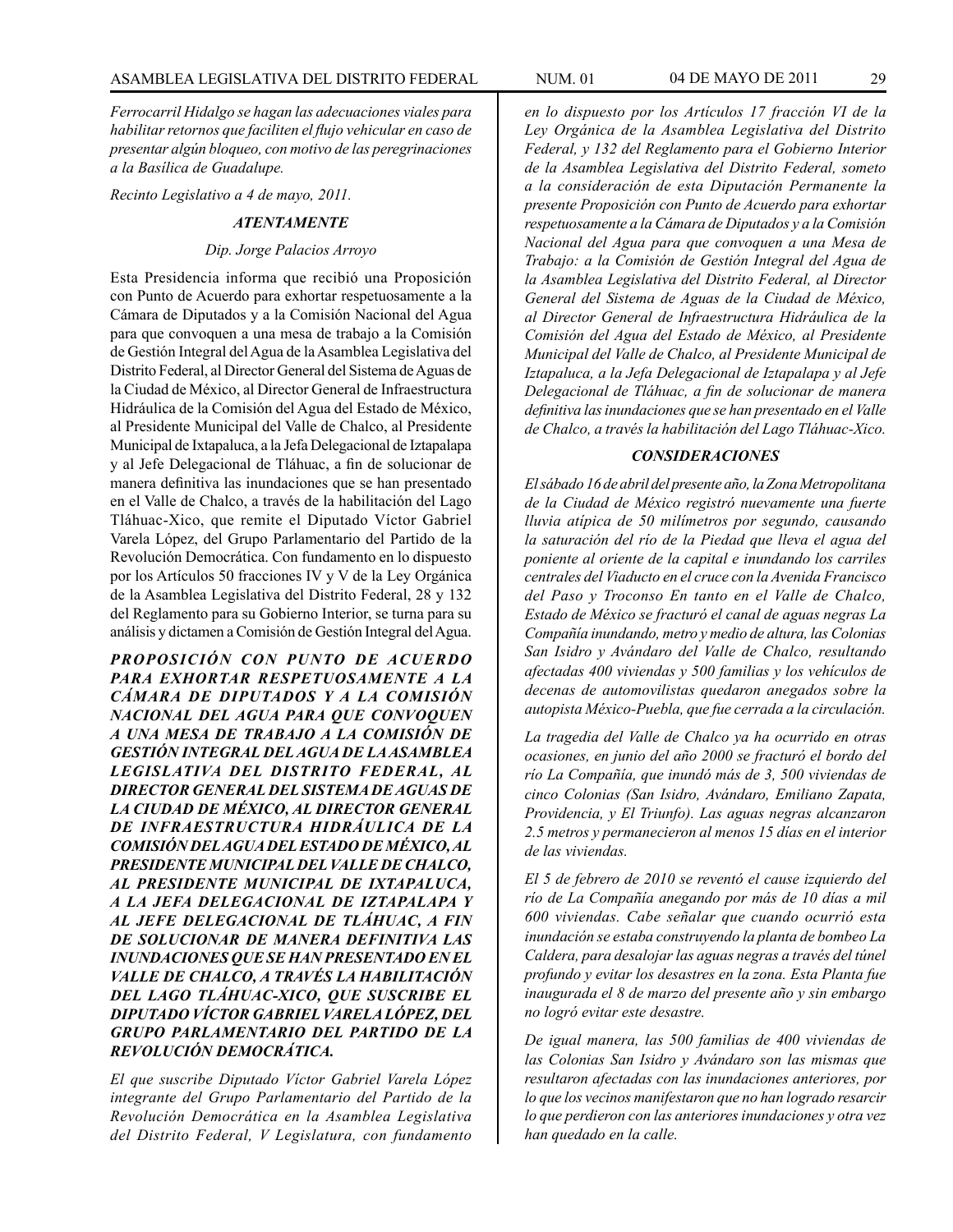*Ante esta problemática que viven los habitantes de la región oriente de la Zona Metropolitana de la Ciudad de México, nosotros consideramos que se deben dar soluciones de fondo reduciendo la sobre explotación del Acuífero Chalco-Amecameca, que esta propiciando la aparición de grietas y hundimientos regionales y diferenciales, (40 a 50 cm/ año) afectando los bienes inmuebles de la población y la infraestructura hidráulica.*

*Los Académicos de la Universidad Autónoma Metropolitana, los Jefes Delegacionales de Iztapalapa, Iztacalco, Tláhuac y Milpa Alta, así como los Directores de la Comisión Nacional del Agua (CONAGUA) y del Sistema de Aguas de la Ciudad de México han propuesto que esta región tenga su propia fuente de abastecimiento de agua y se puedan prevenir inundaciones a través de la habilitación del Lago Tláhuac-Xico. Este proyecto fue aprobado por el Consejo de Cuenca del Valle de México en su Tercera Sesión del 15 de abril del 2010. Asimismo, el Lago Tláhuac -Xico se encuentra a medio kilómetro de la zona de inundación.* 

*Los académicos de la Universidad Autónoma Metropolitana consideran prioritario iniciar este Proyecto de sustentabilidad hídrica, toda vez que aportaría nuevas fuentes de agua; revitalizaría actividades agrícolas, forestales y de regeneración ecológica; permitiría conservar humedales, chinampas y prácticas originales sustentables, contribuiría a evitar la sobreexplotación de acuífero Chalco-Amecameca; prevención de inundaciones al crear la capacidad para recibir y manejar picos de lluvia en el Río Amecameca y será factible el abastecimiento de agua potable por medio de captación y tratamiento de aguas pluviales para uso habitacional en Iztapapala, Milpa Alta, Tláhuac y Valle de Chalco.*

*De igual manera la CONAGUA encomendó al Instituto Mexicano de Tecnología del Agua y al Colegio de Postgraduados la elaboración de los estudios del Plan Hidráulico de Gran Visión en la Cuenca de los Ríos Amecameca y la Compañía, De acuerdo con la CONAGUA entre las alternativas para la sustentabilidad hídrica del Valle de México se encuentra el proyecto de habilitación del Lago Tláhuac-Xico, que contempla el aprovechamiento del agua de lluvia de la parte alta de las cuencas de los ríos la Compañía y Amecameca, con la construcción de varia plantas para alcanzar el 1000/0 de tratamiento de las aguas residuales en zona de captación, separación de drenajes pluviales y sanitarios de las comunidades aguas arriba, una planta potabilizadora de nivel avanzado, construcción de diques filtrantes para incrementar la infiltración de agua al acuífero, la protección y el incremento de zonas boscosas y la tecnificación de los sistemas de riego.*

*Los Diputados de la Comisión de Gestión Integral del Agua de la Asamblea Legislativa pensamos que es urgente poner en marcha el Proyecto del Lago Xico, para solucionar el desabasto de agua en la zona sur oriente, reducir la sobreexplotación del Acuífero ChalcoAmecameca, detener los hundimientos con recargas al acuífero y evitar inundaciones, en esa región.*

*Por lo anteriormente expuesto, someto a consideración de esta Honorable Asamblea Legislativa del Distrito Federal la siguiente Proposición con:*

#### *PUNTO DE ACUERDO*

*ÚNICO. Se exhorta respetuosamente a la Cámara de Diputados y a la Comisión Nacional del Agua para que convoquen a una Mesa de Trabajo: a la Comisión de Gestión Integral del Agua de la Asamblea Legislativa del Distrito Federal, al Director General del Sistema de Aguas de la Ciudad de México, al Director General de Infraestructura Hidráulica de la Comisión del Agua del Estado de México, al Presidente Municipal del Valle de Chalco, al Presidente Municipal de Iztapaluca, a la Jefa Delegacional de Iztapalapa y al Jefe Delegacional de Tláhuac, a fin de solucionar de manera definitiva las inundaciones que se han presentado en el Valle de Chalco, a través la habilitación del Lago Tláhuac-Xico.* 

*Recinto Legislativo, 26 de abril de 2011*

#### *SUSCRIBE*

*Dip. Víctor Gabriel Varela López Dip. Aleida Alavez Ruiz Dip. Valentina Valia Batres Guadarrama Dip. Juan Carlos Zárraga Sarmiento Dip. Mariana Gómez del Campo Gurza Dip. Horacio Martínez Meza Dip. Claudia Elena Águila Torres* 

Para presentar una Proposición con Punto de Acuerdo para solicitar a la Secretaría de Gobierno del Distrito Federal, coordine la realización de un recorrido a cada una de las 16 Delegaciones políticas, a efecto de visitar y supervisar los espacios que estén siendo destinados para la construcción de los centros de atención integral del consumo de sustancia psicoactivas, se concede el uso de la Tribuna al Diputado Guillermo Sánchez Torres, a nombre del Diputado Horacio Martínez Meza, del Grupo Parlamentario del Partido de la Revolución Democrática.

**EL C. DIPUTADO GUILLERMO SÁNCHEZ TORRES.**  Con su venia, Diputado Presidente.

*PROPOSICIÓN CON PUNTO DE ACUERDO PARA SOLICITAR A LA SECRETARÍA DE GOBIERNO DEL DISTRITO FEDERAL COORDINE LA REALIZACIÓN DE UN RECORRIDO A CADA UNA DE LAS DIECISÉIS DELEGACIONES POLÍTICAS, A EFECTO DE VISITAR Y SUPERVISAR LOS ESPACIOS QUE ESTÉN SIENDO DESTINADOS PARA LA CONSTRUCCIÓN DE LOS CENTROS DE ATENCIÓN INTEGRAL DEL CONSUMO DE SUSTANCIAS PSICOACTIVAS, QUE PRESENTA EL DIPUTADO GUILLERMO SÁNCHEZ TORRES A NOMBRE DEL DIPUTADO HORACIO MARTÍNEZ MEZA, DEL GRUPO PARLAMENTARIO DEL PARTIDO DE LA REVOLUCIÓN DEMOCRÁTICA.*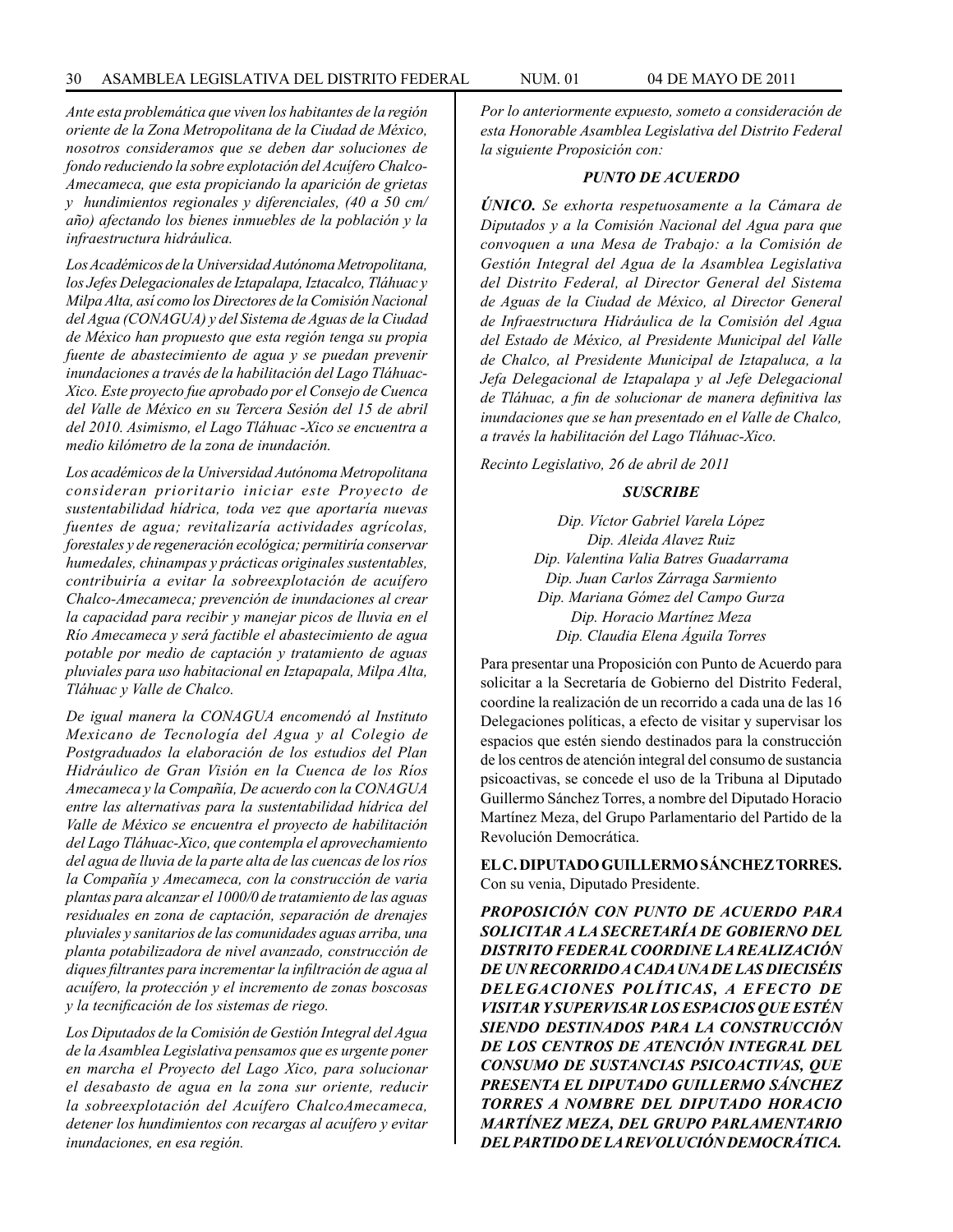*El que suscribe Diputado Horacio Martínez Meza, a través del Diputado Leonel Luna Estrada, con fundamento en lo dispuesto por los Artículos 17, fracción VI y 18, fracción VII de la Ley Orgánica de la Asamblea Legislativa del Distrito Federal; y 133 del Reglamento para el Gobierno Interior de la Asamblea Legislativa del Distrito Federal, someto a consideración de esta Honorable Asamblea la presente Proposición con Punto de Acuerdo para solicitar a la Secretaría de Gobierno del Distrito Federal coordine la realización de un recorrido a cada una de las dieciséis Delegaciones Políticas, a efecto de visitar y supervisar los espacios que estén siendo destinados para la construcción de los centros de atención integral del consumo de sustancias psicoactivas, bajo los siguientes:*

#### *ANTECEDENTES*

*En el Distrito Federal se ha venido desarrollando un incremento en el consumo de sustancias psicoactivas, lo que obliga a todos los que habitamos en la Ciudad, a emprender medidas para atender este fenómeno que afecta a los sectores más vulnerables de la sociedad.*

*La problemática en torno al tema del consumo problemático de sustancias psicoactivas ha desencadenado conflictos sociales que afectan el tejido social y la cohesión comunitaria. La problemática es muy diversa y compleja, algunas situaciones ligadas al consumo de sustancias psicoativas son: aumento en el índice delictivo, déficit escolar, desintegración familiar yen general desintegración social.*

*Ante tal situación es importante construir un modelo de atención, con métodos y herramientas que entiendan el problema de las adicciones bajo la perspectiva de un tema de salud pública, ya que de no ser atendido por los medios correctos, se agravaría la problemática generando conflictos en la sociedad de forma estructural.* 

*Las Delegaciones Políticas como primera instancia de gobierno junto con las dependencias del gobierno central, forman parte fundamental en la instauración y reproducción de un modelo de atención integral al consumo de sustancias psicoativas, ya que dada su cercanía con las necesidades y problemas comunes de la población, pueden impactar de forma mas directa ejerciendo una función especial en la comunidad, centros de trabajo, escuelas y hogares.* 

*Como respuesta al contexto señalado, Diputados comprometidos con el tema, miembros de la sociedad civil, organismos gubernamentales y no gubernamentales e instituciones dedicadas al tema, se dieron a la tarea de trabajar en un proyecto de Ley, que finalmente se presentaría ante el Pleno de la Asamblea Legislativa.*

*De esta forma el pasado 20 de diciembre de 2010, el pleno de esta Asamblea Legislativa aprobó el dictamen con Proyecto de Decreto por el que se expide la Ley para la Atención Integral del Consumo de Sustancias Psicoactivas* 

*del Distrito Federal, dicho Decreto fue publicado el 29 de diciembre de 2010, en la Gaceta Oficial del Distrito Federal, dando con ello un paso decisivo en la solución a este problema.*

*Este ordenamiento incorpora entre sus Artículos los aspectos de prevención, detección oportuna, canalización, tratamiento, rehabilitación y reinserción social, los cuales son atendidos por diversos actores sociales involucrados, entre ellos los gobiernos.*

#### *CONSIDERACIONES*

*La Ley para la Atención Integral del Consumo de Sustancias Psicoactivas del Distrito Federal aprobada por esta H. Soberanía en diciembre pasado, considera la creación de un Instituto especializado en el tratamiento de las adicciones, el cual será el organismo que orientará la política de atención integral a las adicciones en la Ciudad.* 

*Por otra parte la Ley para la Atención Integral del Consumo de Sustancias Psicoactivas del Distrito Federal, contempla instancias auxiliares para el Instituto, como podemos ver a continuación.*

*Artículo 3°. Para los fines de esta Ley, se entenderá por:*

#### *[...]*

*V.Centros de Atención Integral del Consumo de Sustancias Psicoactivas: instituciones públicas dependientes y auxiliares del Instituto, en las cuales se prestan servicios de atención integral a personas con consumo de sustancias psicoactivas y a la población en general en materia de prevención;*

*Según la Ley para la Atención Integral del Consumo de Sustancias Psicoactivas, son competencias del Gobierno del Distrito Federal:*

*Artículo 8°. La atención integral del consumo de sustancias psicoactivas es un asunto prioritario de la política pública del Distrito Federal. Los principios de actuación del Gobierno en la aplicación de la presente Ley son los siguientes:* 

# *[...]*

*IV. El enfoque transversal de las políticas y acciones para la atención integral del consumo de sustancias psicoactivas;*

*IX. La coordinación con las autoridades respectivas de la Administración Pública Federal y la concertación de acciones con los sectores social y privado, para el diseño y aplicación de programas y acciones materia de la presente Ley;*

*X. La actuación coordinada de la Administración Pública del Distrito Federal, a través de la incorporación de acciones específicas complementarias en los programas educativos, sociales, culturales y de desarrollo a cargo de las diferentes dependencias, entidades y órganos que la conforman;*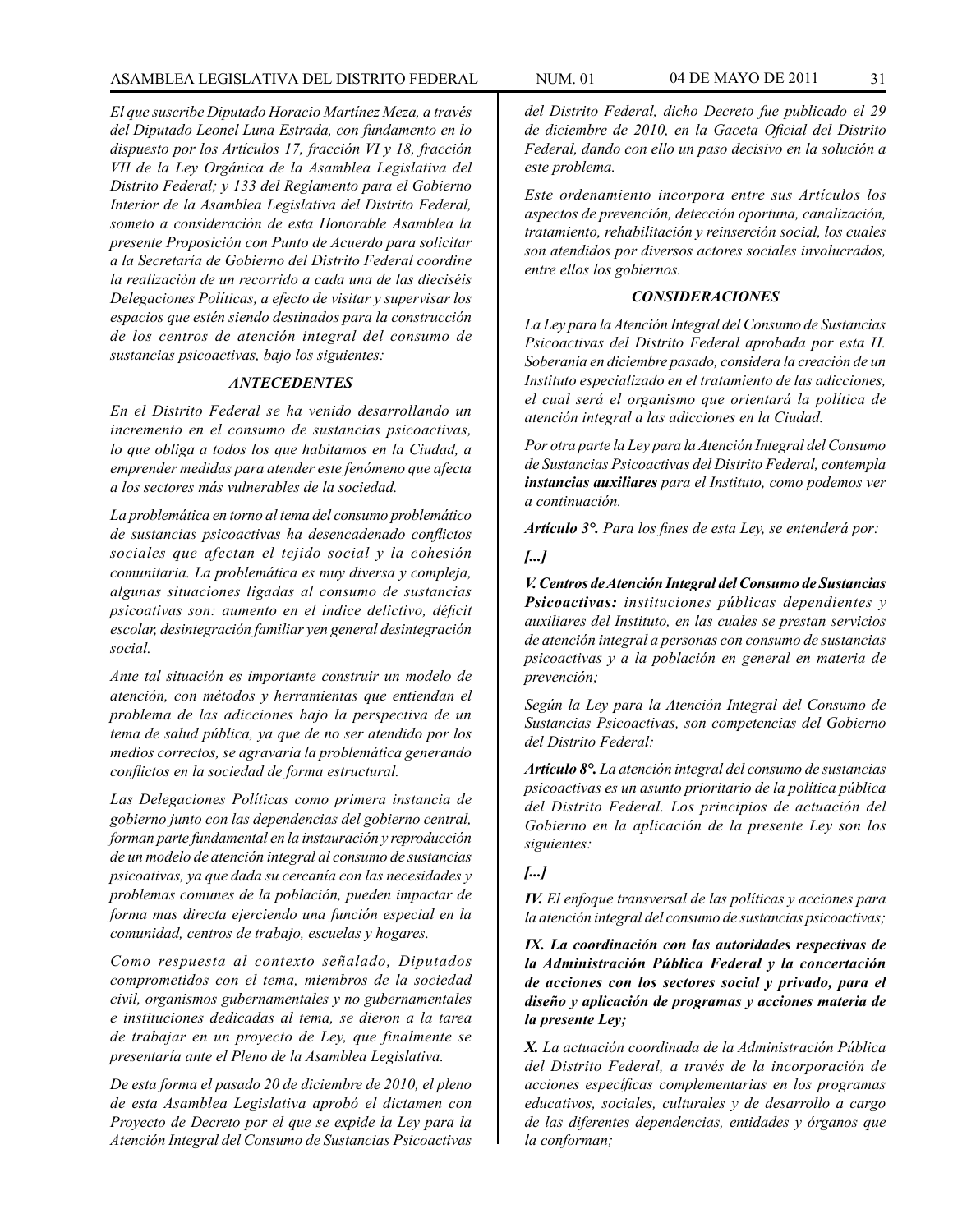*De esta forma, al tener una institución rectora de las políticas públicas orientadas a la atención integral del consumo de las sustancias psicoactivas, se prevén mejores resultados, ya que habrá una planificación y organización mejor estructurada. Así como también se prevé un sistema de atención, en las 16 Delegaciones Políticas del Distrito Federal, con la construcción de infraestructura pública para la atención de este grave problema de salud pública. Específicamente el Artículo 83 de la Ley para la Atención Integral del Consumo de Sustancias Psicoactivas del Distrito Federal, establece:*

*Artículo 83. Las Delegaciones construirán dentro de su espacio geográfico, una unidad de atención, tratamiento y rehabilitación para el consumo de sustancias psicoactivas bajo los lineamientos que para tal efecto emita el Instituto.* 

*De esta forma, la Ley para la Atención Integral del Consumo de Sustancias Psicoactivas del Distrito Federal dentro de sus Artículos transitorios establece períodos de tiempo establecidos para el cumplimiento de tal fin:*

*Artículo Quinto Transitorio. Para el ejercicio fiscal 2011, las Delegaciones realizarán el proyecto ejecutivo y los trámites administrativos necesarios o en su caso la adquisición del terreno para la construcción de un Centro de Atención Integral del Consumo de Sustancias Psicoactivas. Durante el ejercicio fiscal 2012, se iniciará la construcción a la que se refiere el presente Artículo.*

*Resultado del seguimiento al tema, el 26 de enero de este año, el Dip. Horacio Martínez Meza, presentó ante el pleno de esta H. Asamblea Legislativa, una Proposición con Punto de Acuerdo para solicitar a las Delegaciones Políticas y a las dependencias del Distrito Federal, un informe sobre diversas disposiciones establecidas en la Ley para la Atención Integral del Consumo de Sustancias Psicoactivas en el Distrito Federal. Dicha Proposición con Punto de Acuerdo fue aprobada por el Pleno y en sus resolutivos se señalaba lo siguiente:* 

# *[...]*

*SEGUNDO: Exhortar a los Titulares de los órganos político administrativos a incluir dentro del primer trimestre del ejercicio presupuestal 2011, la contratación correspondiente a la realización del proyecto ejecutivo relacionado con la construcción del Centro de Atención Integral del Consumo de Sustancias Psicoactivas respectivo, el cual deberá observar el cumplimiento de la NOM-028-SSA2-2009, para la prevención, tratamiento y control de las adicciones.* 

*TERCERO: Informar a esta Soberanía sobre la ubicación del terreno donde se llevará a cabo la construcción del Centro Delegacional de Atención Integral del Consumo de Sustancias Psicoactivas, durante el ejercicio presupuestal 2012.*

*Al respecto, la información recibida por parte de las Delegaciones, se concentra en el siguiente cuadro:*

| Delegación                    | Fecha de respuesta | Información sobre proyecto para<br>la construcción del Centro de<br>Atención Integral                                                                                                                                                                                                                                                                                                     | Información sobre la ubicación<br>del terreno para el Centro de<br>Atención Delegacional                                                                                                                                                                                                                                           |  |  |  |  |
|-------------------------------|--------------------|-------------------------------------------------------------------------------------------------------------------------------------------------------------------------------------------------------------------------------------------------------------------------------------------------------------------------------------------------------------------------------------------|------------------------------------------------------------------------------------------------------------------------------------------------------------------------------------------------------------------------------------------------------------------------------------------------------------------------------------|--|--|--|--|
| 1. Álvaro Obregón             | No hubo respuesta  |                                                                                                                                                                                                                                                                                                                                                                                           |                                                                                                                                                                                                                                                                                                                                    |  |  |  |  |
| 2. Azcapotzalco               |                    | No hubo respuesta                                                                                                                                                                                                                                                                                                                                                                         |                                                                                                                                                                                                                                                                                                                                    |  |  |  |  |
| 3. Benito Juárez <sup>1</sup> | 18 y 28 de febrero | De acuerdo a la LALCSP se<br>menciona que las Delegaciones<br>construirán un espacio para<br>atención y rehabilitación para<br>el consumo de sustancias bajo<br>los lineamientos que emita el<br>Instituto. Por tal motivo, se<br>procederá a la realización del<br>proyecto ejecutivo una vez que se<br>emitan dichos lineamientos y la<br>asignación presupuestal para su<br>ejercicio. | Toda vez que no se han estipulado<br>los lineamientos, se solicita<br>la prorroga para informar la<br>ubicación del terreno donde se<br>construirá el Centro Integral.<br>No cuenta con terrenos<br>disponibles para el proyecto,<br>pero están evaluando las<br>instalaciones para determinar<br>la utilidad de algunas de ellas. |  |  |  |  |
| 4. Coyoacán                   | 24 de febrero      | Se ha solicitado una transferencia<br>al capítulo 6300 a la Dirección<br>general de Administración<br>Delegacional.                                                                                                                                                                                                                                                                       | La respuesta no toca el tema                                                                                                                                                                                                                                                                                                       |  |  |  |  |

*<sup>1</sup> Se hicieron llegar dos oficios de respuesta, uno con fecha 18 de febrero de la Dirección General de Coordinación de Gabinete y Proyectos Especiales Delegacional y el otro de 28 de febrero de la Dirección General de Administración Delegacional de este año (marcado con negritas). Cabe señalar que ambos con información distinta.*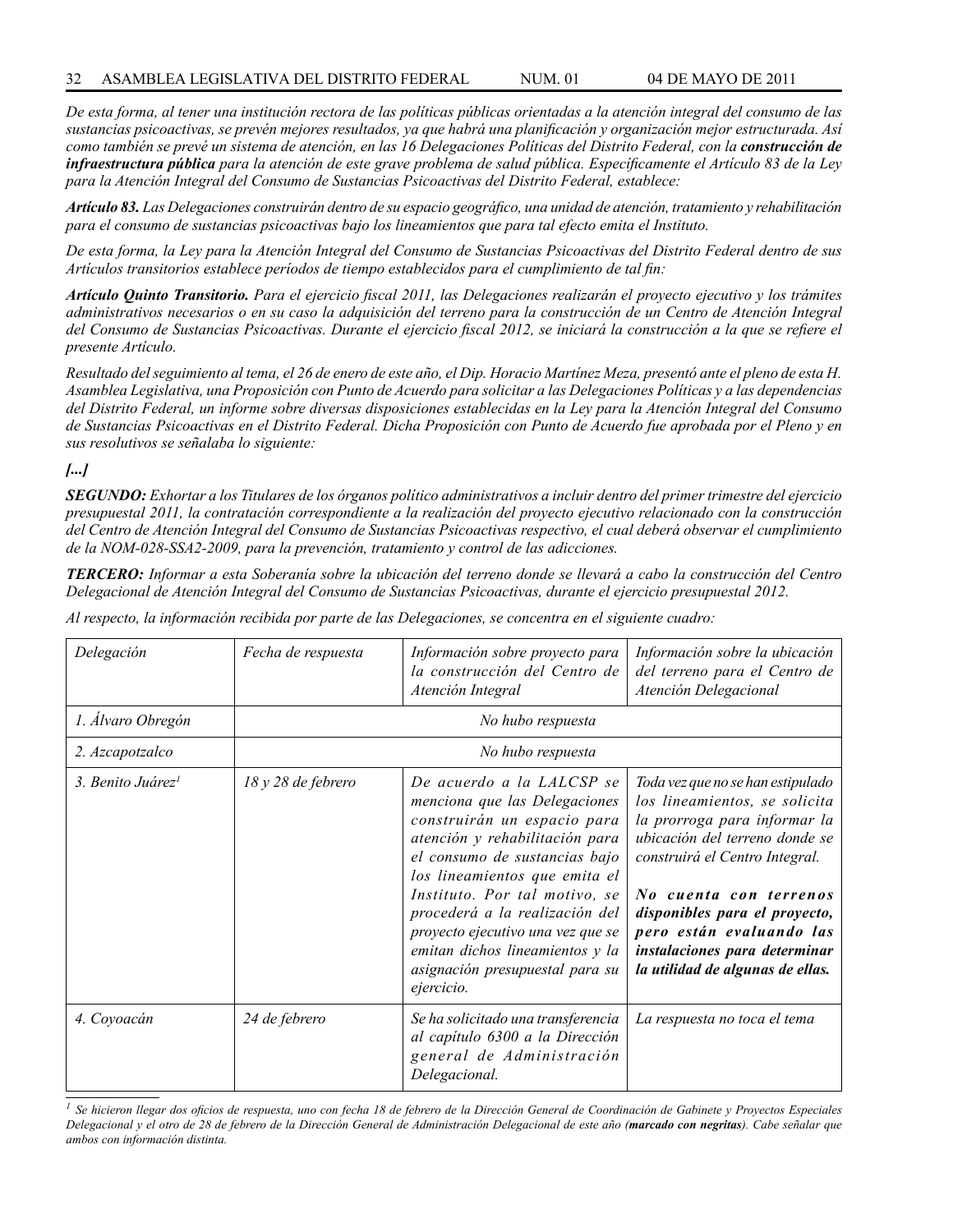| 5. Cuajimalpa de<br>Morelos <sup>2</sup> | 18 y 22 de febrero | En coordinación con las<br>Direcciones de Desarrollo Social,<br>Obras y Desarrollo Urbano se<br>analizará la realización del<br>Proyecto Ejecutivo Integral una<br>vez que se identifique el terreno.                                                                                              | Se tiene contemplado un<br>posible inmueble, mismo que<br>se encuentra en análisis de<br>factibilidad para ser ocupado<br>como Centro de Atención<br>Integral.            |  |
|------------------------------------------|--------------------|----------------------------------------------------------------------------------------------------------------------------------------------------------------------------------------------------------------------------------------------------------------------------------------------------|---------------------------------------------------------------------------------------------------------------------------------------------------------------------------|--|
| 6. Cuauhtémoc                            |                    | No hubo respuesta                                                                                                                                                                                                                                                                                  |                                                                                                                                                                           |  |
| 7. Gustavo A. Madero                     |                    | No hubo respuesta                                                                                                                                                                                                                                                                                  |                                                                                                                                                                           |  |
| 8. Iztacalco                             | 21 de febrero      | La Delegación ya cuenta con<br>un Centro de Atención a las<br>Adicciones (CAADIC) y para<br>el ejercicio fiscal 2011 no están<br>etiquetados recursos relacionados<br>al tratamiento y control de las<br>adicciones; no obstante se<br>realizaran las adecuaciones<br>presupuestarias pertinentes. | El CAADIC se ubica en Sur 8<br>casi esquina Oriente 237 s/n col.<br>Agrícola Oriental.                                                                                    |  |
| 9. Iztapalapa                            | No hubo respuesta  |                                                                                                                                                                                                                                                                                                    |                                                                                                                                                                           |  |
| 10. La Magdalena<br>Contreras            | 4 de marzo         | Se toma en cuenta en exhorto<br>y se procederá a realizar las<br>adecuaciones presupuestales<br>pertinentes.                                                                                                                                                                                       | La ubicación del Centro de<br>Atención Integral se ubicará en<br>Tinoco y Emiliano Zapata, Col.<br>San Nicolás Totolapan.                                                 |  |
| 11. Miguel Hidalgo                       | 4 de abril         | La respuesta no toca el tema                                                                                                                                                                                                                                                                       | Se esta en busca del predio que<br>cubra los requisitos de la norma.<br>Como propuesta se tiene el espacio<br>ubicado del Centro Deportivo José<br>María Morelos y Pavón. |  |
| 12. Milpa Alta                           | No hubo respuesta  |                                                                                                                                                                                                                                                                                                    |                                                                                                                                                                           |  |
| 13. Tláhuac                              | No hubo respuesta  |                                                                                                                                                                                                                                                                                                    |                                                                                                                                                                           |  |
| 14. Tlalpan                              | 14 de febrero      | La respuesta no toca el tema                                                                                                                                                                                                                                                                       | La respuesta no toca el tema                                                                                                                                              |  |
| 15. Venustiano Carranza                  | No hubo respuesta  |                                                                                                                                                                                                                                                                                                    |                                                                                                                                                                           |  |
| 16. Xochimilco                           | No hubo respuesta  |                                                                                                                                                                                                                                                                                                    |                                                                                                                                                                           |  |

*Por lo anteriormente expuesto y fundado, someto a consideración del Pleno de ésta Soberanía, el siguiente:*

# *PUNTO DE ACUERDO*

*ÚNICO: Se exhorta a la Secretaría de Gobierno del Distrito Federal coordine con el Instituto para la Atención y Prevención de las Adicciones en la Ciudad de México, la Comisión de Salud y Asistencia Social y los Diputados promoventes, la realización de un recorrido en cada una de las 16 Delegaciones Políticas en la ultima semana de mayo del presente año, a efectos de visitar y supervisar los espacios destinados para la construcción, rehabilitación y/o adecuación de los Centros de Atención Integral del Consumo de Sustancias Psicoactivas, así como de los proyectos ejecutivos y trámites administrativos que para tal fin se hayan iniciado.* 

*Dado en el Recinto Legislativo de la Asamblea Legislativa del Distrito Federal, a los cuatro días del mes de mayo de dos mil once.*

# *ATENTAMENTE*

*Dip. Horacio Martínez Meza Dip. Guillermo Sánchez Torres*

Es cuanto, Diputado Presidente.

*<sup>2</sup> Se hicieron llegar dos oficios de respuesta, uno con fecha 18 de febrero de la Dirección Gerencia Delegacional y el otro de 22 de febrero de la Dirección General de Obras y Desarrollo Urbano Delegacional de este año (marcado con negritas). Cabe señalar que ambos con información distinta.*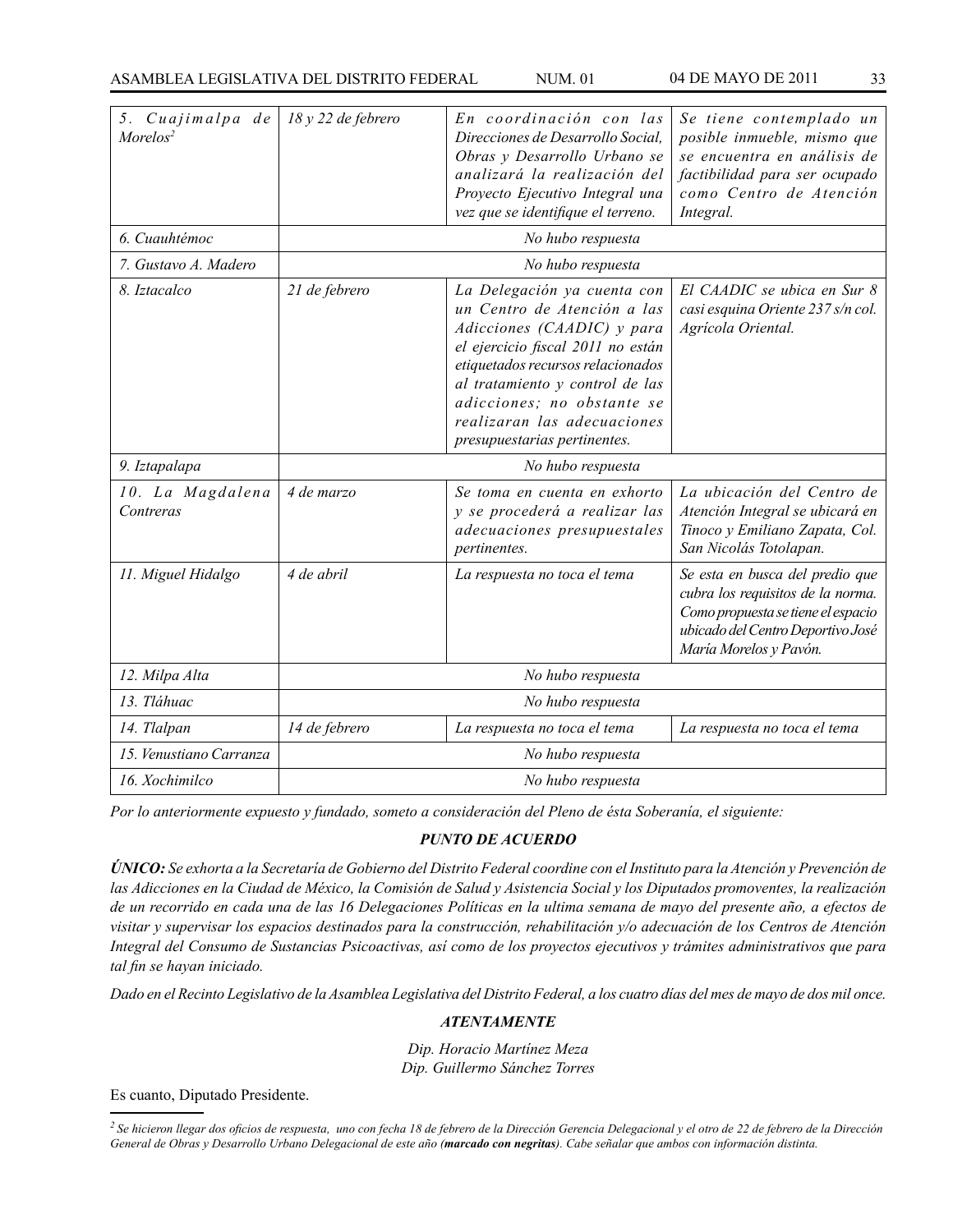**EL C. PRESIDENTE.** Gracias, Diputado. En términos de lo dispuesto por el Artículo 133 del Reglamento para el Gobierno Interior de la Asamblea Legislativa del Distrito Federal, consulte la Secretaría a la Diputación Permanente en votación económica si la propuesta presentada por el Diputado Guillermo Sánchez Torres se considera de urgente y obvia resolución.

**LA C. SECRETARIA.** Por instrucciones de la Presidencia y en votación económica se consulta a la Diputación Permanente si la propuesta de referencia se considera de urgente y obvia resolución. Los que estén por la afirmativa sírvanse manifestarlo levantando la mano.

Los que estén por la negativa sírvanse manifestarlo levantando la mano.

Se considera de urgente y obvia resolución, Diputado Presidente.

**EL C. PRESIDENTE.** Gracias, Diputada. Está a discusión la propuesta. ¿Existen oradores en contra?

Proceda la Secretaría a preguntar a la Diputación Permanente en votación económica si es de aprobarse la propuesta a discusión.

**LA C. SECRETARIA.** Por instrucciones de la Presidencia y en votación económica se pregunta a la Diputación Permanente si es de aprobarse la propuesta sometida a su consideración. Los que estén por la afirmativa sírvanse manifestarlo levantando la mano.

Los que estén por la negativa sírvanse manifestarlo levantando la mano.

Aprobada la propuesta, Diputado Presidente.

**EL C. PRESIDENTE.** Gracias, Diputada. Remítase a las autoridades correspondientes para los efectos legales a que haya lugar.

Para presentar una Proposición con Punto de Acuerdo por el que se solicita al Titular de la Delegación Xochimilco entregue a esta Asamblea Legislativa un informe detallado sobre la construcción presuntamente irregular en el inmueble ubicado en calle 2ª Cerrada de Nicolás Bravo número 12 Colonia San Juan Tepepan de la Delegación Xochimilco y a su vez solicite al Instituto de Verificación Administrativa del Distrito Federal el procedimiento de verificación conveniente a dicha construcción, se concede el uso de la Tribuna al Diputado Carlos Augusto Morales López, a nombre del Diputado Horacio Martínez Meza, del Grupo Parlamentario del Partido de la Revolución Democrática.

**EL C. DIPUTADO CARLOS AUGUSTO MORALES LÓPEZ.** Gracias. Con su venia, Diputado Presidente.

*PROPOSICIÓN CON PUNTO DE ACUERDO POR EL QUE SE SOLICITA AL TITULAR DE LA DELEGACIÓN XOCHIMILCO ENTREGUE A ESTA ASAMBLEA LEGISLATIVA UN INFORME DETALLADO*  *SOBRE LA CONSTRUCCIÓN PRESUNTAMENTE IRREGULAR EN EL INMUEBLE UBICADO EN CALLE 2ª CERRADA DE NICOLÁS BRAVO Nº 12 COLONIA SAN JUAN TEPEPAN DE LA DELEGACIÓN XOCHIMILCO Y A SU VEZ SOLICITE AL INSTITUTO DE VERIFICACIÓN ADMINISTRATIVA DEL DISTRITO FEDERAL EL PROCEDIMIENTO DE VERIFICACIÓN CONVENIENTE A DICHA CONSTRUCCIÓN, QUE PRESENTA EL DIPUTADO CARLOS AUGUSTO MORALES LÓPEZ A NOMBRE DEL DIPUTADO HORACIO MARTÍNEZ MEZA, DEL GRUPO PARLAMENTARIO DEL PARTIDO DE LA REVOLUCIÓN DEMOCRÁTICA.*

*El que suscribe Diputado Horacio Martínez Meza, a través del Diputado Leonel Luna Estrada, con fundamento en lo dispuesto por los Artículos 17, fracción VI y 18, fracción VII de la Ley Orgánica de la Asamblea Legislativa del Distrito Federal; y 133 del Reglamento para el Gobierno Interior de la Asamblea Legislativa del Distrito Federal, someto a consideración de esta Honorable Asamblea la presente Proposición con Punto de Acuerdo por el que se solicita al Titular de la Delegación Xochimilco entregue a esta Asamblea Legislativa un informe detallado sobre la construcción presuntamente irregular en el inmueble ubicado en calle 2ª Cerrada de Nicolás Bravo Nº 12 Colonia San Juan Tepepan de la Delegación Xochimilco y a su vez solicite al Instituto de Verificación Administrativa del Distrito Federal el procedimiento de verificación conveniente a dicha construcción, conforme a las siguientes:*

# *ANTECEDENTES*

*En octubre de 2008, vecinos de la Colonia San Juan Tepepan en Xochimilco, comenzaron a percibir que en un predio vecino se estaba iniciando una construcción ubicada de manera precisa en la 2ª Cerrada de Nicolás Bravo N° 12, Colonia San Juan Tepepan en la Delegación Xochimilco.* 

*A los vecinos les llamo la atención que en un inmueble de aproximadamente 360 metros cuadrados, se estuviera llevando a acabo una obra condominial de cuatro viviendas; que no se haya colocado a la vista el permiso de obra respectivo; que no se respetaba el diseño de obra Con base a las normas y especificaciones; y sobre todo que dicha obra afectaría la estructura de otras viviendas y cerraría el único acceso a una de ellas. Lo que claramente se perfilaba como una obra irregular, se confirmaría más tarde.* 

*Los vecinos trataron de consultar información y advertir al dueño del predio que dicha construcción no cumplía con la normatividad de obras, pero éste se mostró agresivo ante los comentarios de los vecinos. Ante tal situación, los representantes vecinales se dieron a la tarea de investigar más sobre el inmueble y sobre la obra que se estaba llevando a acabo recurriendo a las autoridades.*

*En un oficio dirigido al Jefe Delegacional el 20 de enero de 2009, los vecinos solicitaron a la Delegación una inspección*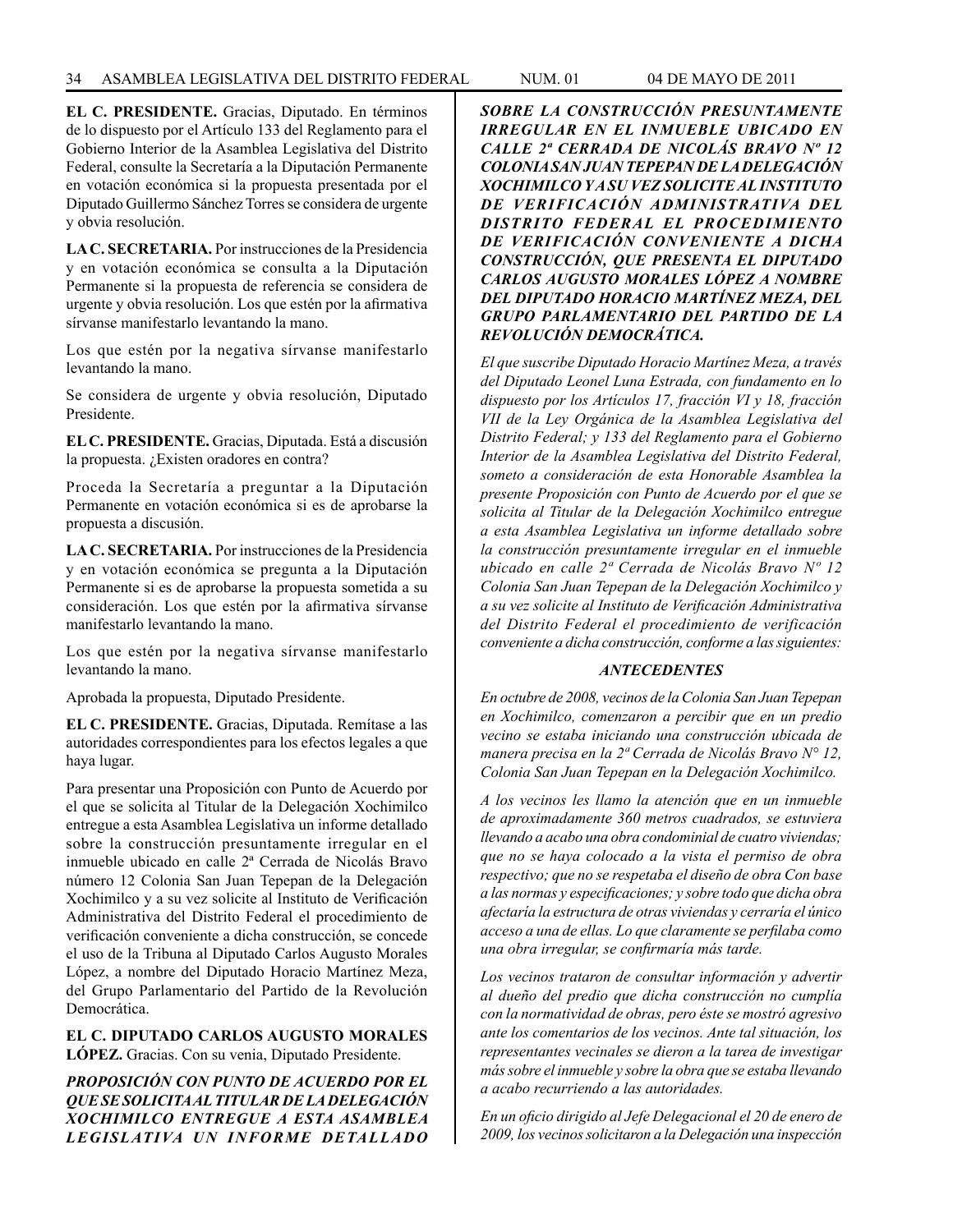# ASAMBLEA LEGISLATIVA DEL DISTRITO FEDERAL NUM. 01 04 DE MAYO DE 2011 35

*de la obra, con el objetivo de que ésta interviniera e hiciera cumplir la normatividad. Dicho oficio, fue contestado por la Coordinación de Atención Ciudadana Delegacional el día 26 del mismo mes comunicando que la solicitud fue registrada con el folio CESAC/1559-1/09 y turnada a la Dirección General Jurídica y de Gobierno.* 

*No fue sino hasta más de un año después, el 11 de junio del 2010, que los vecinos al no observar respuesta por parte de las autoridades entregaron en la Delegación una solicitud de sanciones por obra irregular con número de folio 004292 para el predio referido. Dicha solicitud de sanciones, como ocurrió con la anterior solicitud, fue turnada a la Dirección General de Jurídico y Gobierno con el número de folio 3644 con fecha de 15 de junio del mismo año. Un día después, la solicitud fue remitida a la Dirección Jurídica Delegacional bajo el folio 03644 y nuevamente se turnó para quedar en la Subdirección de Verificación con la Orden de Trabajo 610, pero de ahí no se supo nuevamente el destino del tramite.*

*Después de haber realizado los trámites pertinentes, los vecinos fueron testigos de una respuesta a medias por parte de la Delegación, pues por un lado en el mes julio de 2010, trabajadores de la Delegación acudieron al predio en comento y colocaron los respectivos sellos de clausura, confirmándose que dicha obra era irregular y que por ello debía de detenerse, donde lo paradójico es que sólo una de las cuatro viviendas marcada con los sellos de clausura. Y por otro lado, la Subdirección de Verificación delegacional se negó a entregar el informe y los detalles a los vecinos sobre la clausura de dicha obra, evidenciando con ello desinterés y falta de transparencia a los vecinos solicitantes por parte de la Delegación.*

*Pero allí no termina el problema, pues no obstante la acción de clausura emprendida por la Delegación, el dueño del predio continuó con la obra e ilícitamente cubrió los sellos de clausura con láminas obscuras a fin de poder seguir construyendo.*

*Como resultado de lo anterior, los vecinos por cuenta propia, también se dieron a la tarea de rastrear en el Portal de Transparencia de la Delegación la solicitud de licencias tipo "B", licencia que correspondería por el tamaño del predio y por el número de viviendas que se realizaron. El resultado es que entre 2007 y 2009, no se había tramitado, ni se había dado aviso alguno de construcción para licencias de tipo "B", por lo tanto la obra más que irregular era ilegal. Lo lamentable es que ni la Delegación ha hecho lo que le corresponde, ni el propietario es capaz de regularizar su obra, ya que como se menciono, no cumple con los requerimientos mínimos de obra y de seguridad afectando directamente a otros vecinos.*

*Al día de hoy la obra está casi terminada y por información de los propios vecinos el dueño ya ofrece como terminada una de las viviendas clandestinas e irregulares que se han construido allí. Es muy clara la violación al Reglamento de*  *Construcciones para el Distrito Federal, pero es más clara la opacidad y la falta de respuesta de la Delegación a los vecinos que denuncian un acto irregular.* 

#### *CONSIDERACIONES*

*De acuerdo al Artículo 3° del Reglamento de Construcciones para el Distrito Federal, la Administración Pública del Distrito Federal tiene como facultades:* 

# *ARTÍCULO 3. (...)*

*I. Fijar los requisitos técnicos a que deben sujetarse las construcciones e instalaciones en predios y vla pública, a fin de que se satisfagan las condiciones de habitabilidad, seguridad, higiene, comodidad, accesibilidad y buen aspecto;*

#### *(...)*

*III. Establecer de acuerdo con las disposiciones legales aplicables, los fines para los que se pueda autorizar el uso de los predios y determinar el tipo de construcciones que se pueden edificar en ellos, en los términos de lo dispuesto por la Ley;*

*IV. Registrar las manifestaciones de construcción, así como otorgar o negar licencias de construcción especial y permisos para la ejecución de las obras y el uso de edificaciones y predios a que se refiere el Artículo 1 de este Reglamento;*

*(...)*

*VI. Practicar visitas de verificación administrativa para que durante el proceso de ejecución y para que el uso que se haga o se haya hecho de un predio, estructura, instalación, edificación o construcción, se ajuste a las características previamente registradas;*

*VII. Acordar las medidas que fueren procedentes en relación con las edificaciones que pongan en peligro a las personas o sus bienes, o en aquéllas que causen molestias;*

*VIII. Autorizar o negar, de acuerdo con este Reglamento, la ocupación o uso de una instalación, predio o edificación;*

# *(...)*

*XI. Ordenar la suspensión temporal o la clausura de obras en ejecución o terminadas y la desocupación en los casos previstos por la Ley, su Reglamento y este Reglamento;*

*XII. Ordenar y ejecutar demoliciones de edificaciones en los casos previstos por este Reglamento;*

*XIII. Imponer las sanciones correspondientes por violaciones a este Reglamento; Esclarecidas las facultades que tiene la Administración Pública local en materia de obras, es conveniente señalar que el Artículo 39 de la Ley Orgánica de la Administración Pública del Distrito Federal, ubica a los Titulares de las Delegaciones Políticas como los encargados de expedir licencias para ejecutar obras de construcción y otorgar licencias de lotificación, así*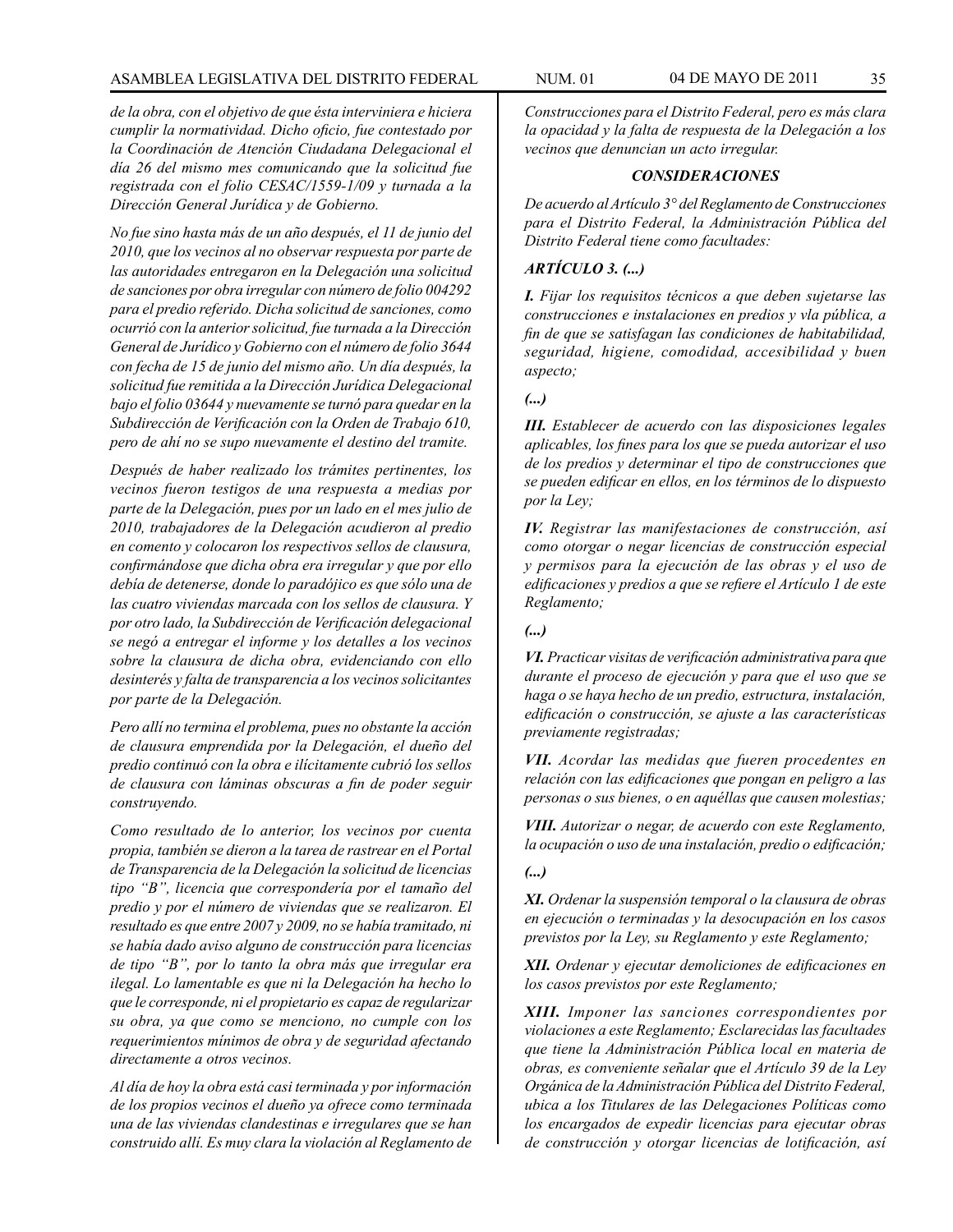*como autorizar los números oficiales y alineamientos con apego a la normatividad, además que los faculta para velar por el cumplimiento de las Leyes, reglamentos, Decretos, acuerdos, circulares y demás disposiciones jurídicas y administrativas, levantar actas por violaciones a las obras, calificarlas e imponer las sanciones que corresponda.*

*Regresando al Reglamento de Construcciones, en su Artículo 5° indica que las áreas competentes en las Delegaciones para registrar construcciones, expedir licencias de construcción especial, permisos y/o autorizaciones, deben contar con un profesional calificado con registro vigente de Director Responsable de Obra, con objeto de que emita las opiniones especializadas que le sean requeridas. De este modo, el Artículo señala que el Director Responsable de Obra es la persona física auxiliar de la Delegación, con autorización y registro ante la Secretaría de Desarrollo Urbano y Vivienda, responsable de observar la Ley de Desarrollo Urbano y el Reglamento de Obras. Entre sus principales obligaciones destacan:*

#### *Artículo 35. (...)*

*I. Suscribir y presentar ante la autoridad una manifestación de construcción o una solicitud de licencia de construcción especial;*

*II. Dirigir y vigilar la obra asegurándose de que tanto el proyecto, como la ejecución de la misma, cumplan con lo establecido en los ordenamientos y demás disposiciones.*

*III. Responder de cualquier violación a las disposiciones de este Reglamento. En caso de no ser atendidas las instrucciones del Director Responsable de Obra por el propietario o poseedor, en relación al cumplimiento del Reglamento, debe notificarlo de inmediato a la Delegación correspondiente;*

*V. Llevar en la obra un libro de bitácora foliado y sellado por la Delegación;* 

*VI. Colocar en la obra, en lugar visible y legible desde la vía pública, un letrero con su nombre y, en su caso, de los corresponsables y sus números de registro, número de registro de manifestación de construcción o de licencia de construcción especial, la vigencia, tipo y uso de la obra y ubicación de la misma;* 

*Del mismo modo, se considera que previo al inicio de los trabajos para construir, ampliar, reparar o modificar una obra o instalación, el propietario o poseedor del predio o inmueble y el Director Responsable de Obra, debe registrar la manifestación de construcción correspondiente. Para hacerlo, el interesado debe registrar la manifestación de construcción de la obra y presentar ante la autoridad competente, la declaración bajo protesta de decir verdad, de cumplir con este Reglamento y demás disposiciones aplicables de acuerdo al Artículo 48.*

*El Artículo 50 también del Reglamento, señala que una vez registrada la manifestación de construcción, la autoridad*  *revisará los datos y documentos ingresados y verificará el desarrollo de los trabajos, en los términos establecidos en el Reglamento de Verificación Administrativa para el Distrito Federal.*

*Las modalidades de manifestación de construcción según el Artículo 51 son las siguientes:* 

#### *Artículo 51. (...)*

*I. Manifestación de construcción tipo A:*

*a) Construcción de no más de una vivienda unifamiliar de hasta 200 m2 construidos, en un predio con frente mínimo de 6 m., dos niveles, altura máxima de 5.5 m. y claros libres no mayores de 4 m., la cual debe contar con la dotación de servicios y condiciones básicas de habitabilidad que señala este Reglamento, el porcentaje del área libre, el número de cajones de estacionamiento y cumplir en general lo establecido en los Programas de Desarrollo Urbano.*

*Cuando el predio esté ubicado en zona de riesgo, se requerirá de manifestación de construcción tipo 8;* 

*b) Ampliación de una vivienda unifamiliar, cuya edificación original cuente con licencia de construcción, registro de obra ejecutada o registro de manifestación de construcción, siempre y cuando no se rebasen: el área total de 200 m2 de construcción, incluyendo la ampliación, dos niveles, 5.5 m. de altura y claros libres de 4 m.;*

*c) Reparación o modificación de una vivienda, así como cambio de techos o entrepisos, siempre que los claros libres no sean mayores de 4 m. ni se afecten elementos estructurales importantes;*

*d) Construcción de bardas con altura máxima de 2.50 m.;*

*e) Apertura de claros de 1.5 m. como máximo en construcciones hasta de dos niveles, si no se afectan elementos estructurales y no se cambia total o parcialmente el uso o destino del inmueble, y*

*f) Instalación de cisternas, fosas sépticas o albañales;*

*II. Manifestación de construcción tipo B.*

*Para usos no habitacionales o mixtos de hasta 5,000 m2 o hasta 10,000 m2 con uso habitacional, salvo lo señalado en la fracción anterior, y*

*III. Manifestación de construcción tipo C.*

*Para usos no habitacionales o mixtos de más de 5,000 m2 o más de 10,000 m2 con uso habitacional, o construcciones que requieran de dictamen de impacto urbano o impacto urbano-ambiental.*

*Para las manifestaciones de construcción tipos B y e, se deben cumplir, según el Artículo 53 del Reglamento, con los siguientes requisitos:*

#### *Artículo 53. (...)*

*I. Presentar manifestación de construcción ante la Delegación en donde se localice la obra en el formato que establezca la Administración, suscrita por el propietario,*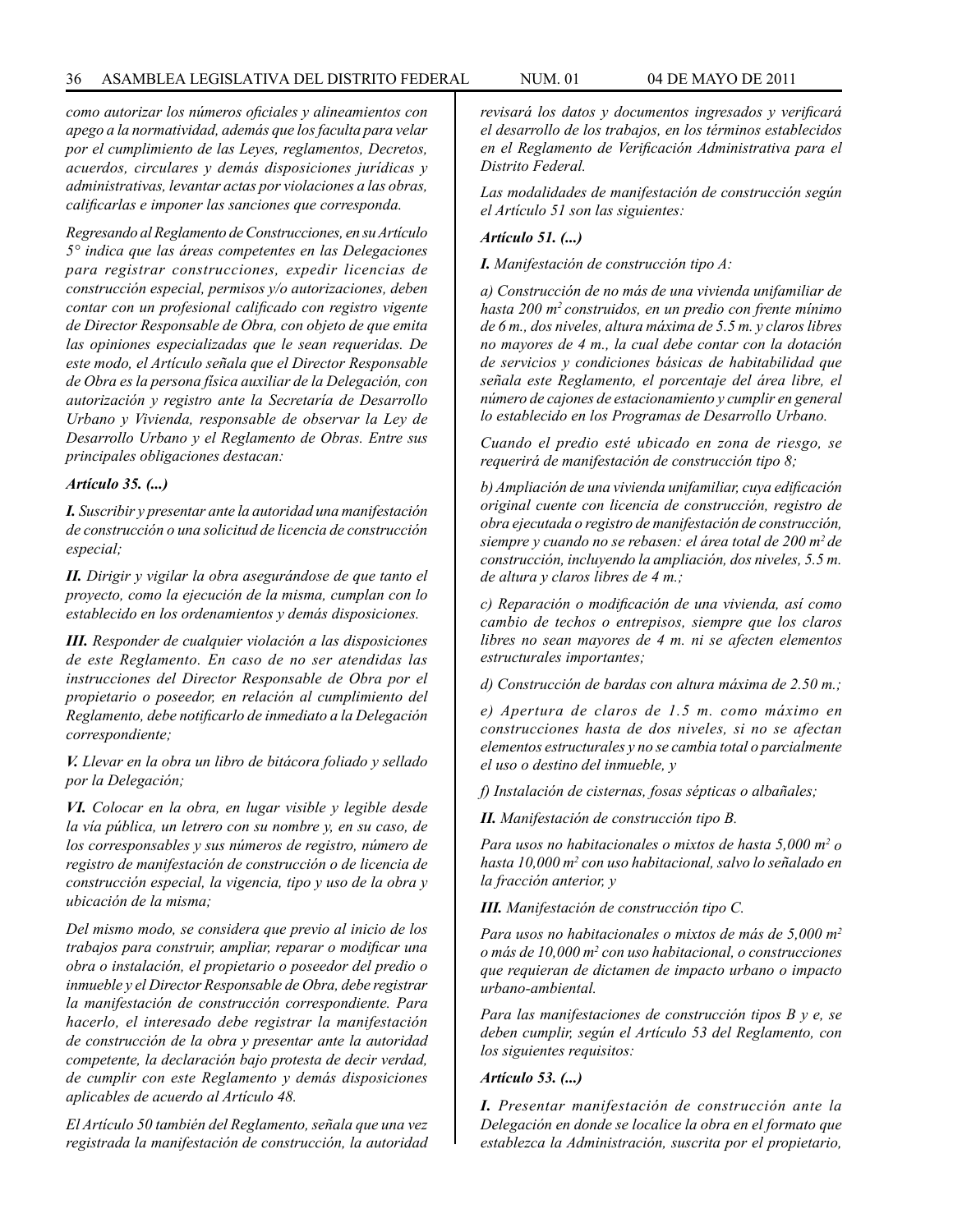### ASAMBLEA LEGISLATIVA DEL DISTRITO FEDERAL NUM. 01 04 DE MAYO DE 2011 37

*poseedor o representante legal, en la que se señalará el nombre, denominación o razón social del o de los interesados, domicilio para oír y recibir notificaciones; ubicación y superficie del predio de que se trate; nombre, número de registro y domicilio del Director Responsable de Obra y, en su caso, del o de los corresponsables, acompañada de los siguientes documentos:*

*a) Comprobantes de pago de los derechos correspondientes y en su caso, de los aprovechamientos;*

*b) Constancia de alineamiento y número oficial vigente y cualquiera de los documentos siguientes:*

*Certificado único de zonificación de uso de suelo· específico y factibilidades o certificado de acreditación de uso del suelo por derechos adquiridos o el resultado de la consulta del Sistema de Información Geográfica relativo al uso y factibilidades del predio;* 

*c) Dos tantos del proyecto arquitectónico de la obra en planos a escala, debidamente acotados y con las especificaciones de los materiales, acabados y equipos a utilizar, en los que se debe incluir, como mínimo: croquis de localización del predio, levantamiento del estado actual, indicando las construcciones y árboles existentes; planta de conjunto, mostrando los límites del predio y la localización y uso de las diferentes partes edificadas y áreas exteriores: plantas arquítectónicas, indicando el uso de los distintos locales y las circulaciones, con el mobiliario fijo que se requiera; cortes y fachadas; cortes por fachada, cuando colinden en vía pública y detalles arquitectónicos interiores y de obra exterior; plantas, cortes e isométricos en su caso, de las instalaciones hidrosanitarias, eléctricas, gas, instalaciones especiales y otras, mostrando las trayectorias de tuberías, alimentaciones y las memorias correspondientes.*

*Estos planos deben acompañarse de la memoria descriptiva, la cual contendrá como mínimo: el listado de locales construidos y áreas libres de que consta la obra, con la superficie y el número de ocupantes o usuarios de cada uno; los requerimientos mínimos de acceso y desplazamiento de personas con discapacidad, cumpliendo con las Normas correspondientes; coeficientes de ocupación y de utilización del suelo, de acuerdo a los Programas General, Delegacionales y/o Parciales, en su caso; y la descripción de los dispositivos que provean el cumplimiento de los requerimientos establecidos por este Reglamento en cuanto a salidas y muebles hidrosanitarios, niveles de iluminación y superficies de ventilación de cada local, visibílidad en salas de espectáculos, resistencia de los materiales al fuego, circulaciones y salidas de emergencia, equipos de extinción de fuego, y diseño de las instalaciones hidrosanitarias, eléctricas, de gas y otras que se requieran.* 

*Estos documentos deben estar firmados por el propietario o poseedor, por el Director Responsable de Obra y los corresponsables en Diseño Urbano y Arquitectónico y en Instalaciones, en su caso.*

*De los dos tantos de planos, uno quedará en poder de la Delegación y el otro en poder del propietario o poseedor; este último tanto debe conservarse en la obra;*

*d) Dos tantos del proyecto estructural de la obra en planos debidamente acotados, con especificaciones que contengan una descripción completa y detallada de las características de la estructura incluyendo su cimentación. Se especificarán en ellos los datos esenciales del diseño como las cargas vivas y los coeficientes sísmicos considerados y las calidades de materiales. Se indicarán los procedimientos de construcción recomendados, cuando éstos difieran de los tradicionales.* 

*Deberán mostrarse en planos los detalles de conexiones, cambios de nivel y aberturas para duetos.* 

*En particular, para estructuras de concreto se indicarán mediante dibujos acotados los detalles de colocación y traslapes de refuerzo de las conexiones entre miembros estructurales.*

*En los planos de estructuras de acero se mostrarán todas las conexiones entre miembros, así como la manera en que deben unirse entre sí los diversos elementos que integran un miembro estructural.*

*Cuando se utilicen remaches o tornillos se indicará su diámetro, número, colocación y calidad, y cuando las conexiones sean soldadas se mostrarán las características completas de la soldadura; éstas se indicarán utilizando una simbología apropiada y, cuando sea necesario, se complementará la descripción con dibujos acotados y a escala.*

*En el caso de que la estructura esté formada por elementos prefabricados o de patente, los planos estructurales deberán indicar las condiciones que éstos deben cumplir en cuanto a su resistencia y otros requisitos de comportamiento. Deben especificarse los herrajes y dispositivos de anclaje, las tolerancias dimensionales y procedimientos de montaje.*

*Deberán indicarse asimismo, los procedimientos de apuntalamiento, erección de elementos prefabricados y conexiones de una estructura nueva con otra existente.*

*En los planos de fabricación yen los de montaje de estructuras de acero o de concreto prefabricado, se proporcionará la información necesaria para que la estructura se fabrique y monte de manera que se cumplan los requisitos indicados en los planos estructurales.*

*Estos planos deben acompañarse de la memoria de cálculo en la cual se describirán, con el nivel de detalle suficiente para que puedan ser evaluados por un especialista externo al proyecto, los criterios de diseño estructural adoptados y los principales resultados del análisis y el dimensionamiento. Se incluirán los valores de las acciones de diseño y los modelos y procedimientos empleados para el análisis estructural. Se incluirá una justificación del diseño de la cimentación y de los demás documentos especificados en el Título Sexto de este Reglamento.*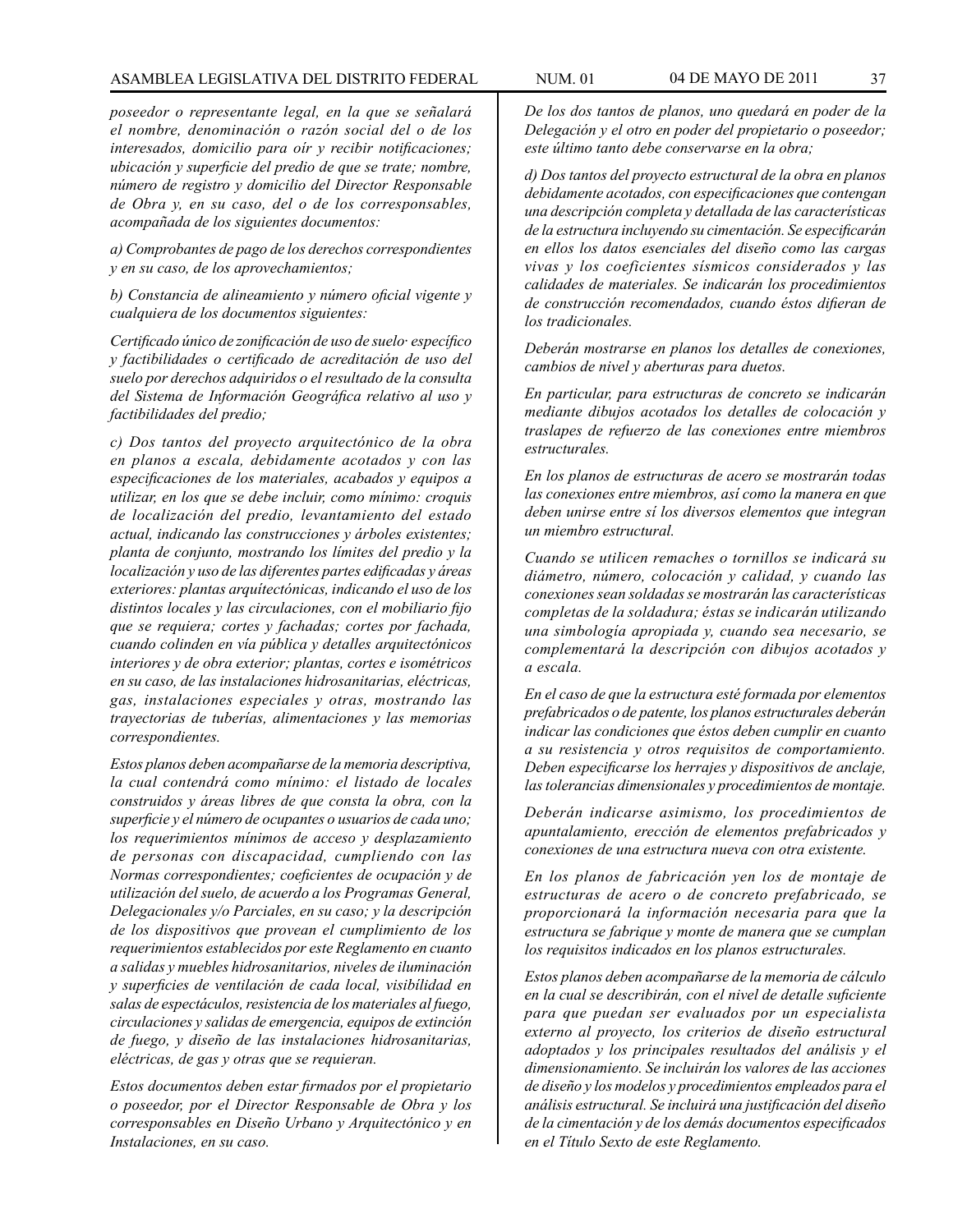*De los dos tantos de planos, uno quedará en poder de la Delegación y el otro en poder del propietario o poseedor; este último tanto debe conservarse en la obra.*

*Los planos anteriores deben incluir el proyecto de protección a colindancias y el estudio de mecánica de suelos cuando proceda, de acuerdo con lo establecido en este Reglamento. Estos documentos deben estar firmados por el Director Responsable de Obra y el Corresponsable en Seguridad Estructural, en su caso;*

*e) Libro de bitácora de obra foliado, para ser sellado por la Delegación correspondiente, el cual debe conservarse en la obra, y*

*f) Responsiva del Director Responsable de Obra del proyecto de la obra, así como de los corresponsables en los supuestos señalados en el Artículo 36 de este Reglamento;*

*II. Para el caso de construcciones que requieran la instalación o modificación de tomas de agua y conexión a la red de drenaje, la solicitud y comprobante del pago de derechos a que se refiere el Artículo 128 de este Reglamento;*

*III. Presentar dictamen favorable del estudio de impacto urbano o impacto urbano-ambiental, para los casos señalados en la fracción III del Artículo 51 de este Reglamento, y*

*IV. Presentar acuse de recibo del aviso de ejecución de obras ante la Secretaría del Medio Ambiente, cuando se trate de proyectos habitacionales de más de 20 viviendas. Cuando la obra se localice en un predio perteneciente a dos o más Delegaciones, o se trate de vivienda de interés social o popular que forme parte de los programas promovidos por las dependencias y entidades de la Administración, la manifestación de construcción se presentará ante la Secretaría de Desarrollo Urbano y Vivienda.*

*Cuando se trate de zonas de conservación del Patrimonio Histórico, Artístico y Arqueológico de la Federación o área de conservación patrimonial del Distrito Federal, se requiere además, cuando corresponda, el dictamen técnico de la Secretaría de Desarrollo Urbano y Vivienda, el visto bueno del Instituto Nacional de Bellas Artes y/o la licencia del Instituto Nacional de Antropología e Historia, así como la responsiva de un Corresponsable en Diseño Urbano y Arquitectónico.*

*En el caso de ampliaciones, modificaciones o reparaciones en edificaciones existentes, se debe presentar, de la obra original, la licencia de construcción especial o el registro de manifestación de construcción o el registro de obra ejecutada, así como indicar en planos la edificación original y el área donde se realizarán estos trabajos.*

*El tiempo de vigencia del registro de manifestación de construcción según el Artículo 54 del reglamento será:* 

### *Artículo 54. (...)*

*I. Para las obras previstas en los incisos a) y b) de la fracción I del Artículo 51 de este Reglamento; un año prorrogable;*

*II. Para las obras previstas en los incisos c), d), e) y n de la fracción I del Artículo 51 de este Reglamento, un año prorrogable, y*

*III. Para las obras previstas en las fracciones II y III del Artículo 51 de este Reglamento:* 

*a) Un año, para la edificación de obras con superficie hasta de 300 m2 ;*

*b) Dos años, para la edificación de obras con superficie mayor a 300 m2 y hasta 1,000 m2 , y*

*c) Tres años, para la edificación de obras con superficie de más de 1,000 m2 .*

*El propietario o poseedor debe informar a la Delegación de la conclusión de los trabajos, dentro de los 15 días siguientes como se indica en el Artículo 65 de este Reglamento.*

*El Artículo 63 del Reglamento, también señala que no procederá el registro de manifestación de construcción ni la expedición de la licencia de construcción especial, respecto de lotes o fracciones de terrenos que hayan resultado de la fusión, subdivisión o relotificación de predios, efectuados sin autorización de la Delegación.*

*La Administración Pública y en este caso la Delegación, está facultada para ordenar la demolición parcial o total de una obra, con cargo al propietario, cuando ésta se haya ejecutado en contravención al Reglamento, independientemente de las sanciones que procedan de acuerdo a su Artículo 67.*

*Por otra parte, el Instituto de Verificación Administrativa como organismo descentralizado de la Administración Pública del Distrito Federal encargado velar por el cumplimiento de las Leyes, reglamentos, Decretos, acuerdos, circulares y demás disposiciones jurídicas y administrativas de la Administración Pública del Distrito Federal tiene como atribuciones:*

*Artículo 7. En materia de verificación administrativa el Instituto y las Delegaciones tienen la siguiente competencia:*

*A. El Instituto tendrá las atribuciones siguientes:*

*I. Practicar visitas de verificación administrativa en materias de:*

- *a) Preservación del medio ambiente y protección ecológica:*
- *b) Anuncios;*
- *c) Mobiliario Urbano;*
- *d) Desarrollo Urbano y Uso del Suelo;*
- *e) Cementerios y Servicios Funerarios;*
- *f) Turismo y Servicios de Alojamiento;*

*g) Transporte público, mercantil y privado de pasajero y de carga;*

*h) Las demás que establezcan las disposiciones legales y reglamentarias respectivas.*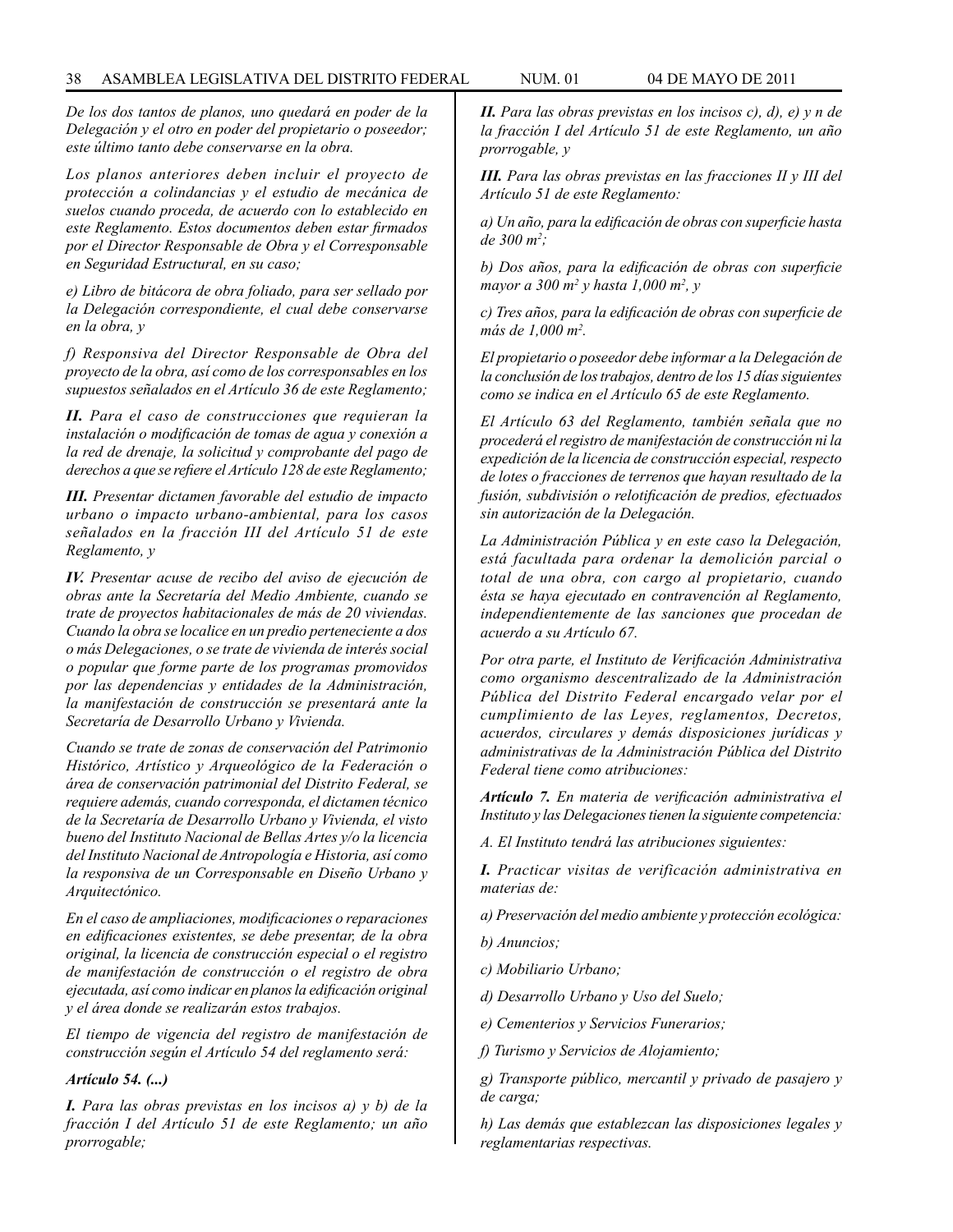*II. Ordenar y ejecutar las medidas de seguridad e imponer las sanciones previstas en las Leyes, así como resolver los recursos administrativos que se promuevan;* 

*III. Emitir los lineamientos y criterios para el ejercicio de la actividad verificadora;*

*IV. Velar, en la esfera de su competencia, por el cumplimiento de las Leyes, reglamentos, Decretos, acuerdos, circulares y demás disposiciones jurídicas y administrativas vinculadas con las materias a que se refiere la fracción I, y* 

*V. El Instituto no podrá ordenar la práctica de visitas de verificación en materias que sean de competencia exclusiva de las Delegaciones; salvo situaciones de emergencia o extraordinarias, que son aquellas producidas por un desastre fuera de control y que sucedan inesperadamente, y en coordinación con las Delegaciones, en cualquiera de la materias que se establecen en el apartado B, fracción I del presente Artículo.* 

*Por lo anteriormente expuesto y fundado, someto a consideración del Pleno de ésta Soberanía, el siguiente:*

# *PUNTO DE ACUERDO*

*PRIMERO. Se solicita al Titular de la Delegación Xochimilco, gire las instrucciones pertinentes con la finalidad de entregar a esta H. Asamblea Legislativa, en un plazo no mayor a diez días hábiles, un informe detallado sobre la obra, manifestación de obra, licencia o permiso y el expediente de seguimiento a la solicitud vecinal de sanciones al inmueble ubicado en 2da Cerrada Nicolás Bravo, número 12, Colonia San Juan Tepepan, código postal 16060, Delegación Xochimilco.*

*Dicho informe deberá contener como mínimo:*

*1. Los requisitos técnicos a que deben sujetarse las construcciones e instalaciones según el tipo y uso de suelo del inmueble en comento.*

*2. La autorización del uso de predio y su respectiva determinación para el tipo de construcción de ese inmueble.*

*3. Un informe sobre la solicitud vecinal de la inconformidad de la obra y en que estado se encuentra la solicitud ciudadana.*

*4. El registro de manifestación de construcción de dicho inmueble, así como la licencia de construcción o permiso para la ejecución de la obra.*

*5. El formato correspondiente a la manifestación de construcción y el comprobante de pago de derechos y aprovechamientos que procedan.*

*6. La manifestación de construcción registrada que entrega la Delegación al interesado y copia del croquis, planos y demás documentos técnicos con sello y firma del responsable.*

*7. El número de visitas de verificación administrativa realizadas durante el proceso de ejecución de obra.*

*8. El registro, folio, fecha y seguimiento a la suspensión o clausura de obra en el inmueble, emitida en el mes de julio de 2010, así como las sanciones a que se hizo acreedor el dueño de éste.*

*9. El nombre del Director Responsable de Obra, copia de su autorización como auxiliar de la Delegación y de su registro ante la Secretaría de Desarrollo Urbano y Vivienda del Distrito Federal.*

*10. Copia del libro de bitácora del Director de Obra foliado y sellado por la Delegación.* 

*11. Los datos técnicos señalados por el Artículo 35 fracción quinta del Reglamento del Obras para el Distrito Federal.*

*12. La fecha y el lugar específico donde colocó el letrero con su nombre, y en su caso de los Corresponsables, su número de registro, el número de registro de manifestación de construcción, la vigencia, tipo y uso de la obra y ubicación de la misma.* 

*13. Quién y que dependencia de la Delegación revisó los datos y documentos de manifestación de construcción y de obra para verificar el desarrollo de los trabajos.*

*14. Que de encontrase y confirmarse la irregularidad en la obra y como lo señala el Artículo 63 del Reglamento de Obras para el Distrito Federal, cual será la fecha tentativa para que la Delegación ordene la demolición parcial o total de una obra, por encontrarse en contravención al Reglamento de Obras.*

*SEGUNDO. Que la Delegación Xochimilco en los términos del Artículo 7, inciso B, fracción I, letra b de la Ley del Instituto de Verificación Administrativa, solicite al Instituto de Verificación Administrativa el procedimiento de verificación al inmueble en comento, para su calificación y señalización de sanciones si las hubiere.*

*Dado en el Recinto Legislativo de la Asamblea Legislativa del Distrito Federal, a los cuatro días del mes de mayo del dos mil once.*

#### *ATENTAMENTE*

*Dip. Horacio Martínez Meza Dip. Carlos Augusto Morales López*

Es cuanto, Diputado Presidente.

**EL C. PRESIDENTE.** Gracias Diputado. En términos de lo dispuesto por el Artículo 133 del Reglamento para el Gobierno Interior de la Asamblea Legislativa del Distrito Federal consulte al Secretaría a la Diputación Permanente en votación económica si la propuesta presentada por el Diputado Carlos Augusto Morales López se considera de urgente y obvia resolución.

**LA C. SECRETARIA.** Por instrucciones de la Presidencia y en votación económica se consulta a la Diputación Permanente si la propuesta de referencia se considera de urgente y obvia resolución. Los que estén por la afirmativa, sírvanse manifestarlo levantando la mano.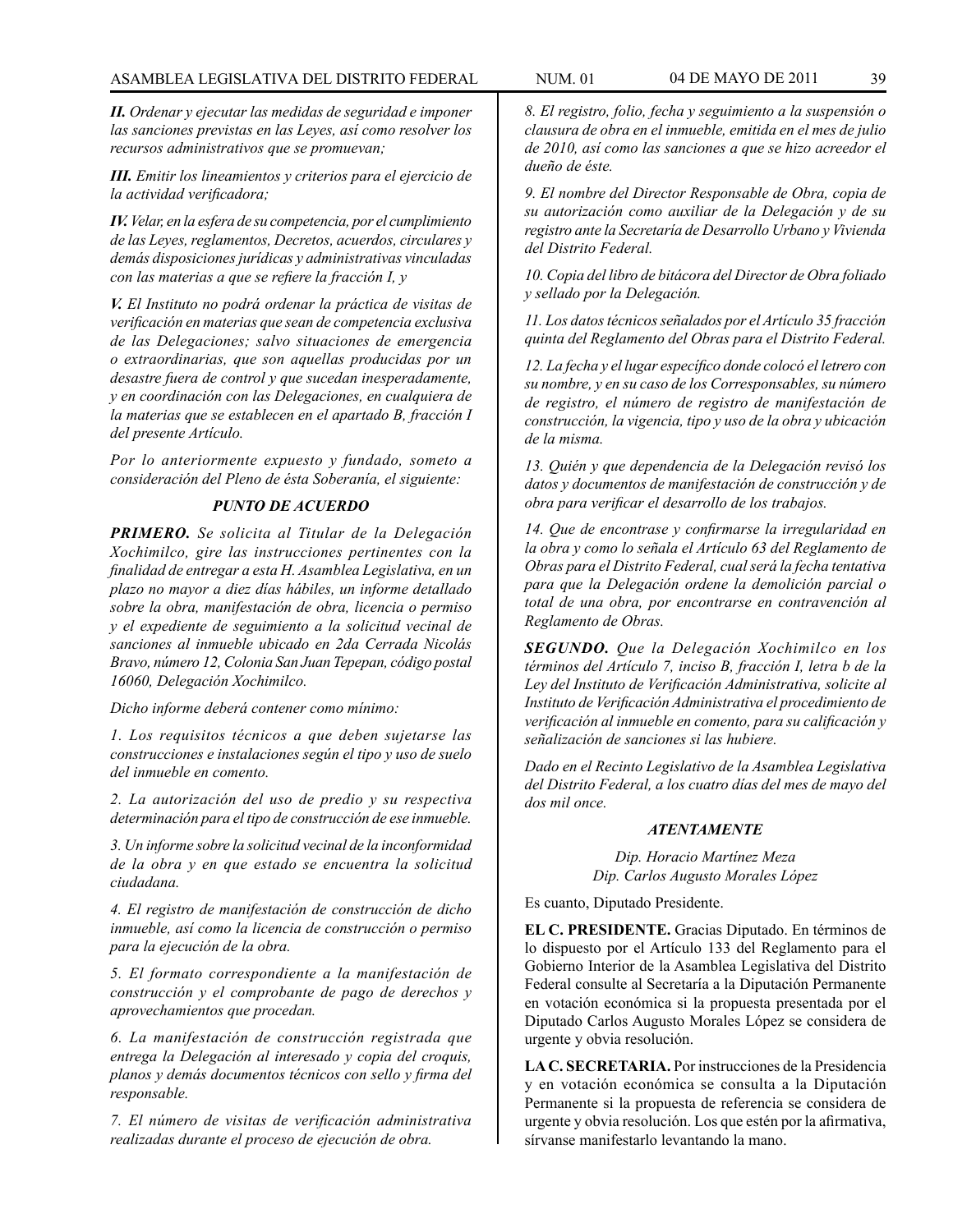Los que estén por la negativa, sírvanse manifestarlo levantando la mano.

Se considera de urgente y obvia resolución, Diputado Presidente.

**EL C. PRESIDENTE.** Gracias Diputada. Está a discusión la propuesta. ¿Existen oradores en contra?

Proceda la Secretaría a preguntar a la Diputación Permanente en votación económica si es de aprobarse la propuesta a discusión.

**LA C. SECRETARIA.** Por instrucciones de la Presidencia y en votación económica se pregunta a la Diputación Permanente si es de aprobarse la propuesta sometida a su consideración. Los que estén por la afirmativa, sírvanse manifestarlo levantando la mano.

Los que estén por la negativa, sírvanse manifestarlo levantando la mano.

Aprobada la propuesta, Diputado Presidente.

**EL C. PRESIDENTE.** Gracias Diputada. Remítase a las autoridades correspondientes para los efectos legales a que haya lugar.

Para presentar una Proposición con Punto de Acuerdo para realizar un homenaje póstumo a la vida y obra del historiador Doctor Friedrich Katz, por su valiosa aportación a la historia de México, se concede el uso de la Tribuna al Diputado Guillermo Huerta Ling, a nombre del Diputado Sergio Israel Eguren Cornejo, del Grupo Parlamentario del Partido Acción Nacional.

**EL C. DIPUTADO GUILLERMO OCTAVIO HUERTA LING**. Con su venia, Diputado Presidente.

*PROPOSICIÓN CON PUNTO DE ACUERDO PARA REALIZAR UN HOMENAJE PÓSTUMO A LA VIDA Y OBRA DEL HISTORIADOR DOCTOR FRIEDRICH KATZ, POR SU VALIOSA APORTACIÓN A LA HISTORIA DE MÉXICO, QUE PRESENTA EL DIPUTADO CARLO FABIÁN PIZANO SALINAS A NOMBRE DEL DIPUTADO SERGIO ISRAEL EGUREN CORNEJO, DEL GRUPO PARLAMENTARIO DEL PARTIDO ACCIÓN NACIONAL.* 

*El suscrito Diputado, Sergio Israel Eguren Cornejo, integrante del Grupo Parlamentario del Partido Acción Nacional de esta Asamblea Legislativa del Distrito Federal, V Legislatura, con fundamento en los Artículos 17 de la Ley Orgánica de la Asamblea Legislativa del Distrito Federal y 133 del Reglamento para el Gobierno Interior de la Asamblea Legislativa del Distrito Federal, y demás Artículos relativos, presentamos ante este pleno la siguiente Proposición con Punto de Acuerdo para realizar un homenaje póstumo a la vida y obra del historiador Doctor Friedrich Katz, por su valiosa aportación a la historia de México, conforme a los siguientes:*

*1. Si pudiéramos definir a alguien por su aportación a la historia de México, se llamaría Friedrich Katz. México, ha perdido con su muerte -el pasado 16 de octubre de 2010 a uno de los más grandes especialistas en la historia de México.*

*ANTECEDENTES*

*2. En 1938 Friedrich Katz, junto con su familia huyen de París, debido a que su padre Lieb Katz, periodista, se une a la resistencia en contra de Adolfo Hitler, emigrando a Estados Unidos, no pudiéndose establecer ahí, por la afinidad que tenía su padre con el partido comunista. Aunque años más tarde Friedrich Katz, se desilusionó del comunismo con la ocupación de los soviéticos a Checoslovaquia.*

*3. Su primer contacto con México es a la edad de trece años, siendo el único país que le brinda asilo político permanente. Experimentando nuevamente en mucho tiempo "una sensación de seguridad, la seguridad de que no nos iban a expulsar ni íbamos a caer en manos de los nazis" según declaro a un diario nacional en entrevista.*

*4. En México estudio antropología en la Escuela Nacional de Antropología e Historia ENAH; con dos títulos Doctorales y Doctorados honoris causa de la Universidad de Colima, de la Universidad Libre de Berlín y de la Universidad de Viena. Especialista en la historia de México, desde su tesis Doctoral el Dr. Katz hizo un estudio sobre la situación social y económica de los aztecas, esta tesis fue publicada en México por la UNAM en 1966.*

*5. Debido a su interés por la historia de México de los siglos XIX y XX, publica "La guerra secreta en México" que deja al descubierto los intereses internacionales que confluyeron en el escenario de la Revolución mexicana. "Pancho Villa" publicada en dos tomos, "La República restaurada y el Porfiriato", "Las rebeliones rurales en México a partir de 1819", "El fin del viejo orden en las haciendas de México 1911-1913", "Nuevos ensayos mexicanos"; entre otras obras,*

### *CONSIDERANDOS*

*PRIMERO. Que por su aportación a la historia de México, el Doctor Friedrich Katz, es considerado como una "proeza intelectual", debido a sus múltiples estudios, documentos y tratados, ponen al descubierto pasajes de la historia de nuestra nación como el impacto ideológico que generó la Revolución Mexicana en la sociedad norteamericana y de nuestro país.*

*SEGUNDO. Que el Doctor Friedrich Katz, analizó y escribió desde la cultura azteca hasta la Revolución Mexicana, convirtiéndose así, en uno de los historiadores más importantes del siglo XX, por sus aportaciones a la historia mexicana. En 1956, se convirtió en miembro de la Facultad en la Departamento Historia de la Universidad de Berlín Oriental, allí comenzó la investigación acerca de la revolución tema que le ocupó cinco décadas de su vida.*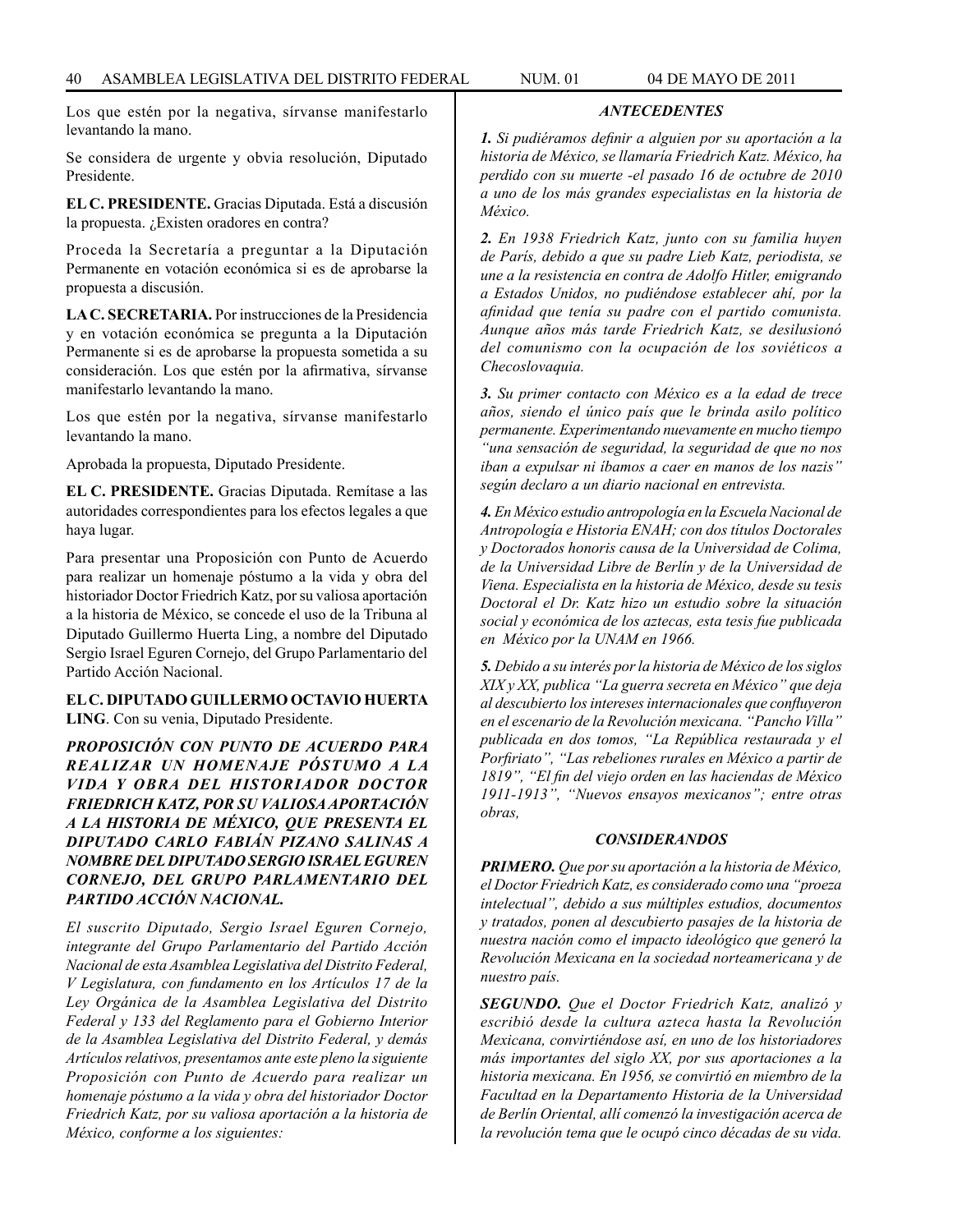*TERCERO. Que el Doctor Friedrich Katz, fue uno de los historiadores que mejor plasmo de forma muy sencilla¡ los conflictos sociales de la revolución mexicana para que otros investigadores pudieran comprender mejor la historia de nuestro país, fue el primero en lograr con éxito que se incluyera el movimiento de 1910 dentro de la historia mundial".*

*CUARTO. Que la Asamblea Legislativa del Distrito Federal, debe considerar la realización de un merecido reconocimiento al Doctor Friedrich Katz, quien hasta el final de sus días continuo realizando investigaciones acerca de la historia de nuestro país, dejando inconclusas dos obras, una acerca del porfiriato, y otra acerca de Francisco I. Madero.*

*Por lo anteriormente expuesto y fundado, se propone el siguiente:*

## *PUNTO DE ACUERDO*

*ÚNICO. Que esta Asamblea Legislativa del Distrito Federal, realice un reconocimiento póstumo a la vida y obra del historiador, Doctor Friederich Katz, por su valiosa aportación a la historia de México.*

*Dado en la Asamblea Legislativa del Distrito Federal, a los veintiocho días del mes de abril de dos mil once.*

# *SIGNAN LA PRESENTE PROPOSICIÓN CON PUNTO DE ACUERDO, LOS DIPUTADOS INTEGRANTES DEL GRUPO PARLAMENTARIO DEL PARTIDO ACCIÓN NACIONAL*

#### *Dip. Guillermo Octavio Huerta Ling*

Es cuanto, Diputado Presidente.

**EL C. PRESIDENTE.** Gracias, Diputado Huerta Ling. En términos de lo dispuesto por el Artículo 132 del Reglamento para el Gobierno Interior de la Asamblea Legislativa del Distrito Federal, consulte la Secretaría a la Diputación Permanente en votación económica si la propuesta presentada por el Diputado Guillermo Huerta Ling se considera de urgente y obvia resolución.

**LA C. SECRETARIA.** Por instrucciones de la Presidencia y en votación económica se consulta a la Diputación Permanente si la propuesta de referencia se considera de urgente y obvia resolución. Los que estén por la afirmativa, sírvanse manifestarlo levantando la mano.

Los que estén por la negativa, sírvanse manifestarlo levantando la mano.

Se considera de urgente y obvia resolución, Diputado Presidente.

**EL C. PRESIDENTE.** Gracias, Diputada. Está a discusión la propuesta. ¿Existen oradores en contra?

Proceda la Secretaría a preguntar a la Diputación Permanente en votación económica si es de aprobarse la propuesta a discusión.

**LA C. SECRETARIA.** Por instrucciones de la Presidencia y en votación económica se pregunta a la Diputación Permanente si es de aprobarse la propuesta sometida a su consideración. Los que estén por la afirmativa, sírvanse manifestarlo levantando la mano.

Los que estén por la negativa, sírvanse manifestarlo levantando la mano.

Aprobada la propuesta, Diputado Presidente.

**EL C. PRESIDENTE.** Remítase a las autoridades correspondientes para los efectos legales a que haya lugar.

Para presentar una Proposición con Punto de Acuerdo por el cual se solicita al Jefe Delegacional en Cuauhtémoc rinda un informe pormenorizado sobre el otorgamiento del permiso al giro mercantil *Mito Toloache* a esta Asamblea Legislativa del Distrito Federal, se concede el uso de la Tribuna al Diputado Carlo Fabián Pizano Salinas, a nombre del Diputado Sergio Israel Eguren Cornejo, del Grupo Parlamentario del Partido Acción Nacional.

### **EL C. DIPUTADO CARLO FABIÁN PIZANO SALINAS.** Con su venia, Diputado Presidente.

*PROPOSICIÓN CON PUNTO DE ACUERDO POR EL CUAL SE SOLICITA AL JEFE DELEGACIONAL EN CUAUHTÉMOC, RINDA UN INFORME PORMENORIZADO SOBRE EL OTORGAMIENTO DEL PERMISO AL GIRO MERCANTIL MITO TOLOACHE A ESTA ASAMBLEA LEGISLATIVA DEL DISTRITO FEDERAL, QUE PRESENTA EL DIPUTADO CARLO FABIÁN PIZANO SALINAS A NOMBRE DEL DIPUTADO SERGIO ISRAEL EGUREN CORNEJO, DEL GRUPO PARLAMENTARIO DEL PARTIDO ACCIÓN NACIONAL.*

*El Diputado Sergio Israel Eguren Cornejo integrante del Grupo Parlamentario del Partido Acción Nacional de esta Asamblea Legislativa del Distrito Federal, V Legislatura, con fundamento en los Artículos 17, fracción VI de la Ley Orgánica de la Asamblea Legislativa del Distrito Federal y del Reglamento para el Gobierno Interior de la Asamblea Legislativa del Distrito Federal, y demás Artículos relativos, someto a consideración de esta Asamblea Legislativa la siguiente Proposición con Punto de Acuerdo por el cual se solicita al Jefe Delegacional en Cuauhtémoc, rinda un informe pormenorizado sobre el otorgamiento del permiso al giro mercantil Mito Toloache a esta Asamblea Legislativa del Distrito Federal, conforme a los siguientes:*

#### *ANTECEDENTES*

*Recientemente vecinos de la Colonia Roma, denunciaron ante diversas autoridades que los propietarios del Restaurante Club denominado "Mito Toloache", están haciendo readecuaciones y promocionando su apertura en el domicilio ubicado en avenida Chapultepec, número 420, Colonia Roma Norte, Delegación Cuauhtemoc, México, Distrito Federal.*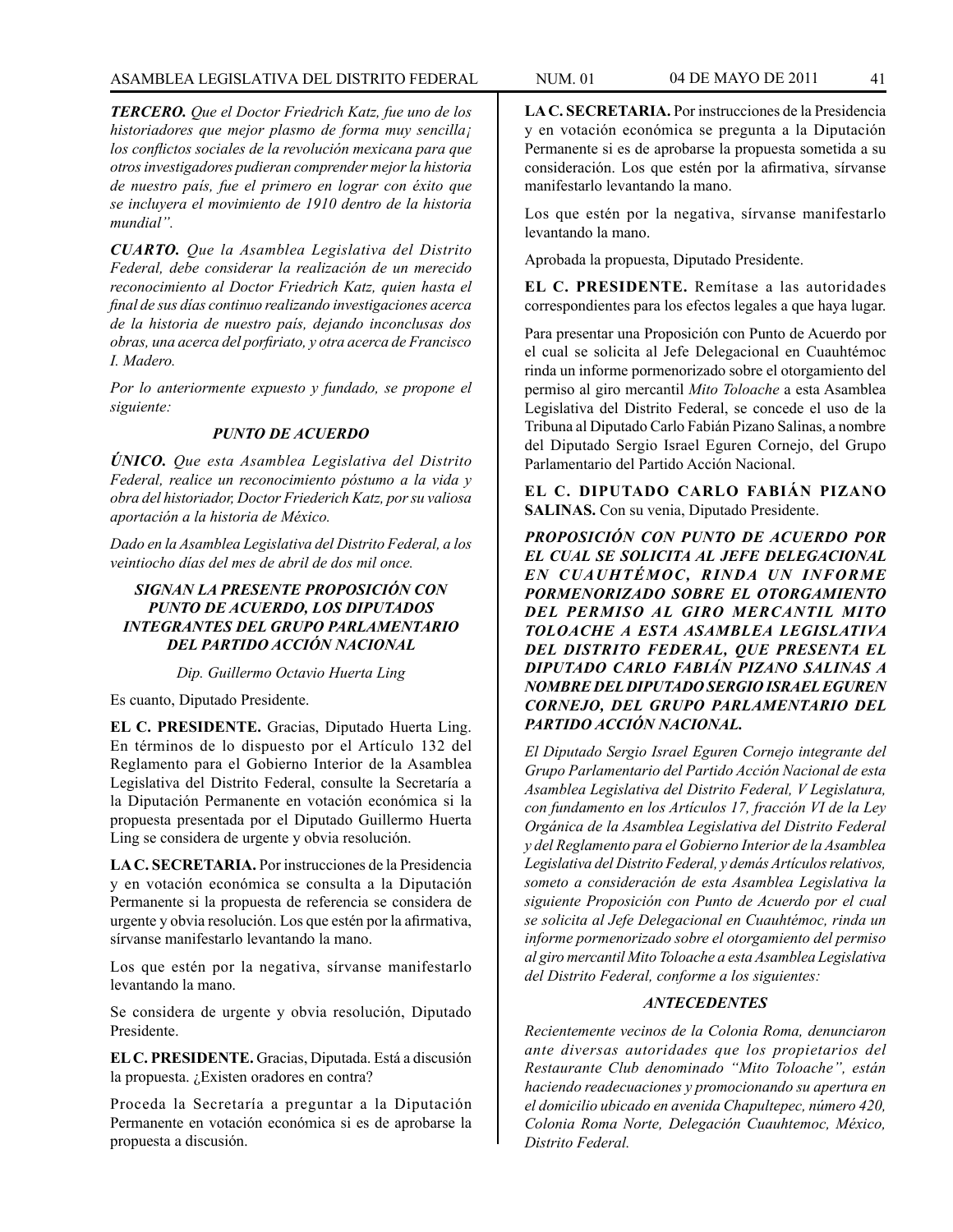### 42 ASAMBLEA LEGISLATIVA DEL DISTRITO FEDERAL NUM. 01 04 de MAYO de 2011

*Los vecinos han denunciado que en el otorgamiento del permiso se cometieron una serie de irregularidades administrativas, adicionalmente puntualizan que se violento el uso de suelo que para dicha zona es residencial y para oficinas, toda vez que el lugar se esta promocionando bajo el siguiente eslogan "Gente Bien" "Portándose Mal", "Dominaras al ser querido, permitirá que sus caprichos se hagan realidad, lugar afrodisíaco".* 

*De igual forma conforme a la información promocional que aparece en las redes sociales se puede apreciar que en el citado establecimiento, se pretenden realizar diversas actividades que pondrán en riesgo la seguridad de los vecinos que residen y trabajan en las calles de Valladolid, Puebla y adyacentes.*

#### *CONSIDERANDOS*

*Que de acuerdo a lo establecido por el Artículo 13 fracción II de la Ley Orgánica de la Asamblea Legislativa del Distrito Federal, corresponde a este órgano dirigir peticiones y recomendaciones a las autoridades locales competentes, tendientes a satisfacer los derechos e intereses legítimos de los habitantes del Distrito Federal y a mejorar la utilización y aplicación de los recursos disponibles.*

*Que en los últimos años han proliferado los llamados "giros negros" los cuales comúnmente se han caracterizado por ser centros de operación y articulación de la delincuencia así como del crimen organizado, además de encontrarse asociados al incremento de las adicciones en México.*

*Que actualmente se considera que existen alrededor de medio millar de giros negros que operan en el Distrito Federal, en los que se presume se vende droga y alcohol a menores, se practica la prostitución, el lenocinio, la pornografía, existiendo consumo y tráfico de drogas y trata de personas con fines de explotación sexual, permitiéndose el ingreso de jóvenes que no tienen la mayoría de edad.*

*Que estos negocios operan al margen de la Ley y en algunos casos con la permisibilidad de las Delegaciones, se vende alcohol sin control y son puntos de reunión de grandes borracheras que derivan en riñas y escándalos dentro y fuera de los locales. La lista de estos giros negros la encabeza la Delegación Cuauhtémoc con más de un centenar establecimientos, seguida por Venustiano Carranza, Gustavo A. Madero y Benito Juárez.* 

*Que resulta necesario que esta Asamblea Legislativa del Distrito Federal en uso de sus facultades, inicie acciones a efecto de solicitar información a los delegados políticos que permita definir estrategias que limiten la proliferación de estos establecimientos mercantiles denominados giros negros, en razón de que ponen en riesgo la seguridad de las personas son lugares donde se cometen comúnmente delitos y alteran la paz pública.*

*Por lo que es de formularse la siguiente proposición:*

*ÚNICO. Proposición con Punto de Acuerdo por el cual se solicita al Jefe Delegacional en Cuauhtémoc, rinda un informe pormenorizado sobre el otorgamiento del permiso al giro mercantil Mito Toloache a esta Asamblea Legislativa del Distrito Federal.*

*PUNTO DE ACUERDO*

*Dado en la Asamblea Legislativa del Distrito Federal, a los veintiocho días del mes de abril de dos mil once.*

### *ATENTAMENTE*

*Dip. Sergio Israel Eguren Cornejo*

Es cuanto, Diputado Presidente.

**EL C. PRESIDENTE.** Gracias, Diputado. Con fundamento en lo dispuesto por los Artículos 50 fracciones IV y V de la Ley Orgánica de la Asamblea Legislativa del Distrito Federal, 28, 29 y 132 del Reglamento para el Gobierno Interior, se turna para su análisis y dictamen a la Comisión de Administración Pública Local.

Para presentar una Proposición con Punto de Acuerdo para solicitar de manera respetuosa al ciudadano Adrián Michel Espino, Oficial Mayor del Distrito Federal y demás autoridades competentes, publiquen de manera inmediata en la Gaceta Oficial la nulidad del acuerdo y restablecimiento total de las condiciones anteriores al predio que se pretendía utilizar para la edificación del denominado foro-estadio Azcapotzalco, publicado el pasado 14 de diciembre de 2010 en la misma Gaceta Oficial del Distrito Federal, se concede el uso de la Tribuna a la Diputada Lizbeth Eugenia Rosas Montero, del Grupo Parlamentario del Partido de la Revolución Democrática.

**LA C. DIPUTADA LIZBETH EUGENIA ROSAS MONTERO.** Con su venia, Diputado Presidente.

*PROPOSICIÓN CON PUNTO DE ACUERDO PARA SOLICITAR DE MANERA RESPETUOSA AL CIUDADANO MARCELO EBRARD CASAUBON, JEFE DE GOBIERNO DEL DISTRITO FEDERAL LA NULIDAD DEL ACUERDO Y RESTABLECIMIENTO TOTAL DE LAS CONDICIONES ANTERIORES AL PREDIO QUE SE PRETENDÍA UTILIZAR PARA LA EDIFICACIÓN DEL DENOMINADO FORO-ESTADIO-AZCAPOTZALCO, PUBLICADO EL PASADO 14 DE DICIEMBRE DE 2010, EN LA MISMA GACETA OFICIAL DEL DISTRITO FEDERAL, QUE PRESENTA LA DIPUTADA LIZBETH EUGENIA ROSAS MONTERO, DEL GRUPO PARLAMENTARIO DEL PARTIDO DE LA REVOLUCIÓN DEMOCRÁTICA.*

*La que suscribe, Diputada Local, integrante del Grupo Parlamentario del Partido de la Revolución Democrática de la V Legislatura de la Asamblea Legislativa del Distrito Federal, y con fundamento en lo dispuesto en el Artículo 17 Fracción VI de la Ley Orgánica y Artículo 133 del Reglamento para el Gobierno Interior, ambos de*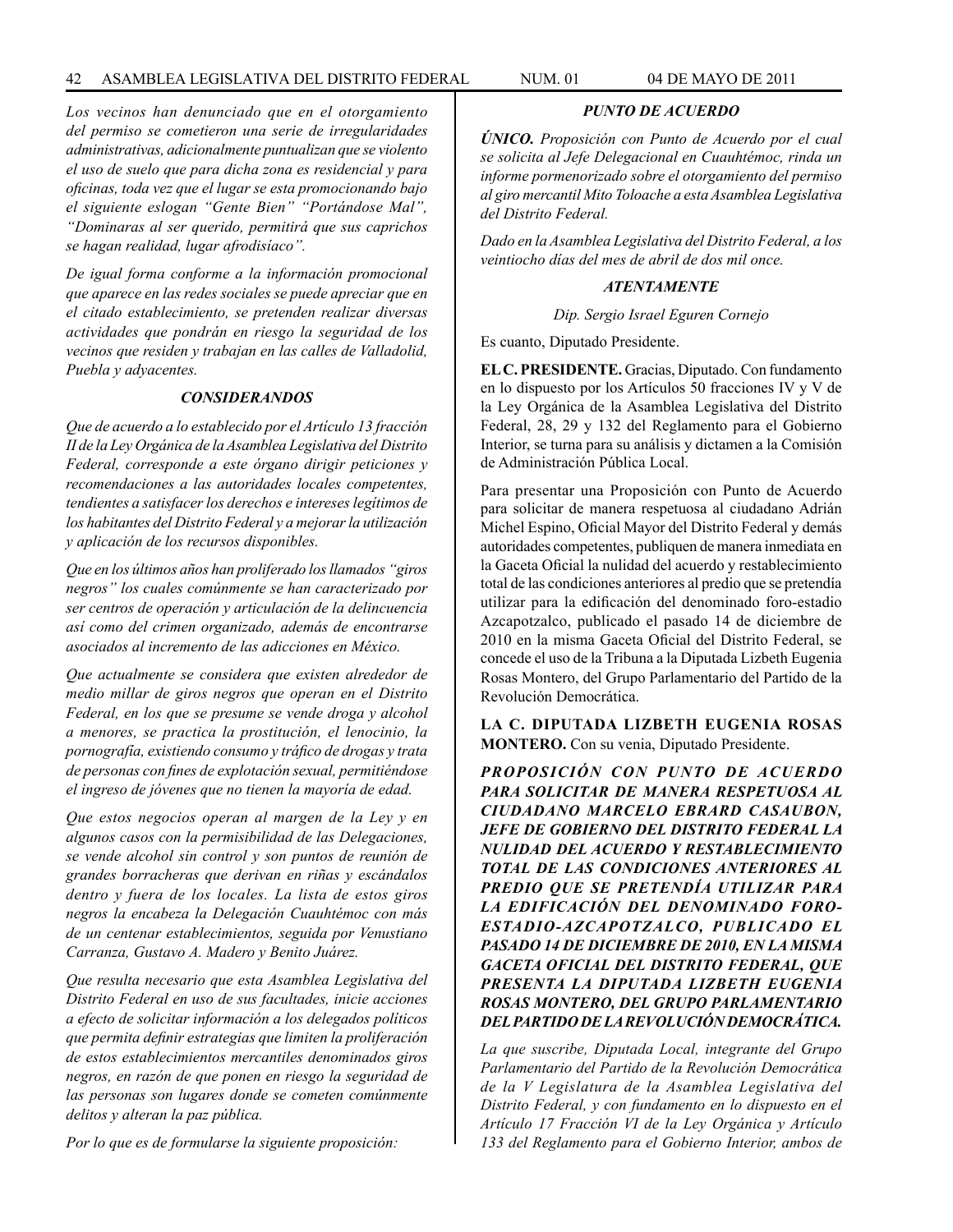*la Asamblea Legislativa del Distrito Federal, me permito poner a consideración de esta Soberanía la siguiente Proposición con Punto de Acuerdo. Conforme a los siguientes:*

### *CONSIDERANDOS*

*PRIMERO. Con fecha 14 de diciembre de 2010, se publicó en la Gaceta Oficial del Distrito Federal el "Acuerdo por el que se autorizan los compromisos de la Administración Pública del Distrito Federal en el sistema de Actuación por Cooperación Denominado "Foro-Estadio-Azcapotzalco".*

*SEGUNDO. Que derivado de diversas manifestaciones sociales y de varios representantes populares que incluso motivó la aprobación de un Punto de Acuerdo, en esta Soberanía, para que en todo caso se realizara una consulta ciudadana para conocer la opinión de los vecinos del lugar.*

*TERCERO. Que el pasado 20 de abril finalmente las autoridades del Gobierno del Distrito Federal anunciaron ante los medios de comunicación y ante notario público su voluntad manifiesta de desistirse del proyecto a realizarse en el lugar antes mencionado.*

*CUARTO. Que Sin embargo dicho desistimiento se materializaría formalmente en la Gaceta Oficial del Distrito Federal, antes del 30 de julio del presente año.* 

*QUINTO. Que la situación social que se vive en el pueblo de Santa Bárbara, Delegación Azcapotzalco, es insostenible y que se hace necesaria una acción pronta eficaz y contundente por parte de las autoridades responsables a fin de no exaltar más los ánimos de la ciudadanía; evitando con ello una derivación de conflicto social en donde no debe existir.*

*SEXTO. Que El Jefe de Gobierno del Distrito Federal la Consejera Jurídica y de Servicios Legales del Distrito Federal y el Secretario de Desarrollo Urbano y Vivienda cuentan con facultades y autoridad suficiente para dejar sin efecto y restituir a su estado anterior el predio que se utilizaría para el proyecto denominado "Foro-Estadio Azcapotzalco".*

*Por lo antes expuesto y con fundamento en la normatividad mencionada, someto a consideración de esta Soberanía la siguiente proposición con:*

## *PUNTO DE ACUERDO*

*ÚNICO. Se exhorta respetuosamente al C. Marcelo Luis Ebrard Casasubon Jefe de Gobierno, a la C. Leticia Bonifaz, Consejera Jurídica y al C. Felipe Leal Fernández, Secretario de Desarrollo Urbano y Vivienda, todos ellos del Distrito Federal, a que en el ámbito de sus facultades y competencias, de manera inmediata publiquen en la Gaceta Oficial del Distrito Federal la nulidad del acuerdo publicado en el mismo instrumento de difusión, el pasado 14 de diciembre de 2010, relativo al "Foro-Estadio-Azcapotzalco".* 

*Lo anterior con la finalidad de prevenir cualquier forma de violencia en la comunidad que circunda los predios que se utilizarían para el proyecto en mención.* 

*Asamblea Legislativa del Distrito Federal a 03 de mayo de 2011.*

## *ATENTAMENTE*

*Dip. Lizbeth Eugenia Rosas Montero*

Es cuanto, Diputado Presidente.

**EL C. PRESIDENTE.** Gracias Diputada. En términos de lo dispuesto por el Artículo 133 del Reglamento para el Gobierno Interior de la Asamblea Legislativa del Distrito Federal consulte la Secretaría a la Diputación Permanente en votación económica si la propuesta presentada por la Diputada Lizbeth Eugenia Rosas Montero se considera de urgente y obvia resolución.

**LA C. SECRETARIA.** Por instrucciones de la Presidencia y en votación económica se consulta a la Diputación Permanente si la propuesta de referencia se considera de urgente y obvia resolución. Los que estén por la afirmativa, sírvanse manifestarlo levantando la mano.

Los que estén por la negativa, sírvanse manifestarlo levantando la mano.

Se considera de urgente y obvia resolución, Diputado Presidente.

**EL C. PRESIDENTE.** Gracias Diputada. Está a discusión la propuesta. ¿Existen oradores en contra?

Proceda la Secretaría a preguntar a la Diputación Permanente en votación económica si es de aprobarse la propuesta a discusión.

**LA C. SECRETARIA.** Por instrucciones de la Presidencia y en votación económica se pregunta a la Diputación Permanente si es de aprobarse la propuesta sometida a su consideración. Los que estén por la afirmativa, sírvanse manifestarlo levantando la mano.

Los que estén por la negativa, sírvanse manifestarlo levantando la mano.

Aprobada la propuesta, Diputado Presidente.

**EL C. PRESIDENTE.** Gracias Diputada. Remítase a las autoridades correspondientes para los efectos legales a que haya lugar.

Esta Presidencia informa que se recibieron las siguientes Proposiciones con Punto de Acuerdo del Diputado Rafael Calderón Jiménez, del Grupo Parlamentario del Partido Acción Nacional:

*PROPOSICIÓN CON PUNTO DE ACUERDO POR EL QUE SE SOLICITA A LA JEFA DELEGACIONAL DE IZTAPALAPA LA CIUDADANA CLARA BRUGADA MOLINA, INFORMACIÓN SOBRE EL ÍNDICE DE*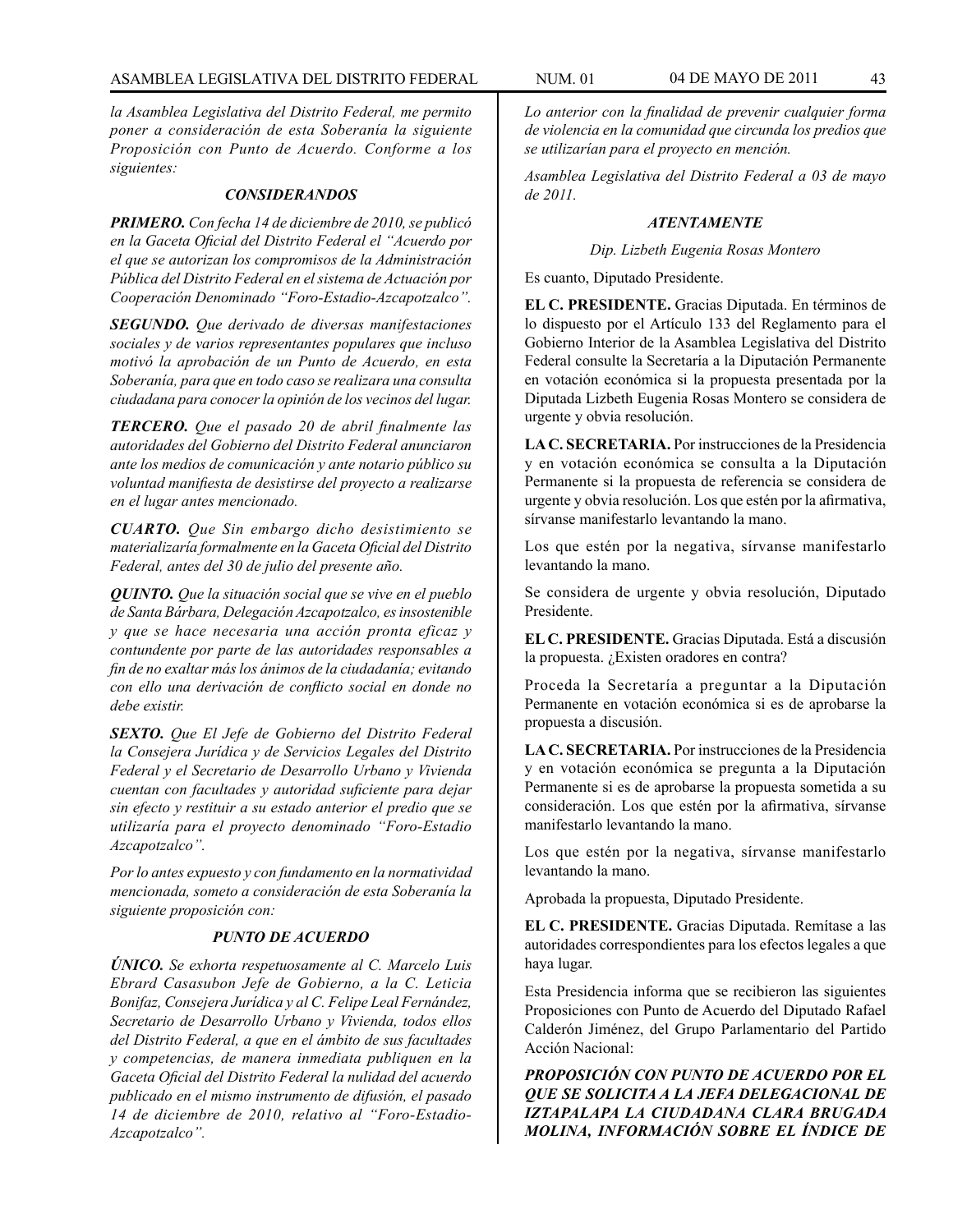*PERSONAS EN SITUACIÓN DE CALLE QUE HAY EN SU DEMARCACIÓN Y LOS MECANISMOS QUE ESTÁ APLICANDO CONJUNTAMENTE CON LA SECRETARÍA DE DESARROLLO SOCIAL DEL DISTRITO FEDERAL PARA ERRADICAR DICHA PROBLEMÁTICA, QUE SUSCRIBE EL DIPUTADO RAFAEL CALDERÓN JIMÉNEZ, DEL GRUPO PARLAMENTARIO DEL PARTIDO ACCIÓN NACIONAL.*

*El suscrito, Diputado Rafael Calderón Jiménez, integrante del Grupo Parlamentario del Partido Acción Nacional, con fundamento en lo dispuesto por los Artículos, 17 fracción VI de la Ley Orgánica y 132 del Reglamento para el Gobierno Interior de la Asamblea Legislativa del Distrito Federal, someto a consideración de este Honorable Pleno la Proposición con Punto de Acuerdo por el que se solicita a la Jefa Delegacional de Iztapalapa la ciudadana Clara Brugada Molina, información sobre el índice de personas en situación de calle que hay en su Demarcación y los mecanismos que está aplicando conjuntamente con la Secretaría de Desarrollo Social del Distrito Federal para erradicar dicha problemática, al tenor de los siguientes:*

#### *ANTECEDENTES*

*1. En el último año la población en situación de calle en la capital pasó de tres mil 49 a tres mil 282 personas, un aumento de 7.1 por ciento, según los resultados del censo de Población de calle del programa Inverno 2011 del Gobierno del Distrito Federal.*

*Al dar a conocer las estadísticas de la citada encuesta, el Titular de la Secretaría de Desarrollo Social del Distrito Federal, Martí Batres Guadarrama, dijo que el mayor porcentaje de quienes viven en las calles de la capital son personas que han emigrado de otras entidades por problemas económicos.*

*Indicó que el censo de personas en situación de calle "Tú también cuentas", que se hace por tercer año consecutivo, señala que año con año señala que el número de las personas que viven en la vía pública crece; es así que en 2009 había dos mil 750 personas viviendo en la calle, en 2010 tres mil 49, y en este año hay tres mil 282.*

*La tendencia es la misma, mencionó, es decir la mayoría son jóvenes y no hay un cambio respecto al año pasado, sino a la primera gran etapa en la que se aborda el problema de la población de calle que había un número mucho mayor de niñas y niños.*

*2. Las estrategias de atención a la población en situación de calle puestas en marcha desde hace varios años en la Ciudad de México han fracasado, ya que no cuentan con una perspectiva de derechos.*

*3. Por otro lado es importante recalcar datos como que el 87 de las personas en situación de calle son hombres y que la mayoría tienen entre 20 y 29 años de edad de los cuales llevan más de 5 años viviendo en situación de calle.* 

*El 60% de estos individuos tiene alguna adicción que se ha prolongado por mas de 3 años y que no ha sido atendida por ninguna Instancia Gubernamental. Es importante mencionar que los 3 factores principales por los cuales están en la calle, es la Desintegración Familiar, las adicciones y la violencia familiar, denotando que aun falta mucho por trabajar en esos aspectos en el Distrito Federal.*

*4. Sin duda tanta gen en situación de calle es preocupan ya que lacera no sólo en entorno social si no también el económico y cultural, es triste ver como donde hay un volumen importan de personas en situación de calle el comercio muere, el turismo se aleja y refleja una imagen de abandono y desinterés por parte de los gobernantes de la Ciudad.*

*Fundan el presente Punto de Acuerdo los siguientes:*

### *CONSIDERANDOS*

*PRIMERO. Que es facultad de los Diputados, representar los intereses legítimos de los ciudadanos así como promover y gestionar la solución de los problemas y necesidades colectivas ante las autoridades competentes, a través de proposiciones y denuncias, de conformidad con lo establecido en los Artículos 17 fracción VI y 18 fracción VII, ambos, de la Ley Orgánica de la Asamblea Legislativa del Distrito Federal".*

*SEGUNDO. Que de conformidad al Artículo 63 fracciones I y II de Reglamento Interior de la Administración Pública del Distrito Federal, corresponde a la Secretaría de Desarrollo Social a través de su Dirección de Igualdad y Diversidad Social, formular, promover y ejecutar políticas y programas sociales que favorezcan la equidad, reduzcan las desigualdades y eliminen los mecanismos de exclusión social de los grupos de atención prioritaria y promover políticas, programas y acciones sociales, con las instancias competentes del Gobierno Federal y Local, las organizaciones sociales y las instituciones de asistencia pública y privada, dirigidos a m orar las condiciones de vida de los grupos de atención prioritaria.* 

*TERCERO. Que de conformidad con el Artículo 128, fracción VIII, ejecutar en su Demarcación territorial programas de desarrollo social, considerando las políticas y programas que en la materia emita la dependencia correspondiente.* 

*CUARTO. Que la problemática de personas en situación de calle sigue siendo una constante en el Distrito Federal y lejos de disminuir se ha incrementado año con año es por ello que es necesaria la información solicitada a fin de tener herramientas para realizar propuestas concretas que coadyuven a erradicar esta problemática.* 

#### *RESOLUTIVOS*

*Por lo anteriormente expuesto, sometemos a la consideración de esta Asamblea Legislativa del Distrito Federal, el siguiente:*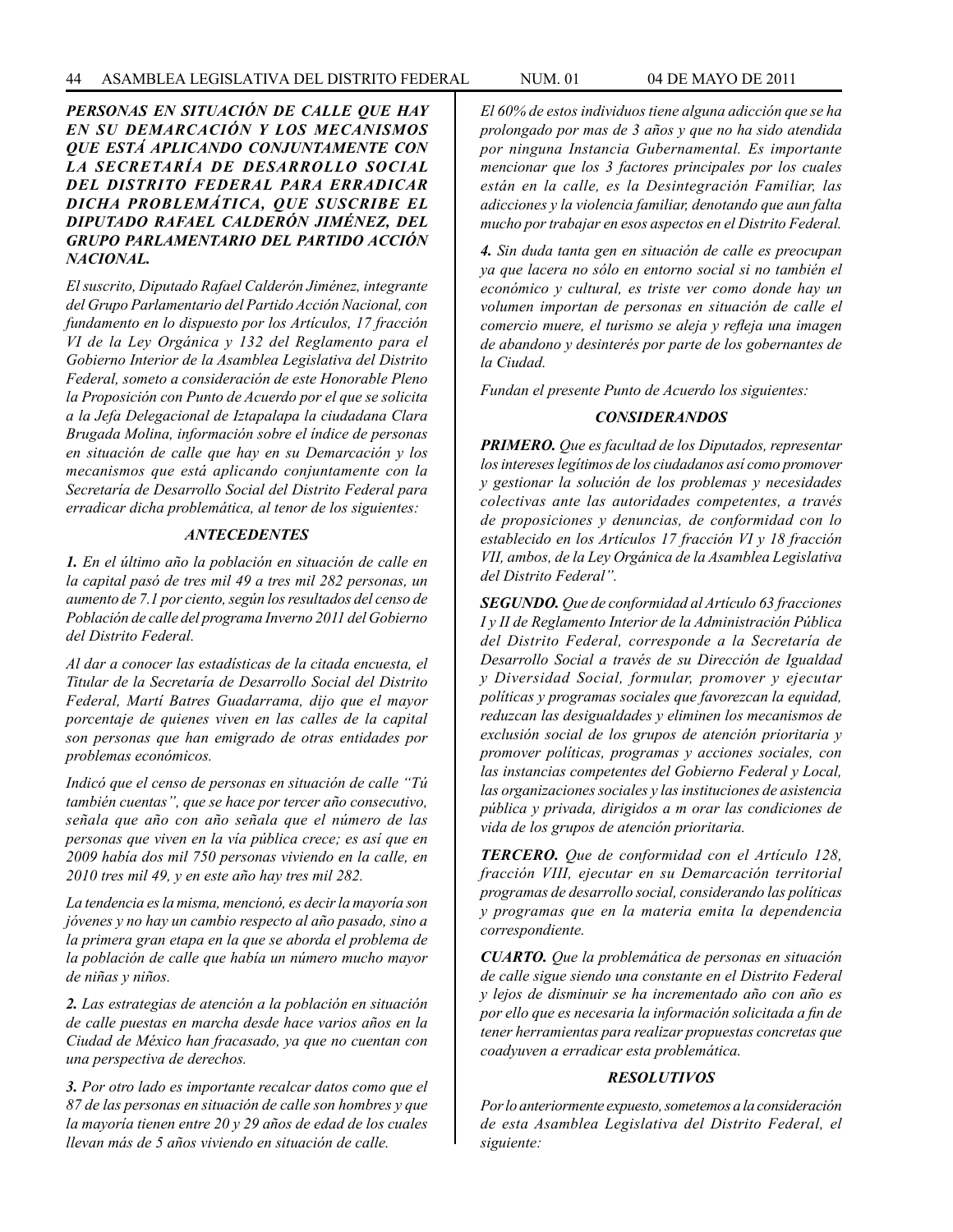### *PUNTO DE ACUERDO*

*ÚNICO. Se solicita a la Jefa Delegacional de Iztapalapa la ciudadana Clara Brugada Molina, información sobre el índice de personas en situación de calle que hay en su Demarcación y los mecanismos que está aplicando conjuntamente con la Secretaría de Desarrollo Social del Distrito Federal para erradicar dicha problemática.*

*México D.F., a 04 de mayo de 2011.*

### *ATENTAMENTE*

#### *Dip. Rafael Calderón Jiménez*

*PROPOSICIÓN CON PUNTO DE ACUERDO POR EL QUE SE SOLICITA AL JEFE DELEGACIONAL DE VENUSTIANO CARRANZA, EL LICENCIADO ALEJANDRO RAFAEL PIÑA MEDINA INFORMACIÓN SOBRE EL ÍNDICE DE PERSONAS EN SITUACIÓN DE CALLE QUE HAY EN SU DEMARCACIÓN Y LOS MECANISMOS QUE ESTÁ APLICANDO CONJUNTAMENTE CON LA SECRETARÍA DE DESARROLLO SOCIAL DEL DISTRITO FEDERAL PARA ERRADICAR DICHA PROBLEMÁTICA, QUE SUSCRIBE EL DIPUTADO RAFAEL CALDERÓN JIMÉNEZ, DEL GRUPO PARLAMENTARIO DEL PARTIDO ACCIÓN NACIONAL.*

*El suscrito, Diputado Rafael Calderón Jiménez, integrante del Grupo Parlamentario del Partido Acción Nacional, con fundamento en lo dispuesto por los Artículos, 17 fracción VI de la Ley Orgánica y 132 del Reglamento para el Gobierno Interior de la Asamblea Legislativa del Distrito Federal, someto a consideración de este Honorable Pleno la Proposición con Punto de Acuerdo por el que se solicita al Jefe Delegacional de Venustiano Carranza, el Licenciado Alejandro Rafael Piña Medina información sobre el índice de personas en situación de calle que hay en su Demarcación y los mecanismos que está aplicando conjuntamente con la Secretaría de Desarrollo Social del Distrito Federal para erradicar dicha problemática, al tenor de los siguientes:*

#### *ANTECEDENTES*

*1. En el último año la población en situación de calle en la capital pasó de tres mil 49 a tres mil 282 personas, un aumento de 7.1 por ciento, según los resultados del censo de Población de calle del programa Inverno 2011 del Gobierno del Distrito Federal.*

*Al dar a conocer las estadísticas de la citada encuesta, el Titular de la Secretaría de Desarrollo Social del Distrito Federal, Martí Batres Guadarrama, dijo que el mayor porcentaje de quienes viven en las calles de la capital son personas que han emigrado de otras entidades por problemas económicos.*

*Indicó que el censo de personas en situación de calle "Tú también cuentas", que se hace por tercer año consecutivo, señala que año con año señala que el número de las* 

*personas que viven en la vía pública crece; es así que en 2009 había dos mil 750 personas viviendo en la calle, en 2010 tres mil 49, y en este año hay tres mil 282.*

*La tendencia es la misma, mencionó, es decir la mayoría son jóvenes y no hay un cambio respecto al año pasado, sino a la primera gran etapa en la que se aborda el problema de la población de calle que había un número mucho mayor de niñas y niños.*

*2. Las estrategias de atención a la población en situación de calle puestas en marcha desde hace varios años en la Ciudad de México han fracasado, ya que no cuentan con una perspectiva de derechos.*

*3. Por otro lado es importante recalcar datos como que el 87 de las personas en situación de calle son hombres y que la mayoría tienen entre 20 y 29 años de edad de los cuales llevan más de 5 años viviendo en situación de calle.* 

*El 60% de estos individuos tiene alguna adicción que se ha prolongado por mas de 3 años y que no ha sido atendida por ninguna Instancia Gubernamental. Es importante mencionar que los 3 factores principales por los cuales están en la calle, es la Desintegración Familiar, las adicciones y la violencia familiar, denotando que aun falta mucho por trabajar en esos aspectos en el Distrito Federal.*

*4. Sin duda tanta gen en situación de calle es preocupan ya que lacera no sólo en entorno social si no también el económico y cultural, es triste ver como donde hay un volumen importan de personas en situación de calle el comercio muere, el turismo se aleja y refleja una imagen de abandono y desinterés por parte de los gobernantes de la Ciudad.*

*Fundan el presente Punto de Acuerdo los siguientes:*

## *CONSIDERANDOS*

*PRIMERO. Que es facultad de los Diputados, representar los intereses legítimos de los ciudadanos así como promover y gestionar la solución de los problemas y necesidades colectivas ante las autoridades competentes, a través de proposiciones y denuncias, de conformidad con lo establecido en los Artículos 17 fracción VI y 18 fracción VII, ambos, de la Ley Orgánica de la Asamblea Legislativa del Distrito Federal".*

*SEGUNDO. Que de conformidad al Artículo 63 fracciones I y II de Reglamento Interior de la Administración Pública del Distrito Federal, corresponde a la Secretaría de Desarrollo Social a través de su Dirección de Igualdad y Diversidad Social, formular, promover y ejecutar políticas y programas sociales que favorezcan la equidad, reduzcan las desigualdades y eliminen los mecanismos de exclusión social de los grupos de atención prioritaria y promover políticas, programas y acciones sociales, con las instancias competentes del Gobierno Federal y Local, las organizaciones sociales y las instituciones de asistencia pública y privada, dirigidos a m orar las condiciones de vida de los grupos de atención prioritaria.*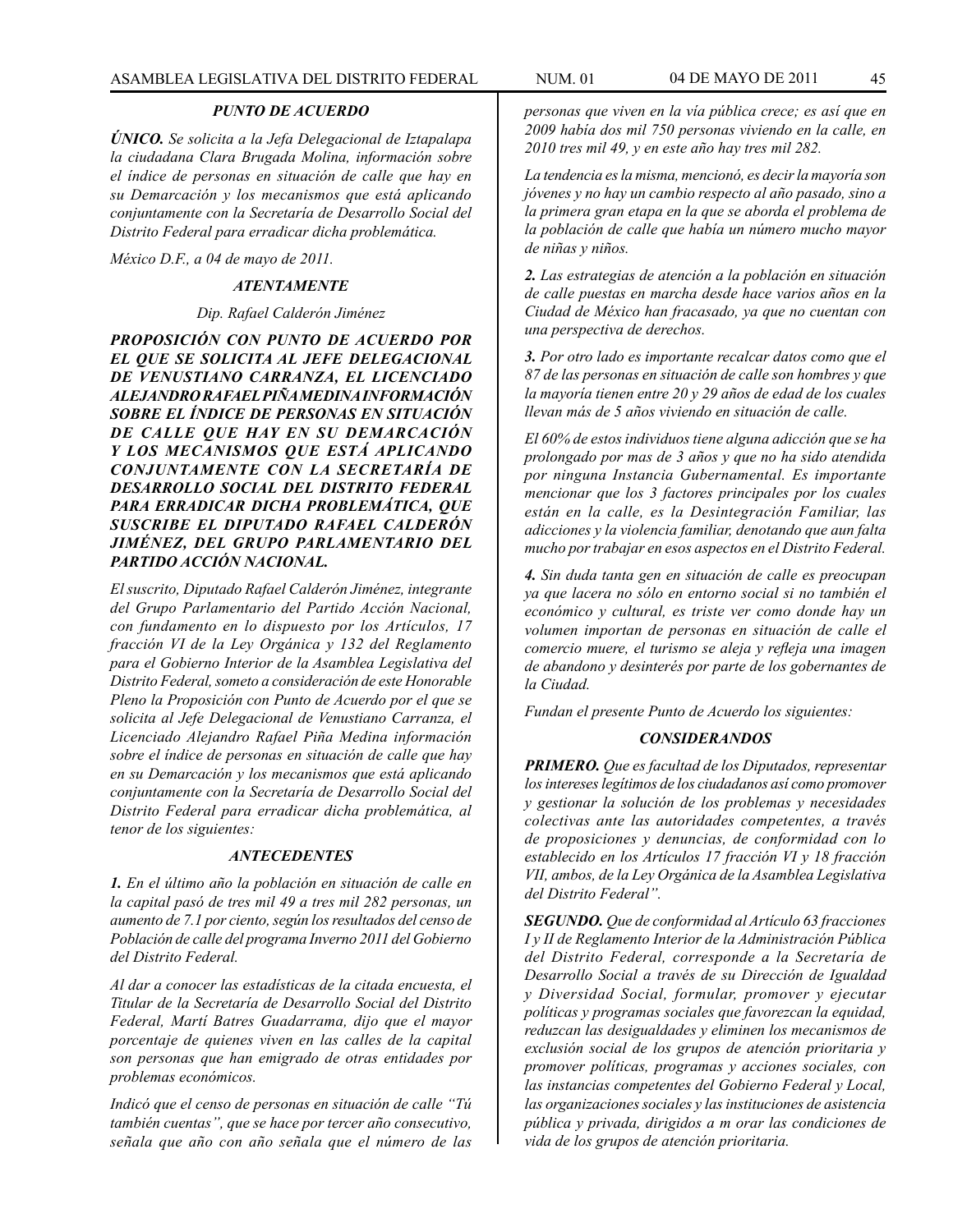*TERCERO. Que de conformidad con el Artículo 128, fracción VIII, ejecutar en su Demarcación territorial programas de desarrollo social, considerando las políticas y programas que en la materia emita la dependencia correspondiente.* 

*CUARTO. Que la problemática de personas en situación de calle sigue siendo una constante en el Distrito Federal y lejos de disminuir se ha incrementado año con año es por ello que es necesaria la información solicitada a fin de tener herramientas para realizar propuestas concretas que coadyuven a erradicar esta problemática.* 

### *RESOLUTIVOS*

*Por lo anteriormente expuesto, sometemos a la consideración de esta Asamblea Legislativa del Distrito Federal, el siguiente:*

## *PUNTO DE ACUERDO*

*ÚNICO. Se solicita al Jefe Delegacional de Venustiano Carranza, el Licenciado Alejandro Rafael Piña Medina información sobre el índice de personas en situación de calle que hay en su Demarcación y los mecanismos que está aplicando conjuntamente con la Secretaría de Desarrollo Social del Distrito Federal para erradicar dicha problemática.*

*México D.F., a 04 de mayo de 2011.*

## *ATENTAMENTE*

*Dip. Rafael Calderón Jiménez*

*PROPOSICIÓN CON PUNTO DE ACUERDO POR EL QUE SE SOLICITA AL JEFE DELEGACIONAL DE TLALPAN EL CIUDADANO HIGINIO CHÁVEZ GARCÍA INFORMACIÓN SOBRE EL ÍNDICE DE PERSONAS EN SITUACIÓN DE CALLE QUE HAY EN SU DEMARCACIÓN Y LOS MECANISMOS QUE ESTÁ APLICANDO CONJUNTAMENTE CON LA SECRETARÍA DE DESARROLLO SOCIAL DEL DISTRITO FEDERAL PARA ERRADICAR DICHA PROBLEMÁTICA, QUE SUSCRIBE EL DIPUTADO RAFAEL CALDERÓN JIMÉNEZ, DEL GRUPO PARLAMENTARIO DEL PARTIDO ACCIÓN NACIONAL.*

*El suscrito, Diputado Rafael Calderón Jiménez, integrante del Grupo Parlamentario del Partido Acción Nacional, con fundamento en lo dispuesto por los Artículos, 17 fracción VI de la Ley Orgánica y 132 del Reglamento para el Gobierno Interior de la Asamblea Legislativa del Distrito Federal, someto a consideración de este Honorable Pleno la Proposición con Punto de Acuerdo por el que se solicita al Jefe Delegacional de Tlalpan el ciudadano Higinio Chávez García información sobre el índice de personas en situación de calle que hay en su Demarcación y los mecanismos que está aplicando conjuntamente con la Secretaría de Desarrollo Social del Distrito Federal para erradicar dicha problemática, al tenor de los siguientes:*

*1. En el último año la población en situación de calle en la capital pasó de tres mil 49 a tres mil 282 personas, un aumento de 7.1 por ciento, según los resultados del censo de Población de calle del programa Inverno 2011 del Gobierno del Distrito Federal.*

*ANTECEDENTES*

*Al dar a conocer las estadísticas de la citada encuesta, el Titular de la Secretaría de Desarrollo Social del Distrito Federal, Martí Batres Guadarrama, dijo que el mayor porcentaje de quienes viven en las calles de la capital son personas que han emigrado de otras entidades por problemas económicos.*

*Indicó que el censo de personas en situación de calle "Tú también cuentas", que se hace por tercer año consecutivo, señala que año con año señala que el número de las personas que viven en la vía pública crece; es así que en 2009 había dos mil 750 personas viviendo en la calle, en 2010 tres mil 49, y en este año hay tres mil 282.*

*La tendencia es la misma, mencionó, es decir la mayoría son jóvenes y no hay un cambio respecto al año pasado, sino a la primera gran etapa en la que se aborda el problema de la población de calle que había un número mucho mayor de niñas y niños.*

*2. Las estrategias de atención a la población en situación de calle puestas en marcha desde hace varios años en la Ciudad de México han fracasado, ya que no cuentan con una perspectiva de derechos.*

*3. Por otro lado es importante recalcar datos como que el 87 de las personas en situación de calle son hombres y que la mayoría tienen entre 20 y 29 años de edad de los cuales llevan más de 5 años viviendo en situación de calle.* 

*El 60% de estos individuos tiene alguna adicción que se ha prolongado por mas de 3 años y que no ha sido atendida por ninguna Instancia Gubernamental. Es importante mencionar que los 3 factores principales por los cuales están en la calle, es la Desintegración Familiar, las adicciones y la violencia familiar, denotando que aun falta mucho por trabajar en esos aspectos en el Distrito Federal.*

*4. Sin duda tanta gen en situación de calle es preocupan ya que lacera no sólo en entorno social si no también el económico y cultural, es triste ver como donde hay un volumen importan de personas en situación de calle el comercio muere, el turismo se aleja y refleja una imagen de abandono y desinterés por parte de los gobernantes de la Ciudad.*

*Fundan el presente Punto de Acuerdo los siguientes:*

## *CONSIDERANDOS*

*PRIMERO. Que es facultad de los Diputados, representar los intereses legítimos de los ciudadanos así como promover y gestionar la solución de los problemas y necesidades colectivas ante las autoridades competentes, a través*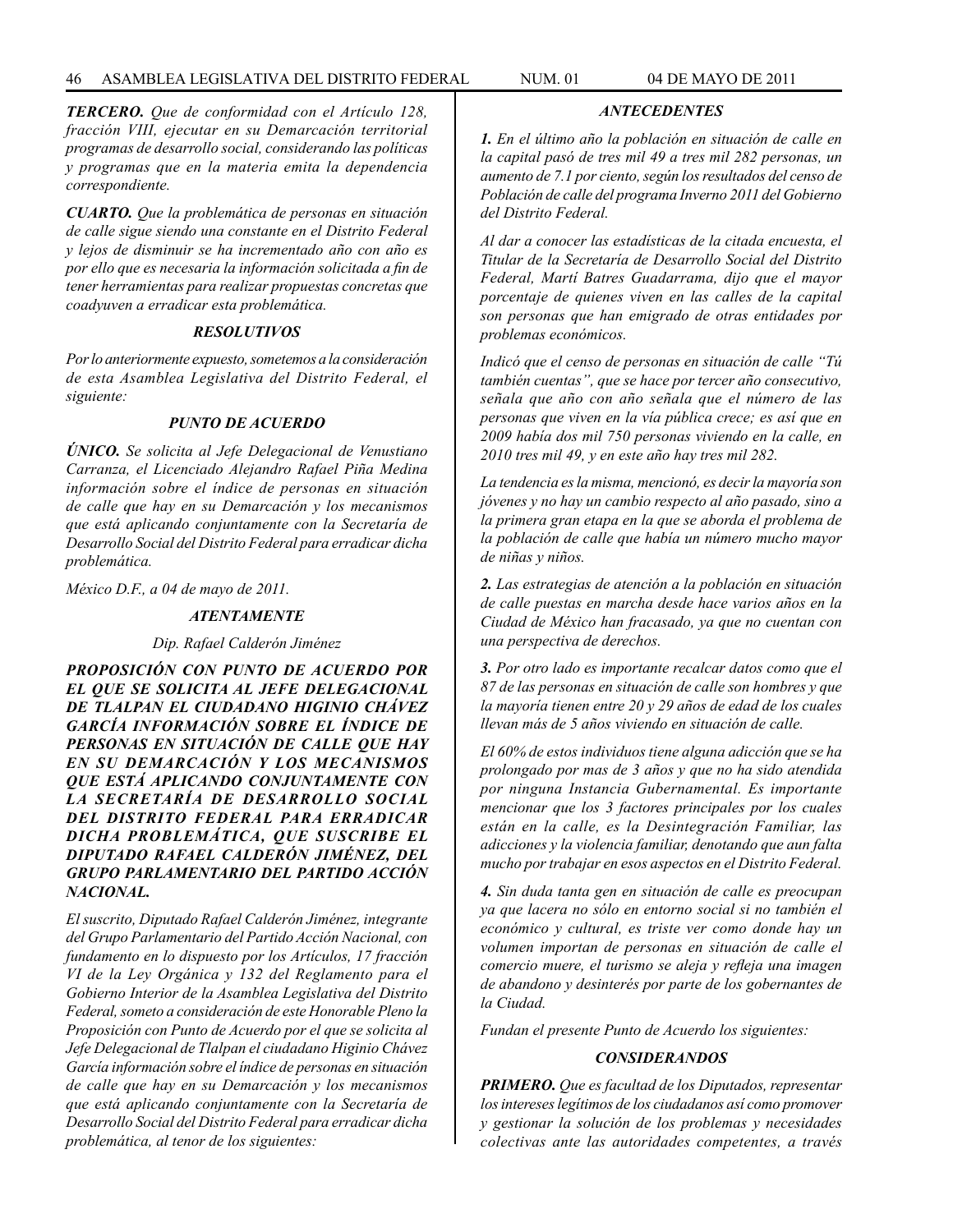*de proposiciones y denuncias, de conformidad con lo establecido en los Artículos 17 fracción VI y 18 fracción VII, ambos, de la Ley Orgánica de la Asamblea Legislativa del Distrito Federal".*

*SEGUNDO. Que de conformidad al Artículo 63 fracciones I y II de Reglamento Interior de la Administración Pública del Distrito Federal, corresponde a la Secretaría de Desarrollo Social a través de su Dirección de Igualdad y Diversidad Social, formular, promover y ejecutar políticas y programas sociales que favorezcan la equidad, reduzcan las desigualdades y eliminen los mecanismos de exclusión social de los grupos de atención prioritaria y promover políticas, programas y acciones sociales, con las instancias competentes del Gobierno Federal y Local, las organizaciones sociales y las instituciones de asistencia pública y privada, dirigidos a m orar las condiciones de vida de los grupos de atención prioritaria.* 

*TERCERO. Que de conformidad con el Artículo 128, fracción VIII, ejecutar en su Demarcación territorial programas de desarrollo social, considerando las políticas y programas que en la materia emita la dependencia correspondiente.* 

*CUARTO. Que la problemática de personas en situación de calle sigue siendo una constante en el Distrito Federal y lejos de disminuir se ha incrementado año con año es por ello que es necesaria la información solicitada a fin de tener herramientas para realizar propuestas concretas que coadyuven a erradicar esta problemática.* 

#### *RESOLUTIVOS*

*Por lo anteriormente expuesto, sometemos a la consideración de esta Asamblea Legislativa del Distrito Federal, el siguiente:*

### *PUNTO DE ACUERDO*

*ÚNICO. Se solicita al Jefe Delegacional de Tlalpan el ciudadano Higinio Chávez García información sobre el índice de personas en situación de calle que hay en su Demarcación y los mecanismos que está aplicando conjuntamente con la Secretaría de Desarrollo Social del Distrito Federal para erradicar dicha problemática.*

*México D.F., a 04 de mayo de 2011.*

#### *ATENTAMENTE*

#### *Dip. Rafael Calderón Jiménez*

*PROPOSICIÓN CON PUNTO DE ACUERDO POR EL QUE SE SOLICITA AL JEFE DELEGACIONAL DE GUSTAVO A. MADERO, EL LICENCIADO VÍCTOR HUGO LOBO ROMÁN INFORMACIÓN SOBRE EL ÍNDICE DE PERSONAS EN SITUACIÓN DE CALLE QUE HAY EN SU DEMARCACIÓN Y LOS MECANISMOS QUE ESTÁ APLICANDO CONJUNTAMENTE CON LA SECRETARÍA DE DESARROLLO SOCIAL DEL DISTRITO FEDERAL* 

## *PARA ERRADICAR DICHA PROBLEMÁTICA, QUE SUSCRIBE EL DIPUTADO RAFAEL CALDERÓN JIMÉNEZ, DEL GRUPO PARLAMENTARIO DEL PARTIDO ACCIÓN NACIONAL.*

*El suscrito, Diputado Rafael Calderón Jiménez, integrante del Grupo Parlamentario del Partido Acción Nacional, con fundamento en lo dispuesto por los Artículos, 17 fracción VI de la Ley Orgánica y 132 del Reglamento para el Gobierno Interior de la Asamblea Legislativa del Distrito Federal, someto a consideración de este Honorable Pleno la Proposición con Punto de Acuerdo por el que se solicita al Jefe Delegacional de Gustavo A. Madero, el Licenciado Víctor Hugo Lobo Román información sobre el índice de personas en situación de calle que hay en su Demarcación y los mecanismos que está aplicando conjuntamente con la Secretaría de Desarrollo Social del Distrito Federal para erradicar dicha problemática, al tenor de los siguientes:*

#### *ANTECEDENTES*

*1. En el último año la población en situación de calle en la capital pasó de tres mil 49 a tres mil 282 personas, un aumento de 7.1 por ciento, según los resultados del censo de Población de calle del programa Inverno 2011 del Gobierno del Distrito Federal.*

*Al dar a conocer las estadísticas de la citada encuesta, el Titular de la Secretaría de Desarrollo Social del Distrito Federal, Martí Batres Guadarrama, dijo que el mayor porcentaje de quienes viven en las calles de la capital son personas que han emigrado de otras entidades por problemas económicos.*

*Indicó que el censo de personas en situación de calle "Tú también cuentas", que se hace por tercer año consecutivo, señala que año con año señala que el número de las personas que viven en la vía pública crece; es así que en 2009 había dos mil 750 personas viviendo en la calle, en 2010 tres mil 49, y en este año hay tres mil 282.*

*La tendencia es la misma, mencionó, es decir la mayoría son jóvenes y no hay un cambio respecto al año pasado, sino a la primera gran etapa en la que se aborda el problema de la población de calle que había un número mucho mayor de niñas y niños.*

*2. Las estrategias de atención a la población en situación de calle puestas en marcha desde hace varios años en la Ciudad de México han fracasado, ya que no cuentan con una perspectiva de derechos.*

*3. Por otro lado es importante recalcar datos como que el 87 de las personas en situación de calle son hombres y que la mayoría tienen entre 20 y 29 años de edad de los cuales llevan más de 5 años viviendo en situación de calle.* 

*El 60% de estos individuos tiene alguna adicción que se ha prolongado por mas de 3 años y que no ha sido atendida por ninguna Instancia Gubernamental. Es importante mencionar que los 3 factores principales por los cuales*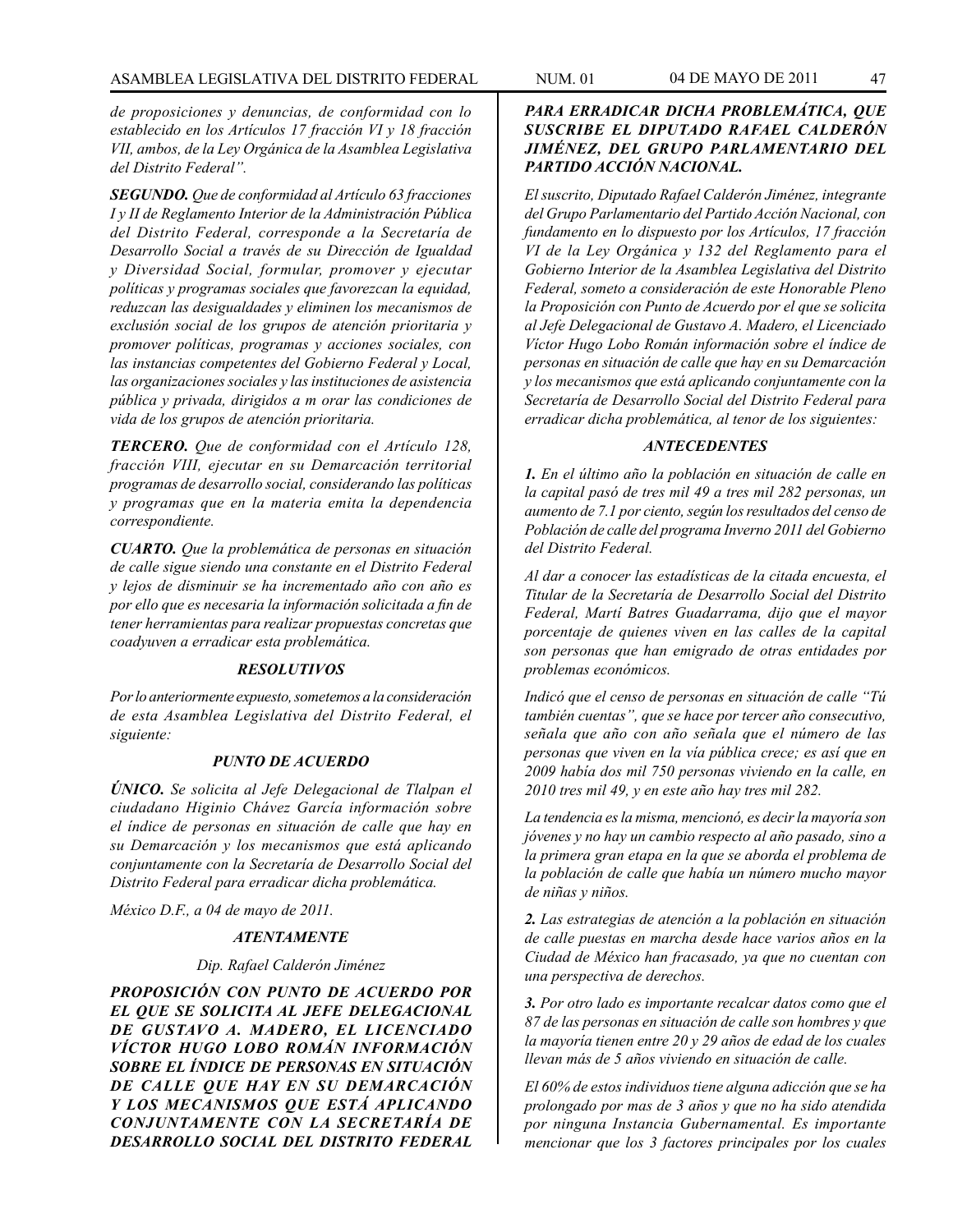*están en la calle, es la Desintegración Familiar, las adicciones y la violencia familiar, denotando que aun falta mucho por trabajar en esos aspectos en el Distrito Federal.*

*4. Sin duda tanta gen en situación de calle es preocupan ya que lacera no sólo en entorno social si no también el económico y cultural, es triste ver como donde hay un volumen importan de personas en situación de calle el comercio muere, el turismo se aleja y refleja una imagen de abandono y desinterés por parte de los gobernantes de la Ciudad.*

*Fundan el presente Punto de Acuerdo los siguientes:*

#### *CONSIDERANDOS*

*PRIMERO. Que es facultad de los Diputados, representar los intereses legítimos de los ciudadanos así como promover y gestionar la solución de los problemas y necesidades colectivas ante las autoridades competentes, a través de proposiciones y denuncias, de conformidad con lo establecido en los Artículos 17 fracción VI y 18 fracción VII, ambos, de la Ley Orgánica de la Asamblea Legislativa del Distrito Federal".*

*SEGUNDO. Que de conformidad al Artículo 63 fracciones I y II de Reglamento Interior de la Administración Pública del Distrito Federal, corresponde a la Secretaría de Desarrollo Social a través de su Dirección de Igualdad y Diversidad Social, formular, promover y ejecutar políticas y programas sociales que favorezcan la equidad, reduzcan las desigualdades y eliminen los mecanismos de exclusión social de los grupos de atención prioritaria y promover políticas, programas y acciones sociales, con las instancias competentes del Gobierno Federal y Local, las organizaciones sociales y las instituciones de asistencia pública y privada, dirigidos a m orar las condiciones de vida de los grupos de atención prioritaria.* 

*TERCERO. Que de conformidad con el Artículo 128, fracción VIII, ejecutar en su Demarcación territorial programas de desarrollo social, considerando las políticas y programas que en la materia emita la dependencia correspondiente.* 

*CUARTO. Que la problemática de personas en situación de calle sigue siendo una constante en el Distrito Federal y lejos de disminuir se ha incrementado año con año es por ello que es necesaria la información solicitada a fin de tener herramientas para realizar propuestas concretas que coadyuven a erradicar esta problemática.* 

#### *RESOLUTIVOS*

*Por lo anteriormente expuesto, sometemos a la consideración de esta Asamblea Legislativa del Distrito Federal, el siguiente:*

### *PUNTO DE ACUERDO*

*ÚNICO. Se solicita al Jefe Delegacional de Gustavo A. Madero, el Licenciado Víctor Hugo Lobo Román información sobre el índice de personas en situación*  *de calle que hay en su Demarcación y los mecanismos que está aplicando conjuntamente con la Secretaría de Desarrollo Social del Distrito Federal para erradicar dicha problemática.*

*México D.F., a 04 de mayo de 2011.*

#### *ATENTAMENTE*

#### *Dip. Rafael Calderón Jiménez*

Con fundamento en lo dispuesto por los Artículos 50 fracciones IV y V de la Ley Orgánica de la Asamblea Legislativa del Distrito Federal, 28, 29 y 132 del Reglamento para su Gobierno Interior, se turnan para su análisis y dictamen a las Comisiones Unidas de Desarrollo Social y de Atención a Grupos Vulnerables.

Esta Presidencia informa que el punto enlistado en el numeral 26 ha sido retirado del Orden del Día.

Para presentar una Proposición con Punto de Acuerdo por el que se exhorta a la Titular de la Delegación Iztapalapa para que en el ámbito de sus respectivas atribuciones ordene a quien corresponda agilice y termine las labores de pintura e impermeabilización de la unidad habitacional Ignacio Zaragoza, en cumplimiento al presupuesto participativo 2010, obra que hasta la fecha no ha sido concluida, se concede el uso de la Tribuna al Diputado Guillermo Sánchez, del Grupo Parlamentario del Partido de la Revolución Democrática, a nombre de la Diputada Karen Quiroga Anguiano.

**EL C. DIPUTADO GUILLERMO SÁNCHEZ TORRES**. Con su venia, Diputado Presidente.

*PROPOSICIÓN CON PUNTO DE ACUERDO POR EL QUE SE EXHORTA A LA TITULAR DE LA DELEGACIÓN IZTAPALAPA, PARA QUE EN EL ÁMBITO DE SUS RESPECTIVAS ATRIBUCIONES ORDENE A QUIEN CORRESPONDA AGILICE Y TERMINE LAS LABORES DE PINTURA E IMPERMEABILIZACIÓN DE LA UNIDAD HABITACIONAL IGNACIO ZARAGOZA, EN CUMPLIMIENTO AL PRESUPUESTO PARTICIPATIVO 2010, OBRA QUE HASTA LA FECHA NO HA SIDO CONCLUIDA, QUE PRESENTA EL DIPUTADO GUILLERMO SÁNCHEZ TORRES A NOMBRE DE LA DIPUTADA KAREN QUIROGA ANGUIANO, DEL GRUPO PARLAMENTARIO DEL PARTIDO DE LA REVOLUCIÓN DEMOCRÁTICA.*

*La suscrita, Diputada integrante del Partido de la Revolución Democrática, en la Asamblea Legislativa del Distrito Federal, con facultad en lo dispuesto por los Artículos 42, fracción XII del Estatuto de Gobierno del Distrito Federal. 17. fracción VI, de la Ley Orgánica de la Asamblea Legislativa: y 132 del Reglamento para el Gobierno Interior de la Asamblea Legislativa del Distrito Federal, presento a esta Honorable Soberanía la siguiente: Proposición con Punto de Acuerdo por el que se exhorta a la Titular de la Delegación Iztapalapa, para que en el ámbito de sus respectivas atribuciones ordene a quien*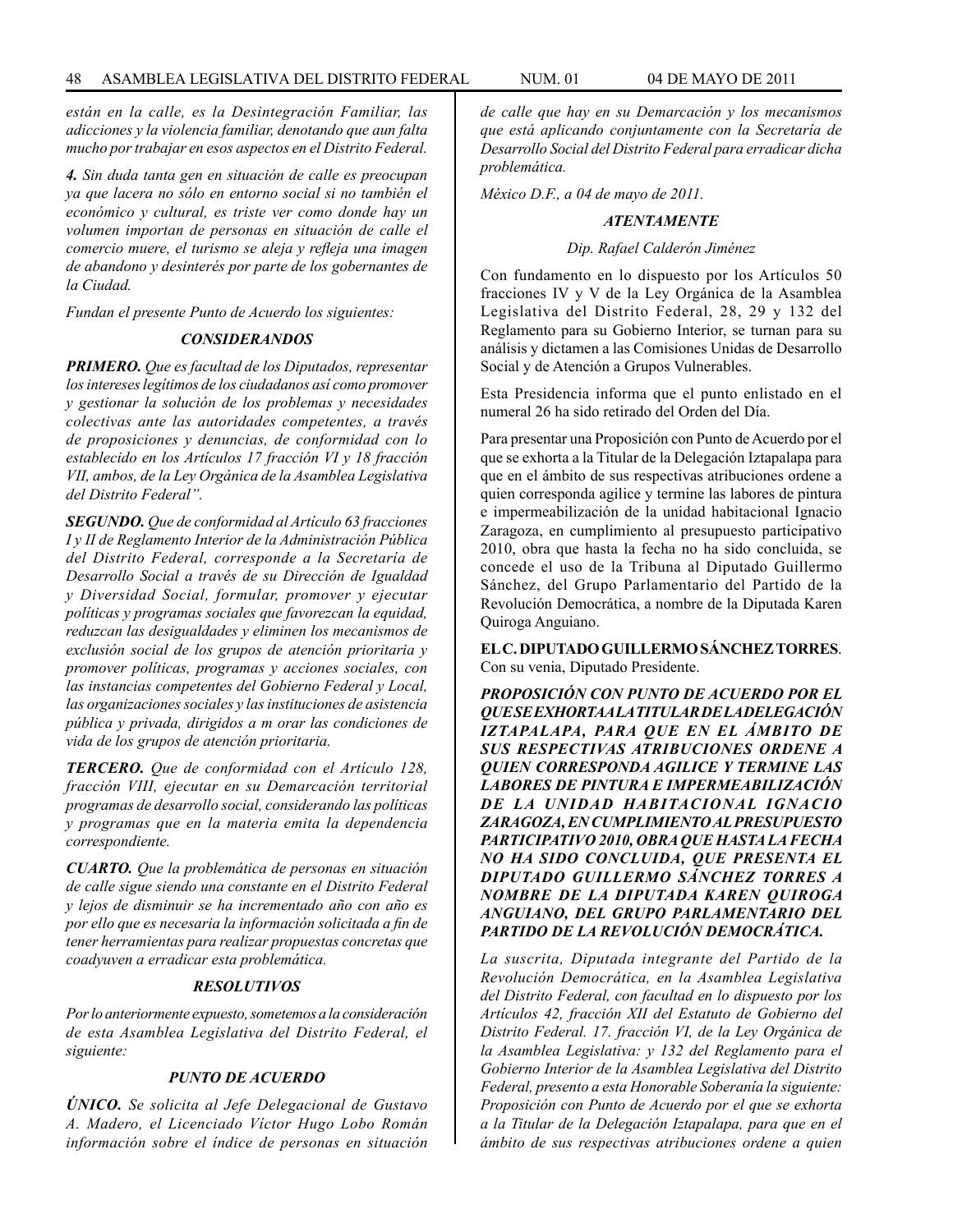*corresponda agilice y termine las labores de pintura e impermeabilización de la Unidad Habitacional Ignacio Zaragoza, en cumplimiento al Presupuesto Participativo 2010, obra que hasta la fecha no ha sido concluida. Al tenor de los siguientes:*

#### *ANTECEDENTES*

*La Ley de Vivienda del Distrito Federal establece en el Artículo 3° que "Todos los habitantes del Distrito Federal tienen derecho a una vivienda digna y decorosa, entendida como lugar seguro, salubre y habitable que permita el disfrute de la intimidad, la integración y el desarrollo personal, familiar y comunitario, así como la inclusión a la dinámica social y urbana con base en el respeto a la diversidad cultural , sin discriminación para acceder a ella sea por su condición económica , social, origen étnico o nacional, lengua, dialecto, edad, género, situación migratoria, creencias políticas o religiosas ".* 

*Este derecho muchas veces se ve violado por las propias autoridades quienes en algunos casos, ya sea por negligencia o pereza, no atienden las demandas de los ciudadanos e incluso a pesar de haberlas escuchado, no terminan o completan los programas para satisfacer sus necesidades de habitación. El derecho a una vivienda digna y decorosa no sólo se ve limitado a tener un lugar donde vivir, sino que también sea habitable y que permita disfrutar su hogar para su descanso y realizar las actividades intrafamiliares de la mejor manera posible.*

*Para el caso de la vivienda y específicamente para la Delegación Iztapalapa que ocupa el primer lugar de las dieciséis Demarcaciones con mayor número de unidades habitacionales, existen problemas serios con el patrimonio iztapalepenses, entre los que se encuentran la inseguridad o falta de identificación y certeza jurídica de su inmueble, viviendas en condiciones deplorables de sanidad e higiene, construcciones deterioradas o con grietas que ponen en nesgo su seguridad e incluso, con problemas de basura o escasez de agua.*

*Los programas creados para el desarrollo urbano como recuperar los edificios de las unidades habitacionales, repararlos, remodelarlos y darles una fachada más agradable y vistosa para los vecinos, no han sido suficientes para auxiliarlos El día siete de octubre del año 2010, se aprobó la obra "PINTURA E IMPERMEABILIZACIÓN DE LA UNIDAD HABITACIONAL IGNACIO ZARAGOZA, UBICADA EN EMILIO AZCARRAGA ENTRE ENRIQUE CONTEL y CALLE SIN NOMBRE", mismo que informó al Comité que se ejecutaría con el "Programa Presupuesto Participativo 2010" pero hasta el día de hoy, no se han respetado los acuerdos a los que se llegó con las autoridades de la Delegación, ni tampoco se ejecutó en tiempo y forma la obra aprobada.*

*Para el caso de la pintura, la Unidad Habitacional Ignacio Zaragoza había escogido determinados colores para pintar los exteriores e interiores de sus edificios, pero la Delegación Iztapalapa no sólo hizo caso omiso a los colores* 

*sugeridos, sino también pintó cada uno de ellos como ellos quisieron y además, no lo hicieron en el interior del lugar, lo que creó un descontento entre los vecinos. Para el caso de la impermeabilización fue una situación similar, Delegación únicamente retiró de los edificios las capas que se encontraban ya con anterioridad puestas, con la promesa de que regresarían a colocar nuevo impermeabilizante antes de la temporada de lluvias; pero este retiro del viejo impermeabilizante no sólo dañó el techo de los departamentos, arrancado Incluso concreto, sino también se han olvidado de colocar la nueva capa para prevenir los goteos de las lluvias que se aproximan.*

*A pesar de las quejas ciudadanas para que se continúen con los trabajos y terminen los mismos lo más pronto posible, la Delegación no ha atendido las demandas en su integridad. Se han tenido mesas de negociación con vecinos para mitigar los problemas pero éstas tampoco han sido suficientes Existen ya denuncias por parte de los vecinos en contra de la Titular de la Delegación y de otras autoridades como la Dirección General de Obras y Servicios y la Dirección de Promoción y Atención Ciudadana, para que en caso de que las lluvias dañen los edificios ya sea en su interior o exterior, ellos absorban los costos de reparación, por negligencia de las propias autoridades Por lo anterior, urge exhortar a la Titular de la Delegación Iztapalapa para que complete los trabajos de pintura e impermeabilización iniciados en la Unidad Habitacional Ignacio Zaragoza, lo anterior con el fin de concluir el Programa Presupuesto Participativo 2010 acordado con el Comité para la recuperación y reparación de los edificios en beneficio de sus habitantes y prevenir mayores problemas a sus viviendas, que puedan ocasionar mayores deterioros y gastos a la propia Delegación por su negligencia y falta de prontitud.*

*Por lo anteriormente expuesto, someto a la consideración de esta so n aprobación del siguiente:*

#### *PUNTO DE ACUERDO*

*PRIMERO. Se exhorta a la Titular de la Delegación Iztapalapa, para que en el ámbito de sus respectivas atribuciones ordene a quien corresponda, agilice y termine las labores de pintura e impermeabilización de la unidad habitacional "Ignacio Zaragoza", ubicada en la Calle Emilio Azcarraga entre Enrique Contel y Calle Sin Número.*

*SEGUNDO. Se exhorta a la Titular de la Delegación Iztapalapa para que en el ámbito de sus respectivas atribuciones, ejecute y cumpla en su totalidad el "presupuesto participativo 2010" en beneficio de los habitantes de la unidad habitacional "Ignacio Zaragoza".*

*México, D. F, a 3 de mayo de 2011.*

### *ATENTAMENTE*

*Dip. Karen Quiroga Anguiano Dip. Guillermo Sánchez Torres*

Gracias, Diputado Presidente.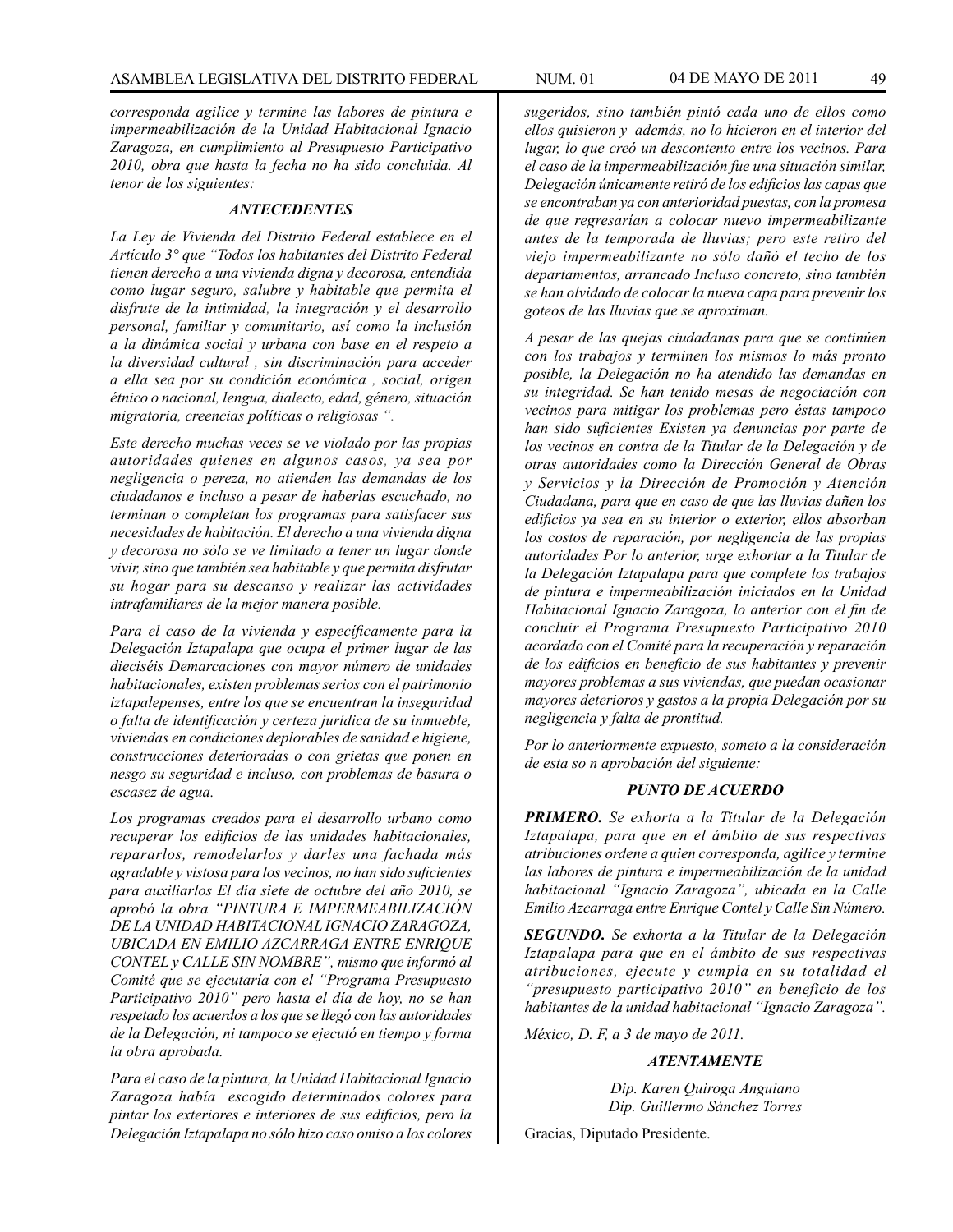**EL C. PRESIDENTE.** Gracias, Diputado. En términos de lo dispuesto por el Artículo 133 del Reglamento para el Gobierno Interior de la Asamblea Legislativa del Distrito Federal, consulte la Secretaría a la Diputación Permanente en votación económica si la propuesta presentada por el Diputado Guillermo Sánchez Torres se considera de urgente y obvia resolución.

**LA C. SECRETARIA.** Por instrucciones de la Presidencia y en votación económica se consulta a la Diputación Permanente si la propuesta de referencia se considera de urgente y obvia resolución. Los que estén por la afirmativa sírvanse manifestarlo levantando la mano.

Los que estén por la negativa sírvanse manifestarlo levantando la mano.

Se considera de urgente y obvia resolución, Diputado Presidente.

**EL C. PRESIDENTE.** Gracias, Diputada. Está a discusión la propuesta. ¿Existen oradores en contra?

Proceda la Secretaría a preguntar a la Diputación Permanente en votación económica si es de aprobarse la propuesta a discusión.

**LA C. SECRETARIA.** Por instrucciones de la Presidencia y en votación económica se pregunta a la Diputación Permanente si es de aprobarse la propuesta sometida a su consideración. Los que estén por la afirmativa sírvanse manifestarlo levantando la mano.

Los que estén por la negativa sírvanse manifestarlo levantando la mano.

Aprobada la propuesta, Diputado Presidente.

**EL C. PRESIDENTE.** Remítase a las autoridades correspondientes para los efectos legales a que haya lugar.

Para presentar una Proposición con Punto de Acuerdo por el que se cita a comparecer ante la Comisión de Seguridad Pública a los Titulares de la Secretaría Pública del Distrito Federal, Doctor Manuel Mondragón y Kalb y de la Secretaría de Finanzas del Distrito Federal, maestro Armando López Cárdenas, se concede el uso de la Tribuna al Diputado Guillermo Huerta Ling, a nombre del Diputado Carlos Alberto Flores Gutiérrez, del Grupo Parlamentario del Partido Acción Nacional.

**EL C. DIPUTADO GUILLERMO OCTAVIO HUERTA LING.** Con su venia, Diputado Presidente.

*PROPOSICIÓN CON PUNTO DE ACUERDO POR EL QUE SE CITA A COMPARECER ANTE LA COMISIÓN DE SEGURIDAD PÚBLICA A LOS TITULARES DE LA SECRETARÍA DE SEGURIDAD PÚBLICA DEL DISTRITO FEDERAL, DOCTOR MANUEL MONDRAGÓN Y KALB Y DE LA SECRETARÍA DE FINANZAS DEL DISTRITO FEDERAL, MAESTRO ARMANDO LÓPEZ CÁRDENAS, QUE PRESENTA EL* 

# *DIPUTADO GUILLERMO OCTAVIO HUERTA LING A NOMBRE DEL DIPUTADO CARLOS ALBERTO FLORES GUTIÉRREZ, DEL GRUPO PARLAMENTARIO DEL PARTIDO ACCIÓN NACIONAL.*

*El que suscribe, Diputado integrante del Grupo Parlamentario del Partido Acción Nacional de la Asamblea Legislativa del Distrito Federal, con fundamento en los Artículos 17 fracción VI de la Ley Orgánica y 133 del Reglamento para el Gobierno Interior, ambos de la Asamblea Legislativa del Distrito Federal, someto a consideración del Pleno de esta Diputación Permanente la siguiente Proposición con Punto de Acuerdo por el que se cita a comparecer ante la Comisión de Seguridad Pública a los Titulares de la Secretaría de Seguridad Pública del Distrito Federal, Doctor Manuel Mondragón y Kalb y de la Secretaría de Finanzas del Distrito Federal, Maestro Armando López Cárdenas, al tenor de los siguientes:*

# *ANTECEDENTES*

*1. En el ámbito de sus atribuciones la Secretaría de Seguridad Pública del Distrito Federal. el Licenciado Víctor Manuel Motta Mercado, Director de Adquisiciones, Almacenes y Aseguramiento de la Secretaría de Seguridad Pública en observancia a la Constitución Política de los Estados Unidos Mexicanos en su Artículo 134, y de conformidad con la Ley de Adquisiciones para el Distrito Federal, convocó a la LICITACIÓN PÚBLICA NACIONAL No. 3000106600410 "Para la contratación de el arrendamiento puro sin opción a compra de 1,,000 vehículos y 1,000 motocicletas nuevos modelos 2010, equipados como patrullas, para la prestación de los servicios de Seguridad Pública en la Ciudad de México, por un período de 34 meses .* 

*2. Derivado de lo anterior el 17 de Diciembre de 2010 se firmó el CONTRATO MULTIANUAL ADMINISTRATIVO NC SSP/BE/ARR/574/2010 Para la contratación de el arrendamiento puro sin opción a compra de 1,000 vehículos y 1,000 motocicletas nuevos modelos 2010, equipados como patrullas, para la prestación de los servicios de Seguridad Pública en la Ciudad de México, por un período de 36 meses.*

#### *CONSIDERANDOS*

*PRIMERO. Que con fundamento en la fracción XX del Artículo 10 de la Ley Orgánica de la Asamblea Legislativa del Distrito Federal, esta Soberanía tiene la atribución de citar a los servidores públicos de la Administración Pública del Distrito Federal para que Informen al Pleno, a la Diputación Permanente o a las comisiones cuando se discutan asuntos de su competencia.*

*SEGUNDO. Que de conformidad con el Artículo 59 de la Ley Orgánica de la Asamblea, para el desahogo de los trabajos legislativos ésta se conforma de comisiones que son órganos internos de organización para su mejor y más expedito desempeño y pueden citar, por conducto del*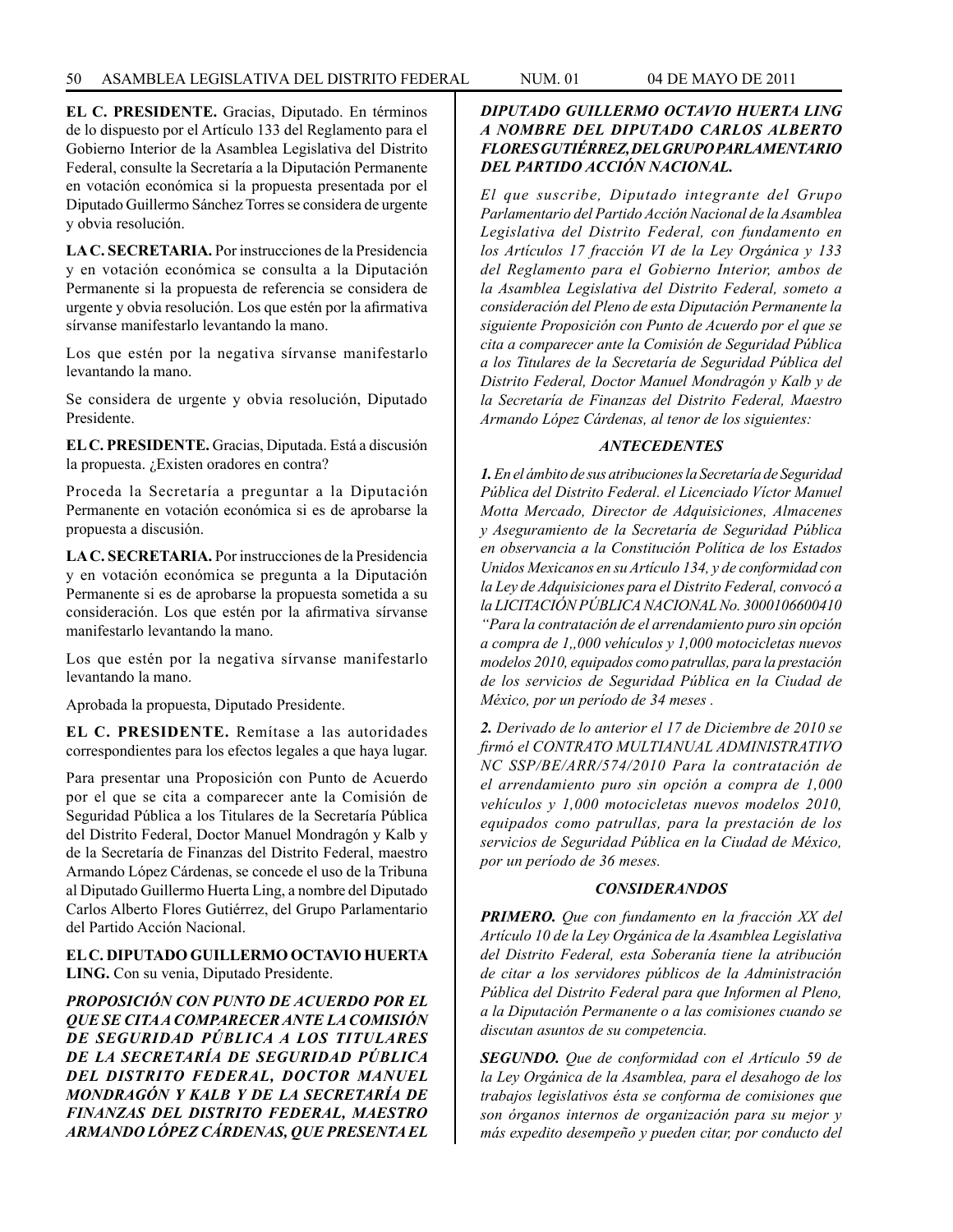*Presidente de la Mesa Directiva o en los recesos, a través de la Presidencia de la Comisión de Gobierno, a servidores públicos de la Administración Pública del Distrito Federal para que informen cuando se discuta una Ley o se estudie un asunto concerniente a sus respectivos ramos o actividades, de conformidad con el Artículo 67 segundo párrafo de la Ley anteriormente mencionada.*

*TERCERO. Que el Artículo 147 del Reglamento para el Gobierno Interior de la Asamblea Legislativa del Distrito Federal, faculta de igual forma a las Comisiones para que estas puedan realizar los estudios respectivos que así consideren pertinentes para el mejor desarrollo de la administración pública de conformidad a su nominación, en este mismo sentido lo refiere el Artículo 9 del Reglamento Interior de las Comisiones de esta Soberanía, para un mayor abundamiento se cita el primer Artículo de referencia:*

*Artículo 147. La Asamblea podrá citar a servidores públicos de la Administración Pública del Distrito Federal para que informen cuando se discuta una Ley o se estudie un asunto concerniente a sus respectivos ramos o actividades.* 

*Los servidores públicos podrán ser igualmente citados a asistir a las Sesiones del Pleno o de las Comisiones en que se discutan asuntos vinculados con la dependencia a su cargo.*

*CUARTO. Que la Comisión, tiene la facultad de conformidad con el Artículo 30 del Reglamento Interior de las Comisiones de elaborar un formato para el desarrollo de las comparecencias en el que constará el día, la hora, el lugar y los tiempos de intervención de los miembros de las Comisiones, respetando la equidad y la igualdad de oportunidades en las intervenciones.*

*QUINTO. Que se tienen razones fundadas para llamar a comparecer al Titular de la Secretaría de Seguridad Pública del Distrito Federal, con el propósito que explique el procedimiento de licitación, contratación y desarrollo del CONTRATO MULTIANUAL ADMINISTRATIVO N° SSP/BE/ARR/574/2010 lo anterior ya que existen dudas en cuanto a la asignación el uso y aprovechamiento de los recursos públicos de dicha dependencia, específicamente en el rubro concerniente a la renta de unidades automotrices para la prestación de servicios de vigilancia.*

*SEXTO. Que asimismo se requiere la comparecencia del Titular de la Secretaría de Fianzas del Distrito Federal toda vez que, en el Artículo 30 de la Ley Orgánica de la Administración Pública del Distrito Federal, establece que a la Secretaría de Finanzas del Distrito Federal, en el ámbito de su competencia, le corresponde, el despacho de las materias relativas a: el desarrollo de las políticas de ingresos y administración tributaria, la programación, presupuestación y evaluación del gasto público del Distrito Federal y representar el interés del Distrito Federal en controversias fiscales en toda clase de procedimientos administrativos ante los Tribunales en los que se controvierta el interés fiscal de la entidad.*

*Así como, intervenir en la autorización y evaluación de los programas de inversión de las dependencias y entidades de la administración pública del Distrito Federal y emitir opinión sobre los precios y tarifas de los bienes y servicios de la Administración Pública del Distrito Federal.*

*Por lo anteriormente fundado someto a consideración el siguiente:*

#### *PUNTO DE ACUERDO*

*PRIMERO. Se cita a comparecer ante la Comisión de Seguridad Pública al Titular de la Secretaría de Segundad Pública del Distrito Federal, Doctor Manuel Mondragón y Kalb, el día lunes 9 de mayo de 2011, en el salón Heberto Castillo a las 12:00 hrs.* 

*SEGUNDO. Se cita a comparecer ante la Comisión de Seguridad Pública al Titular de la Secretaría de Finanzas del Distrito Federal, Maestro Armando López Cárdenas, el día lunes 9 de mayo de 2011 en el salón Heberto Castillo a las 14:00 hrs.* 

*TERCERO. De conformidad con el Artículo 30 del Reglamento Interior de las Comisiones de la Asamblea Legislativa, las comparecencias se desarrollarán bajo el formato siguiente:*

*1. Una vez iniciada formalmente la reunión de la Comisión de Seguridad Pública y con la presencia de! servidor público, la Mesa Directiva, a través de su Presidente, informará al Pleno de que e! Titular comparecerá a rendir el informe correspondiente a lo referente al procedimiento de licitación, contratación y desarrollo del CONTRATO MULTIANUAL ADMINISTRATIVO N° SSP/BE/ARR/574/2010 dando respuesta a los cuestionamientos que para el efecto se formulen, posteriormente el Secretario de la misma dará lectura a las reglas establecidas por la Comisión.* 

*2. Exposición del informe del servidor público hasta por un tiempo de 20 minutos.*

*3. Los Diputados, uno por cada Grupo Parlamentario y/o coalición, formularán de forma global los cuestionamientos correspondientes, en dos rondas de preguntas, conforme al orden siguiente:*

- *Partido Nueva Alianza.*
- *Partido Verde Ecologista de México.*
- *Partido del Trabajo.*
- *Partido Revolucionario Institucional.*
- *Partido Acción Nacional.*
- *Partido de la Revolucion Democrática.*

*El Diputado que haga uso de la palabra lo hará por un término máximo de 5 minutos.*

*4. Después de cada ronda de planteamientos el compareciente hará uso de la voz para dar respuesta global a los mismos, contando con un tiempo máximo de 10 minutos por cada intervención.*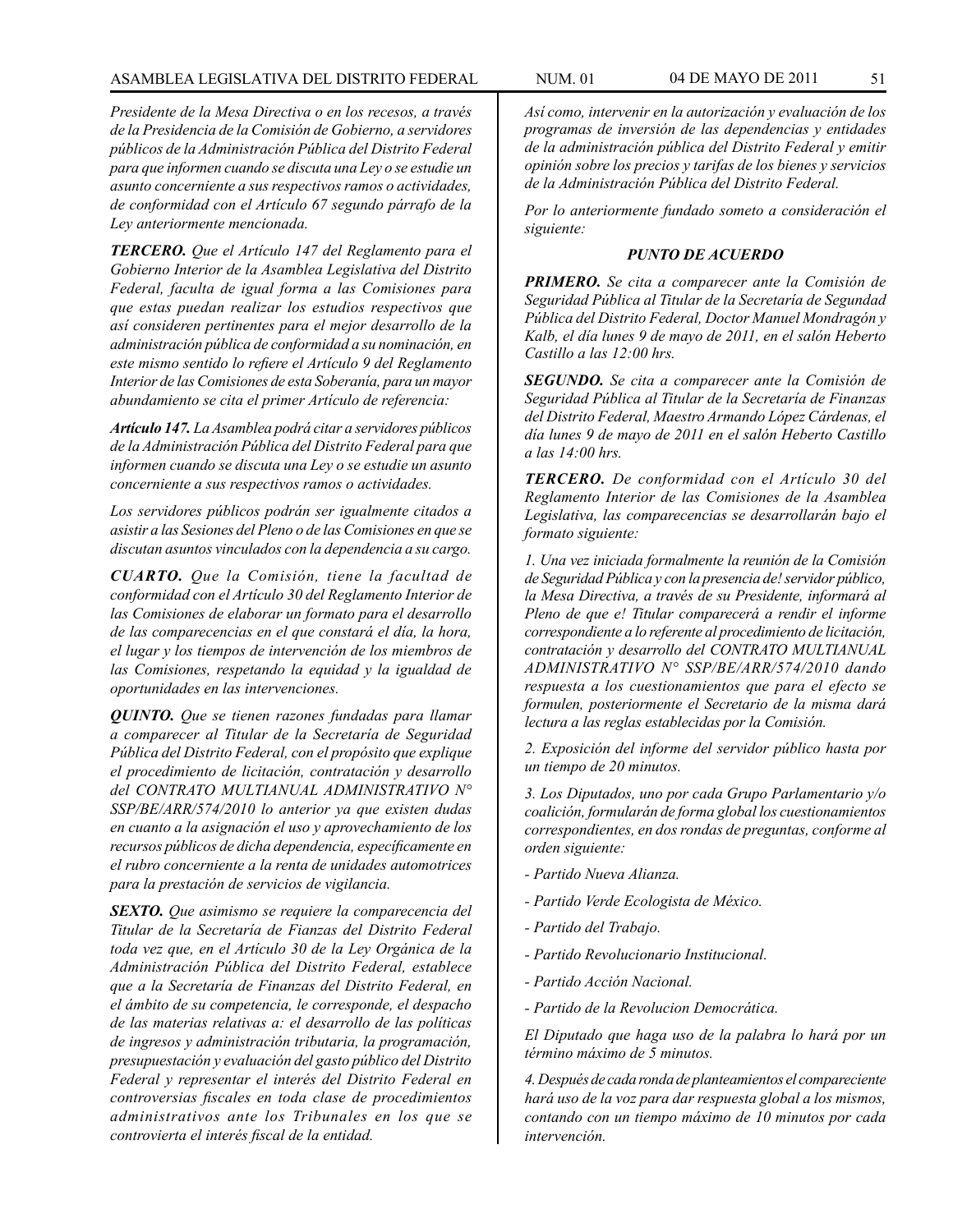*5. Una vez agotado lo anterior los Diputados que así deseen hacerlo, podrá hacer uso de la palabra hasta por 3 minutos, para hacer alguna réplica.*

*6. Por último se dará el uso de la palabra al compareciente hasta por 3 minutos.* 

*7. Posteriormente el Presidente agradecerá al compareciente su presencia y pronunciará un mensaje.*

*8. La Comisión de Seguridad Pública queda facultada para modificar el presente Acuerdo en el momento que así lo estime pertinente como consecuencia de algún hecho superveniente que impida su cumplimiento.*

*CUARTO. Se solicita a la Comisión de Gobierno de la Asamblea Legislativa, haga del conocimiento de los funcionarios en comento, el presente Punto de Acuerdo y los cite en el lugar y hora indicados anteriormente.*

### *FIRMAN*

## *Dip. Carlos Alberto Flores Gutiérrez Dip. Octavio Guillermo Huerta Ling*

Es cuanto, Diputado Presidente.

**EL C. PRESIDENTE.** Gracias Diputado. En términos de lo dispuesto por el Artículo 133 del Reglamento para el Gobierno Interior de la Asamblea Legislativa del Distrito Federal consulte la Secretaría a la Diputación Permanente en votación económica si la propuesta presentada por el Diputado Guillermo Huerta Ling se considera de urgente y obvia resolución.

**LA C. SECRETARIA.** Por instrucciones de la Presidencia y en votación económica se consulta a la Diputación Permanente si la propuesta de referencia se considera de urgente y obvia resolución. Los que estén por la afirmativa, sírvanse manifestarlo levantando la mano.

Los que esté por la negativa, sírvanse manifestarlo levantando la mano.

No se considera de urgente y obvia resolución, Diputado Presidente.

**EL C. PRESIDENTE.** Gracias Diputada. Se turna para su análisis y dictamen a las Comisiones Unidas de Presupuesto y Cuenta Pública y de Seguridad Pública, con opinión de la Comisión de Vigilancia de la Contaduría Mayor de Hacienda.

Para presentar una Proposición con Punto de Acuerdo para exhortar al Instituto de Verificación Administrativa del Distrito Federal, a la Secretaría de Desarrollo Urbano y Vivienda del Distrito Federal y al ciudadano Higinio Chávez García, Jefe Delegacional en Tlalpan, a efecto de que en el ámbito de sus facultades realicen las verificaciones administrativas y rinda un informe de la construcción y salón de fiestas denominado *Hacienda de Ajusco*, ubicado en carretera Picacho Ajusco número 1000 ó manzana 150 A lote 1 de la Colonia Ampliación Miguel Hidalgo tercera sección en la Delegación Tlalpan, se da el uso de la Tribuna a la Diputada Lizbeth Rosas Montero, a nombre del Diputado Leonel Luna Estrada, del Grupo Parlamentario del Partido de la Revolución Democrática.

**LA C. DIPUTADA LIZBETH EUGENIA ROSAS MONTERO**. Con su venia, Diputado Presidente.

*PROPOSICIÓN CON PUNTO DE ACUERDO PARA EXHORTAR AL INSTITUTO DE VERIFICACIÓN ADMINISTRATIVA DEL DISTRITO FEDERAL, A LA SECRETARÍA DE DESARROLLO URBANO Y VIVIENDA DEL DISTRITO FEDERAL Y AL C. HIGINIO CHÁVEZ GARCÍA, JEFE DELEGACIONAL EN TLALPAN, A EFECTO DE QUE EN EL ÁMBITO DE SUS FACULTADES REALICEN LAS VERIFICACIONES ADMINISTRATIVAS Y RINDAN INFORME DE LA CONSTRUCCIÓN Y SALÓN DE FIESTAS DENOMINADO HACIENDA D'AJUSCO, UBICADO EN CARRETERA PICACHO AJUSCO NÚMERO 1000 Ó MANZANA 150-A LOTE 1 DE LA COLONIA AMPLIACIÓN MIGUEL HIDALGO TERCERA SECCIÓN EN LA DELEGACIÓN TLALPAN, QUE PRESENTA LA DIPUTADA LIZBETH ROSAS MONTERO, A NOMBRE DEL DIPUTADO LEONEL LUNA ESTRADA, DEL GRUPO PARLAMENTARIO DEL PARTIDO DE LA REVOLUCIÓN DEMOCRÁTICA.*

*El suscrito, Diputado Leonel Luna Estrada, con fundamento en lo dispuesto por los numerales 122 base primera, fracción V, inciso o) de la Constitución Política de los Estados Unidos Mexicanos; 42 fracción XXX del Estatuto de Gobierno del Distrito Federal; 17 fracción VI de la Ley Orgánica de la Asamblea Legislativa del Distrito Federal y 131 del Reglamento para el Gobierno Interior de la Asamblea Legislativa del Distrito Federal, someto a consideración del Pleno de esta Asamblea el siguiente Punto de Acuerdo que se funda y motiva en los siguientes:*

## *CONSIDERANDOS*

*1. Conforme a lo dispuesto por el Artículo 12 de la Ley de Desarrollo Urbano del Distrito Federal, que en concordancia con los numerales 1 fracción IV y 59 del Reglamento de Verificación Administrativa del Distrito Federal; se establece que los Jefes Delegacionales del Distrito Federal, tendrán entre otras atribuciones la de vigilar el cumplimiento de los programas dentro del ámbito de su Delegación y para ello tienen la facultad de realizar las verificaciones administrativas en dicha materia para su debido cumplimiento.*

*2. Asimismo conforme al Artículo 7 de la Ley del Instituto de Verificación Administrativa del Distrito Federal, corresponde tanto al Instituto de Verificación Administrativa como a las Delegaciones practicar Verificaciones Administrativas en Materia de Desarrollo Urbano y Uso de Suelo.*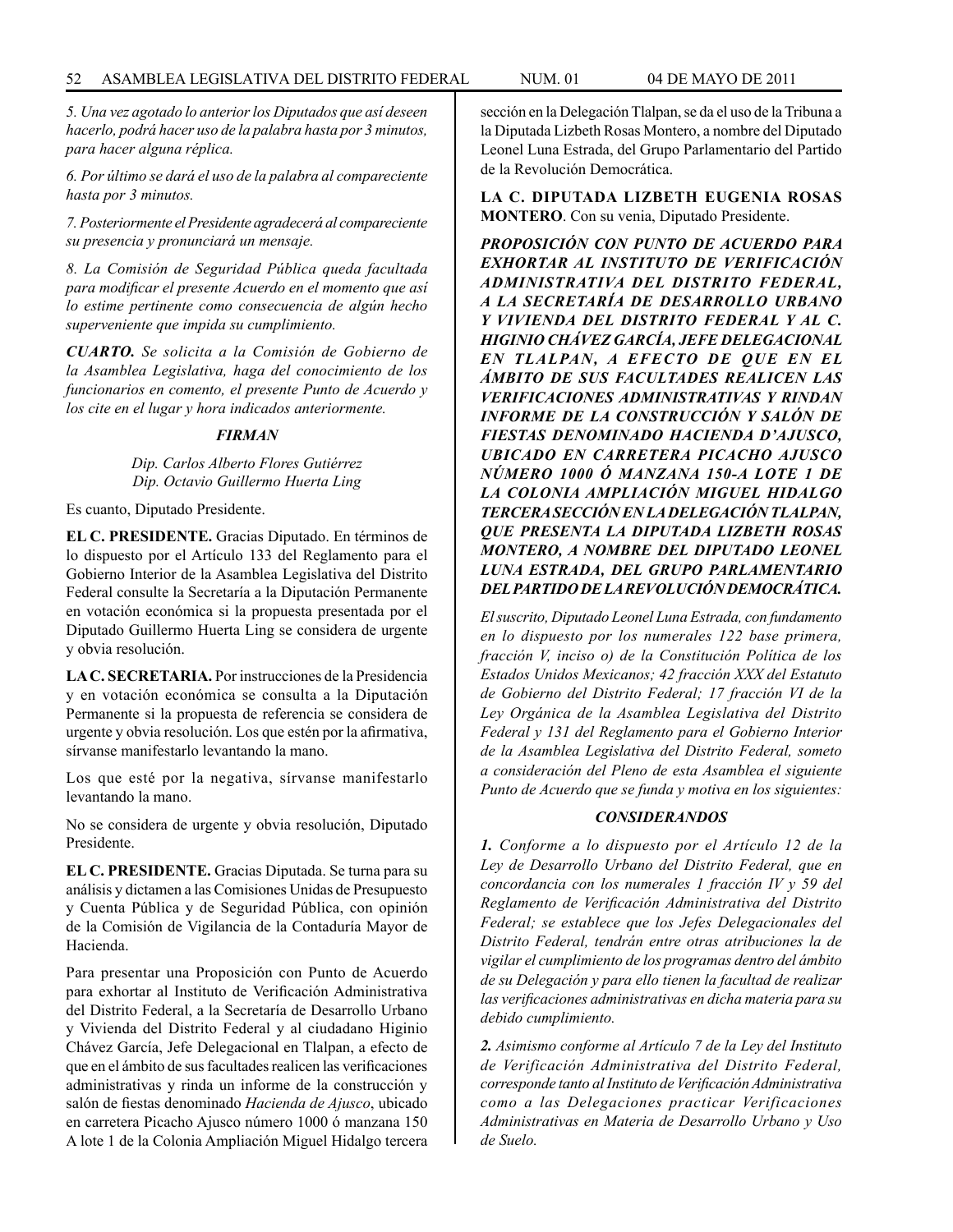*3. A principios del 2009 en el inmueble ubicado en Carretera Picacho Ajusco número 1000 ó manzana 150-a. lote 1, de la Colonia Ampliación Miguel Hidalgo Tercera Sección en la Delegación Tlalpan, a principios del año 2009, se realizó una verificación administrativa bajo el número de expediente SVR/097/2009, en materia de Construcción, Uso de Suelo y Protección Civil y en virtud de que no contaba con la documentación que acreditará la legalidad de los trabajos de construcción que ahí se realizaban, se le impuso estado de clausura, tan es así que aun se observan pegotes de clausura en dicho lugar.*

*4. Sin embargo en el mencionado inmueble se continúan realizando trabajos de construcción con el beneplácito de las autoridades verificadoras tanto de la Delegación Tlalpan, como del Instituto de Verificación Administrativa a pesar de que existe un procedimiento del cual se desprendió un estado de clausura y aunado a ello ahora viene funcionando en dicho lugar un Salón de Fiestas denominado "HACIENDA D'AJUSCO", a pesar de que no existe uso de suelo permitido para el funcionamiento de dicho establecimiento mercantil, por lo que se tiene la sospecha de que para su funcionamiento se haya hecho uso de un documento apócrifo que pretenda acreditar derechos adquiridos, cuando resulta obvio que antes del 2009 nunca funcionó dicho inmueble como salón de fiestas, razón por la cual se exhorta de igual forma al Secretario de Desarrollo Urbano del Distrito Federal para que remita información del uso de suelo que tiene asignado el inmueble en cuestión y de igual forma nos manifieste si dicho inmueble posee Constancia de Acreditación de Uso de Suelo por Derechos Adquiridos como Salón de Fiestas.*

*Por lo antes expuesto se somete a consideración el Punto de Acuerdo conforme a los siguientes resolutivos:*

*PRIMERO. Exhortar al Instituto de Verificación Administrativa del Distrito Federal, para que realice en un término de diez días, la verificación administrativa en materia de desarrollo urbano y uso de suelo, al establecimiento mercantil denominado "HACIENDA D'AJUSCO", ubicada en Carretera Picacho Ajusco número 1000 ó manzana 150-a. lote 1, de la Colonia Ampliación Miguel Hidalgo Tercera Sección en la Delegación Tlalpan e imponga las sanciones que conforme a derecho procedan.*

*SEGUNDO. Exhortar al Jefe Delegacional en Tlalpan para que informe en un término de diez días cual es el estado del procedimiento administrativo SVR/097/2009 y que acciones administrativas de reposición del estado de clausura y denuncia del posible delito de quebrantamiento del estado de clausura ha realizado ante la continuidad de los trabajos de construcción que se vienen realizando en el inmueble ubicado en Carretera Picacho Ajusco número 1000 ó manzana 150-a. lote 1, de la Colonia Ampliación Miguel Hidalgo Tercera Sección en la Delegación Tlalpan.*

*TERCERO. Exhortar al Jefe Delegacional en Tlalpan para que en un término de diez días realice la verificación*  *administrativa en materia de Establecimientos Mercantiles en el Salón de Fiestas denominado "HACIENDA D'AJUSCO", ubicada en Carretera Picacho Ajusco número 1000 ó manzana 150-a. lote 1, de la Colonia Ampliación Miguel Hidalgo Tercera Sección en la Delegación Tlalpan e imponga las sanciones que conforme a derecho procedan.*

*CUARTO. Exhortar al Secretario de Desarrollo Urbano y Vivienda del Distrito Federal, para que informe en un término de diez días el uso de suelo que tiene asignado el inmueble ubicado en Carretera Picacho Ajusco número 1000 ó manzana 150-A. lote 1, de la Colonia Ampliación Miguel Hidalgo Tercera Sección en la Delegación Tlalpan y si dicho domicilio posee Constancia de Acreditación de Uso de Suelo por Derechos Adquiridos como Salón de Fiestas.*

*En la Ciudad de México, Distrito Federal a los veinticinco días del mes de abril del dos mil once.*

### *ATENTAMENTE*

*Dip. Leonel Luna Estrada Dip. Lizbeth Eugenia Rojas Montero*

Es cuanto, Diputado Presidente.

**EL C. PRESIDENTE.** Gracias, Diputada. En términos de lo dispuesto por el Artículo 133 del Reglamento para el Gobierno Interior de la Asamblea Legislativa del Distrito Federal, consulte la Secretaría a la Diputación Permanente en votación económica si la propuesta presentada por la Diputada Lizbeth Eugenia Rosas Montero se considera de urgente y obvia resolución.

**LA C. SECRETARIA.** Por instrucciones de la Presidencia y en votación económica se consulta a la Diputación Permanente si la propuesta de referencia se considera de urgente y obvia resolución. Los que estén por la afirmativa, sírvanse manifestarlo levantando la mano.

Los que estén por la negativa, sírvanse manifestarlo levantando la mano.

Se considera de urgente y obvia resolución, Diputado Presidente.

**EL C. PRESIDENTE.** Gracias, Diputada. Está a discusión la propuesta. ¿Existen oradores en contra?

Proceda la Secretaría a preguntar a la Diputación Permanente en votación económica si es de aprobarse la propuesta a discusión.

**LA C. SECRETARIA.** Por instrucciones de la Presidencia y en votación económica se pregunta a la Diputación Permanente si es de aprobarse la propuesta sometida a su consideración. Los que estén por la afirmativa, sírvanse manifestarlo levantando la mano.

Los que estén por la negativa, sírvanse manifestarlo levantando la mano.

Aprobada la propuesta, Diputado Presidente.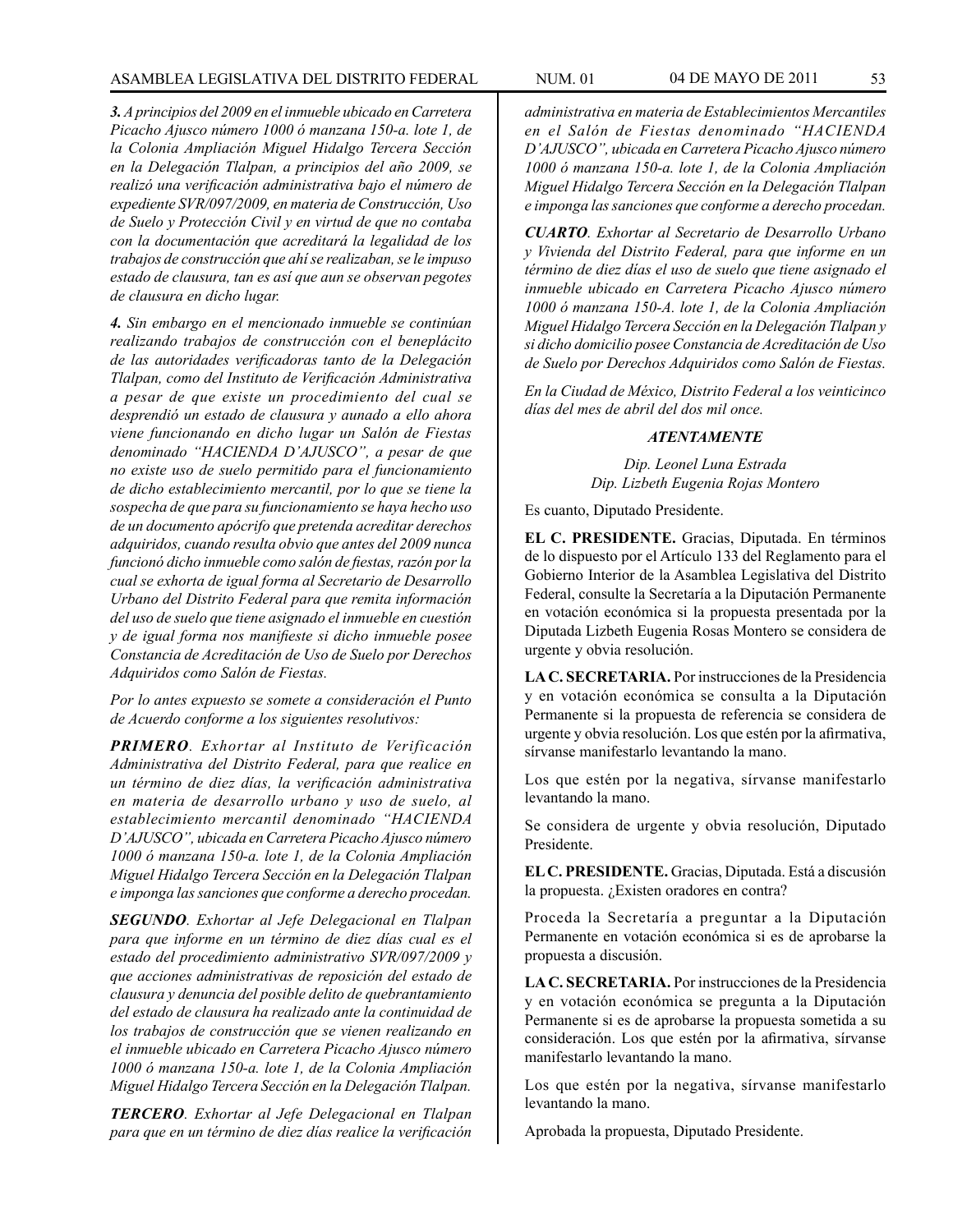**EL C. PRESIDENTE.** Remítase a las autoridades correspondientes para los efectos legales a que haya lugar.

Para presentar una Proposición con Punto de Acuerdo por el que se solicita a diversas autoridades información de las acciones para el combate a la trata de personas y explotación sexual de menores en la zona de La Merced, se concede el uso de la Tribuna a la Diputada Lizbeth Eugenia Rosas Montero a nombre del Diputado Leonel Luna Estrada, del Grupo Parlamentario del Partido de la Revolución Democrática.

### **LA C. DIPUTADA LIZBETH EUGENIA ROSAS MONTERO.** Con su venia, Diputado Presidente.

*PROPOSICIÓN CON PUNTO DE ACUERDO POR EL QUE SE SOLICITA A DIVERSAS AUTORIDADES INFORMACIÓN DE LAS ACCIONES PARA EL COMBATE A LA TRATA DE PERSONAS Y EXPLOTACIÓN SEXUAL DE MENORES EN LA ZONA DE LA MERCED, QUE PRESENTA LA DIPUTADA LIZBETH ROSAS MONTERO, A NOMBRE DEL DIPUTADO LEONEL LUNA ESTRADA, DEL GRUPO PARLAMENTARIO DEL PARTIDO DE LA REVOLUCIÓN DEMOCRÁTICA.*

*El suscrito Diputado Leonel Luna Estrada, integrante del Grupo Parlamentario del Partido de la Revolución Democrática, con fundamento en lo dispuesto en los Artículos 17 fracción VI de la Ley Orgánica y 133 del Reglamento para el Gobierno Interior, ambos de la Asamblea Legislativa del Distrito Federal, someto a la consideración de este Honorable Pleno la Proposición con Punto de Acuerdo al rubro citada, al tenor siguiente:*

*De acuerdo con información recopilada por diversas Organizaciones No Gubernamentales dedicadas a la protección a la infancia y el combate a los delitos sexuales contra menores, de 2005 a la fecha, se ha visto un crecimiento significativo de delitos como la pornografía infantil, la explotación sexual de menores y el tráfico de infantes.*

*De hecho, se estima que sólo en la zona de la Merced, se estarían explotando a más de 1,500 niños y niñas, la mayor parte de ellos menores de 14 años y de sexo femenino; pero que a nivel zona metropolitana, esta cifra podría llegar incluso a las 2,500 víctimas. Cifra por demás preocupante, si consideramos que a nivel nacional se estima que el total de niños y niñas que son explotados sexualmente oscilaría entre los 16 mil y los 20 mil casos.*

*Todos ellos, debemos resaltarlo, son delitos que atentan contra la infancia y que señalan la presencia de una compleja red de criminales quienes, además, suman delitos como el lenocinio, la trata y la explotación sexual de personas en general.*

*Estas redes, de acuerdo con información recopilada por diversos medios informativos, se extienden incluso hasta establecimientos mercantiles como hoteles y moteles,* 

*restaurantes, bares y cantinas, que se destinan a la comisión de los delitos antes referidos. Además de las llamadas casas de citas y edificios clandestinos, expresamente habilitados para tal fin.*

*Es necesario, en tal sentido, destacar el hecho de que se trata de una forma bastante lucrativa del crimen organizado; que está constituido por redes que no sólo controlan el mercado sexual en ciertas zonas de la Ciudad, sino que abiertamente trafican con personas, muchas de ellas menores de edad, y que presuntamente operan bajo esquemas de colusión con dueños y administradores de los locales mercantiles donde se comenten los citados delitos, y corrompiendo a autoridades locales.*

*Ante esta situación, es necesario que las autoridades del Gobierno Central de esta Ciudad, así como las autoridades delegacionales de Cuauhtémoc y Venustiano Carranza, en el ámbito de sus respectivas competencias, realicen acciones contundentes para el combate permanente a estos delitos en la zona de la Merced.*

*No se obvia en la presente proposición, el hecho de que hablamos de un problema que no es exclusivo de esta Ciudad. Diversas organizaciones internacionales colocan a México como el quinto lugar mundial en delitos sexuales contra niños y niñas; que se han ubicado más de 4 mil sitios web destinados al tráfico de pornografía infantil y que, en términos generales, se señala que habría entre 16 mil y 20 mil infantes que son explotados sexualmente, de un total de cerca de 80 mil personas de todas las edades, que sufren esta situación. Asimismo, hablamos de un delito que a nivel país generaría ingresos que se estiman en más de 24 mil millones de dólares anuales, cifra sólo superada por el narcotráfico.*

*Sin embargo y toda vez que las actuaciones de las autoridades locales y los resultados que se tengan, deberán ser del conocimiento de las instancias competentes a nivel federal, además del hecho de que esta Soberanía ejerce sus funciones directamente sobre las autoridades públicas del Distrito Federal, la presente proposición se orienta a solicitar al INVEA, como autoridad administrativa en la materia, realice una verificación exhaustiva de los hoteles, moteles y demás lugares de alojamiento en la zona de la merced; así como a la Procuraduría General de Justicia del Distrito Federal, informe a esta Soberanía los avances que se tengan de las averiguaciones iniciadas por delitos sexuales, explotación sexual de menores, lenocinio, trata de personas y los que adicionalmente se hayan identificado, en la zona de la Merced.*

*En tal sentido y con fundamento en lo antes expuesto, someto a este Pleno el presente:*

## *PUNTO DE ACUERDO*

*PRIMERO. Se solicita al instituto de Verificación Administrativa del Distrito Federal, realice la Verificación Exhaustiva de los Hoteles, Moteles y Centros de Alojamiento ubicados en la Zona de la Merced de esta Ciudad.*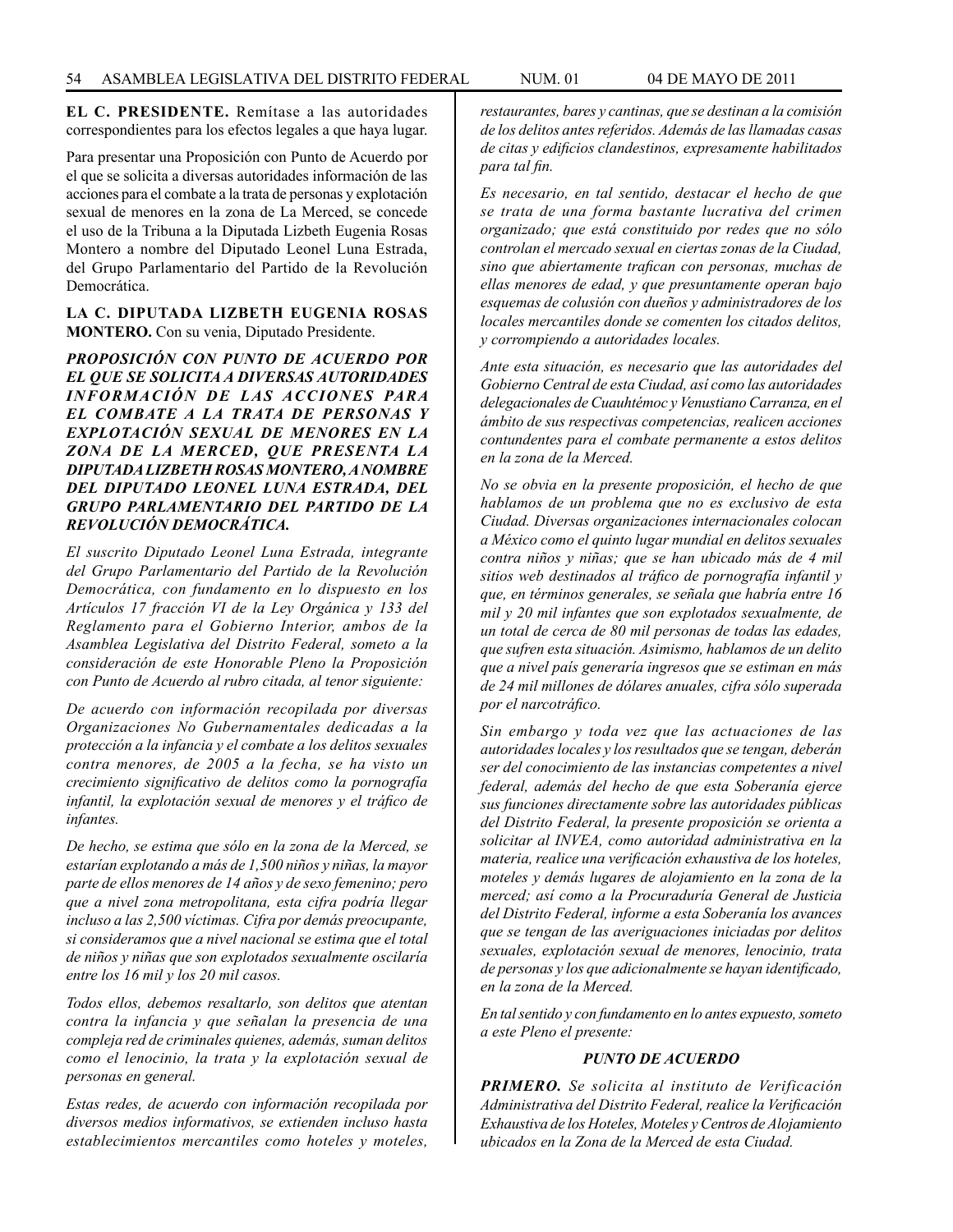*SEGUNDO. Se solicita al Procurador Capitalino Informe a esta Soberanía, los avances y resultados que se tenga por las Averiguaciones iniciadas contra la Comisión de Delitos Sexuales, Explotación Sexual de Menores, Lenocinio, Trata de Personas y los que Adicionalmente se hayan identificado, en la Zona de la Merced de esta Ciudad.*

*Dado en el Salón de Sesiones del Recinto Legislativo a los veintiséis días del mes de abril de 2011.*

#### *ATENTAMENTE*

*Dip. Leonel Luna Estrada Dip. Lizbeth Eugenia Rojas Montero*

Es cuanto, Diputado Presidente.

**EL C. PRESIDENTE.** Gracias, Diputada. En términos de lo dispuesto por el Artículo 133 del Reglamento para el Gobierno Interior de la Asamblea Legislativa del Distrito Federal, consulte la Secretaría a la Diputación Permanente en votación económica si la propuesta presentada por la Diputada Lizbeth Eugenia Rosas Montero se considera de urgente y obvia resolución.

**LA C. SECRETARIA.** Por instrucciones de la Presidencia y en votación económica se consulta a la Diputación Permanente si la propuesta de referencia se considera de urgente y obvia resolución. Los que estén por la afirmativa sírvanse manifestarlo levantando la mano.

Los que estén por la negativa sírvanse manifestarlo levantando la mano.

Se considera de urgente y obvia resolución, Diputado Presidente.

**EL C. PRESIDENTE.** Está a discusión la propuesta. ¿Existen oradores en contra?

Proceda la Secretaría a preguntar a la Diputación Permanente en votación económica si es de aprobarse la propuesta a discusión.

**LA C. SECRETARIA.** Por instrucciones de la Presidencia y en votación económica se pregunta a la Diputación Permanente si es de aprobarse la propuesta sometida a su consideración. Los que estén por la afirmativa sírvanse manifestarlo levantando la mano.

Los que estén por la negativa sírvanse manifestarlo levantando la mano.

Aprobada la propuesta, Diputado Presidente.

**EL C. PRESIDENTE.** Gracias, Diputada. Remítase a las autoridades correspondientes para los efectos legales a que haya lugar.

Para presentar una Proposición con Punto de Acuerdo para suscribir un acuerdo sobre las marchas en el Distrito Federal, se concede el uso de la Tribuna a la Diputada Ana Estela Aguirre y Juárez, del Grupo Parlamentario del Partido del Trabajo.

**LA C. DIPUTADA ANA ESTELA AGUIRRE Y JUÁREZ.** Con su venia, Diputado Presidente.

*PROPOSICIÓN CON PUNTO DE ACUERDO PARA SUSCRIBIR UN ACUERDO SOBRE LAS MARCHAS EN EL DISTRITO FEDERAL, QUE PRESENTA LA DIPUTADA ANA ESTELA AGUIRRE Y JUÁREZ, DEL GRUPO PARLAMENTARIO DEL PARTIDO DEL TRABAJO.* 

*Las y los que suscriben Diputada Ana Estela Aguirre y Juárez, Diputados Arturo López Cándido y Juan Pablo Pérez Mejía, integrantes del Grupo Parlamentario del Partido del Trabajo, de la V Legislatura de la Asamblea Legislativa del Distrito Federal, y con fundamento en lo dispuesto por los Artículos 122 Base Primera de la Constitución Política de los Estados Unidos Mexicanos; 36 y 42 fracciones XXV y XXX del Estatuto de Gobierno del Distrito Federal; 10 fracciones I, XXI , 17 fracción VI de la Ley Orgánica de la Asamblea Legislativa del Distrito Federal, 93 y 133 del Reglamento para el Gobierno Interior de la Asamblea Legislativa del Distrito Federal, sometemos a la consideración de los Diputados integrantes de la Diputación Permanente la Proposición con Punto de Acuerdo para Suscribir un Acuerdo sobre las marchas en el Distrito Federal, al tenor de las siguientes:*

### *CONSIDERACIONES.*

*1. Hay desde hace años una discusión pública que ha sido adoptada por los partidos políticos como una postura ideológica, la de la regulación de las manifestaciones políticas, las marchas y los plantones.*

*2. Las posturas en pro y en contra de esta regulación, a pesar de que la libertad de manifestación está consagrada en La Constitución Política de los Estados Unidos Mexicanos; a pesar de que las movilizaciones políticas han cambiado y orientado el rumbo del país desde sus variantes violentas hasta las variantes eminentemente pacificas; a pesar de que la idea de regularlas signifique someter a un control la irritación ciudadana o popular, que de ser así tomará otras formas de manifestación de cualidades y calidades impredecibles; a pesar de ello, hay determinaciones políticas de que esta forma de protestar, de demandar o hacer pública una opinión o una presión política, tiene que someterse a una regulación pues se argumenta daños al comercio, al tránsito o a terceros siendo que la irritación social ya es producto de un agravio constante, una negativa, omisiones u olvidos, negligencias o delitos, políticas públicas lesivas o francos procesos de ingobernabilidad, incluso procesos electorales fraudulentos que dañan a decenas, centenas miles o millones de personas.*

*3. Las actuales condiciones económicas, políticas y sociales del país son producto de procesos históricos y decisiones políticas que tienen a millones de mexicanos en un estado de creciente descontento que aún ahora se conduce por el cauce de las manifestaciones sociales. A pesar de los*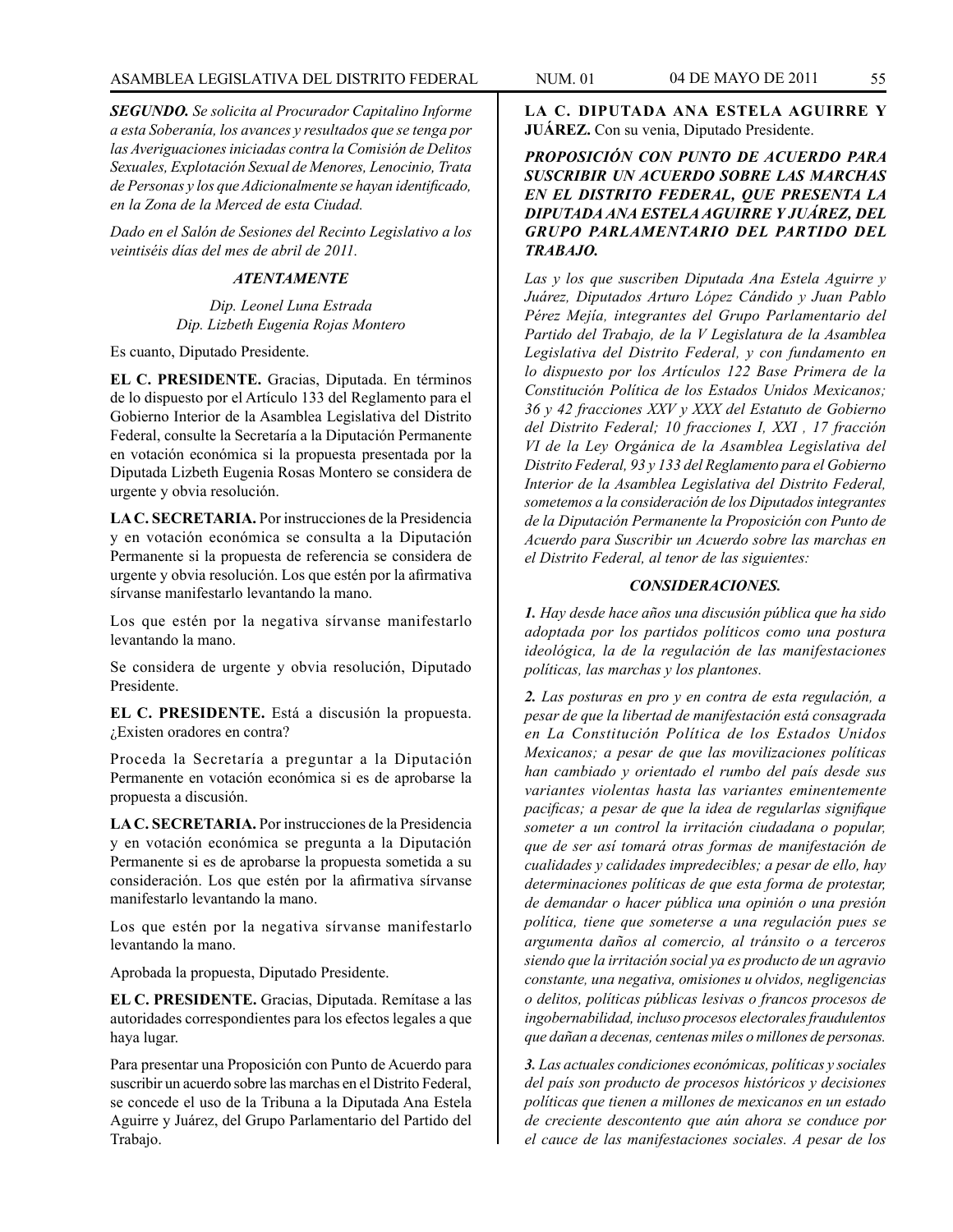*enormes y costosos esfuerzos por ocultar o mitigar una realidad que está trastornando la cohesión social y el orden público, y a pesar de que el descontento popular aumenta día a día, hay voces que insisten en que la irritación social se conduzca por canales de regularidad en un ambiente donde no hay una regulación ni limitación de los aspectos negativos que están perjudicando, poniendo en riesgo yen peligro la estabilidad, la salud y la vida de incontables mexicanos.*

*4. Los días cinco y ocho de mayo del presente, se realizarán multitudinarias manifestaciones en la Ciudad de México que seguramente afectarán la normalidad en el centro y gran parte de la Ciudad, el tránsito y el comercio. No por ello, estas manifestaciones que vienen impulsadas por una postura específica contra la forma de desarrollar temáticas de justicia, económica y de seguridad del gobierno federal, no por ello, se habrán de regular para no afectar a terceros. El sentido y significado de estas manifestaciones no pueden extraviarse en un debate sobre la normalidad de la vida citadina, siendo que la decisión de manifestarse viene por francos y decisivos daños irreversibles a amplios sectores sociales.*

*Hay que hacer notar que la Secretaría de Seguridad Pública capitalina ya emitió su postura de respetar la libre expresión y de garantizar la seguridad de participantes y ciudadanos en tránsito.*

*5. La Marcha de la Paz, convocada por el ex escritor Javier Sicilia, y que transita y concluye precisamente en la Ciudad de México, tiene una proyección nacional y su propósito es demandar que el país conozca una ruta de paz social que está, día tras día, perdiendo. Por ello, la propuesta de esta representación de tomar un acuerdo para que este órgano colegiado participe, y por ello, asuma la imposibilidad argumental y legal de establecer límites a una libertad consagrada en un ordenamiento superior como lo es la Constitución Política de los Estados Unidos Mexicanos. La posibilidad de un cambio constitucional en esta libertad no se encuentra dentro de nuestras facultades, así como tampoco predecir el comportamiento que una energía social adquiere cuando ésta trata de ser contenida. La historia de México ha dado lecciones contundentes al respecto.*

*Por lo anteriormente expuesto y fundado, se somete a la consideración de esta Diputación Permanente la aprobación del siguiente:*

## *PUNTO DE ACUERDO DE URGENTE Y OBVIA RESOLUCIÓN*

*PRIMERO. La Diputación Permanente de la Asamblea Legislativa del Distrito Federal acuerda participar en la Marcha por la Paz convocada por Javier Sicilia y reitera que la vía de la manifestación pública es un Derecho Constitucional Inalienable e Innegociable propio de una Ciudadanía que ha decidido Expresarse.*

*SEGUNDO. Publíquese en dos Diarios de Circulación Nacional.*

*Dado en el Recinto de la Asamblea Legislativa del Distrito Federal, a los cuatro días del mes de abril del año dos mil once.*

### *ATENTAMENTE*

*Dip. Ana Estela Aguirre y Juárez.*

Muchísimas gracias, Diputado Presidente.

**EL C. PRESIDENTE**. Gracias, Diputada. En términos de lo dispuesto por el Artículo 133 del Reglamento para el Gobierno Interior de la Asamblea Legislativa del Distrito Federal, consulte la Secretaría a la Diputación Permanente en votación económica si la propuesta presentada por la Diputada Ana Estela Aguirre y Juárez, se considera de urgente y obvia resolución.

**LA C. SECRETARIA.** Por instrucciones de la Presidencia y en votación económica se consulta a la Diputación Permanente si la propuesta de referencia se considera de urgente y obvia resolución. Los que estén por la afirmativa, sírvanse manifestarlo levantando la mano.

Los que estén por la negativa, sírvanse manifestarlo levantado la mano.

Se considera de urgente y obvia resolución, Diputado Presidente.

**EL C. PRESIDENTE**. Gracias, Diputada. Está a discusión la propuesta. ¿Existen oradores en contra?

El Diputado Carlo Pizano tiene el uso de la Tribuna hasta por 10 minutos para hablar en contra.

¿Oradores en pro?

La Diputada Ana Estela Aguirre, después del Diputado Carlo Pizano.

**EL C. DIPUTADO CARLO FABIÁN PIZANO SALINAS**. Gracias, Diputado Presidente.

Yo haría dos reflexiones porque el Punto de Acuerdo de la Diputada Ana Estela Aguirre trata dos temas. Trata el tema de lo que es la regulación de las marchas en el sentido de regularlas o no y el otro punto que trata es la manifestación y la marcha que se hará encabezada por Javier Sicilia, son dos temas que aunque están relacionados, creo que merecen un trato distinto.

La problemática de este Punto de Acuerdo es que en realidad trae consigo dos temas en donde en algunos casos pudiéramos estar de acuerdo y en otros definitivamente tendríamos diferencias. Por eso es la dificultad de poder votar con toda claridad un Punto de Acuerdo de esta naturaleza.

Abordo primero el tema de la posición en relación a la regulación de las marchas.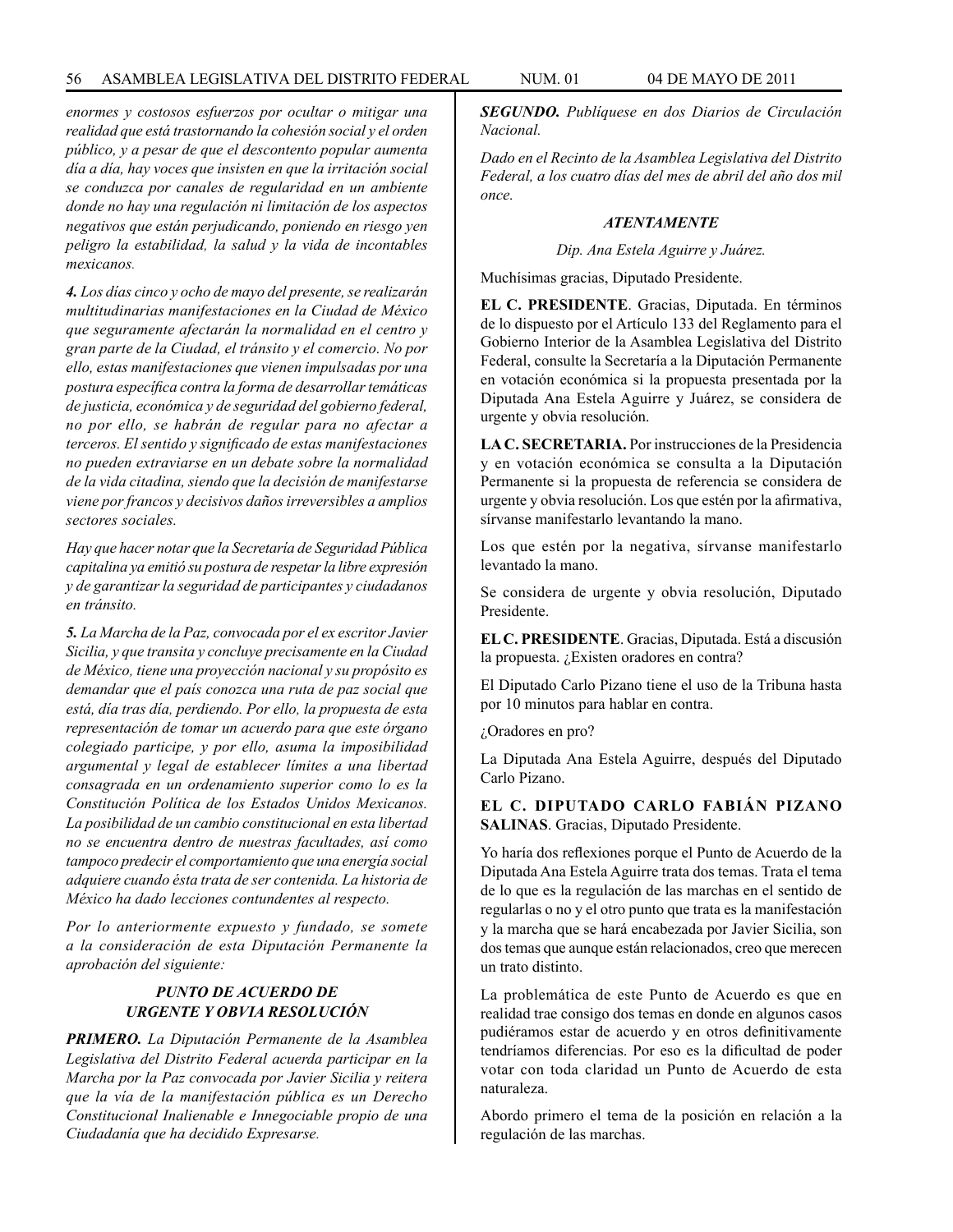Sin duda es un tema a discusión, y sin duda es un tema que merece discusión porque el asunto representa una complejidad, como tener armonizados dos derechos constitucionales ambos, es más yo diría más derechos, que tienen protección por parte de nuestra Constitución.

Sin duda el derecho a la libre expresión de ideas y a la manifestación pacífica vale la pena señalar ese tema, que coincide y convive al mismo tiempo con la libertad de tránsito y con el derecho establecido en el Artículo 14 Constitucional, por ejemplo, a no ser privado de propiedades, derechos o posesiones, sino mediante juicios seguido.

Sin duda determinadas marchas que tienen afectaciones y el propio Punto de Acuerdo lo señala, afectan la vida de miles, tratándose de la Ciudad de México, de capitalinos, en tiempo, en recursos económicos, en forma de vida que sin duda se ven afectados en muchos casos por minorías que utilizan la manifestación en ejercicio legítimo al derecho de manifestación, pero que el chiste de un Estado o de una sociedad democrática es lograr el ejercicio al mismo tiempo de ambos derechos.

Debo decir que esta preocupación que ha sido una preocupación constante de Acción Nacional no es exclusiva de Acción Nacional, el propio Jorge Carlos Díaz Cuervo en la anterior Legislatura presentó una Iniciativa que se llama Ley de Marchas y Manifestaciones Públicas para el Distrito Federal, en su momento como coordinador del Partido Social Demócrata, pero también se sumaban a esta Iniciativa Raúl Alejandro Ramírez Rodríguez, del Partido Convergencia y el Diputado Juan Ricardo García Hernández, del Partido del Trabajo.

Esta Iniciativa presentada por estos Diputados de la coalición parlamentaria Socialdemócrata señalaba en su Artículo 1° el siguiente objeto:

*La presente Ley es de orden público, interés general y tiene por objeto establecer las bases para el libre ejercicio de los derechos fundamentales de la asociación y reunión, así como el de libre tránsito reconocidos por el orden jurídico mexicano.*

Entonces, no se trata de suprimir un derecho, se trata de que todos convivan, y por eso me parece que la necesidad de regulación en esta materia los hechos lo evidencian y las posiciones políticas de partidos, como el Partido del Trabajo, el Partido Socialdemócrata, extinto ya, el de Acción Nacional o el Partido Convergencia incluso, evidencian la necesidad de regular la materia.

Yo en relación al Punto de Acuerdo, el primer punto que viene modificado al originalmente propuesto, yo haría una propuesta a la promovente de redacción, porque no estamos seguros qué se vaya a decir en esa manifestación.

¿Por qué pongo este tema sobre la mesa? Porque tratándose del grave problema que representa el crimen organizado y que varios gobiernos anteriores, federales y estatales, dejaron crecer, pareciera ahora que un gobierno que asumen el reto costoso y asume el costo político de enfrentar un tema tan delicado, ahora resulta que fuese culpa de este gobierno la existencia del crimen organizado.

No disiento de que pueda haber la necesidad de discutir públicamente si las acciones, conociendo las acciones, conociendo la estrategia habría que preguntar si todos los que se oponen a la estrategia la conocen, ese es otro tema, pero pareciera a veces que y el antecedentes de estas manifestaciones a veces pareciera que lo que se busca es que no se haga nada, que no se luche contra el crimen organizado, y en anteriores manifestaciones originadas por lo ocurrido desgraciadamente en Morelos, pareciera que la culpa radica en un solo actor, en el gobierno que ha decidido aplicar el Estado de Derecho, con sus fallas, pero esas fallas son las que hay que criticar y no en contra del crimen organizado.

Yo lo que sugiero a la ponente en el punto número uno de su Punto de Acuerdo es decir lo siguiente, porque no podemos respaldar algo que no conocemos, no conocemos qué se va a decir en esa manifestación hasta que se diga, yo lo que sugiero es que se acuerde atender en el marco de sus competencias, que esta Asamblea Legislativa acordaría atender en el marco de su competencias las demandas legítimas que se manifiesten en esta marcha.

¿Cuál es la diferencia? En una, primero no podemos respaldar algo que no conocemos. Si escuchamos lo que se dice en el foro público el día de mañana y el domingo, y esta Asamblea ya que escuchó lo que se dijo lo respalda, me parece lógico, pero no puedo respaldar algo que no ha sucedido. No sabe esta Asamblea qué se va a decir ese mismo día.

Entonces, si este Punto de Acuerdo se presentase después de la marcha, en donde sabremos qué se dijo, entonces sí podría esta Asamblea con todo conocimiento de causa decir lo respaldo o no. Ese es mi primer punto en contra del Punto de Acuerdo.

Para tratar de llegar a un punto medio yo lo que sugiero es que se manifieste que esta Asamblea en el marco de la competencia que le toca estará atenta a lo que se manifieste en esas protestas, que por cierto valga la pena decir como elemento importante en esta discusión, volviendo al tema de las manifestaciones, que la Constitución sí le marca un límite a la forma de la protesta pública. Dice el Artículo 9° en su último párrafo: *No se considerará ilegal y no podrá ser disuelta una asamblea o reunión que tenga por objeto hacer una petición o presentar una propuesta por algún acto a una autoridad si no se profieren injurias contra ésta ni se hiciere uso de violencias o amenaza*. La propia Constitución marca límites a la propia manifestación y protesta.

Entonces yo lo que propongo son dos cosas: uno, si el contenido del Punto de Acuerdo en relación al respaldo se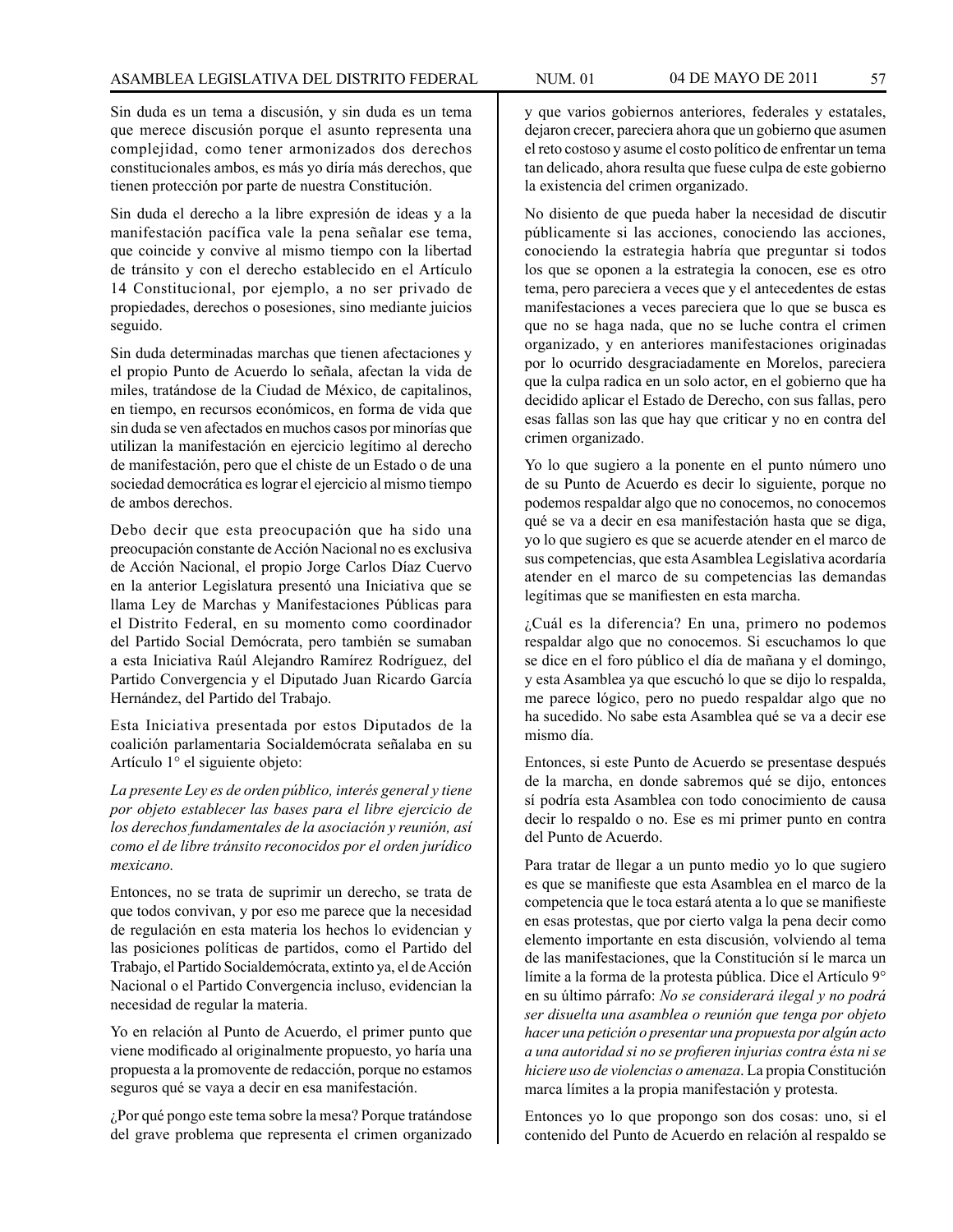modifica por estar dispuestos a atender, en el marco de su competencia, las demandas legítimas de esta manifestación, yo estaría de acuerdo en aprobar el Punto de Acuerdo. Yo no puedo respaldar o estar de acuerdo con algo que no se conoce, ya que suceda la marcha entonces podremos saber si respaldamos o no lo que se solicita en la misma.

Es cuanto, Diputado Presidente.

**EL C. PRESIDENTE.** Gracias, Diputado Pizano. Tiene el uso de la palabra y de la Tribuna la Diputada Ana Estela Aguirre, para hablar en pro y pronunciarse por lo planteado por el Diputado Pizano.

### **LA C. DIPUTADA ANA ESTELA AGUIRRE Y JUÁREZ.** Con su venia, Diputado Presidente.

En relación al cuerpo de este Punto de Acuerdo que yo someto a consideración de esta Diputación Permanente, obviamente lo que nos acaba de decir el Diputado Carlo Fabián Pizano es la interpretación de un perito en Derecho como es él y muy brillante por cierto. Aquí lo que está en juego es ciertamente el derecho constitucional de todos los ciudadanos a manifestarse públicamente en el momento que así lo deseen.

He de decirles y sobre todo a usted Diputado Pizano, que la ciudadanía cuando tiene resueltas sus demandas, desde las económicas, las políticas, las sociales, difícilmente se manifiesta, porque estamos hablando de gente trabajadora que no tiene tiempo precisamente para manifestarse todo lo que ellos quisieran; sin embargo, está de por medio ciertamente la vida.

En esta marcha que sabemos que se va a llevar a cabo y que parte de la Ciudad de Cuernavaca, Morelos, está inmerso la vida de un muchacho y de muchos muchachos que han sido asesinados precisamente por el crimen organizado y que hasta ahorita no ha habido la menor respuesta por parte de las autoridades ni locales ni federales para esclarecer esta clase de asesinatos.

No es cualquier cosa, Diputado Pizano, que le maten un hijo a uno, seguramente usted tiene hijos y sabe de qué estamos hablando. Los que tenemos hijos sabemos perfectamente que la vida de cualquiera de ellos es muy importante. El mismo Secilia decía que *cuando se le muere a uno un hijo, se le muere, no se le mata*. No somos ni huérfanos ni viudos. ¿Qué somos? Somos un dolor viviente, somos una herida abierta. Los que tenemos hijos sabemos perfectamente lo que esto significa perder un hijo y cuando nos los asesinan definitivamente no hay palabras con qué describir el dolor, y ellos, haciendo uso de su derecho de manifestación, hoy una vez más nos vuelven a pedir a las autoridades locales en este caso, que se les permita manifestarse, que se les respete su manifestación y también su dolor. Sabemos perfectamente que estos actos deben estar envueltos o inmersos en un contexto totalmente legal.

Es por eso que mi Punto de Acuerdo el día de hoy solamente involucra a las autoridades locales. Es cierto, todo lo que concierne al derecho a la manifestación sabemos que también es de orden federal, y ahí está, está en el aire esa moneda. Nada menos el día de hoy si revisamos nuestra síntesis informativa aparece una vez más la coordinadora del Grupo Parlamentario del Partido Acción Nacional insistiendo porque las marchas se regulen. Está en el aire la moneda sobre si de manera local y también federal se logra que las marchas se regularicen, argumentando desde luego los derechos, pero también es cierto que en derecho se sabe que el derecho de unos termina con el derecho de los otros, y me parece ciertamente que en este caso argumentar pérdidas de tipo económico por parte del sector comercial no es equiparable a la pérdida de vidas humanas y sobre todo de jóvenes y eso es lo que está ocurriendo en nuestro país a diario, ya no hablemos de los muertos de Chihuahua ni de las muertas de Chihuahua.

Nos parece, me parece que hoy lo que está en juego es justamente el que no nos burocraticemos cuando se trata del ejercicio, del legítimo derecho de un padre de familia que hoy representa a cientos de padres de familia que han perdido a un hijo, a un familiar; recordemos también el caso de la señora Maricela, en Chihuahua, que es toda una familia que ha desaparecido, que hoy ya han incluso pedido asilo político porque definitivamente en este país ya no se puede vivir con tranquilidad, ya no es el México del Siglo pasado en la década de los 80, que aunque había autoritarismo, no nos había llevado a esta situación de riesgo tan grande donde efectivamente hoy tenemos qué decirles a nuestros hijos que ya no se pueden divertir, que es preferible que asistan a la casa los amigos y ahí se realicen las tertulias, dándoles permiso a que beban incluso bebidas alcohólicas porque prácticamente el permitirles que asistan a un antro, a un centro de diversión, es tener permanentemente la zozobra de que regresen a casa sanos y salvos. De eso estamos hablando.

Nada más y nada menos de la vida de los jóvenes de este país, por un lado decimos hay *ninis*, ni estudia ni trabaja y son millones de muchachos en esas condiciones, pero por el otro lado tenemos a los chicos que si hacen algo por este país que tienen las facilidades de estudiar como fue el caso del hijo de Sicilia, y que hoy el muchacho ha sido asesinado con toda la mansalva que puede ser asesinado una gente que además junto con todos los demás muchachos estaban desarmados, estaban totalmente a merced de estos pillos, por decirlo de una manera lo más sencilla y blanda posible, de los sicarios que hoy azotan a nuestro país.

Sí, efectivamente es de reconocerse que el actual Gobierno Federal ha emprendido una guerra contra todo los narcotraficantes, pero también es cierto que se le ha pedido insistentemente por parte de todos los institutos políticos, por parte de muchos Diputados federales, senadores, que tiene que plantear un programa muy claro de hacia dónde está dirigiendo precisamente toda cantidad enorme de recursos que además ningún instituto, ningún tema ni salud ni educación tienen el enorme presupuesto que tiene las fuerzas castrenses de nuestro país.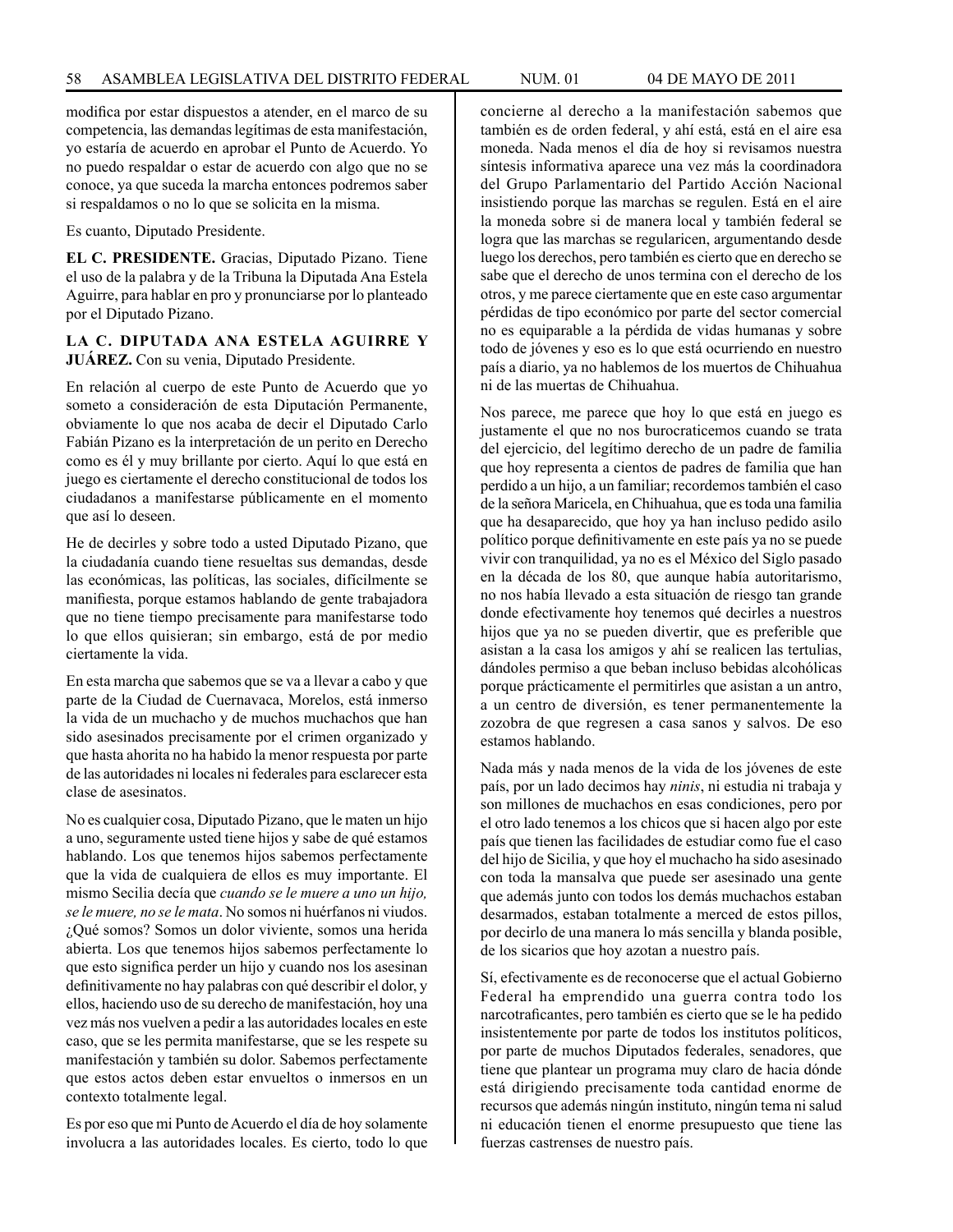Eso es justamente lo que tendría que corregirse, qué programa, qué plan, qué estrategia, qué táctica, hacia dónde exactamente vamos a dirigir nuestros esfuerzos, no nada más humanos sino también presupuestales para combatir el problema del narcotráfico.

Me parece que en este sentido ha habido oídos sordos. No hay manera de que el Gobierno Federal corrija precisamente esta famosa guerra contra el narcotráfico y voces ha habido y muchas, demasiadas diría yo y sin embargo hay una cerrazón total, tal vez porque hasta ahorita al señor Presidente de sus tres hijos, los tres están vivos y eso a mí me parece que él como padre debería de considerar que los hijos de él no son los únicos hijos, también nosotros tenemos hijos y que queremos que efectivamente vivan en paz, que tengan la posibilidad de tener un futuro que hoy creo que nadie tiene.

Muchas gracias Diputado Presidente.

**EL C. PRESIDENTE.** Diputada, me permite un momento Diputada, ¿se pronuncia entonces para sostener su Punto de Acuerdo en los términos planteados? ¿Mantiene su propuesta de Punto de Acuerdo en los términos planteados?

**LA C. DIPUTADA ANA ESTELA AGUIRRE Y JUÁREZ**. Sí, Diputado Presidente, la mantengo.

**EL C. PRESIDENTE**. Gracias, Diputada. Tiene el uso de la palabra por alusiones personales el Diputado Carlo Pizano, hasta por 5 minutos.

### **EL C. DIPUTADO CARLO FABIÁN PIZANO SALINAS**. Gracias, Diputado Presidente.

Sin duda independientemente del desarrollo económico, social o político de cualquier nación, siempre habrá alguien que esté en desacuerdo con determinada realidad, y el que haya o no manifestaciones sin duda deriva también de la actuación de un gobierno o no de atender estas problemáticas, pero incluso atendiéndolas siempre habrá alguien que esté en desacuerdo con atenderlas, es decir, va a ser una realidad constante que vemos en naciones como Suecia, como Francia, como Corea, en donde evidentemente ciertas problemáticas económicas que digamos están en mejores condiciones que nosotros, a pesar de ello existe todavía la protesta y así debe de ser, la capacidad de disentir en todo momento.

Yo quisiera concentrarme en los dos temas. Yo estoy de acuerdo en que si nos parece que el combate, que no la guerra al narcotráfico, vale la pena irnos por el término correcto, sin duda puede ser objeto y debe ser objeto de discusión pública y debe ser objeto también de que se escuche las manifestaciones públicas en torno al tema, bienvenidas sea y en eso no estamos en desacuerdo, es más, bienvenida la postura y la asunción de posiciones con respecto al tema.

Hay algunas afirmaciones que yo no comparto, haciendo referencia que no se ha obtenido la menor respuesta en cuanto a concretamente el homicidio de Juan Francisco Sicilia.

Bueno, el día de ayer el Jefe de la División de Seguridad Regional de la Policía Federal anunciaba la captura de dos presuntos responsables del asesinato, la captura de Jesús Cárdenas Pérez, alias *El Manos* y César Arturo Galindo Pérez, como dos de los presuntos responsables y homicidas de Juan Francisco Sicilia. Entonces decir la menor respuesta me parece inexacto.

Dos. No está a discusión el respeto a la manifestación, eso no está a discusión. Lo que está a discusión desde el tema y vuelvo a insistir, del Punto de Acuerdo, es de que no se busca con la regulación del ejercicio de la libre manifestación y al mismo tiempo del derecho del tránsito que uno se extinga con otro, tanto tránsito como manifestación de ideas son derechos humanos y dentro de la doctrina de derechos humanos, el principio es su integralidad, es decir, que se parte del supuesto de que los derechos humanos pueden coexistir entre si, nada más que con ciertas medidas. Entonces el ejercicio de un derecho no supone la extinción del otro, para nada, porque entonces no sería derecho el otro, sería otra cosa.

Yo lo que exhorto es a que veamos esto desde una posición de Estado y no ideológica. Yo lo que pongo a consideración es que también dejemos fuera la ideología en esta discusión.

Cuando se habla de cerrazón total también me parece inexacto, de hecho desde la Presidencia de la República se convocaron meses atrás a raíz de opiniones encontradas o contrarias a cómo estaba el Gobierno Federal ejecutando este combate, a mesas con distintos actores, políticos, sociales, sociedades religiosas, organizaciones de derechos humanos sobre el tema, entonces cerrazón total me parece no exacta esa afirmación.

Yo insisto y con eso termino, Diputado Presidente, en que no me puedo, que yo no puedo respaldar algo que no conozco, y aunque podemos tener antecedentes de lo que se va a decir, de lo que se va a decir, hay qué esperar a que se diga para ver si respaldo todo, parte o nada.

Yo lo que sugiero es que este Punto de Acuerdo se discutiese después de que sucediera la manifestación para escuchar las razones oficiales de la manifestación y entonces sí veo si respaldo o no dicha manifestación.

Es cuanto, Diputado Presidente.

**EL C. PRESIDENTE.** Gracias, Diputado Pizano. Proceda la Secretaría a preguntar a la Diputación Permanente en votación económica si es de aprobarse la propuesta a discusión en sus términos.

**LA C. SECRETARIA DIPUTADA ANA ESTELA AGUIRRE Y JUÁREZ.** Por instrucciones de la Presidencia y en votación económica, se pregunta a la Diputación Permanente si es de aprobarse la propuesta sometida a su consideración. Los que estén por la afirmativa, sírvanse manifestarlo levantando la mano.

Los que estén por la negativa, sírvanse manifestarlo levantando la mano.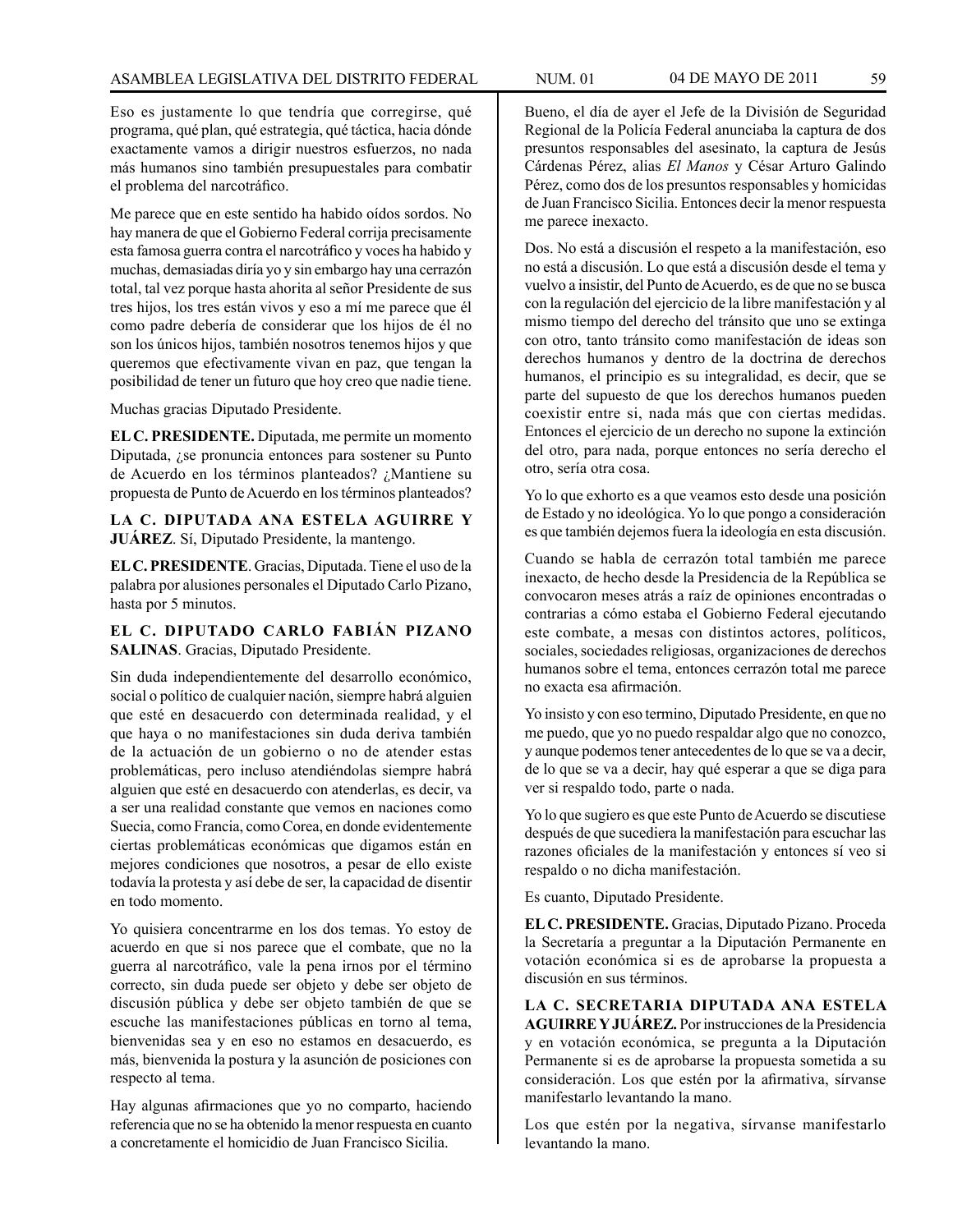Aprobada la propuesta, Diputado Presidente.

**EL C. PRESIDENTE.** Gracias, Diputada Secretaria. Remítase a las autoridades correspondientes para los efectos legales a que haya lugar.

Esta Presidencia informa que se recibieron dos solicitudes de incorporación de dos asuntos en el Orden del Día: el primero de la Diputada Ana Estela Aguirre y Juárez sobre un Punto de Acuerdo para realizar un peritaje a las viviendas que están clasificadas en nivel de riesgo estructural y geológico, y el segundo de los Diputados Karen Quiroga Anguiano y Guillermo Sánchez Torres sobre un Punto de Acuerdo por el que se exhorta a la Procuraduría Social en el Distrito Federal a que ejerza el presupuesto que le fue asignado por esta Honorable Asamblea Legislativa en el Capítulo 4000 del ejercicio fiscal 2011.

Por lo tanto proceda la Secretaría a consultar a la Diputación Permanente en votación económica si son de incorporarse dichos asuntos en el Orden del Día.

**LA C. SECRETARIA.** Por instrucciones de la Presidencia y en votación económica, se consulta a la Diputación Permanente si está a favor o en contra de la inclusión de las propuestas de las Diputadas Ana Estela Aguirre y Karen Quiroga que se someten a su consideración. Los que estén por la afirmativa, sírvanse manifestarlo levantando la mano.

Los que estén por la negativa, sírvanse manifestarlo levantando la mano.

**EL C. PRESIDENTE.** Se aprueba la incorporación de los puntos referidos.

Para presentar una Proposición con Punto de Acuerdo para solicitar al Jefe de Gobierno del Distrito Federal explique las causas por las cuales no han sido publicados los Programas Delegacionales de Turismo, se concede el uso de la Tribuna al Diputado Carlo Fabián Pizano Salinas, del Grupo Parlamentario del Partido Acción Nacional.

**EL C. DIPUTADO CARLO FABIÁN PIZANO SALINAS.** Con su venia, Diputado Presidente.

*PROPOSICIÓN CON PUNTO DE ACUERDO PARA SOLICITAR AL JEFE DE GOBIERNO DEL DISTRITO FEDERAL EXPLIQUE LAS CAUSAS POR LAS CUALES NO HAN SIDO PUBLICADOS LOS PROGRAMAS DELEGACIONALES DE TURISMO, QUE PRESENTA EL DIPUTADO CARLO FABIÁN PIZANO SALINAS, DEL GRUPO PARLAMENTARIO DEL PARTIDO ACCIÓN NACIONAL.*

*El suscrito, Diputado a la Asamblea Legislativa del Distrito Federal, V Legislatura, CarIo Fabián Pizano Salinas integrante del Grupo Parlamentario del Partido Acción Nacional, con fundamento en lo dispuesto por los Artículos 11, 17 fracción VI, 18 fracción VII de la Ley Orgánica; 93, 98 y 133 del Reglamento para el Gobierno Interior, ambos de la Asamblea Legislativa del Distrito Federal, someto a*  *la consideración del Pleno de esta Honorable Asamblea Legislativa, con carácter de urgente y obvia resolución, la siguiente: Proposición con Punto de Acuerdo para solicitar al Secretario de Turismo del Distrito Federal explique las causas por las cuales no han sido publicados los Programas Delegacionales de Turismo, al tenor de los siguientes:*

### *ANTECEDENTES*

*1. El turismo representa para la Ciudad de México, la tercera actividad económica por su contribución al Producto Interno Bruto y por su capacidad para generar empleos productivos. Se calcula, según cifras de la Secretaría de Turismo que en el año 2010, el turismo representó para la Ciudad de México 3,443.3 millones de dólares, por concepto de derrama económica, lo cual equivale al 7,9% del PIB, en tanto que alrededor de 909,963 personas laboran, directa e indirectamente en el turismo de la Ciudad; estas cifras le han valido al Distrito Federal ser considerado como el principal destino turístico del país, al recibir un total de 11,074,690 millones de turistas que se hospedaron en hoteles, durante el año de referencia.*

*2. El pasado 30 de agosto de 2010, se publicó la Ley de Turismo del Distrito Federal, la cual, en su Artículo catorce, fracción XIV, señala la obligación de los Jefes Delegacionales para "Proponer al Jefe de Gobierno, en coordinación con la Secretaría, los Programas Delegacionales de Turismo, para su aprobación".*

*3. Asimismo, en su Artículo sexto transitorio, el ordenamiento mencionado señala que "los Jefes Delegacionales electos para el período 2009-2012, deberán proponer al Jefe de Gobierno los Programas Delegacionales de Turismo, en coordinación con la Secretaría, a que se refiere el Artículo 14 de esta Ley, dentro de los sesenta días naturales siguientes a su publicación. El Jefe de Gobierno deberá emitir dichos programas dentro de los sesenta días naturales siguientes a la recepción de las propuestas de los Jefes Delegacionales".*

*4. En cumplimiento al Artículo mencionado en el párrafo anterior, el 31 de octubre de 2010, la totalidad de los Jefes Delegacionales habían entregado a la Secretaría de Turismo, sus propuestas de Programas Delegacionales, sin embargo hasta e día de hoy el Gobierno del Distrito Federal no ha emitido ni un solo programa delegacional en materia de turismo.*

### *CONSIDERANDOS*

*PRIMERO. Que para la Ciudad de México el turismo es una de las actividades económicas más importantes por su contribución en la captación de inversiones, en la generación de empleos y en el aprovechamiento sustentable de recursos culturales y naturales.*

*SEGUNDO. Que para el adecuado desarrollo de la actividad turística en la Ciudad de México se requiere, en la medida de sus responsabilidades y facultades, la participación activa y decidida de las Delegaciones.*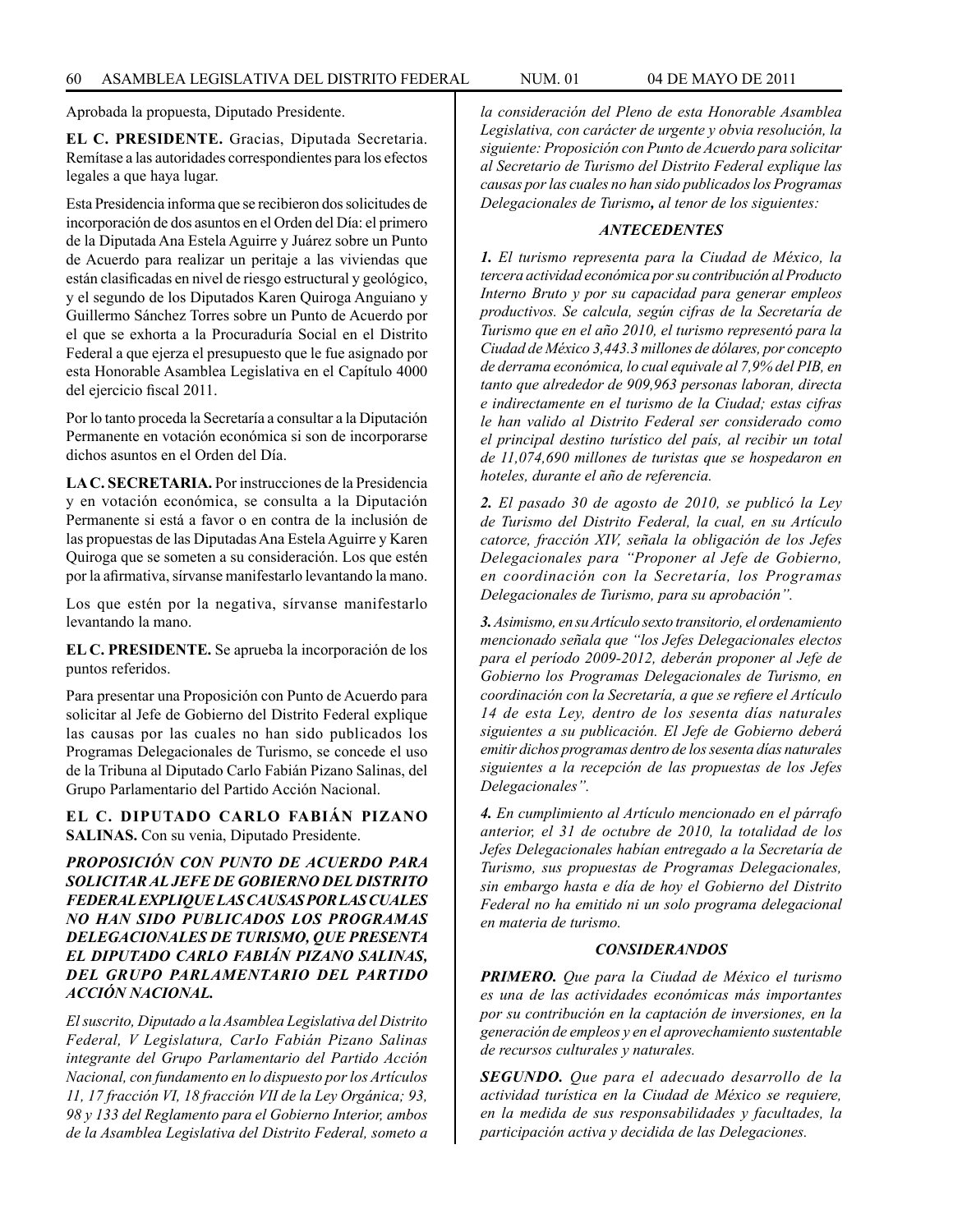*TERCERO. Que para que la participación de las Delegaciones en el ámbito turístico sea eficiente y eficaz, ésta se debe dar en el marco de una cultura de planificación y ordenamiento de las acciones pertinentes.*

*CUARTO. Que el mejor instrumento para lograr una adecuada gestión de la actividad turística, en el ámbito delegacional, es el Programa Delegacional de Turismo.*

*QUINTO. Que las dieciséis propuestas de Programas Delegacionales de Turismo han sido entregadas a la Secretaría de Turismo del Gobierno del Distrito Federa I y que el plazo que la Ley de Turismo prevé para la publicación de dichos documentos ha sido rebasado.*

*Por lo anteriormente expuesto y fundado, someto a la consideración de esta Asamblea Legislativa del Distrito Federal, el siguiente:*

### *PUNTO DE ACUERDO*

*PRIMERO. Se solicita al Secretario de Turismo del Distrito Federal Informe las causas por las que no han sido Publicados los Programas Delegacionales de Turismo.*

*SEGUNDO. Se Exhorta al Gobierno del Distrito Federal para que, en Acato a lo señalado en el Artículo Sexto Transitorio de la Ley de Turismo del Distrito Federal, Publíquese a la Brevedad los Programas Delegacionales de Turismo del Distrito Federal.*

*Recinto Legislativo, 02 de mayo de 2011.*

#### *ATENTAMENTE*

#### *Dip. Carlo Fabián Pizano Salinas*

Es cuanto, Diputado Presidente.

**EL C. PRESIDENTE.** Gracias, Diputado Pizano. En términos de lo dispuesto por el Artículo 133 del Reglamento para el Gobierno Interior de la Asamblea Legislativa del Distrito Federal, consulte la Secretaría a la Diputación Permanente en votación económica si la propuesta presentada por el Diputado Carlo Fabián Pizano Salinas se considera de urgente y obvia resolución.

**LA C. SECRETARIA.** Por instrucciones de la Presidencia y en votación económica se consulta a la Diputación Permanente si la propuesta de referencia se considera de urgente y obvia resolución. Los que estén por la afirmativa sírvanse manifestarlo levantando la mano.

Los que estén por la negativa sírvanse manifestarlo levantando la mano.

Se considera de urgente y obvia resolución, Diputado Presidente.

**EL C. PRESIDENTE.** Gracias, Diputada. Está a discusión la propuesta. ¿Existen oradores en contra?

Proceda la Secretaría a preguntar a la Diputación Permanente en votación económica si es de aprobarse la propuesta a discusión.

**LA C. SECRETARIA.** Por instrucciones de la Presidencia y en votación económica se pregunta a la Diputación Permanente si es de aprobarse la propuesta sometida a su consideración. Los que estén por la afirmativa sírvanse manifestarlo levantando la mano.

Los que estén por la negativa sírvanse manifestarlo levantando la mano.

Aprobada la propuesta, Diputado Presidente.

**EL C. PRESIDENTE.** Gracias, Diputada. Remítase a las autoridades correspondientes para los efectos legales a que haya lugar.

Para presentar una Proposición con Punto de Acuerdo sobre las inundaciones en la Colonia Residencial y en la unidad habitacional Modular Acueducto de Guadalupe en la Delegación Gustavo A. Madero, se concede el uso de la Tribuna al Diputado Carlo Fabián Pizano Salinas, del Grupo Parlamentario del Partido Acción Nacional.

**EL C. DIPUTADO CARLO FABIÁN PIZANO SALINAS.** Gracias, Diputado Presidente.

*PROPOSICIÓN CON PUNTO DE ACUERDO SOBRE LAS INUNDACIONES EN LA COLONIA RESIDENCIAL Y EN LA UNIDAD HABITACIONAL MODULAR ACUEDUCTO DE GUADALUPE EN LA DELEGACIÓN GUSTAVO A. MADERO, QUE PRESENTA EL DIPUTADO CARLO FABIÁN PIZANO SALINAS, DEL GRUPO PARLAMENTARIO DEL PARTIDO ACCIÓN NACIONAL.*

*El suscrito Diputado Carla Fabián Pizano Salinas, integrante del Grupo Parlamentario del Partido Acción Nacional, con fundamento en lo dispuesto por los Artículos, 17, fracción VI, de la Ley Orgánica de la Asamblea Legislativa del Distrito Federal y 133 del Reglamento para el Gobierno Interior de la Asamblea Legislativa del Distrito Federal, someto a consideración de esta Honorable Asamblea Legislativa el siguiente Punto de Acuerdo de urgente y obvia resolución: "Punto de Acuerdo sobre las inundaciones en la Colonia Residencial Acueducto de Guadalupe y en la Unidad Habitacional Modular Acueducto de Guadalupe en la Delegación Gustavo A. Madero", de conformidad con los siguientes:*

## *ANTECEDENTES*

*1. El pasado viernes 15 de abril de este año a las 21:30 hrs, se registró una lluvia intensa acompañada de granizo en todo el Distrito Federal, siendo más intensa en el norte de la Ciudad, afectando principalmente a las Colonias Guadalupe Proletaria, Progreso Nacional y nuevamente como hace más de un año, Residencial Acueducto de Guadalupe y Unidad Habitacional Modular Acueducto de Guadalupe.*

*2. De acuerdo a la versión de algunos vecinos, el problema se originó porque no se abrió una compuerta del drenaje*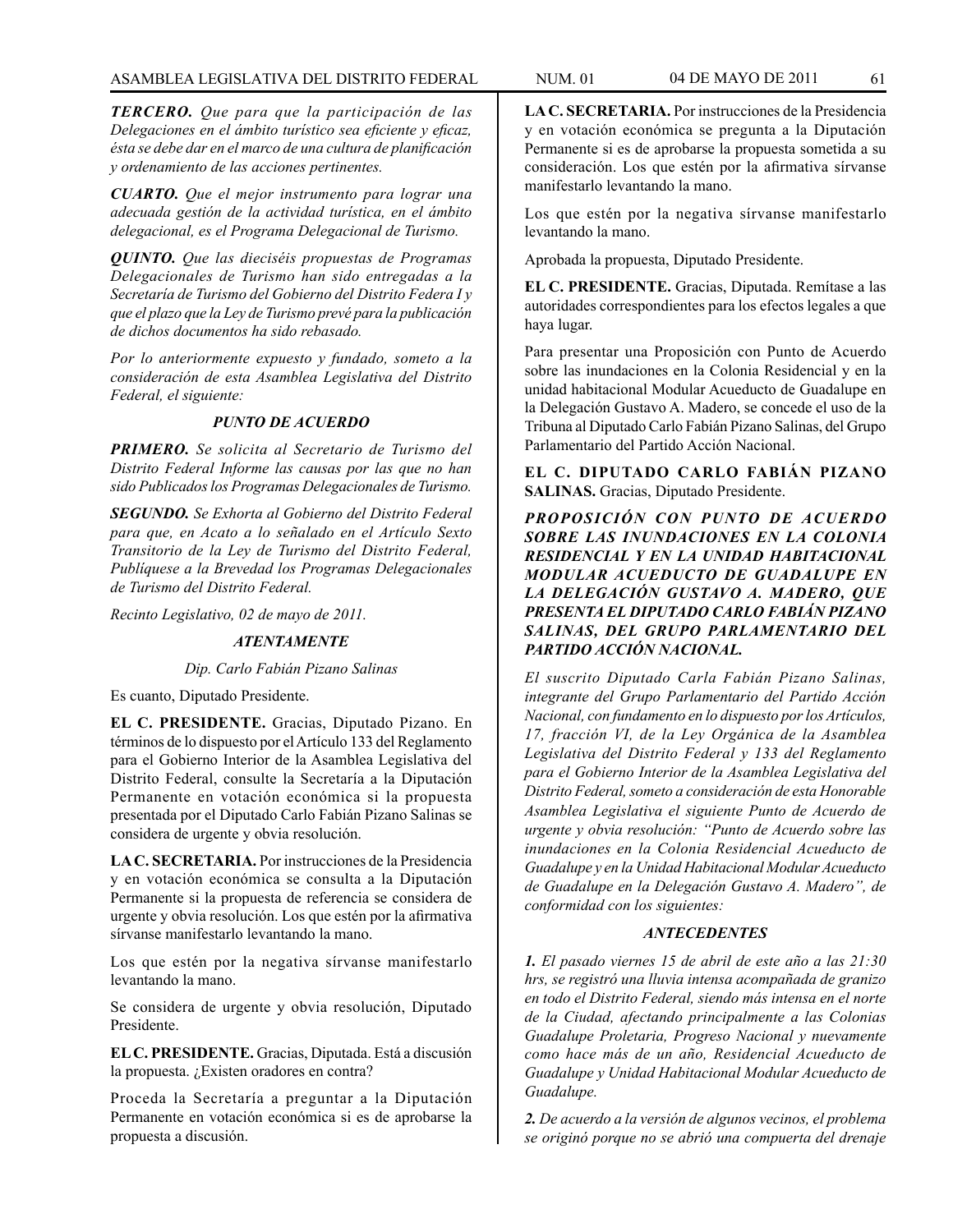#### 62 ASAMBLEA LEGISLATIVA DEL DISTRITO FEDERAL NUM. 01 04 de MAYO de 2011

*profundo debido al mantenimiento que se estaba realizando por el Sistema de Aguas de la Ciudad de México, lo que provocó que se desbordaran las aguas negras de las alcantarillas y coladeras, inundando varias casas al alcanzar el agua una altura de hasta 40 centímetros y en el peor de los casos de 1 metro y medio.*

*3. Con lo ocurrido la noche del pasado viernes, quedaron afectadas más de 15 calles y al día de hoy, el patrimonio de un número indeterminado de vecinos, aunado al posible contagio de enfermedades infecciosas y la tranquilidad de las personas.*

*4. Hasta el momento no ha habido deslinde de responsabilidades de las autoridades y no se sabe a ciencia cierta cual fue la verdadera causa que nuevamente provocó la inundación que referimos.*

*5. En septiembre de dos mil nueve hubo inundaciones por las obras del gobierno del Estado de México y que forman parte de la autopista urbana Los Remedios-Ecatepec Bicentenario y en abril de dos mil diez hubo también lluvias que afectaron a los vecinos de la Colonia, en esa ocasión fue debido a que no se abrieron las compuertas del Río Tlalnepantla, provocando en ambas ocasiones los encharcamientos e inundaciones en los inmuebles referidos y las indemnizaciones para las familias afectadas por estas inundaciones no fueron atendidas de manera integral además de no ser del todo equitativas y justas.*

### *CONSIDERANDOS*

*PRIMERO. De acuerdo a lo dispuesto en el Artículo 113 segundo párrafo de Constitución Política de los Estados Unidos Mexicanos "La responsabilidad del Estado por los daños que, con motivo de su actividad administrativa irregular, cause en los bienes o derechos de los particulares, será objetiva y directa. Los particulares tendrán derecho a una indemnización conforme a las bases, límites y procedimientos que establezcan las leyes". Siendo que reiteradamente se han suscitado inundaciones en la zona, suponemos que estamos ante una actividad irregular de las autoridades.*

*SEGUNDO. Que nuevamente se ha puesto en peligro el patrimonio y la seguridad de las personas y no se percibe que se haya atendido de manera integral y expedita el problema de las inundaciones que sufren los vecinos de las Colonias Acueducto de Guadalupe.*

*TERCERO. Las autoridades de todos los niveles de gobierno tienen una responsabilidad y obligación con todos los habitantes del Distrito Federal para prevenir los desastres naturales que puedan afectar la seguridad de sus gobernados, y en el presente caso, las afectaciones que ha sufrido los vecinos se han originado por la falta de previsión de desastres de las autoridades.*

*CUARTO. Las autoridades del Distrito Federal, el Gobierno del Estado de México y del Gobierno Federal*  *han sido incapaces de coordinar acciones de prevención y mitigación de las inundaciones que se han dado en la zona y por desgracia unas y otras delegan una responsabilidad compartida con los ciudadanos.*

*QUINTO. No ha habido una autoridad que haya asumido su papel como garante de la seguridad de las personas y tampoco ha habido un deslinde de responsabilidades.*

*Por lo anterior, someto a consideración de esta Asamblea Legislativa, la siguiente proposición con carácter de urgente y obvia resolución, al tenor del siguiente:*

# *PUNTO DE ACUERDO*

*ÚNICO.Se Exhorta respetuosamente a la Comisión Nacional del Agua y se solicita al Sistema de Aguas de la Ciudad de México, a la Secretaría de Protección Civil del Distrito Federal y a la Delegación Gustavo A. Madero para que en un Plazo de Cinco Días Hábiles Informen a esta Soberanía cuales Fueron las razones que provocaron la Inundación del pasado 15 de Abril de dos mil once en las Colonias Residencial Acueducto de Guadalupe y Unidad Modular Acueducto de Guadalupe en la Delegación Gustavo A. Madero.*

*Es cuanto.*

*Dado en el Recinto de la Asamblea Legislativa del Distrito Federal, a los 02 días del mes de mayo del año 2011.*

## *ATENTAMENTE*

*Dip. Carlo Fabián Pizano Salinas*

Es cuanto, Diputado Presidente.

**EL C. PRESIDENTE.** Gracias Diputado. En términos de lo dispuesto por el Artículo 133 del Reglamento para el Gobierno Interior de la Asamblea Legislativa del Distrito Federal consulte la Secretaría a la Diputación Permanente en votación económica si la propuesta presentada por el Diputado Carlo Fabián Pizano Salinas se considera de urgente y obvia resolución.

**LA C. SECRETARIA DIPUTADA ABRIL JANNETTE TRUJILLO VÁZQUEZ.** Por instrucciones de la Presidencia y en votación económica se consulta a la Diputación Permanente si la propuesta de referencia se considera de urgente y obvia resolución. Los que estén por la afirmativa, sírvanse manifestarlo levantando la mano.

Los que estén por la negativa, sírvanse manifestarlo levantando la mano.

Se considera de urgente y obvia resolución, Diputado Presidente.

**EL C. PRESIDENTE.** Está a discusión la propuesta. ¿Existen oradores en contra?

Proceda la Secretaría a preguntar a la Diputación Permanente en votación económica si es de aprobarse la propuesta a discusión.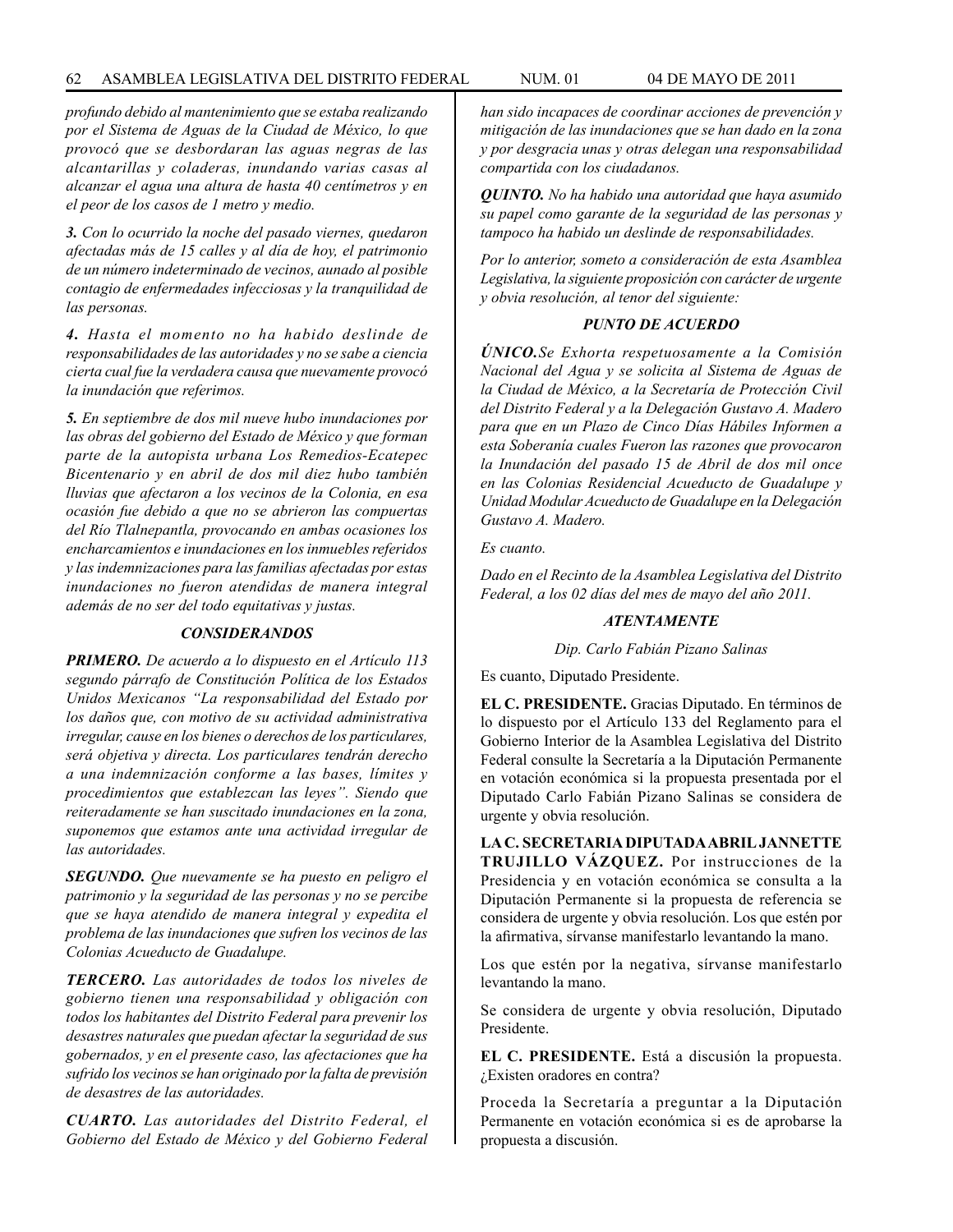**LA C. SECRETARIA.** Por instrucciones de la Presidencia y en votación económica se pregunta a la Diputación Permanente si es de aprobarse la propuesta sometida a su consideración. Los que estén por la afirmativa, sírvanse manifestarlo levantando la mano.

Los que estén por la negativa, sírvanse manifestarlo levantando la mano.

Aprobada la propuesta, Diputado Presidente.

**EL C. PRESIDENTE.** Gracias Diputada. Remítase a las autoridades correspondientes para los efectos legales a que haya lugar.

Para presentar una Proposición con Punto de Acuerdo para exhortar al Secretario de Salud del Distrito Federal, Doctor Armando Ahued Ortega, para que el fenómeno del *mobbing*, acoso laboral, sea considerado como problema de salud pública, así como el de establecer y difundir un programa de prevención, diagnóstico oportuno y tratamiento a las víctimas y agresores que presenten esta problemática, se concede el uso de la Tribuna al Diputado Jorge Palacios Arroyo, a nombre propio y de la Diputada Mariana Gómez del Campo Gurza, del Grupo Parlamentario del Partido Acción Nacional.

**EL C. DIPUTADO JORGE PALACIOS ARROYO.** Con su venia Diputado Presidente.

*PROPOSICIÓN CON PUNTO DE ACUERDO PARA EXHORTAR AL SECRETARIO DE SALUD DEL DISTRITO FEDERAL, DR. ARMANDO AHUED ORTEGA, PARA QUE EL FENÓMENO DEL MOBBING (ACOSO LABORAL) SEA CONSIDERADO COMO PROBLEMA DE SALUD PÚBLICA, ASÍ COMO EL DE ESTABLECER Y DIFUNDIR UN PROGRAMA DE PREVENCIÓN, DIAGNÓSTICO OPORTUNO Y TRATAMIENTO A LAS VICTIMAS Y AGRESORES QUE PRESENTEN ESTA PROBLEMÁTICA, QUE PRESENTA EL DIPUTADO JORGE PALACIOS ARROYO A NOMBRE PROPIO Y DE LA DIPUTADA MARIANA GÓMEZ DEL CAMPO GURZA DEL GRUPO PARLAMENTARIO DEL PARTIDO ACCIÓN NACIONAL.*

*Los suscritos, Diputados Mariana Gómez del Campo Gurza y Jorge Palacios Arroyo de la Asamblea Legislativa del Distrito Federal, V Legislatura, integrantes del Grupo Parlamentario del Partido Acción Nacional, con fundamento en lo dispuesto por los Artículos 11, 17 fracción VI, 18 fracción VII de la Ley Orgánica, 93, 98 y 132 del Reglamento para el Gobierno Interior, ambos de la Asamblea Legislativa del Distrito Federal, sometemos a la consideración de esta Diputación Permanente de la Asamblea Legislativa, para que sea turnado a la comisión correspondiente, la siguiente: Proposición con Punto de Acuerdo para exhortar al Secretario de Salud del Distrito Federal, Dr. Armando Ahued Ortega, para que el fenómeno del "Mobbing" (acoso laboral) sea considerado como* 

*problema de salud pública; así como el de establecer y difundir un programa de prevención, diagnóstico oportuno y tratamiento a las víctimas y agresores que presenten esta problemática, al tenor de los siguientes antecedentes:*

### *ANTECEDENTES*

*El Diccionario de la Real Academia Española, define el acoso moral o psicológico, como "la práctica ejercida en las relaciones personales, especialmente en el ámbito laboral, consistente en un trato vejatorio y descalificador hacia una persona, con el fin de desestabilizarla psíquicamente". El acoso laboral o acoso moral en el lugar del trabajo, conocido frecuentemente a través del término inglés mobbing ("asediar, acosar, acorralar en grupo"), la persona o grupo de personas reciben una violencia psicológica injustificada a través de actos negativos y hostiles en el trabajo por parte de sus compañeros (horizontal), de sus subalternos (en sentido vertical ascendente) o de sus superiores (en sentido vertical descendente), en ocasiones se añaden "accidentes fortuitos" y hasta agresiones físicas, en los casos más graves. Piñuel lo define como "Un maltrato verbal y conductual continuado y frecuente en el tiempo, de al menos seis meses y que se produce cada semana; u n objetivo final de fustigar, agobiar, reducir, acobardar, y romper la resistencia psicológica de la víctima para que abandone el lugar de trabajo mediante la baja, la renuncia o despido procedente; y una obligación de las víctimas de ir a un lugar de trabajo donde saben que van a ser fustigados". Pretendiendo el abandono del trabajo por parte de la víctima o víctimas, la cual es considerada por sus agresores como una amenaza para sus intereses personales (ambición de poder, de riquezas, posición social, mantenimiento del statu o, etc.)*

*El sueco Heinz Leymann investigó el fenómeno en la década de 1980, y fue quien utilizó por primera vez el término mobbing para referirse al problema. Otros autores destacados en el estudio del acoso moral y del mobbing son la francesa Marie-France Hirigoyen y el español Iñaki Piñuel y Zabala.* 

*La incidencia poblacional del acoso laboral se calcula que se encuentra entre ello y el 15 O/o del total de los trabajadores en activo.* 

*Según el profesor Iñaki Piñuel y Zabala son estrategias habituales en el acoso laboral las siguientes:*

*- Gritar, avasallar o insultar a la víctima cuando está sola o en presencia de otras personas.*

*- Asignarle objetivos o proyectos con plazos que se saben inalcanzables o imposibles de cumplir, y tareas que son manifiestamente inacabables en ese tiempo.*

*- Sobrecargar selectivamente a la víctima con mucho trabajo.*

*- Amenazar de manera continuada a la víctima o coaccionarla.*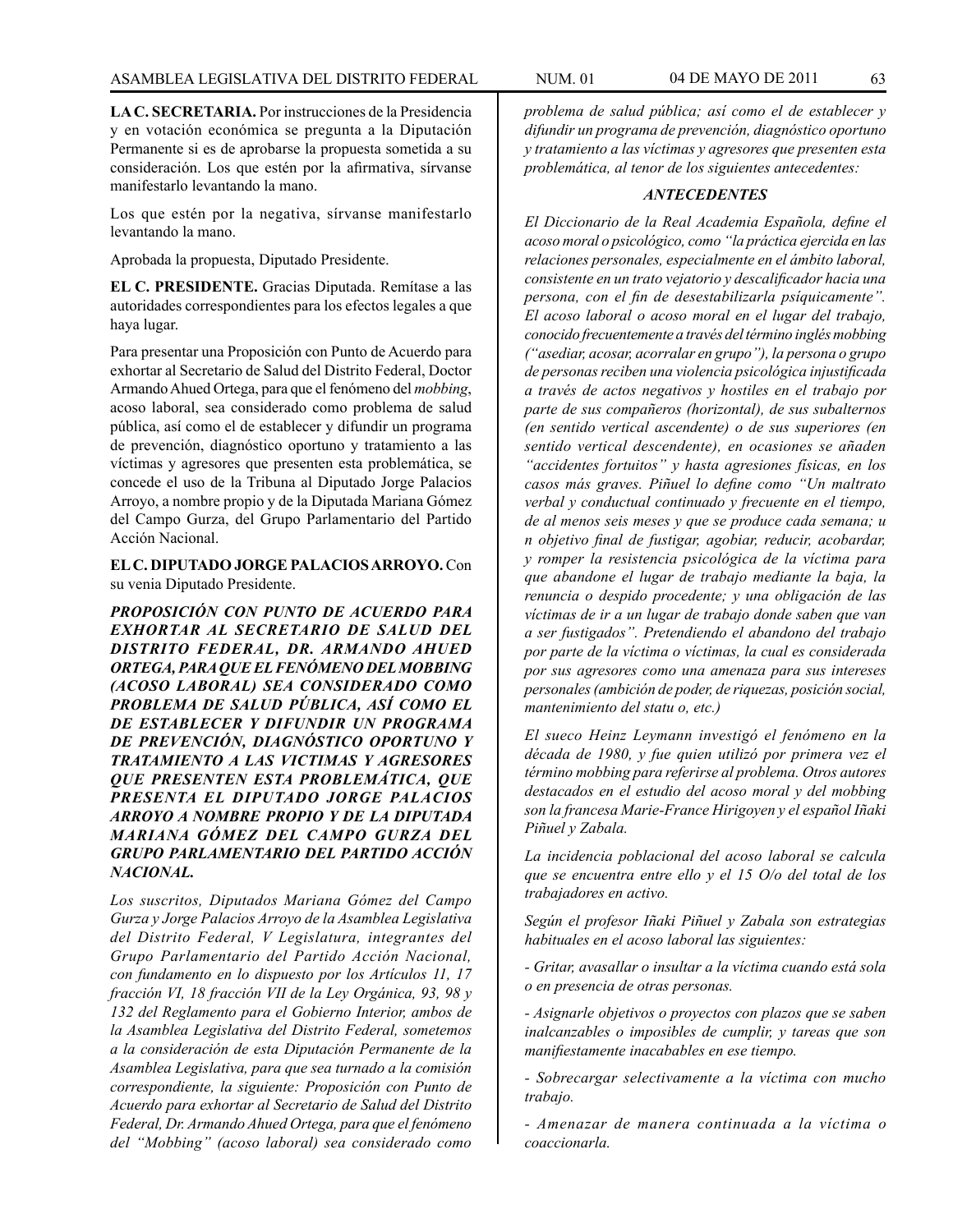#### 64 ASAMBLEA LEGISLATIVA DEL DISTRITO FEDERAL NUM. 01 04 de MAYO de 2011

*- Quitarle áreas de responsabilidad, ofreciéndole a cambio tareas rutinarias, sin interés o incluso ningún trabajo que realizar (hasta que se aburra y se vaya).*

*- Modificar sin decir nada al trabajador las atribuciones o responsabilidades de su puesto de trabajo.*

*- Tratarle de una manera diferente o discriminatoria, usar medidas exclusivas contra él, con vistas a estigmatizarlo ante otros compañeros o jefes (excluirle, discriminarle, tratar su caso de forma diferente).*

*- Ignorarle o excluirle, hablando sólo a una tercera persona presente, simulando su no existencia o su no presencia física en la oficina, o en las reuniones a las que asiste.*

*- Retener información crucial para su trabajo o manipularla para inducirle a error en su desempeño laboral, y acusarle después de negligencia o faltas profesionales.*

*- Difamar a la víctima, extendiendo por la empresa u organización rumores maliciosos o calumniosos que menoscaban su reputación, su imagen o su profesionalidad.*

*- Infravalorar o no valorar en absoluto el esfuerzo realizado por la víctima, negándose a evaluar periódicamente su trabajo.*

*- Bloquear el desarrollo o la carrera profesional, limitando retrasando o entorpeciendo el acceso a promociones, cursos o seminarios de capacitación.*

*- Ignorar los éxitos profesionales o atribuirlos maliciosamente a otras personas o a elementos ajenos a él, como la casualidad, la suerte, la situación del mercado, etc.*

*- Criticar continuamente su trabajo, sus ideas, sus propuestas, sus soluciones, etc.*

*- Monitorizar o controlar malintencionadamente su trabajo con vistas a atacarle o a encontrarle faltas o formas de acusarle de algo.*

*- Castigar duramente o impedir cualquier toma de decisión o Iniciativa personal en el marco de sus responsabilidades y atribuciones.*

*- Bloquear administrativamente a la persona, no dándole traslado, extraviando, retrasando, alterando o manipulando documentos o resoluciones que le afectan.*

*- Ridiculizar su trabajo, sus ideas o los resultados obtenidos ante los demás trabajadores, caricaturizándolo o parodiándolo.*

*- Invadir la privacidad del acosado interviniendo su correo, su teléfono, revisando sus documentos, armarios, cajones, etc.*

*- Robar, destruir o sustraer elementos clave para su trabajo.*

*- Atacar sus convicciones personales, ideología o religión,*

*- Animar a otros compañeros a participar en cualquiera de las acciones anteriores mediante la persuasión, la coacción o el abuso de autoridad.*

*El llamado "mobbing maternal" o, más propiamente, acoso contra las mujeres embarazadas, es una práctica muy común en los centro de trabajo. Es un tipo de castigo que debe servir de aviso para otras mujeres que observan lo que le ocurre a la víctima y que de este modo no se atrevan a quedar embarazadas. Iñaki Piñuel y Zabala, mencionan que:*

*El 18 % de las trabajadoras denuncian que en su organización se producen presiones contra las mujeres por causa de su maternidad.*

*El 8 % de las trabajadoras acosadas refieren como causa principal del mobbing su maternidad.*

*El 16 % de las trabajadoras acosadas lo son por reclamar derechos laborales que les corresponden.*

*El 16 % de las trabajadoras acosadas denuncian acoso simplemente por el hecho de ser mujeres.*

*Perfil habitual de la víctima*

*- Personas que tienen mayor probabilidad de ser envidiadas por sus características personales, sociales o familiares (por su éxito social, su buena fama, inteligencia, apariencia física).*

*- El mobbing suele afectar a trabajadores perfectamente válidos y capaces, bien valorados y creativos. Muy frecuentemente se trata de adultos superdotados, de forma que suelen ser, paradójicamente, los mejores de la organización.*

*- En otros casos se debe a haberse resistido la víctima a participar, colaborar o a "mirar a otro lado" mientras se producían "enjuagues", es decir, por aquello que conocen o han presenciado.*

*- Otro perfil es el de aquellos que presentan un exceso de ingenuidad y buena fe y que no saben hacer frente desde el principio a aquellos que pretenden manipularlos o perjudicarlos.*

*- También se elige a la víctima debido a su juventud, orientación sexual, ideología política, religión, procedencia geográfica, etc.*

*- Es muy frecuente que se seleccione a las víctimas entre personas que presenten un factor de mayor vulnerabilidad personal, familiar o social (inmigrantes, discapacitados, enfermos, víctimas de violencia doméstica, mujeres u hombres atractivos...). En estos casos la posibilidad de hacer frente a los acosadores disminuye, viéndose facilitada la impunidad de éstos.*

*No es infrecuente encontrar (aunque no es siempre el caso) que esa necesidad insaciable de agredir, controlar y destruir que suelen presentar los hostigadores, procede de una serie de tendencias psicopatológicas o de personalidades mórbidas o premórbidas. Estas psicopatías corresponden a autopromotores aberrantes, maquiavélicos, narcisistas o*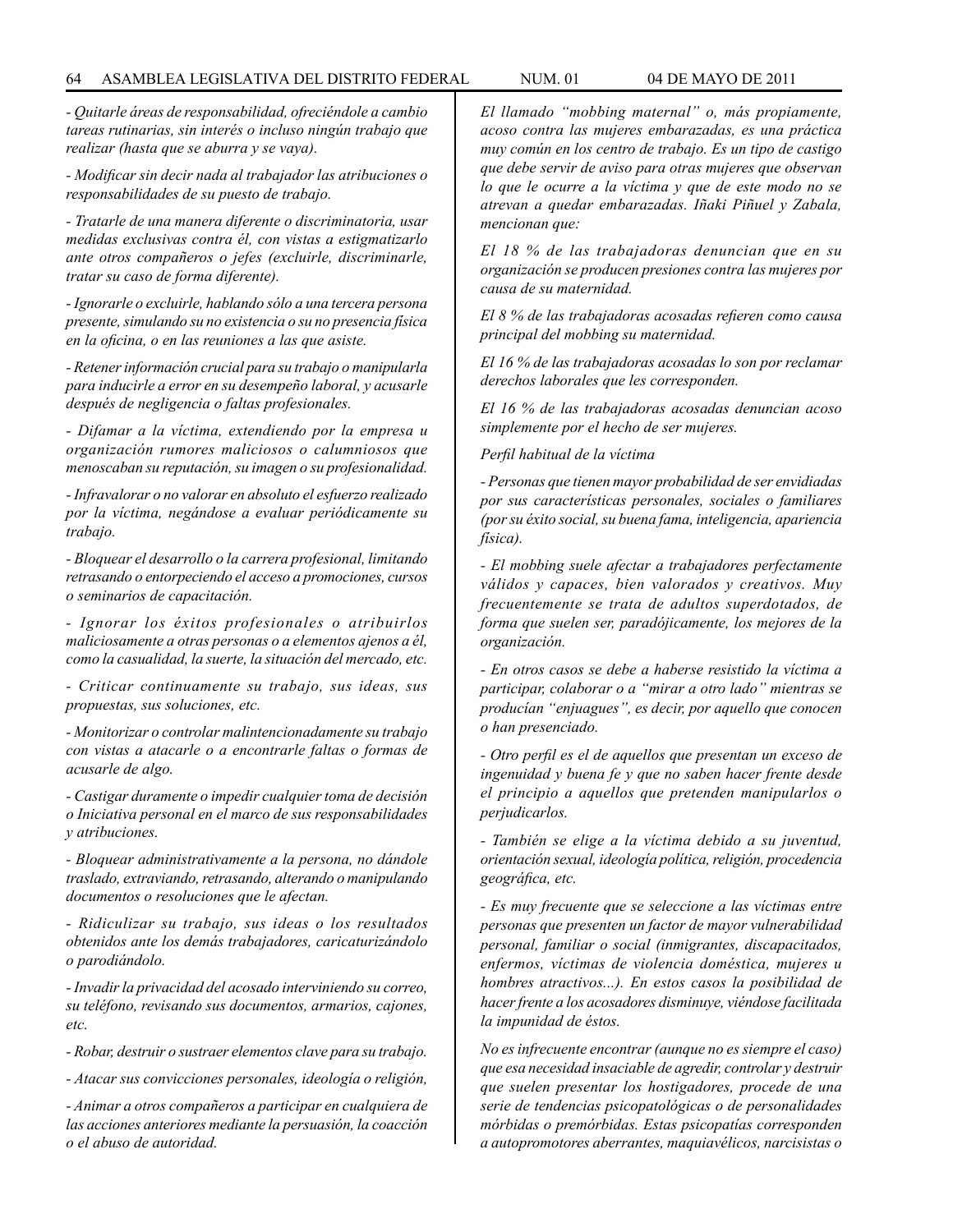*paranoides, que aprovechan la situación que les brindan los entornos más o menos turbulentos o desrregulados de las modernas organizaciones para ir sobre sus víctimas.*

*Consecuencias psicológicas y laborales*

*- Lento deterioro de la confianza en sí misma y en sus capacidades profesionales por parte de la víctima.*

*- Proceso de desvaloración personal.*

*- Desarrollo de la culpabilidad en la víctima (la propia familia suele cuestionarla sobre su comportamiento).*

*- Creencia de haber cometido verdaderamente errores, fallos o incumplimientos.*

*- Somatización del conflicto: enfermedades físicas.*

*- Insomnio, ansiedad, estrés, irritabilidad, híper vigilancia, fatiga, cambios de personalidad, problemas de relación con la pareja, depresión.*

*- Inseguridad, torpeza, indecisión, conflictos con otras personas e incluso familiares.*

*- Bajas laborales que el acosador suele aprovechar contra el trabajador.*

*Otras consecuencias:*

*- Agresividad con la familia.*

*- Aumento de los conflictos con la familia.*

*- Aumento de las enfermedades de los hijos y problemas escolares.*

*- Retraimiento de la víctima con la familia y amigos.*

*- Abandono de los amigos y rechazo por parte del entorno de la víctima.*

*- Falta de apoyo de los familiares ante los intentos de la víctima de hacer frente a la situación, legal o psicológicamente.*

*- Estigmatización social en los sectores de actividad laboral próximos.*

*El Mobbing es un problema serio que afecta a las víctimas, pero que también afecta a las empresas ya que estos casos pueden sembrar el desaliento entre los empleados, provocar apatía y falta de rendimiento y una alta rotación de personal. Por lo anterior se infiere que este fenómeno se puede clasificar como un problema de salud en el ámbito laboral*

*A partir de los razonamientos anteriores, inferimos que el Mobbing tiene repercusiones no sólo para las organizaciones sino también para el Estado y la Sociedad.*

*Desafortunadamente en México no contamos con estadísticas del porcentaje de afectación en la población trabajadora, por lo que tenemos que acudir a trabajos Europeos.*

*Según la Encuesta de Calidad de Vida en el Trabajo 2008, los trabajadores señalan que un factor importante para*  *el desarrollo de sus labores es contar con escenarios laborales sanos, en un 88% Del ejercicio realizado por el Ministerio de Trabajo y Asuntos Sociales en España; se desprende que entre 50% y 60% del ausentismo se produce por estrés laboral. La factura anual es considerable, ya que asciende a unos 20 millones de euros como mínimo en toda la Unión Europea (UE, 2004). Sobre la misma línea, la Organización Internacional del Trabajo (OIT) afirma que el costo de los problemas de salud mental relacionados con el trabajo, incluido el estrés, representa el 3% del Producto Interno Bruto (PIB) de la Unión Europea (OIT, 2005). Pero curiosamente, ningún país miembro de la UE, tiene el estrés en su lista de enfermedades profesionales. Pero hay países como Italia y Reino Unido que aceptan pruebas que llevan a su reconocimiento ante los Tribunales.*

*El padecimiento psíquico de los afectados, tiene graves repercusiones sobre su salud.*

*Los síntomas más habituales de la afectación sobre la salud de la victima son: entre sus efectos primarios, los dolores de cabeza, musculares y articulares, las alteraciones en sus relaciones personales e irritabilidad, que pueden derivar en trastornos de ansiedad, ataques de pánico, sensación de muerte inminente o cardiopatías.* 

*Son daños psicológicos, no visibles, pero que, muchas veces, somatizan en daños físicos y que pueden ir desde dermatitis hasta insomnios o estrés pasando por depresiones, enfermedades gastrointestinales e infecciones varias. Lo que sí parece claro es que, en muchas ocasiones, pueden ser irreversibles. Las víctimas pierden la memoria y la capacidad de concentración y, sobre todo, hay un descenso de la autoestima y la confianza en sí mismas. Hay que constatar que cuanto más avanza el acoso, la afectación sobre la salud es mayor y que cada vez es más difícil que la víctima se recupere, por este motivo son tan importantes las medidas de prevención, pero cuando todas estas medidas han fallado y el trabajador ha quedado gravemente dañado urge darle una atención adecuada que le ayude a resolver su situación y que no agrave su sufrimiento, por que puede llegar al suicidio.*

#### *CONSIDERANDOS*

*PRIMERO. Que la premisa de cualquier gobierno es proteger la salud de los ciudadanos, pues este es un derecho Constitucional plasmado en el Artículo 4°, encontrándose obligadas las autoridades a garantizar a sus gobernados.*

*SEGUNDO. De acuerdo al Artículo 122 apartado C, base primera, fracción V, inciso i) de la Constitución Política de los Estados Unidos Mexicanos, La Asamblea Legislativa del Distrito Federal, en los términos del Estatuto de Gobierno, tendrá la facultad de normar la protección civil; justicia cívica sobre faltas de policía y buen gobierno; los servicios de seguridad prestados por empresas privadas; la prevención y la readaptación social; la salud y asistencia social; y la previsión social.*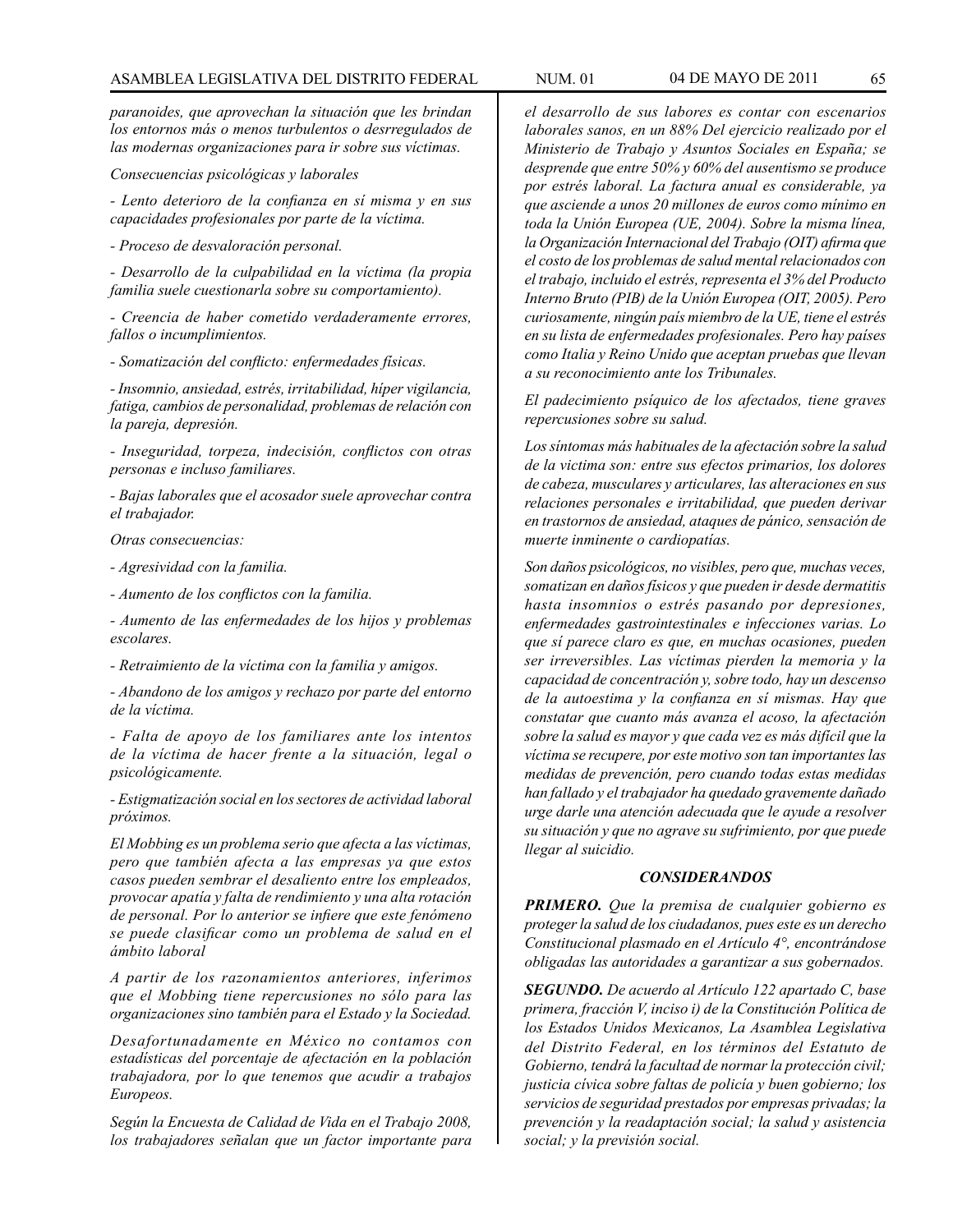*TERCERO. Que el Artículo 13 fracción VII de la Ley Orgánica de la Asamblea Legislativa del Distrito Federal, dispone que es obligación de los Diputados, representar los intereses de los ciudadanos y promover y gestionar la solución de los problemas y necesidades colectivas ante las autoridades competentes, en el caso partícula de este Punto* 

*CUARTO. Que de conformidad con el Artículo 42 del Estatuto de Gobierno del Distrito Federal, La Asamblea Legislativa es competente y tiene facultades para legislar, regular la prestación y la concesión de los servicios públicos, como lo es la salubridad de la sociedad.*

*de Acuerdo ante la Secretaría de Salud del Distrito Federal*

*QUINTO. Que en La Ley de Salud del Distrito Federal en su Artículo 2, menciona los derechos que tienen los habitantes del Distrito Federal a la Protección de la salud y de la competencia del Gobierno del Distrito Federal y la Secretaría de Salud del Distrito Federal de cumplir cabalmente con este derecho.*

*SEXTO. Que de conformidad con el Artículo 11 fracción III de la Ley mencionada dispone que, los usuarios de los servicios de salud tienen derecho a ser atendidos oportuna, eficaz y cálidamente por el personal de salud que corresponda, con respecto a sus derechos.*

*CUARTO. Que en el Capítulo XVI, de la misma Ley, establece la obligación de realizar acciones para la Promoción de la Salud, por parte del Gobierno del Distrito Federal, pues forma parte fundamental de la base social de la protección a la salud y tiene por objeto crear, conservar y mejorar las condiciones deseables de salud para la población.*

*Por lo anteriormente expuesto, fundado y motivado someto a la consideración de este Honorable Órgano de Gobierno, la siguiente Proposición con Punto de Acuerdo:*

#### *PUNTO DE ACUERDO*

*PRIMERO. Proposición con Punto de Acuerdo para exhortar al Secretario de Salud del Distrito Federal, Dr. Armando Ahued Ortega para que el fenómeno del "mobbing" (acoso laboral) sea considerado como problema de salud pública.*

*SEGUNDO. Establecer y difundir un programa de prevención, diagnóstico oportuno y tratamiento a las víctimas y agresores que presenten esta problemática.*

*Recinto Legislativo Mayo 04 del 2011.*

#### *ATENTAMENTE*

*Dip. Mariana Gómez del Campo Gurza Dip. Jorge Palacios Arroyo*

Es cuanto, Diputado Presidente.

**EL C. PRESIDENTE**. Gracias, Diputado. Con fundamento en lo dispuesto por los Artículos 50 fracciones IV y V de la Ley Orgánica de la Asamblea Legislativa del Distrito Federal, 28 y 132 del Reglamento para su Gobierno Interior, se turna para su análisis y dictamen a la Comisión de Salud y Asistencia Social.

Para presentar una Proposición con Punto de Acuerdo por el que se exhorta al Licenciado Guillermo Calderón Aguilera, Director General del Sistema de Transporte Público de Pasajeros Metrobús, mayor capacitación y se practique exámenes médicos y toxicológicos a los conductores de ese medio de transporte y junto con la Secretaría de Transporte y Vialidad implementen medidas específicas para prevenir accidentes en el sistema de Transporte Público de Pasajeros Metrobús que presenten esta problemática, se concede el uso de la Tribuna al Diputado Jorge Palacios Arroyo, a nombre propio y de la Diputada Mariana Gómez del Campo Gurza, del Grupo Parlamentario del Partido Acción Nacional.

## **EL C. DIPUTADO JORGE PALACIOS ARROYO**. Con su venia, Diputado Presidente.

*PROPOSICIÓN CON PUNTO DE ACUERDO POR EL QUE SE EXHORTA AL LIC. GUILLERMO CALDERÓN AGUILERA, DIRECTOR GENERAL DEL SISTEMA DE TRANSPORTE PÚBLICO DE PASAJEROS METROBÚS, MAYOR CAPACITACIÓN Y SE PRACTIQUEN EXÁMENES MÉDICOS Y TOXICOLÓGICOS A LOS CONDUCTORES DE ESE MEDIO DE TRANSPORTE Y JUNTO CON LA SECRETARÍA DE TRANSPORTES Y VIALIDAD IMPLEMENTE MEDIDAS ESPECÍFICAS PARA PREVENIR ACCIDENTES EN EL SISTEMA DE TRANSPORTE PÚBLICO DE PASAJEROS METROBÚS QUE PRESENTEN ESTA PROBLEMÁTICA, QUE PRESENTA EL DIPUTADO JORGE PALACIOS ARROYO A NOMBRE PROPIO Y DE LA DIPUTADA MARIANA GÓMEZ DEL CAMPO GURZA DEL GRUPO PARLAMENTARIO DEL PARTIDO ACCIÓN NACIONAL.*

*El suscrito Diputado, a nombre propio y de la Diputada Mariana Gómez del Campo Gurza a la Asamblea Legislativa del Distrito Federal, V Legislatura, integrantes del Grupo Parlamentario del Partido Acción Nacional, con fundamento en lo dispuesto por los Artículos 17 fracción VI de la Ley Orgánica, y 133 del Reglamento para el Gobierno Interior, ambos de la Asamblea Legislativa del Distrito Federal, sometemos a la consideración de la Diputación Permanente, con carácter de urgente y obvia resolución, la presente Proposición con Punto de Acuerdo por el que se exhorta al Ingeniero Guillermo Calderón Aguilera, Director General del Sistema de Transporte Público de Pasajeros Metrobús, Mayor Capacitación y se practiquen exámenes Médicos y Toxicológicos a los Conductores de ese Medio de Transporte y junto con la Secretaría de Transportes y Vialidad implemente medidas específicas para prevenir accidentes en el Sistema de Transporte Público de Pasajeros Metrobús, al tenor de los siguientes:*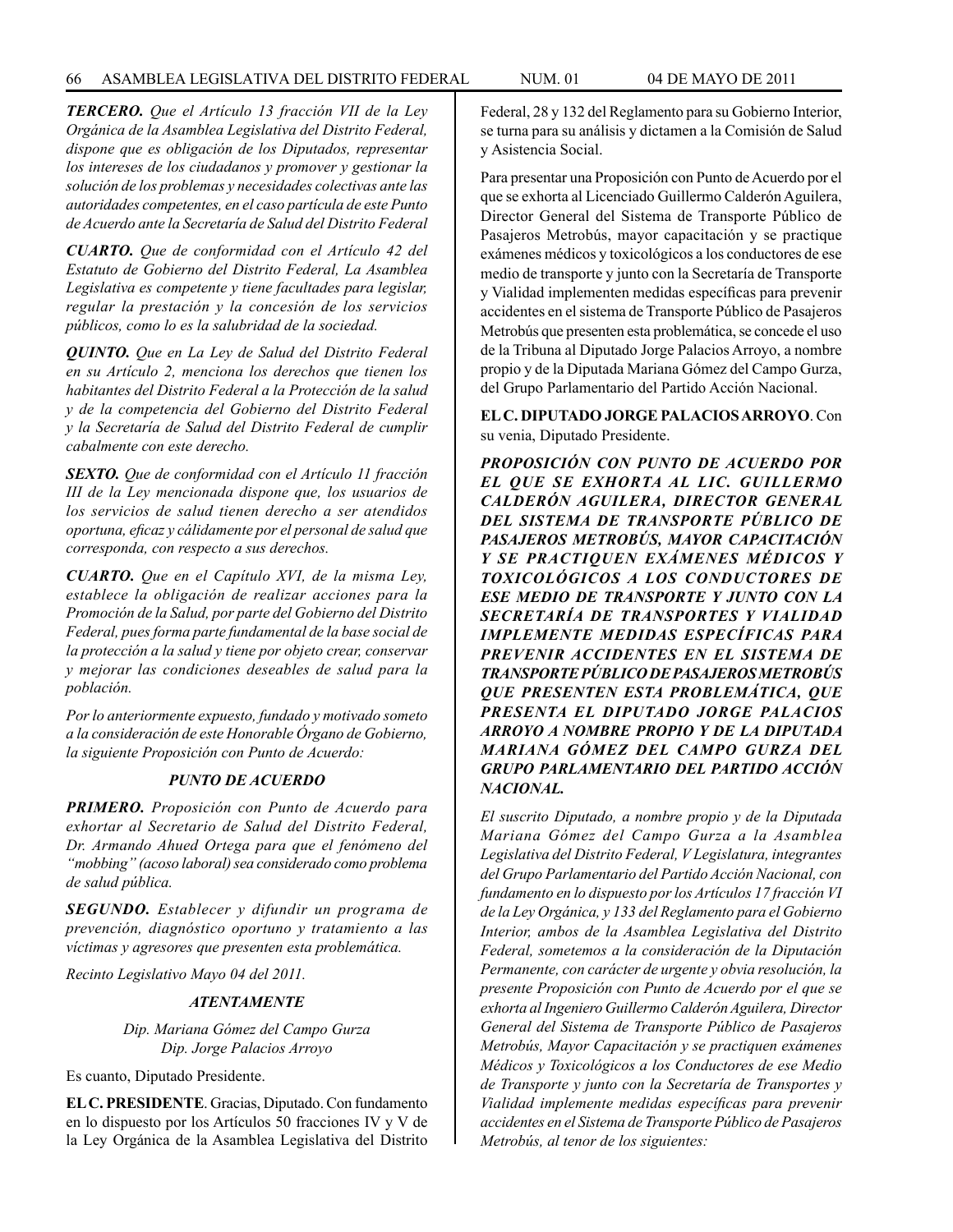#### *ANTECEDENTES*

*1. El domingo 17 de abril, 12 personas resultaron lesionadas y 3 personas perdieron la vida al ser arrolladas por una unidad del Metrobús, a 20 metros de la estación Tacubaya de la Línea 2 del Sistema de Transporte Público de Pasajeros Metrobús.*

*2. La información que se ha dado a conocer ante los medios de comunicación, por parte del Director del organismo de transporte, Ingeniero Guillermo Calderón Aguilera, fue que se debió a una falla humana en el procedimiento de paro y arranque en una estación terminal, pues el operador aparentemente dejó en posición de avance el motor con el freno de mano sin percatarse de esto, a la hora de liberar el freno de mano y acelerar para iniciar la marcha, el autobús salió proyectado ocasionando dicho accidente.*

*Sin embargo, de acuerdo con reportes de la Procuraduría General de Justicia del Distrito Federal, los dictámenes periciales en mecánica, recibidos por la Coordinación Territorial en Miguel Hidalgo, descartó alguna falla mecánica en los frenos de la unidad, perteneciente a la Línea 2 o en cualquier otro mecanismo automotriz de la unidad.*

*3. Hay versiones extraoficiales que señalan que el conductor se encontraba en estado de ebriedad. En caso de comprobarse esa hipótesis debe sancionarse con total severidad al conductor y fincar responsabilidades a los funcionarios involucrados.*

*4. El saldo de accidentes desde inicio de año hasta finales de marzo pasado es el siguiente:*

*Han ocurrido 28 accidentes viales. La mayoría han sucedido en la Línea 3, inaugurada en este año, con un total de 20 percances. Tan sólo los accidentes en la Línea 3 han dejado 35 lesionados.*

*5. Los principales problemas que hemos detectado en la Línea 3 son relativos al trazado de la línea que eleva el riesgo en 6 cruces:*

- *Poniente 128 y Vallejo.*
- *Vallejo y la lateral de Río Consulado.*

*- Guerrero con los Ejes 1 y 2 Norte (Mosqueta y Manuel González);*

- *Reforma y Puente de Alvarado.*
- *Balderas con Juárez.*
- *Río de la Loza y Chapultepec.*

*6. También existe el riesgo para los peatones, ya que tienen que esquivar a las unidades del Metrobús y a los vehículos en los cruces como Balderas y Juárez, Balderas y Chapultepec, donde los semáforos peatonales sólo duran* 

*10 segundos, así mismo, los conductores de las unidades son cada día más imprudentes y manejan a velocidades cada vez más altas, incluso en vías donde el pavimento se encuentra mojado.*

#### *CONSIDERANDOS*

*PRIMERO. Que la Ley de Transportes y Vialidad del Distrito Federal señala que el Metrobús es el organismo Público Descentralizado de la Administración Pública del Distrito Federal, sectorizado a la Secretaría de Transportes y Vialidad, que cuenta con personalidad jurídica y patrimonio propios, además de autonomía técnica y administrativa, su objeto es la planeación, administración y control del sistema de corredores de Transporte Público de Pasajeros del Distrito Federal.*

*SEGUNDO. Que de acuerdo con el Artículo 7 fracción III de la Ley de Transportes y Vialidad del Distrito Federal, la secretaría tiene las facultades de "garantizar la seguridad de usuarios, peatones y los derechos de los permisionarios y concesionarios", facultad que implícitamente refiere a una obligación, porque la secretaría no puede escoger entre ejercer su facultad o no, siendo la citada Ley de orden e interés general.*

*TERCERO. Que resulta claro que un elevado número de accidentes y complicaciones viales en el Sistema de Transporte Público de Pasajeros Metrobús han sido producto de la falta de planeación, hecho que remite de inmediato a señalar la irresponsabilidad de los órganos competentes y el incumplimiento de las obligaciones derivadas del Artículo 93 de la Ley de Transporte y Vialidad, en donde se expresa que las Delegaciones y las secretarías competentes vigilarán en materia de transporte "que se procure el confinamiento en aquellos sistemas de transporte público de vía exclusiva para seguridad de la población".*

*CUARTO. Que en el portal electrónico del Sistema de Transporte Público de Pasajeros Metrobús se señalan las medidas de prevención de accidentes para usuarios y automovilistas, sin embargo no encontramos alguno que instruya a los conductores de ese medio de transporte a tomar en cuenta las medidas preventivas para evitar accidentes.*

*QUINTO. Que es de vital importancia que se capacite adecuadamente a los conductores del Sistema de Transporte Público de Pasajeros Metrobús, con la finalidad de brindar un servicio de calidad a los usuarios y evitar accidentes en las diferentes rutas de ese medio de transporte.*

*SEXTO. Que es una necesidad urgente que se realicen exámenes físicos, oftalmológicos, y toxicológicos como: pruebas de alcoholemia y antidoping a cada uno de los conductores de las unidades del Sistema de Transporte Público de Pasajeros Metrobús.*

*En consecuencia, se somete a consideración de la Diputación Permanente, en los siguientes términos:*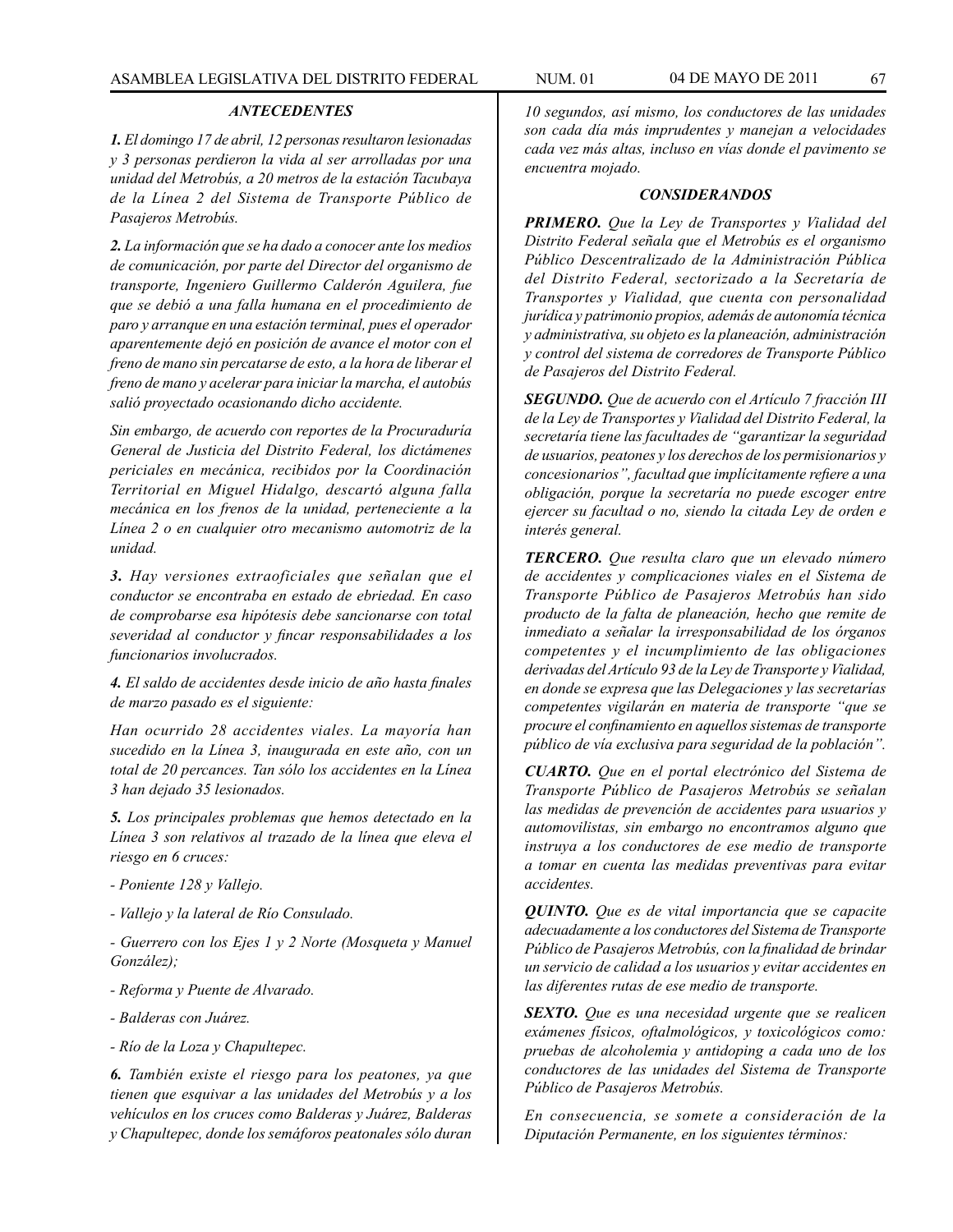## *PUNTO DE ACUERDO*

*PRIMERO. Se exhorta al Director del Sistema de Transporte Público de Pasajeros Metrobús, Ing. Guillermo Calderón Aguilera, a que implemente a la brevedad un programa de capacitación a los conductores de ese medio de transporte público, así como la aplicación de exámenes físicos, oftalmológicos, y toxicológicos como: pruebas de alcoholemia y antidoping.*

*SEGUNDO. Se solicita a la Secretaría de Transportes y Vialidad se habilite un canal de denuncia contra conductores imprudentes a través de LOCATEL y se realice una campaña de difusión del mismo.* 

*TERCERO. Se exhorta al Secretario de Transportes y Vialidad y al Secretario de Obras y Servicios, ambos del Distrito Federal, para que de manera coordinada se ordene la instalación de señalamientos viales y se corrija la operación de los semáforos en las rutas del Sistema de Transporte Público de Pasajeros Metrobús.* 

*Recinto Legislativo, 4 de mayo de 2011.*

## *ATENTAMENTE*

## *Dip. Jorge Palacios Arroyo*

Es cuanto, Diputado Presidente.

**EL C. PRESIDENTE.** Gracias, Diputado. En términos de lo dispuesto por el Artículo 133 del Reglamento para el Gobierno Interior de la Asamblea Legislativa del Distrito Federal, consulte la Secretaría a la Diputación Permanente en votación económica si la propuesta presentada por el Diputado Jorge Palacios Arroyo se considera de urgente y obvia resolución.

**LA C. SECRETARIA.** Por instrucciones de la Presidencia y en votación económica se consulta a la Diputación Permanente si la propuesta de referencia se considera de urgente y obvia resolución. Los que estén por la afirmativa, sírvanse manifestarlo levantando la mano.

Los que estén por la negativa, sírvanse manifestarlo levantando la mano.

No se considera de urgente y obvia resolución, Diputado Presidente.

**EL C. PRESIDENTE.** Gracias, Diputada. En virtud de no considerarse de urgente y obvia resolución, se turna para su análisis y dictamen a la Comisión de Transportes y Vialidad.

Para presentar una Proposición con Punto de Acuerdo sobre el riesgo de daños a la salud por la exposición a la radiación solar en el Distrito Federal, se concede el uso de la Tribuna al Diputado Jorge Palacios Arroyo a nombre propio y de la Diputada Mariana Gómez del Campo Gurza, del Grupo Parlamentario del Partido Acción Nacional.

**EL C. DIPUTADO JORGE PALACIOS ARROYO.** Con su venia, Diputado Presidente.

*PROPOSICIÓN CON PUNTO DE ACUERDO SOBRE EL RIESGO DE DAÑOS A LA SALUD POR LA EXPOSICIÓN A LA RADIACIÓN SOLAR EN EL DISTRITO FEDERAL QUE PRESENTEN ESTA PROBLEMÁTICA, QUE PRESENTA EL DIPUTADO JORGE PALACIOS ARROYO A NOMBRE PROPIO Y DE LA DIPUTADA MARIANA GÓMEZ DEL CAMPO GURZA DEL GRUPO PARLAMENTARIO DEL PARTIDO ACCIÓN NACIONAL.*

*El suscrito, Diputado a la Asamblea Legislativa del Distrito Federal, V Legislatura, integrante del Grupo Parlamentario del Partido Acción Nacional, Jorge Palacios Arroyo a nombre de la Diputada Mariana Gómez del Campo Gurza, con fundamento en lo dispuesto por los Artículos 17 fracción VI, y 133 del Reglamento para el Gobierno Interior, ambos de la Asamblea Legislativa del Distrito Federal, someto a la consideración de la Diputación Permanente de este Honorable Órgano de Gobierno, con carácter de urgente y obvia resolución, la presente Proposición con Punto de Acuerdo sobre el riesgo de Daños a la Salud por la Exposición a la Radiación Solar en el Distrito Federal, al tenor de los siguientes*

### *ANTECEDENTES*

*1. El Sistema de Monitoreo Atmosférico de la Ciudad de México ha señalado que la radiación solar en el Valle de México ha alcanzado el índice de extremadamente alto, al registrar 11 puntos en el índice de rayos ultravioleta.*

*La Secretaría del Medio Ambiente del Distrito Federal ha recomendado a la población no salir a la calle a menos que sea necesario, o mantenerse en la sombra, usar bloqueador, así como gorras o sombreros y ropa de manga larga.*

*2. De acuerdo con los registros publicados en Internet por el Sistema de Monitoreo Atmosférico de la capital de la República, los días 5, 7, del 9 al 14, 16 al 18, y del 20 al 27 del mes de abril, el índice de rayos UV fue de 11 y 12 puntos, es decir, extremadamente alto, entre las trece y las dieciséis horas, y en algunos días este intervalo se mantuvo hasta por un lapso de tres horas, como ocurrió en los días 12 y 21 de ese mes.*

*Es importante tener presente que los niveles de radiación solar se clasifican en bajo, moderado, alto, muy alto y extremadamente alto, de acuerdo con los siguientes intervalos: menor o igual a 2, de 3 a 5, de 6 a 7, de 8 a 9, y mayor o igual a 11, respectivamente.*

*3. Para llagar a los niveles antes mencionados, es importante señalar que entre las doce y las catorce horas, y en algunos casos entre las quince y las dieciséis horas, el índice fue de entre 8 y 10 puntos, lo que se conoce como un nivel muy alto.*

*4. Durante el mes de abril, diecinueve de los veintisiete días, entre las trece y las dieciséis horas se presentó en la capital de la República un índice de extremadamente alto en la radiación solar, y en veintiséis días en un nivel muy alto.*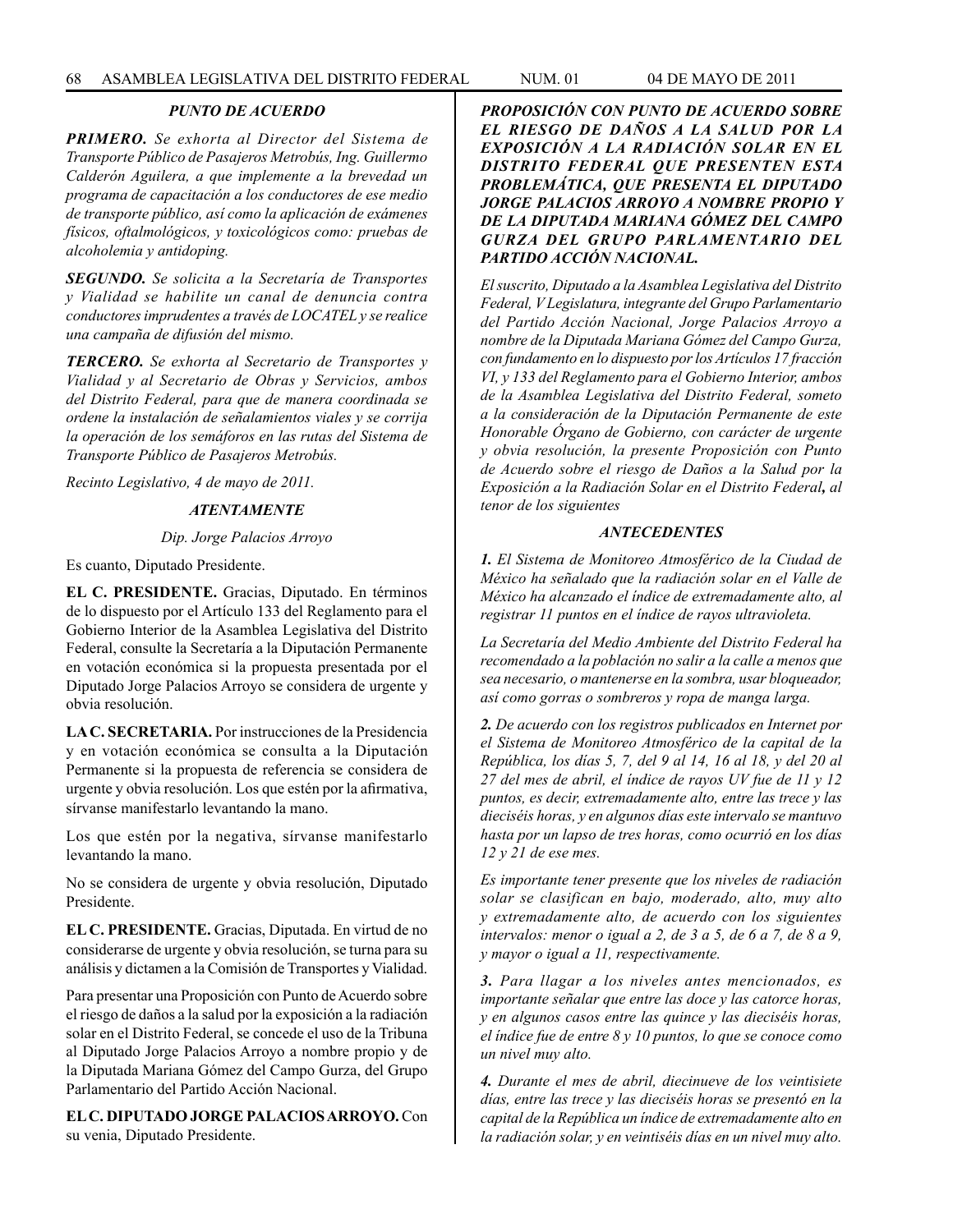## ASAMBLEA LEGISLATIVA DEL DISTRITO FEDERAL NUM. 01 04 DE MAYO DE 2011 69

*5. Según los índices reportados por el Sistema de Monitoreo Atmosférico de la Ciudad de México, durante el mes de abril, la radiación solar llega a un nivel alto, de siete puntos en promedio, antes de las once de la mañana y después de las diecisiete horas, y las personas que tienen la piel clara y muy clara se queman con facilidad, si se exponen al sol entre los 13 y los 15 minutos.*

## *CONSIDERANDOS*

*PRIMERO. Que la radiación UV-B es biológicamente nociva, daña el ADN de las células y puede causar defectos genéticos en las superficies externas de plantas y animales si se recibe en dosis altas. De esta manera, los rayos UV-B, pueden dañar la piel humana, causando desde un ligero enrojecimiento (eritemas) hasta quemaduras, incluso con el tiempo pueden producir molestias graves, lunares, manchas, y hasta cáncer en la piel.*

*SEGUNDO. Que en el mes de abril, en diecinueve días de veintisiete se alcanzó en la capital del país un índice de 11 y 12 puntos de radiación solar, calificado como extremadamente alto por los sistemas de medición respectivos y por el Sistema de Monitoreo Atmosférico de la Ciudad de México; y durante veintiséis días se llegó a un nivel muy alto.*

*TERCERO. Que antes de las once de la mañana y después de las cinco de la tarde, durante el mes de abril, la radiación solar en la capital del país se consideró moderada, con hasta cinco puntos en el índice de radiación solar, lo que permitió sin riesgo que los capitalinos realizaran sus actividades al aire libre y expuestos a la luz solar.*

*CUARTO. Que es responsabilidad del Jefe de Gobierno del Distrito Federal y de las autoridades sanitarias de esta entidad, tomar las medidas necesarias a efecto de prevenir a la población de los daños a su salud si se exponen a los rayos solares en las horas en que los índices de radiación solar es muy alta y extremadamente alta.*

*QUINTO. Que el Gobierno del Distrito Federal debe informar permanentemente a la población capitalina sobre las horas en que los niveles de radiación solar alcancen un puntaje de muy alto y extremadamente alto, a efecto de que la población del Distrito Federal tome precauciones y adopte las medidas necesarias para evitar afectaciones a su salud.*

*SEXTO. Que el Gobierno del Distrito Federal debe suspender actos que lleven a la población a exponerse a la radiación solar en los momentos en que se alcancen niveles de muy alto y extremadamente alto según los índices que publica el Sistema de Monitoreo Atmosférico de la Ciudad de México.*

*SÉPTIMO. Que a los capitalinos se les debe de recomendar, entre otras cosas:*

*a) Que no se expongan por tiempo prolongado al sol, entre las doce y las dieciséis horas,*

*b) Que trabajen lo más posible en áreas sombreadas y de lo contrario utilicen sombreros, gorras, lentes que filtren los rayos UV, protector solar, camisas de manga larga, no mirar directo al sol, no colocar a los niños frente al sol cuando se les den indicaciones,*

*e) Evitar los reflejos solares en albercas, arena blanca y zonas muy blancas.*

*d) Consumir alimentos ricos en vitaminas A, E y C, e*

*e) Ingerir abundantes líquidos.*

*En consecuencia, se somete a consideración de la Diputación Permanente de esta Asamblea Legislativa, la siguiente Proposición con Punto de Acuerdo, en los siguientes términos:*

## *PUNTO DE ACUERDO*

*PRIMERO. Se exhorta al Jefe de Gobierno del Distrito Federal suspenda temporalmente las actividades que promueve como el ciclotón y el uso de albercas, en los horarios en que, según el Sistema de Monitoreo Admosférico de la Ciudad de México, la radiación solar alcanza niveles muy altos y extremadamente altos, y van de las once y las diecisiete horas, procurando que dichas actividades se desarrollen en un horario que no afecte la salud de los capitalinos por la exposición a los rayos solares.*

*SEGUNDO. Se exhorta a las Secretarías del Medio Ambiente, y de Salud, ambas del Distrito Federal, realicen una campaña permanente de difusión en que se informe sobre las horas en que el índice de radiación solar llega a los once puntos y alcanza niveles superiores doce, en virtud de que en tales casos ya se estima que existe un nivel muy alto y extremadamente alto de radiación solar.*

*TERCERO. Se invita al Jefe de Gobierno del Distrito Federal a tener presente que su negativa en tomar en cuenta la advertencia de suspender las actividades que promueve, en momentos en que la población puede resultar afectada en su salud por la exposición a la radiación solar, puede dar lugar a demandas cuantiosas por daño moral y a la salud de los capitalinos, lo que representará una afectación al erario público, y a su patrimonio personal, en el ámbito civil.*

*Recinto Legislativo, 4 de mayo de 2011.*

## *ATENTAMENTE*

*Dip. Jorge Palacios Arroyo*

Es cuanto, Diputado Presidente.

**EL C. PRESIDENTE.** Gracias, Diputado. En términos de lo dispuesto por el Artículo 133 del Reglamento para el Gobierno Interior de la Asamblea Legislativa del Distrito Federal, consulte la Secretaría a la Diputación Permanente en votación económica si la propuesta presentada por el Diputado Jorge Palacios Arroyo se considera de urgente y obvia resolución.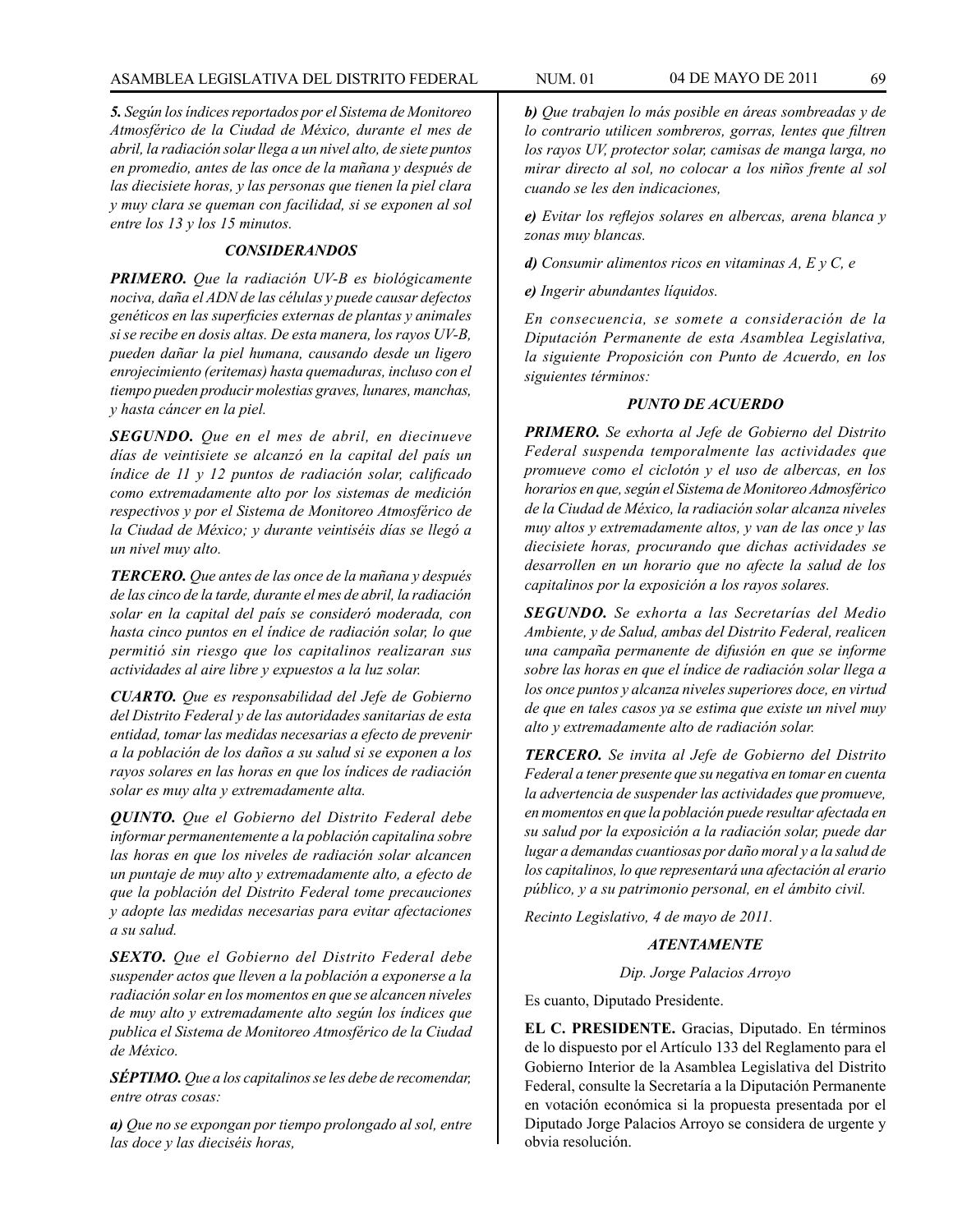**LA C. SECRETARIA.** Por instrucciones de la Presidencia y en votación económica se consulta a la Diputación Permanente si la propuesta de referencia se considera de urgente y obvia resolución. Los que estén por la afirmativa sírvanse manifestarlo levantando la mano.

Los que estén por la negativa sírvanse manifestarlo levantando la mano.

No se considera de urgente y obvia resolución, Diputado Presidente.

**EL C. PRESIDENTE.** En virtud de que no se considerase de urgente y obvia resolución, se turna para su análisis y dictamen a la Comisión de Salud y Asistencia Social.

Para presentar una Proposición con Punto de Acuerdo para solicitar de manera respetuosa al ciudadano Manuel Mondragón y Kalb, Secretario de Seguridad Pública del Distrito Federal, un informe por escrito en donde se detalle la situación de la renta de diversos vehículos para labores operativas y administrativas de la dependencia a su cargo, el cual contenga al menos el marco jurídico que faculta a la dependencia a realizar dicho procedimiento, el procedimiento en comento, así como la comparación costo beneficio entre rentar y adquirir tales vehículos, se concede el uso de la Tribuna a la Diputada Lizbeth Eugenia Rosas Montero, del Grupo Parlamentario del Partido de la Revolución Democrática.

### **LA C. DIPUTADA LIZBETH EUGENIA ROSAS MONTERO.** Con su venia Diputado Presidente.

*PROPOSICIÓN CON PUNTO DE ACUERDO PARA SOLICITAR DE MANERA RESPETUOSA AL C. MANUEL MONDRAGÓN Y KALB, SECRETARIO DE SEGURIDAD PÚBLICA DEL DISTRITO FEDERAL, UN INFORME POR ESCRITO EN DONDE SE DETALLE LA SITUACIÓN DE LA RENTA DE DIVERSOS VEHÍCULOS PARA LABORES OPERATIVAS Y ADMINISTRATIVAS DE LA DEPENDENCIA A SU CARGO EL CUAL CONTENGA AL MENOS EL MARCO JURÍDICO QUE FACULTA A LA DEPENDENCIA A REALIZAR DICHO PROCEDIMIENTO, EL PROCEDIMIENTO EN COMENTO, ASÍ COMO LA COMPARACIÓN COSTO BENEFICIO ENTRE RENTAR Y ADQUIRIR TALES VEHÍCULOS, QUE PRESENTA LA DIPUTADA LIZBETH EUGENIA ROSAS MONTERO, DEL GRUPO PARLAMENTARIO DEL PARTIDO DE LA REVOLUCIÓN DEMOCRÁTICA.*

*La que suscribe, Diputada Local, integrante del Grupo Parlamentario del Partido de la Revolución Democrática de la V Legislatura de la Asamblea Legislativa del Distrito Federal, y con fundamento en lo dispuesto en el Artículo 17 Fracción VI de la Ley Orgánica y Artículo 133 del Reglamento para el Gobierno Interior, ambos de la Asamblea Legislativa del Distrito Federal, me permito poner a consideración de esta Soberanía la siguiente Proposición con Punto de Acuerdo, conforme a los siguientes:*

*PRIMERO.En diciembre de 2010, se asignó un contrato a través de licitación pública nacional, para el arrendamiento de diversos vehículos que se utilizarían para labores operativas y administrativas de la Secretaría de Seguridad Pública del Distrito Federal.*

*CONSIDERANDOS*

*SEGUNDO. Que derivado de que en una primer instancia se declaró desierta tal licitación y se efectuó una segunda licitación.*

*TERCERO. Que finalmente se asignó dicho contrato a quien resultó ganadora de dicha licitación que fue la Sociedad Financiera Inbursa.*

*CUARTO. Que recientemente y hace escasos 20 días se dio cumplimiento a lo establecido en el Artículo 10 fracción XVIII, inciso b) de la Ley Orgánica de la Asamblea Legislativa del Distrito Federal, que a la letra dice:*

*Art. 10. Son atribuciones de la Asamblea Legislativa*

*I a XVII ...*

*XVIII. Recibir durante el segundo período de Sesiones ordinarias, y con presencia ante su pleno, los informes por escrito de los resultados anuales de las acciones de:*

*a) ...*

*b). El servidor público que tenga a su cargo el mando directo de la fuerza pública en el Distrito Federal.*

*Cumpliendo con esto una obligación de dicho servidor público. De lo que se desprende que es tan importante la labor en la vía pública y en sus respectivos asuntos de los 4 servidores públicos que enuncia el Artículo y la fracción en comento que se encuentran incluso calendarizadas por Ley sus comparecencias.*

*Pero además en la fracción XX del mismo Artículo se establece que también es atribución de la Asamblea Legislativa:*

*XX. Citar a los servidores públicos de la Administración pública del Distrito Federal para que informen al Pleno, a la Diputación Permanente o a las comisiones, cuando se discutan asuntos de su competencia.*

*Es decir, que citar a comparecer a un servidor público solo es competencia del pleno. O como expondré más adelante de la Comisión de Gobierno.*

*QUINTO. Que sin embargo si existiera duda en alguno de los rubros informados en tales comparecencias, esta Soberanía cuenta con lo que se dispone en el propio Artículo 13 de la misma Ley orgánica de la Asamblea Legislativa del Distrito Federal, que a la letra dice:*

*Artículo 13. En materia de Administración Pública, corresponde a la Asamblea Legislativa del Distrito Federal;*

*I ...*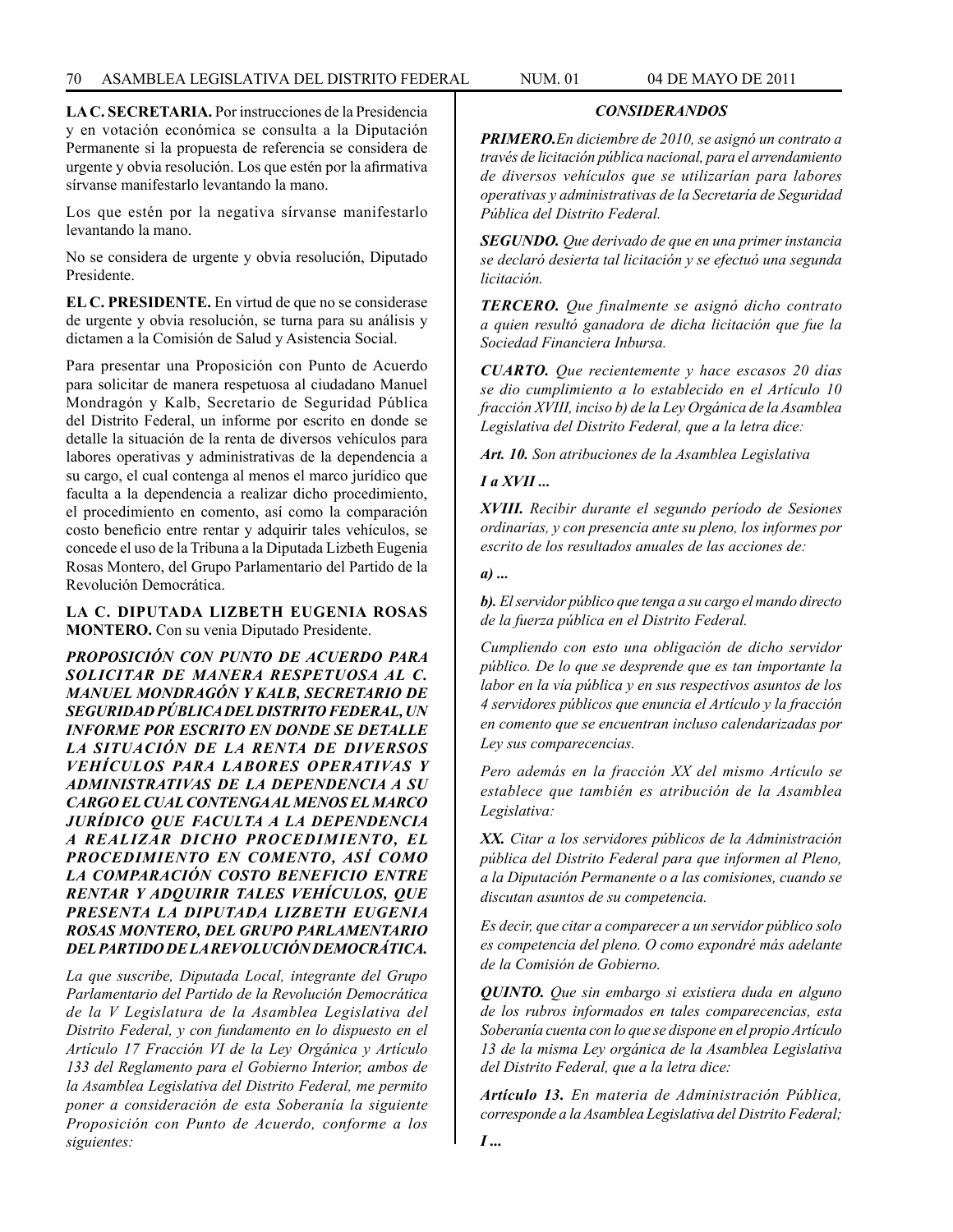*II. Dirigir a través de la Mesa Directiva, por conducto del pleno, o por conducto de la Comisión de Gobierno peticiones y recomendaciones a las autoridades locales competentes tendientes a satisfacer los derechos e intereses legítimos de los habitantes del Distrito Federal ya mejorar la utilización y aplicación de los recursos disponibles;*

*III...*

*IV...*

*V...*

*VI. Supervisar y fiscalizar a la administración pública del Distrito Federal; y*

*VII. Solicitar a la Administración Pública del Distrito Federal para el mejor desempeño de sus funciones la información y documentación que considere necesaria.*

*SEXTO. Que así mismo el Artículo 58 del mismo ordenamiento en su fracción XII establece que:*

*Artículo 58. Son atribuciones de la Diputación Permanente:*

*I a XI...*

*XII. Citar a través de la Comisión de Gobierno a comparecer a los servidores públicos de la Administración Pública del Distrito Federal, en los casos que así lo solicite por la mayoría absoluta de los integrantes;*

# *XIII a XVIII...*

*De lo anterior se colige que resultaría un despropósito que esta Diputación Permanente acordara por sí la comparecencia de un servidor público; no así la petición de la información requerida.*

*Por lo antes expuesto y con fundamento en la normatividad mencionada, someto a consideración de esta Soberanía la siguiente proposición con:*

# *PUNTO DE ACUERDO*

*ÚNICO. Se exhorta respetuosamente al C. Manuel Mondragón y Kalb, Secretario de Seguridad Pública del Distrito Federal, a rendir un Informe por escrito, en donde se detalle la Situación de la Renta de Diversos Vehículos para Labores Operativas y Administrativas de la Dependencia a su cargo el cual contenga al menos el Marco Jurídico que Faculta a la Dependencia a Realizar dicho Procedimiento, el Procedimiento en comento, así como la Comparación Costo Beneficio entre Rentar y Adquirir tales Vehículos.*

# *ATENTAMENTE*

*Dip. Lizbeth Eugenia Rosas Montero*

Es cuanto, Diputado Presidente.

**EL C. PRESIDENTE**. Gracias, Diputada. En términos de lo dispuesto por el Artículo 133 del Reglamento para el Gobierno Interior de la Asamblea Legislativa del Distrito

Federal, consulte la Secretaría a la Diputación Permanente en votación económica, si la propuesta presentada por la Diputada Lizbeth Eugenia Rosas Montero, se considera de urgente y obvia resolución.

**LA C. SECRETARIA.** Por instrucciones de la Presidencia y en votación económica se consulta a la Diputación Permanente si la propuesta de referencia se considera de urgente y obvia resolución. Los que estén por la afirmativa, sírvanse manifestarlo levantando la mano.

Los que estén por la negativa, sírvanse manifestarlo levantado la mano.

Se considera de urgente y obvia resolución, Diputado Presidente.

**EL C. PRESIDENTE**. Gracias, Diputada. Está a discusión la propuesta. ¿Existen oradores en contra?

El Diputado Guillermo Huerta hasta por 10 minutos tiene el uso de la Tribuna.

¿Oradores en pro?

La Diputada Lizbeth Rosas.

**EL C. DIPUTADO GUILLERMO OCTAVIO HUERTA LING**. Con su venia, Diputado Presidente.

Aun cuando la Diputada Lizbeth está a favor y lo ha manifestado cuando menos en esta ocasión que no en otras sesiones, la bancada del PRD han aprobado otras solicitudes de acceso a la información, lo de transparentar algunos otros recursos, lo dijo que ciertamente está interesada en conocer el proceso, pero también mediante el argumento que dio el costo beneficio, tener el costo beneficio por patrulla, dudo que la Secretaría lo tenga.

Déjeme comentarle, Diputada, tuve la oportunidad de conocer los primeros años del gobierno del Presidente Calderón, como comisario de seguridad nacional del Gobierno Federal y conozco perfectamente bien los procesos de licitación a nivel federal y las cuantías y cuáles son las excepciones en materia de seguridad nacional, cómo se deben de llevar a cabo las propuestas.

En el caso de la licitación referida por el Punto de Acuerdo que yo leí anterior y por el que se está abriendo un gran escándalo, no es que se compren más patrullas, no es que no se necesiten o ver en qué Delegación o en qué espacio de esta Ciudad requieran, sin duda, es una seguridad pública muy cara, pero insuficiente. Vemos y hemos expresado en varias ocasiones cómo la Secretaría de Seguridad Pública, el gobierno del PRD en 13 años no ha podido contener el incremento de los delitos en la Ciudad de México.

Mostramos cifras cómo el caso del robo a transeúnte hay un incremento del 200% en algunos casos, cómo se ha incrementado el delito en transporte público y esto ha mostrado una gran deficiencia del Gobierno del Distrito Federal, de la Secretaría de Seguridad Pública, del Jefe de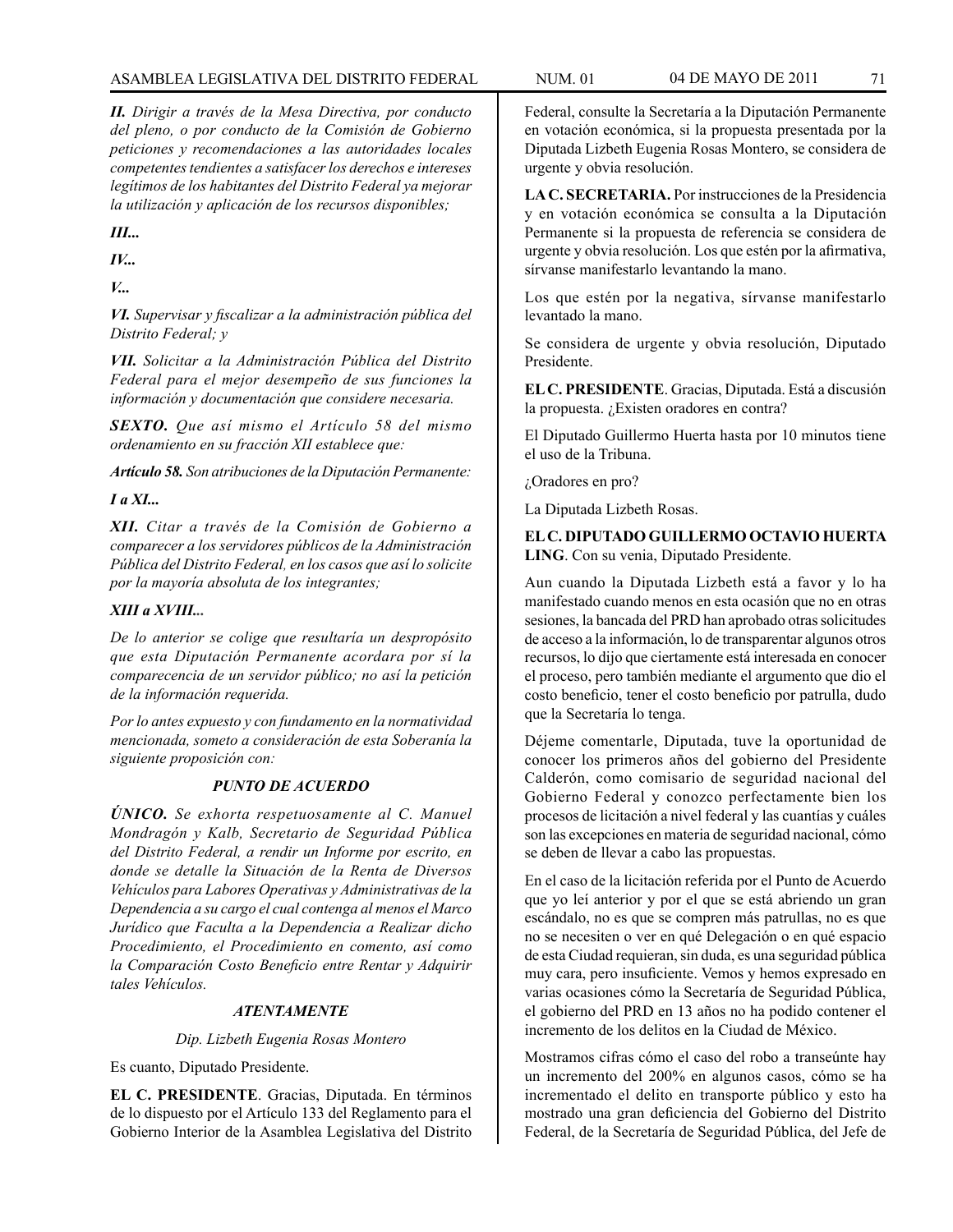Gobierno, porque no hay qué olvidar que fue policía, fue policía tres años, fue Secretario de Seguridad Pública, y ahora seis cuya responsabilidad, de acuerdo al Estatuto de Gobierno y a las Leyes, él tiene la responsabilidad de la seguridad pública en el Distrito Federal.

Si hablamos de costo beneficio, como lo está sugiriendo con motivo de la reunión que se va a tener, anticipadamente puedo decir que ha sido malas inversiones en materia de seguridad pública porque no se disminuyen los delitos en la Ciudad ni se prevén ni mucho menos. Hay muchas patrullas ociosas, yo tengo ya alguna información, el pasado fin de semana veo cómo patrullas aledañas a Insurgentes, en la zona de la Roma hay tres, cuatro patrullas extorsionando a los franeleros, en una misma cuadra vemos cuatro patrullas. Sí hacen falta más patrullas, sí, pero igual hace falta otro tipo de estrategia.

Pide de una manera muy cuidadosa que nos mande un informe. Creo que lo debe de venir a traer. Todo servidor público si tiene a su cargo el ejercicio de recursos públicos, y más como es la Secretaría de Seguridad Pública, donde ha habido grandes cantidades de inversiones, nada más hablemos del recurso que se ha utilizado, que se ha invertido para las videocámaras, el cual todavía no es un sistema eficiente, lo ha dicho el Doctor Mondragón, no todas las cámaras están puestas.

El servidor público tiene qué venir, el Doctor Mondragón tiene que venir a rendir cuentas, a explicar cómo fue que llevó a cabo su dependencia una licitación tan importante como es ésta. Nadie nabla que no se deban de comprar patrullas, la información está aquí, incluso yo se la anticipo, Diputada, aquí está cómo la Secretaría de Finanzas pide la suficiencia presupuestal de 1,283 millones 356 mil 665 pesos en el mes de agosto, ya lo presentó en una rueda de prensa el Diputado Carlos Flores, aquí está. Ahora vamos a decir que el Gobierno del Distrito Federal tiene la mejor planeación de gasto, eso no lo es.

El 25 de agosto saca una suficiencia presupuestal exacta, aquí están las cifras, inicia la licitación y después termina adjudicándole un contrato por las patrullas y las motocicletas mencionadas por exactamente la misma cantidad. Qué exactitud para programar una licitación, ni un peso le faltó, qué planeación tuvo el Secretario de Finanzas para ello. Está bien.

Ahora, se está violando aquí el Artículo 134 Constitucional, comprar las patrullas en un sobreprecio, y esto me trae a la memoria otras compras que se han venido haciendo en otras áreas y otras dependencias, pero aquí estamos hablando de una inversión en materia de seguridad pública.

No podemos permitir que el recurso sea mal gastado. Por ello lo más importante es que el Doctor Mondragón y tal como se lo hemos venido diciendo, en sus últimos meses o sus últimas administraciones como servidor público, que podría ser, que deje carta blanca, que muestre o que

nos enseñe en qué se ha gastado y cómo se ha gastado estas patrullas y por qué se busca este mecanismo de arrendamiento puro, donde al final de estos 36 meses las patrullas no van a quedarse en la Ciudad de México y después, terminando estos 36 meses, con sumas millonarias beneficiando a quién sabe quién, si sea exclusivamente a la arrendadora o al licitante o al fabricante y al final vamos a evaluar, 36 meses después, si esas nuevas patrullas y estos mil vehículos y mil motocicletas más a lo largo de 36 meses tuvieron un beneficio e hicieron que se redujera la criminalidad en la Ciudad de México, ahí vamos a ver peso por peso cuánto le redituó esta mala licitación.

Por ello para nosotros es muy importante que no lo minimicemos, que no pateemos el bote hacia delante y chicaneemos políticamente un procedimiento de transparencia que es muy importante, no es mándame la nota, mándame el oficio, mándame el informe, lo revisamos, no; aquí hay que enfrentar de una vez por todas.

Si quiere Marcelo Ebrard terminar bien su gestión qué mejor que ponga a consideración de las Comisiones respectivas de vigilancia, sus facultades de vigilancia como sería la Comisión de Seguridad Pública para que el servidor público venga y de una manera frente como debe de ser todo servidor público, rinda cuentas y él presente la información, la relate, la explique cómo se llega a tal, y si no es así sujetarse a los procedimientos que han de ser, que se abran las auditorías correspondientes, si hubo una mala licitación, una mala presentación del proceso licitatorio para estas patrullas y estas motocicletas, que se inicien las quejas y se abran las auditorías, el que nada debe nada teme y menos un servidor público. Un servidor público, como lo somos todos nosotros y aspiramos a seguirlo siendo por muchos años, como también espero que el Doctor Mondragón así lo sea y también el Secretario de Finanzas, se presente en cualquiera de los foros, en cualquiera de los espacios para lo que es la máxima de todo servidor público que es la rendición de cuentas.

Es cuanto, Diputado Presidente.

**EL C. PRESIDENTE.** Gracias, Diputado. Tiene el uso de la Tribuna la Diputada Lizbeth Rosas, hasta por 10 minutos, y también ha solicitado el uso de la Tribuna el Diputado Cristian Vargas, posteriormente.

## **LA C. DIPUTADA LIZBETH EUGENIA ROSAS MONTERO.** Con su venia, Diputado Presidente.

Diputado Huerta Ling, yo con mucha humildad, así como usted me viene a decir que usted todo lo sabe y todo lo conoce, yo como nuestro filósofo griego Sócrates le podría decir que yo solo sé que no se nada, con toda humildad. Sin embargo, el día de ayer nos hicieron llegar ya una información que no son dos hojitas ó 10 hojitas que son las que extrae usted, sino todo un informe; sin embargo lo estamos requiriendo de manera oficial. Se lo comparto si lo gusta revisar.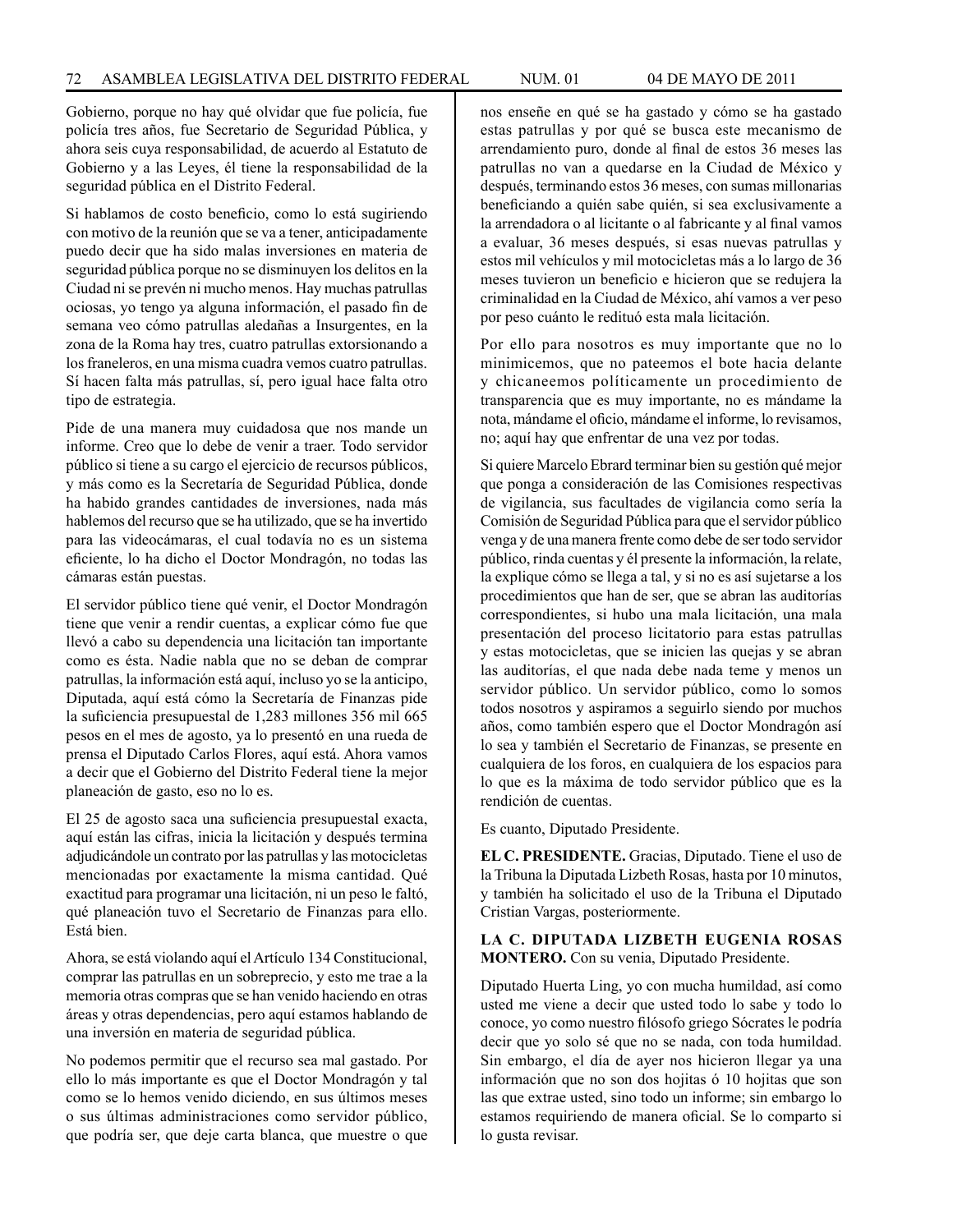Sin embargo sí quiero aclarar que jamás nosotros como Grupo Parlamentario vamos a alcahuetear ninguna conducta ilícita.

**EL C. DIPUTADO GUILLERMO OCTAVIO HUERTA LING.** *(Desde su curul)* Presidente.

**EL C. PRESIDENTE.** Me permite Diputada. ¿Con qué objeto, Diputado Huerta Ling?

**EL C. DIPUTADO GUILLERMO OCTAVIO HUERTA LING.** *(Desde su curul)* Para respetuosamente a la Diputada Lizbeth, si me podría permitir una pregunta.

**EL C. PRESIDENTE.** ¿Acepta alguna pregunta Diputada Lizbeth?

**LA C. DIPUTADA LIZBETH EUGENIA ROSAS MONTERO.** No, Diputado. Gracias.

**EL C. PRESIDENTE.** No acepta la pregunta, Diputado Huerta.

**LA C. DIPUTADA LIZBETH EUGENIA ROSAS MONTERO.** Entonces finalmente nosotros somos los primeros y creo que hemos dado muestras y más en un tema tan delicado en la Ciudad como es la seguridad pública, y precisamente por eso queremos que esta información se transparente porque pasa por todo un procedimiento de tipo administrativo y también hemos estado en áreas de gobierno donde finalmente se tiene que verificar que los recursos se apliquen lo mejor posible.

Quiero aclararle que no fue la misma cantidad el techo presupuestal autorizado, yo creo que hay qué dar la información como es, sé que tiene por ahí gente que les da la información como todos nosotros, pero pues hay que hacer bien la tarea.

El techo presupuestal fue de 1 283, 356, no de 1 281, lo puede usted verificar también de manera oficial en las carpetas. El asunto es cuando a veces nos dejamos llevar como Diputados por informantes, hay que pedirle a nuestros informantes que hagan bien su tarea para que nos den bien la información.

El costo de las unidades arrendadas comparado con el del precio tope que dictaminó un comité de arrendamientos y prestación de servicios de obra, se encuentra por debajo del 1.54 en el caso de las motos, un 24 por ciento de las Rams, 8 por ciento menos para los sedán y se basa en fichas técnicas que marcan las especificaciones que tiene la Secretaría de Seguridad Pública.

El proceso de licitación se realizó dos veces. La primera se declaró desierta toda vez que la postura ganadora se excedió del techo presupuestal y en la segunda INBURSA se ubicó por debajo del techo.

Sabemos lo que pasó en el caso de la propuesta que hizo una de las empresas con las que compró la Delegación Miguel Hidalgo, pero también tenemos el oficio donde el proveedor con el que mandó Miguel Hidalgo, dice que se equivocaron, o sea que no era el costo, también hubo un problema ahí entre las empresas que concursaron finalmente, que no es asunto finalmente que nosotros tengamos qué ver, pero sí en esta información viene contenida.

Entonces el problema no es y yo lo invitaría, para qué traemos a un servidor público y lo hemos comentado muchas veces, yo lo he comentado muchas veces con Carlos, para qué traemos a un servidor público si nos manda el informe. Si no mandaran la información como lo hicieron en la Permanente cuando el año pasado teníamos muchos Puntos de Acuerdo pendientes de información y los estuvimos exhortando fuertemente incluso a comparecer porque no mandaban los informes, pero ahorita no es ese caso Diputado, ahorita sí hay información, y en su Punto de Acuerdo que usted presentó no solamente se le da turno a la Comisión de Seguridad Pública que incluso estamos pensando tener una reunión de trabajo con el Secretario, sino también nosotros mismos y yo le sugerí al Diputado Carlos y lo comenté con el Diputado Leonel y con el Diputado Erasto Ensástiga, la posibilidad de que las dos Comisiones tanto de Presupuesto como de la Contaduría Mayor de Hacienda tuvieran conocimiento del tema. ¿Por qué? Porque son también Comisiones involucradas en el ejercicio del gasto.

Entonces jamás vamos a hacernos de la vista gorda en situaciones de este tipo y somos los primeros en pedir que se transparente y revisar hasta sus últimas consecuencias y a eso sí me comprometo con usted, este asunto y le doy mi palabra.

Es cuanto, Diputado Presidente.

**EL C. PRESIDENTE.** Gracias Diputada.

**EL C. DIPUTADO GUILLERMO OCTAVIO HUERTA LING.** *(Desde su curul)* Presidente.

**EL C. PRESIDENTE.** ¿Con qué objeto, Diputado Huerta Ling?

**EL C. DIPUTADO GUILLERMO OCTAVIO HUERTA LING.** *(Desde su curul)* Para pedirle el uso de la palabra por alusiones personales.

**EL C. PRESIDENTE.** Adelante, hasta por 5 minutos, Diputado. Posteriormente le damos el uso de la palabra al Diputado Cristian Vargas.

**EL C. DIPUTADO GUILLERMO OCTAVIO HUERTA LING.** Gracias, con su venia Diputado Presidente.

Yo aquí qué bueno que se reitera la disposición de llegar a la verdad legal, a la verdad administrativa con respecto a este proceso licitatorio.

Lo que sí se me hace muy extraño, Diputada Lizbeth, es que aquí llega la información por distintas vías. Nosotros cuando menos el Presidente de la Comisión de Seguridad Pública y su servidor del Partido Acción Nacional, no hemos tenido acceso a esa información, que mas que descalificar si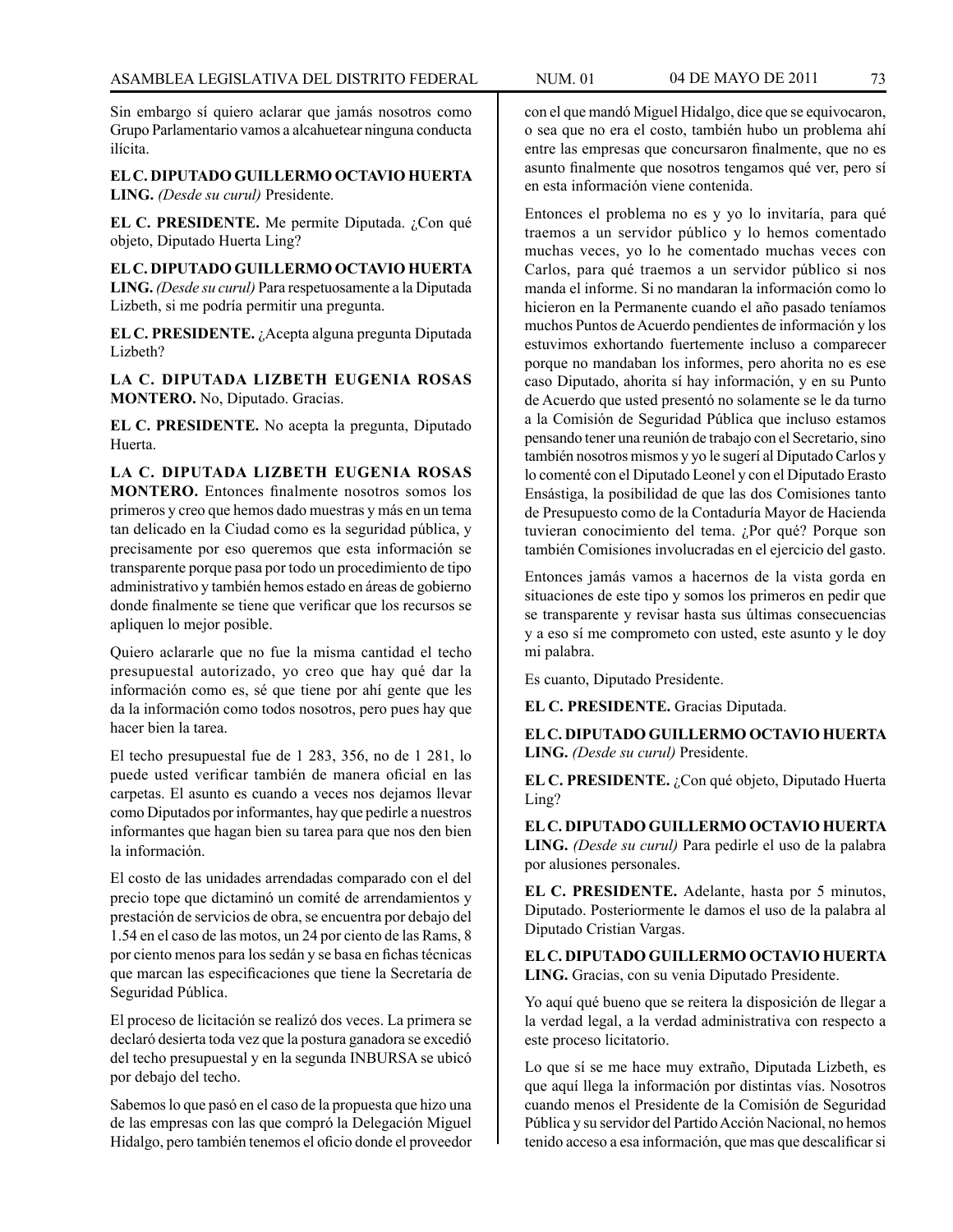fue por un informante o fue por algo totalmente, un envío informal y para ello se está usando esta Tribuna, para pedir la información, ya sea con presencia del servidor público o mediante algún envío, y déjeme decirle una cosa, Diputada Lizbeth, con todo respeto.

Somos Legisladores, somos Diputados, tenemos la representación de esta Ciudad y más allá del espectáculo que podría darse con una comparecencia del Doctor Mondragón o del Secretario de Finanzas, creo que dada la investidura de los que cada uno de nosotros tenemos en la representación popular, no merece menos que el servidor público se presente, no somos Oficialía de Partes, no somos con todo respeto para quienes en algún momento de nuestra carrera como servidor público lo hicimos, estuvimos en Oficialía de Partes u obtuvimos algunos cargos donde exclusivamente revisábamos oficios, los contestábamos, creo que va más allá de ello.

La altura de cualquier tipo de parlamento en el mundo es y se confirma a través de sus acciones y de sus reuniones. Para ello los parlamentos en el mundo se llevan a cabo y se realizan mediante comisiones, comisiones que son reflejo y vigilantes de las dependencias del poder ejecutivo. Por ello es muy importante que esa reunión se lleve a cabo.

Ahora, le propongo otra cosa, además de revisar informaciones o carpetas voluminosas o no e ir más allá de discutir si la cifra leída por usted o por mí difiere en un documento y su envío, además de la comparecencia del Doctor Mondragón y del Secretario de Finanzas y de sus subalternos encargados de acuerdo a sus normas internas, quienes los que se encargan de las licitaciones, los procesos licitatorios, además de ello y además de revisar abramos una comisión de investigación.

No, no lo diga como absurdo. La inversión más importante del Gobierno del Distrito Federal después de los programas sociales es la de seguridad pública, sería importante conocer el gasto. Qué mejor conocer en 5 años de gobierno del PRD en la Ciudad de México cómo gastaron los recursos en la seguridad pública para que salgan perfectamente bien, como yo supongo que cada uno de ustedes esperan que Marcelo, el Doctor Mondragón y los Secretarios de Finanzas que haya tenido el Distrito Federal lo hayan hecho bien.

Si sí, qué mejor que al fin al o en la recta final de una administración, la última administración espero del PRD en la Ciudad, qué mejor con esa información decir lo hicimos bien, gastamos bien en materia de seguridad pública, los índices delictivos bajaron, lo hicimos mejor que el gobierno federal. Qué mejor tendrían con una comisión de investigación o una comisión que traiga los mejores auditores, que se abran todos los procesos licitatorios años tras año, cómo se compraron las patrullas, cómo se licitaron las videocámaras, cómo se llegó a cada uno de los recursos materiales que se gastaron en materia de seguridad pública, y si salen bien en seis años, tendrán la mejor bandera en contra de cualquier tipo de gobierno que ustedes quieran para refrendar lo que todavía quieren hacerlo para el año 2012.

Es cuanto, Diputado Presidente.

**EL C. PRESIDENTE.** Gracias, Diputado. Tiene el uso de la Tribuna el Diputado Cristian Vargas por Artículo 121, hasta por 10 minutos.

### **EL C. DIPUTADO ALAN CRISTIAN VARGAS SÁNCHEZ.** Gracias, señor Presidente.

Yo estaría de acuerdo que nos presentara el Secretario de Seguridad Pública un informe, porque eso de estarlo trayendo a cada rato o se dedica a la seguridad pública en la Ciudad o se pone a platicar y a tomar cafecito con nosotros. Me extraña ahora del Partido Acción Nacional, porque hace una semana que vino a comparecer uno de los suyos, el Delegado en Cuajimalpa, hasta decían *para qué lo mandan llamar, deberían de ponerlo a trabajar*, y entonces ya cuando les toca mandar traer, y conste que no tenemos Delegado ni secretario en el gobierno, para que después no se pongan ahí a decir qué defendemos. No, yo no tengo qué defender, simplemente que actuemos con coherencia de que cuando son nuestros hay que dar la vida por ellos y cuando es el adversario pues hay que matarlo y acabarlo.

No, no hay mano negra en la Secretaría de Seguridad Pública, sabemos muy bien, porque es información pública, la tiene además quien la pide y está en Información Pública, que la Presidenta de esa Comisión es la Diputada Lía Limón, nos ha enseñado muy bien a pedir todos la información pública, y la información pública está en los portales, ahí nos pueden decir qué licitaciones hubo, no hay mano negra.

No crean que el señor Secretario se va a llevar miles de millones de pesos a su bolsa, no. Yo he visto, y a lo que dice Información Pública, todo está más transparente que el agua, que eso no lo tenemos tan transparente con el Secretario de Seguridad Pública Federal, no sé si sea verdaderamente algo que hay una diferencia; mientras que, no soy de este gobierno, no soy perredista, pero tengo qué admitir que los índices de delincuencia en la Ciudad de México no están como en otros estados o están muy debajo de los que tiene el Secretario de Seguridad Pública Federal, y eso hay qué reconocerlo, aunque seamos de oposición, pero tengo que reconocer que en la Ciudad de México se vive mucho mejor que en otros estados y que los que maneja más que nada el Secretario de Seguridad Pública Federal.

Ahí les pongo, hay dos licitaciones realizadas: La primera licitación, y no me la mandó una mano negra, eh, no me la mandó la Secretaría de Seguridad Pública, en Información Pública en el portal pueden pedir esta información.

Primera licitación la oferta fue por 1,283.3 millones por un periodo de 34 meses, el costo mensual era de 37.7 millones mensuales. Segunda licitación, 1,281.9 millones a 36 meses por un costo mensual de 35.6 millones mensuales.

El monto de las patrullas rentadas con anterioridad a estas licitaciones fue: la Secretaría de Seguridad Pública inició a finales de 2007 la licitación número 300-1066-014-07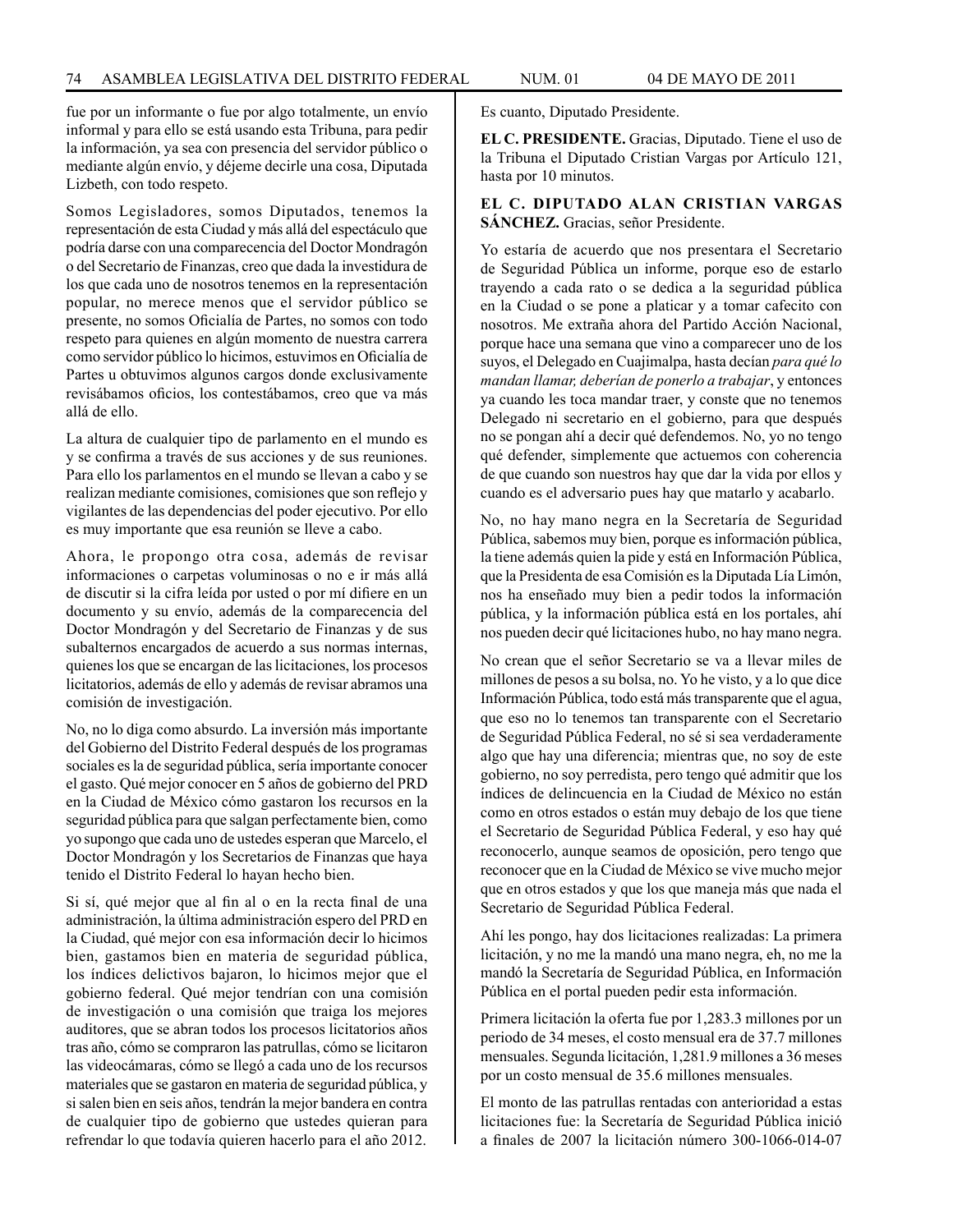para cubrir 30 meses de arrendamiento de mil vehículos en dos partidas, una de arrendamiento y la segunda de mantenimiento preventivo y correctivo, abarcando los ejercicios 2008, 2009 y 2010, se considera 20 millones de pesos por pago de deducible.

El arrendamiento puro sin opción a compra de mil vehículos equipados como patrulla modelo 2007, hay proveedores: Ixe Automotriz, NR Financial México, Automotriz, Tollocan, y aquí viene desglosadito bien en información pública, eh, ni siquiera una patrulla la anda manejando el Secretario Mondragón. Hay que tener información pública, y para que después no digan que yo lo escribo o yo lo mando decir, vienen los sellos de la Secretaría y el Instituto de Información Pública.

**EL C. DIPUTADO GUILLERMO OCTAVIO HUERTA LING.** *(Desde su curul)* Presidente.

**EL C. PRESIDENTE.** Me permite, Diputado. ¿Con qué objeto, Diputado Huerta Ling?

**EL C. DIPUTADO GUILLERMO OCTAVIO HUERTA LING.** *(Desde su curul)* Para ver si el Diputado Cristian me acepta una pregunta.

**EL C. PRESIDENTE.** ¿Le acepta una pregunta, Diputado Cristian?

**EL C. DIPUTADO ALAN CRISTIAN VARGAS SÁNCHEZ.** Claro, con mucho gusto, amigo.

**EL C. DIPUTADO GUILLERMO OCTAVIO HUERTA LING.** *(Desde su curul)* Diputado, quisiera preguntarle si, al parecer el día de hoy ya sobra información, usted tiene información vía la página, ya se tiene una carpeta voluminosa, la que se tenía con anterioridad. ¿No piensa usted que ya con esta información y toda vez que nosotros no somos los servidores públicos, no ve necesario la asistencia y usando muchas frases que usted usa seguido de que el que nada debe nada teme, qué mejor que quien lleva varios meses en la administración de esa dependencia como sería el Doctor Mondragón y sus subalternos, vengan y nos expliquen con detalle, momento a momento el proceso licitatorio? Es todo.

**EL C. DIPUTADO ALAN CRISTIAN VARGAS SÁNCHEZ.** *i*, Ya puedo contestar?

**EL C. PRESIDENTE.** Adelante, Diputado.

## **EL C. DIPUTADO ALAN CRISTIAN VARGAS SÁNCHEZ.** Gracias, Presidente.

Lo mismo le pregunté al Delegado de Cuajimalpa y pareció que ahí hubo, en vez de Diputados, defensores de oficio. Entonces ahora no se ofendan que venga uno a decirles que está en el portal, no es invención, yo no escribo tan rápido, no soy secretaria, sale todo del portal de Información Pública. Además yo creo que Seguridad Pública ha sido de los más transparentes y ahí están los reconocimientos del INFODF, y yo no dirijo este Instituto.

Entonces me cae de extraño porque la vez pasada ustedes decían o su Grupo Parlamentario que para qué mandábamos llamar a un Delegado si tenía qué trabajar, de un cita nos la cancelaron, se ofendieron por decirle que no había llovido ese día en su zona. Entonces cuando hay que defender al suyo ahí sí todos le entran, pero cuando hay que pegarle al gobierno de enfrente al que no es de mi partido, hay que echarle hasta cubetadas de agua. No, yo no le vengo a echar cubetadas de agua al Doctor Manuel Mondragón, sino a decir por qué a una persona que está trabajando muy bien, que se tiene que dedicar a ver la seguridad pública de esta Ciudad y no venirse a tomarse el cafecito con nosotros o a venir a ver quién le pega más duro, sino el Doctor Mondragón se dedica a trabajar para todos, tres Delegaciones panistas y las demás perredistas, entonces dónde está. Yo no tengo Delegación priísta, no es mi Secretario el señor, yo no soy gobierno del DF, pero tampoco le voy a venir a pegar y voy a decir que se está robando el dinero el señor, cuando todo lo han demostrado que han sido licitaciones limpias, han sido licitaciones transparentes. Bueno, que han sido más transparentes que este vaso de agua, eh, no hay duda.

Que en otras Delegaciones lamentablemente no son tan transparentes y hasta se ofenden porque uno les dice que le están dando dinero a la mamá de un Jefe Delegacional, eso sí me preocuparía que el señor Mondragón le anduviera dando dinero a su mamá, pero no, no le está dando dinero, está simplemente el Doctor Mondragón, porque nos lo ponen no existe información oculta, la Secretaría de Seguridad Pública informa y atiende las solicitudes que al respecto se hagan a través de su Portal.

Yo me pongo ahí a trabajar, no seré tan letrado como dice, pero tonto tampoco soy como para no abrir el Portal de la Secretaría de Seguridad Pública y dice que en el Artículo 54 fracción IV de la Ley de Adquisiciones, Arrendamientos y Servicios del Gobierno del DF faculta al convocante para que después de un proceso licitatorio desierto se pueda adjudicar directamente los servicios o bienes a contratar. Sin embargo esta institución en el ánimo de transparentar la contratación de la prestación del servicio de arrendamiento determina realizar un segundo proceso licitatorio el cual fue publicado en la Gaceta Oficial del Gobierno del DF el 17 de noviembre de 2010 y cuyo fallo se emitió el 30 de noviembre del mismo ejercicio, costo-beneficio de la compra o renta de las patrullas en el periodo rentado tanto para las anteriores como para la nueva renta.

Entonces dice, *la necesidad de renovar el parque vehicular a la conclusión del anterior contrato de arrendamiento.* El periodo del contrato de arrendamiento debe de contemplar el buen estado de las patrullas por consiguiente su vigencia vehicular, el alto costo de los mantenimientos correctivos que se dan con el inicio del segundo año, el mantenimiento se realice en talleres con equipo, herramientas y personal especializado, es decir en talleres autorizados por las plantas armadoras, la baja o nula disponibilidad financiera para la adquisición de mil vehículos y la necesidad de renovar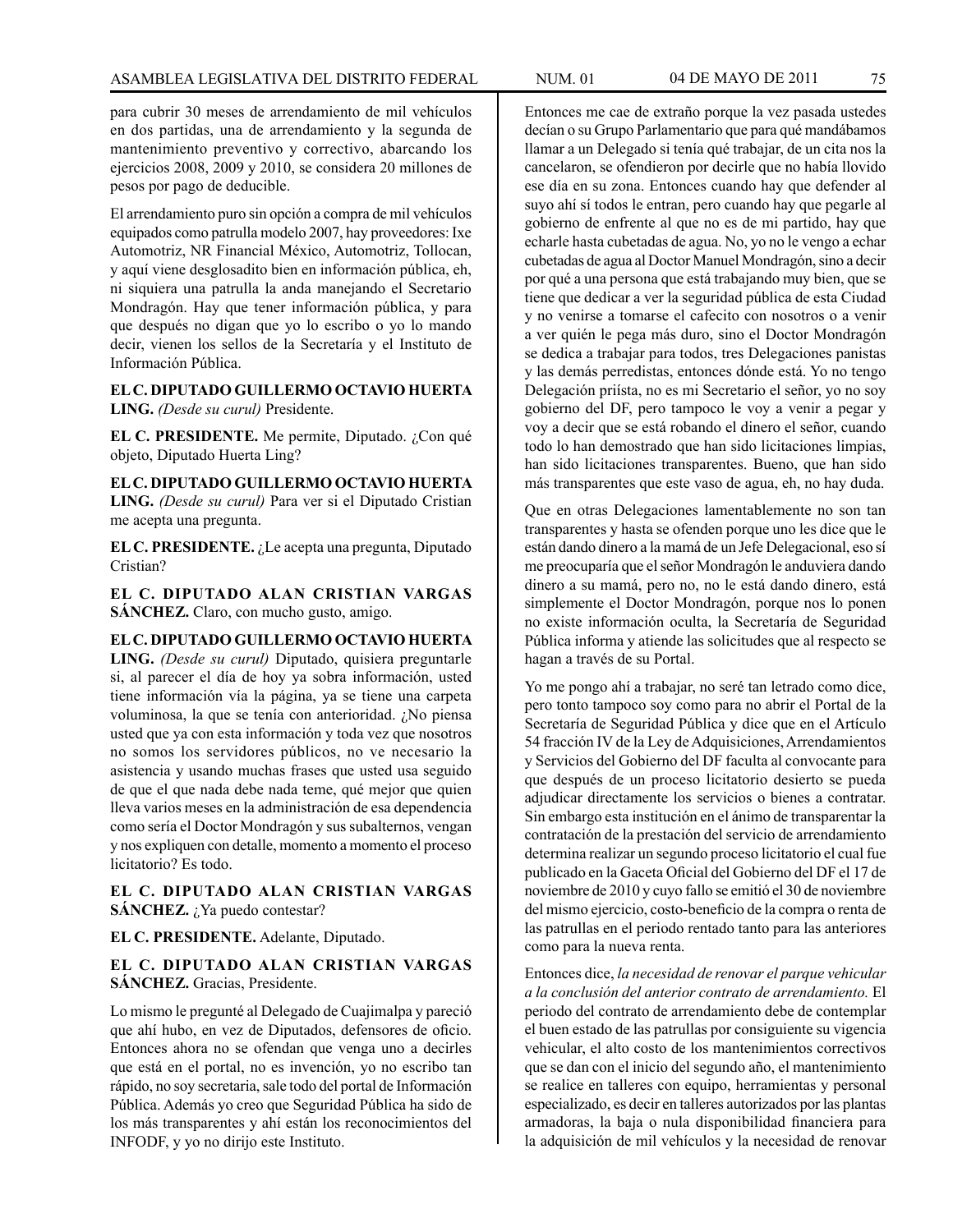le parque vehicular a corto plazo, evitar el permanente incumplimiento de los programas de mantenimiento preventivo y correctivo que ocasionan pérdidas de garantías, asegurar que la operación cuente con vehículos permanentemente, se asegura la asignación de recursos para el mantenimiento preventivo y correctivo, así como de seguros para este parque…

#### **EL C. DIPUTADO ERASTO ENSÁSTIGA SANTIAGO.** *(Desde su curul)* Presidente.

**EL C. PRESIDENTE.** Me permite Diputado por favor. ¿Con qué objeto Diputado Erasto Ensástiga?

**EL C. DIPUTADO ERASTO ENSÁSTIGA SANTIAGO.** *(Desde su curul)* Para si me da el uso terminando el orador, el uso de la palabra por alusión a partido.

**EL C. PRESIDENTE.** Sí, como no Diputado. Prosiga por favor Diputado.

**EL C. DIPUTADO ALAN CRISTIAN VARGAS SÁNCHEZ.** Al contratar con una vigencia de 36 meses permite establecer una planeación financiera que evite repercusiones negativas futuras.

El costo total por el arrendamiento no se tiene que erogar al inicio del proyecto, sino que se ejercerá en pagos fijos durante la vigencia del contrato sin tener repercusiones financieras derivadas de fluctuaciones por incrementos en la inflación, sin afectar la disponibilidad de los recursos, facilitando su programación. La contratación a largo plazo garantizará que el número de unidades se mantenga en operación, así como los costos del arrendamiento ya que en caso de existir un evento financiero de incertidumbre se mantendrían los precios contratados. El objetivo general es contar en forma permanente con una disponibilidad promedio mínima del 90 por ciento del parque vehicular arrendado.

Eso está en la Secretaría de Seguridad Pública, pero además también saca uno cuánto les cuesta de sus propias patrullas mantenerlas y es verdaderamente se elevan los recursos económicos y nos los están dando hasta en el contrato multianual que me lo hizo llegar un Diputado de Acción Nacional.

**EL C. PRESIDENTE.** Diputado Cristian Vargas, por favor concluya.

# **EL C. DIPUTADO ALAN CRISTIAN VARGAS SÁNCHEZ.** Ya voy a terminar, Presidente.

Entonces hay qué ver que es claro que el Secretario de Seguridad Pública hizo una licitación para el beneficio de los ciudadanos, no para el beneficio de su bolsillo y quien crea que es para su bolsillo qué malo, porque ha sido muy transparente y yo creo que un muy buen Secretario de Seguridad Pública el Doctor Mondragón y no tendríamos por qué manchar su nombre cuando una persona trabaja y trabaja tan bien.

Así que yo votaría porque nos manden un informe y por no andarlo molestando en venir a tomarse el cafecito con nosotros.

Que se dedique a lo que se le paga, a cuidar la Ciudad de México y no a tomar el café con los Legisladores.

Muchas gracias.

**EL C. PRESIDENTE.** Gracias Diputado. Tiene el uso de la Tribuna el Diputado Erasto Ensástiga por alusiones de partido, hasta por 5 minutos.

**EL C. DIPUTADO ERASTO ENSÁSTIGA SANTIAGO**. Gracias, Diputado Presidente.

Claro que una responsabilidad y tarea de los Legisladores es revisar, verificar que los recursos públicos se apliquen y se apliquen bien, creo que eso lo tenemos claro, pero también hay distintas formas de cómo llegar a la verdad.

Si queremos realmente tener buenas cuentas, corresponde a la Contaduría Mayor hacer una auditoría, revisar esta inquietud, no he escuchado que se haga un planteamiento de ese tipo.

Otra forma es trabajar en comisiones, cosa que ya se acordó en un Punto de Acuerdo anterior, que se trabaje y se revise en comisiones, porque en Comisiones es donde vamos a tener tiempo para tener información, intercambiar puntos de vista y dictaminar.

Yo aquí aprovecho para comentarles que en los presupuestos que aprobamos, 2010, 2011, ya viene en el presupuesto la Secretaría de Seguridad Pública, así nos lo propuso el Gobierno e la Ciudad y así lo aprobamos aquí en este Pleno, una partida para arrendamiento, más de 200 millones el año pasado y en este 2011 en la partida 3251, en diciembre aprobamos 477.8 millones de pesos para ello.

Aquí el cuestionamiento es si el costo es el real o no es el real, si está arriba, está abajo, y esto que lo vea la Contaduría Mayor de Hacienda, esto lo tenemos que discutir en comisiones como ya se aprobó.

Desde mi punto de vista llamara a comparecer a un servidor público, desde mi punto de vista poco se puede obtener de información e incluso qué es lo que sucedió porque por el tipo de formatos en donde se tienen 5 minutos para hacer preguntas, algún revire y listo, y en muchas ocasiones, nuestras intervenciones nada tienen que ver con el tema por el cual se cita a los funcionarios. No niego que hay qué citarlos y que vengan a comparecer, pero desde mi punto de vista no es el mejor método, la mejor forma, para ver qué es lo que sucedió.

¿Cuál es? Lo insisto y con esto termino y espero también, seguramente va a preguntar el Diputado Huerta, con gusto.

**EL C. DIPUTADO GUILLERMO OCTAVIO HUERTA LING**. *(Desde su curul)* Presidente.

EL C. PRESIDENTE. ¿Con qué objeto, Diputado?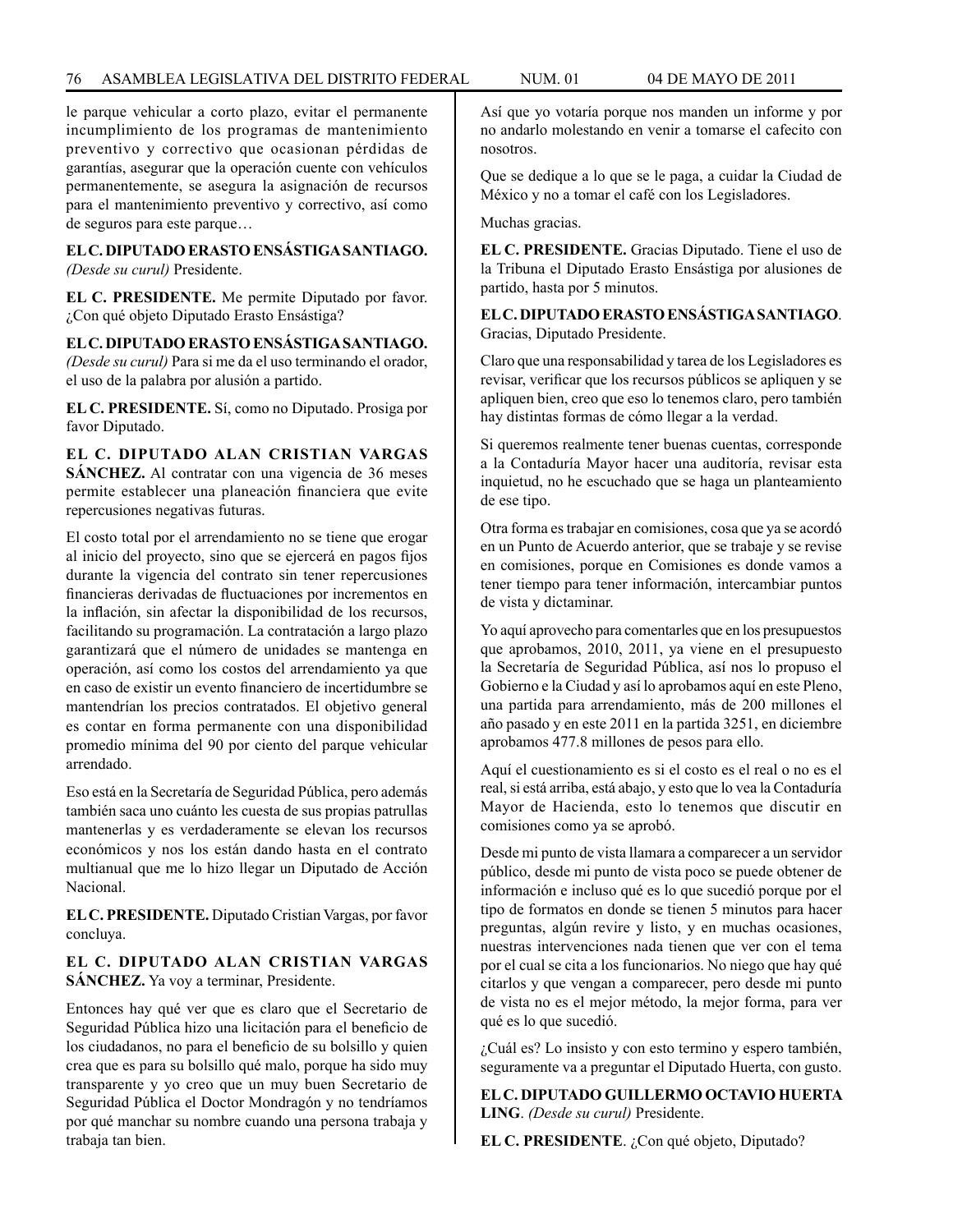**EL C. DIPUTADO GUILLERMO OCTAVIO HUERTA LING**. *(Desde su curul)* Para rectificación de hechos, si terminando el Diputado me permite la Tribuna.

**EL C. PRESIDENTE**. No, no hay rectificación de hechos, Diputado.

#### **EL C. DIPUTADO ERASTO ENSÁSTIGA SANTIAGO**.

Si queremos ser productivos, vayámonos a lo profundo, vayamos a trabajar a Comisión, que ya se acordó y también en su caso solicitemos a la Contaduría Mayor que haga la auditoría respectiva.

Muchas gracias, Diputado.

**EL C. PRESIDENTE**. Gracias, Diputado.

**EL C. DIPUTADO GUILLERMO OCTAVIO HUERTA LING**. *(Desde su curul)* Presidente.

**EL C. PRESIDENTE**. Sí, Diputado, ¿con qué objeto?

**EL C. DIPUTADO GUILLERMO OCTAVIO HUERTA LING**. *(Desde su curul)* Por el 121 quisiera yo subir.

**EL C. PRESIDENTE**. Adelante, Diputado.

### **EL C. DIPUTADO GUILLERMO OCTAVIO HUERTA LING**. Con su venia, Diputado Presidente.

Creo que se sigue insistiendo en que no es necesaria la presencia de un servidor público. Sin duda en eso coincido con el Diputado Erasto Ensástiga, a veces las dos o tres horas, incluso seis que podrían llevarse a cabo en una comparecencia con algún servidor público, el formato es insuficiente sin duda, pero el encuentro democrático, el encuentro de rendición de cuentas que debe de dar el servidor público de cualquier Poder Ejecutivo frente a quienes tenemos la representación, a quienes aprobamos los recursos públicos, a quienes legislamos, a quienes tenemos en su caso ver que se cumpla con la Ley, creo que sería oportuno, insistimos, es oportuno que el Doctor Mondragón asista, explique de cara a la representación popular, cambiemos el formato, pongamos un formato que no le moleste, como no quiere que se le moleste el Diputado Cristian Vargas, no quiere que se le moleste al Doctor Mondragón, hacemos un formato ligero, cómodo para el Doctor Mondragón, pero tiene qué presentarse ante la representación popular.

Adicionalmente a ello, ya lo había mencionado, se haga una comisión de investigación o se haga un planteamiento en las Comisiones de Vigilancia, Cuenta Pública, en la Comisión de la Secretaría de Seguridad Pública.

Insisto, si el proceso licitatorio fue el correcto, que puede ser, en cualquier administración pública se lleva a cabo una auditoría, y si la auditoría tiene qué llegar a ciertos principios: uno, se cumplió de acuerdo a los plazos y a la Ley; dos, había suficiencia presupuestal; tres, se cumplió con la Ley de Adquisiciones, si no hay excepción alguna para ella; cuatro, si en caso de que se cumplió todo ello y se ve que de acuerdo a estudios de mercado…

**EL C. PRESIDENTE.** Diputado, si me permite un segundo. Nada más quiero precisar, para la atención de todos los Diputados, que el Punto de Acuerdo que se presentó a discusión de todos los Diputados es si se debe solicitar o no un informe al Secretario de Seguridad Pública, para que nos limitemos a ese debate.

## **EL C. DIPUTADO GUILLERMO OCTAVIO HUERTA LING.** Claro, por eso.

Al final es conocer si se compró bien o se compró mal, y no quiere decir si se deberían haber comprado o no.

Me explico. Si de acuerdo a los estudios de mercado en un ánimo de ser una administración eficiente buscar el mínimo de los precios para ahorrarle ese dinero a la Ciudad, con los mismos números de elementos o de patrullas que se quisieran hacerlo ahí.

Por eso quisiera yo mencionar que la información es insuficiente y habría qué ir con otros mecanismos distintos a exclusivamente sólo solicitar una información como se pretende en este Punto de Acuerdo.

Es cuanto.

**EL C. PRESIDENTE.** Gracias, Diputado.

**EL C. DIPUTADO ALAN CRISTIAN VARGAS SÁNCHEZ.** *(Desde su curul)* Diputado Presidente.

**EL C. PRESIDENTE.** ¿Con qué objeto, Diputado Cristian Vargas?

**EL C. DIPUTADO ALAN CRISTIAN VARGAS SÁNCHEZ.** *(Desde su curul)* Por alusiones personales, Diputado Presidente.

**EL C. PRESIDENTE.** Hasta por 5 minutos, Diputado Cristian Vargas.

**EL C. DIPUTADO ALAN CRISTIAN VARGAS SÁNCHEZ.** Gracias, Presidente.

A mí me parecería qué bueno hasta que viniera y lo saludáramos, pero después se ponen con que ya no les cuidaron las Lomas de Chapultepec, con que ya no les cuidaron lo más bonito de esta Ciudad y vienen a decir que no hacen los funcionarios su trabajo.

El Secretario está haciendo su trabajo. Yo creo que hay qué pedirle nada más la información. No sé por qué traer temas a esta Tribuna cuando se le puede pedir hasta en una llamada telefónica la información al Secretario, pero el chiste nada más es traer aquí los reflectores, y después acusan a uno que es al que le encantan los reflectores.  $i$ No? No nos encantan los reflectores, a quien le encantan es a los que andan tratando de traer a quien verdaderamente está haciendo su trabajo, y como siempre el Partido Revolucionario Institucional va a defender, va a ayudar a los funcionarios del Gobierno del Distrito Federal, que no es santo de mi devoción el señor Jefe de Gobierno, pero hay quienes sí verdaderamente hacen su trabajo.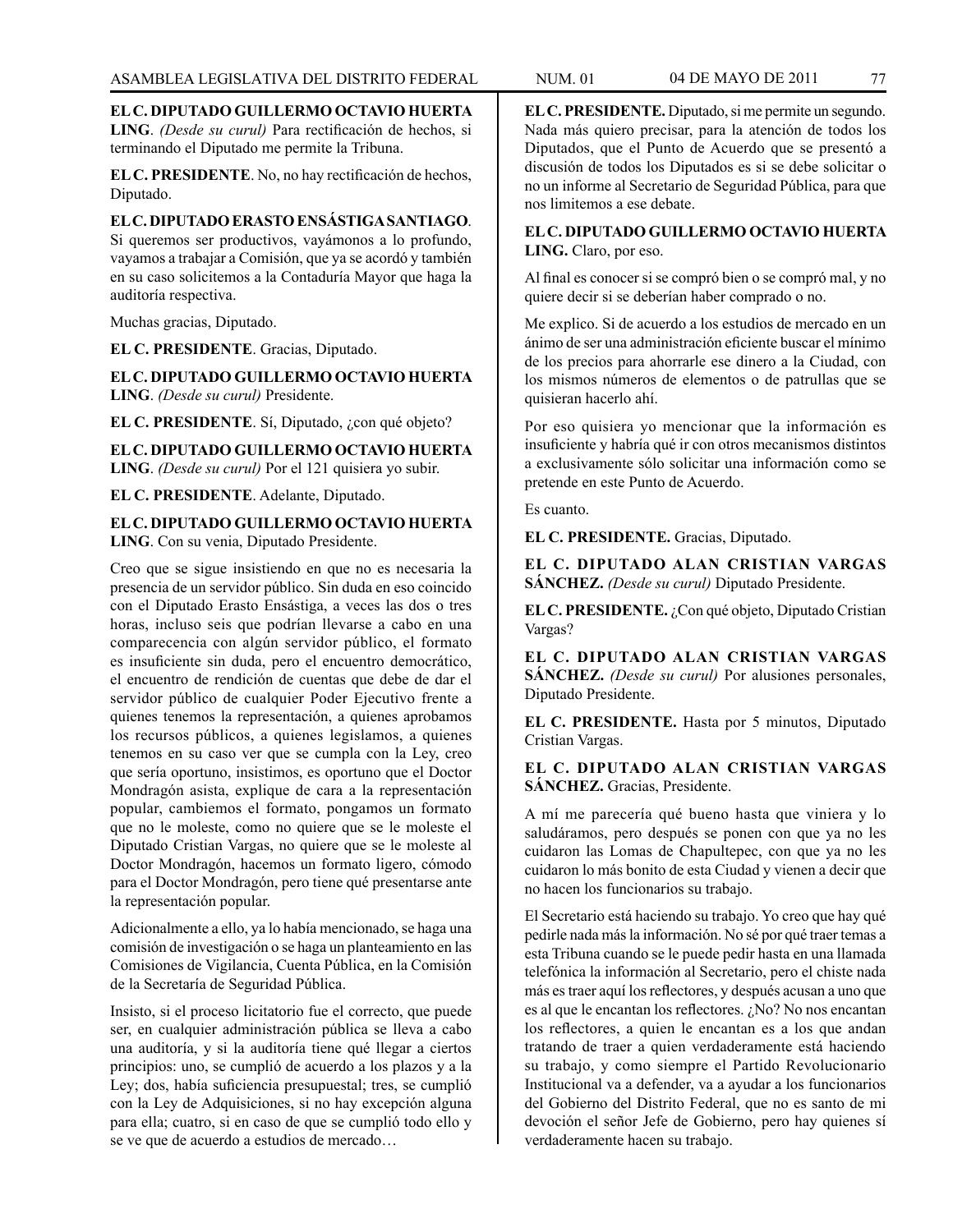Decir, claro, que nos manden un informe pormenorizado, pero que venga el señor, el Doctor Mondragón y se distraiga de sus múltiples implicaciones, yo he visto que el señor empieza desde las 6:00 de la mañana, termina 2:00, 3:00 de la mañana, porque es Secretario de Seguridad Pública, no es Presidente de un partido ni anda yendo a las beatificaciones de nadie, eh, anda en su trabajo, él sí se pone a trabajar, ¿y por ponerse a trabajar nos vamos a ofender?, qué malo.

Entonces decir que nos venga a dar la cara. La cara siempre nos la ha dado y cuando vamos a buscarlo sin cita a la Secretaría nos recibe, no necesitamos ni hacer cita para que nos reciba el señor. Ahora parece ser que tienen una bolita mágica y dicen que no va a ganar el PRD, no, yo no sé quién vaya a ganar, eso déjenselo a la ciudadanía; no digo que ganará mi partido ni los azules ni los amarillos, la ciudadanía simplemente decidirá.

Yo creo que un hombre que sí ha trabajado por esta Ciudad, le ha dado seguridad y en todo momento ha demostrado que peso por peso lo ha puesto sobre la mesa, lo ha invertido en la Secretaría de Seguridad Pública, no puedo permitir que venga y se le trate de quemar a la integridad moral del Doctor Mondragón, porque no es ni gobierno federal ni sus 7 pitufos, nada, es un verdadero, un verdadero servidor público, que se dedica desde temprano a trabajar y que trabaja sin distingo partidista, que se dedica por los ciudadanos de esta Ciudad, no por los ciudadanos de un solo partido, sino por todos, y es lamentable que quieran que lo traigamos a que nos diga *"pues por qué pidieron esta licitación, por qué le entregaron esto*, está claro, los documentos están. Si tienen algún problema, pues como se dice y como me lo dijeron en una comparecencia, haz la denuncia ante la Contraloría y nos quitamos de problemas.

Si creen que la mano pachona anda por ahí, le metieron mano negra a los recursos de la Secretaría de Seguridad Pública, pues hagan la denuncia pertinente en la Contraloría del Gobierno del Distrito Federal o en la Contraloría Interna de la Secretaría y nos quitamos de más, pero nada más eso sí, si es claro, si el Doctor Mondragón no se llevó ni un peso a su bolsa, también hay que tener la delicadaza de ofrecer perdón y pedir disculpas, no nada más decirle es que se están llevando dinero, a dónde se lo van a llevar.

Yo no creo que quiera ser Jefe de Gobierno, que se preocupen los que quieran ser candidatos, él simplemente es un servidor público, un servidor eficiente, transparente y le brindamos nuevamente, como Partido Revolucionario Institucional, nuestra confianza y total apoyo al Doctor Manuel Mondragón por la seguridad que le ha dado a esta Ciudad y porque ha tratado de defender, ha tratado de limpiar, y lo está haciendo, las corruptelas que existían dentro de esa Secretaría y para eso hay que tener unos señores tamaños, que no el Secretario de Seguridad Pública federal tiene, porque hasta eso hay que tener valor.

**EL C. PRESIDENTE.** Gracias, Diputado. Proceda la Secretaría a preguntar a la Diputación Permanente en votación económica si es de aprobarse la propuesta a discusión.

**LA C. SECRETARIA.** Por instrucciones de la Presidencia y en votación económica se pregunta a la Diputación Permanente si es de aprobarse la propuesta sometida a su consideración. Los que estén por la afirmativa sírvanse manifestarlo levantando la mano.

Los que estén por la negativa sírvanse manifestarlo levantando la mano.

Aprobada la propuesta, Diputado Presidente.

**EL C. PRESIDENTE.** Gracias Diputada. Remítase a las autoridades correspondientes para los efectos legales a que haya lugar.

Para presentar una Proposición con Punto de Acuerdo sobre el Atlas de Riesgo, se concede el uso de la Tribuna a la Diputada Lizbeth Eugenia Rosas Montero, a nombre propio y de la Diputada Aleida Alavez Ruiz, del Grupo Parlamentario del Partido de la Revolución Democrática.

## **LA C. DIPUTADA LIZBETH EUGENIA ROSAS MONTERO.** Con su venia Diputado Presidente.

# *PROPOSICIÓN CON PUNTO DE ACUERDO SOBRE EL ATLAS DE RIESGO, QUE PRESENTA LA DIPUTADA LIZBETH EUGENIA ROSAS MONTERO A NOMBRE DE LA DIPUTADA ALEIDA ALAVEZ RUIZ, DEL GRUPO PARLAMENTARIO DEL PARTIDO DE LA REVOLUCIÓN DEMOCRÁTICA.*

*Los que suscribimos, Diputadas y Diputados, de la Asamblea Legislativa del Distrito Federal, V Legislatura, con fundamento en lo establecido en los Artículos 10 y 17 de la Ley Orgánica y 133 del Reglamento para el Gobierno Interior, ambos de la Asamblea Legislativa del Distrito Federal, sometemos a la consideración de esta Diputación Permanente, como asunto de Urgente y obvia resolución, la siguiente Proposición con Punto de Acuerdo al tenor de las siguientes:*

## *CONSIDERACIONES*

*Los fenómenos metereológicos atípicos de los que hemos sido testigos en los últimos años, han evidenciado las deficiencias y falta de prevención tanto de parte de las autoridades como de la población.*

*Estos fenómenos naturales han arrasado con vidas así como con pertenencias de familias acumuladas durante una vida de trabajo. Es responsabilidad de todos cooperar en la construcción de una cultura de prevención responsabilidad cívica.*

*En el Distrito Federal, durante la temporada de lluvias, entre otros, uno de los problemas recurrentes a que se enfrentan los habitantes de la Ciudad, son los constantes encharcamientos e inundaciones causadas por la falta* 

Gracias.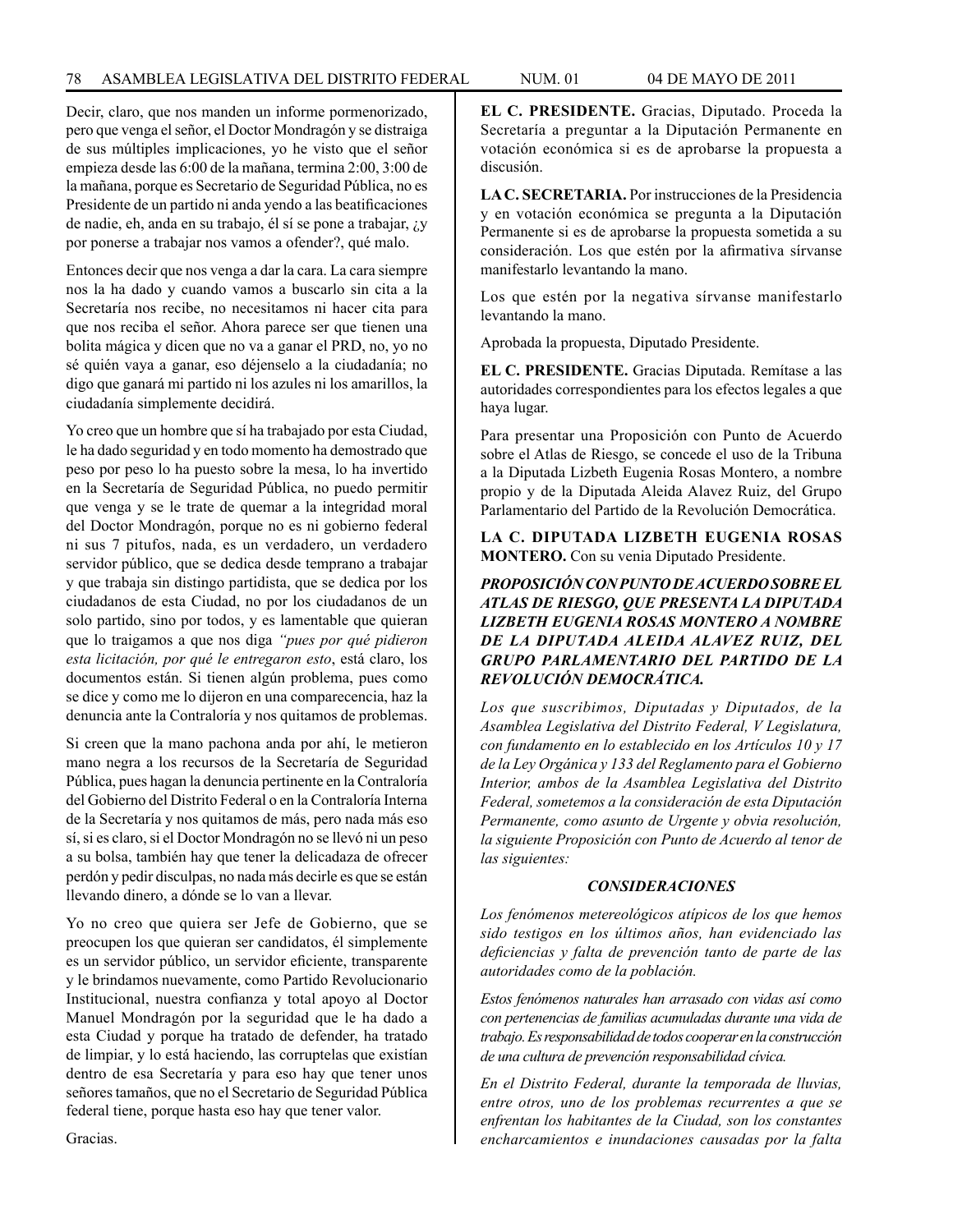*de infraestructura pero también por la irresponsabilidad colectiva derivada de una falta de cultura para depositar la basura en su lugar.*

*En los últimos años, las lluvias han rebasado los pronósticos, ante la presencia del calentamiento global, para lo cual debemos asumir las medidas de mitigación de riesgo necesarias, mediante la información oportuna a la población.*

*Estas lIuvias atípicas han ocasionado severos problemas de encharcamientos graves e inundaciones en vialidades y zonas amplias de la Ciudad causando daños tanto en términos materiales como de afectaciones humanas.*

*De acuerdo con datos registrados por la Secretaría de Protección Civil, en el Distrito Federal existen 30Z. puntos donde se han suscitado los problemas señalados, siendo la Delegación Venustiano Carranza la que tiene el mayor número de zonas registradas con 49, seguida de la Delegación Iztapalapa con 36.*

*Para este año de acuerdo a los pronósticos del Servicio Meteorológico Nacional elaborados con la metodología de años análogos, se espera como escenario probable una variación importante en los meses que abarcan la temporada de lluvias, que van del 15 al 75% de humedad por arriba de lo normal, es decir se tendrá una precipitación mensual de 29.83 litros aproximadamente por metro cuadrado.*

*Se debe poner especial atención en este tema y buscar las alternativas de solución, tales como construcción, reparación o adecuaciones de la infraestructura que sirve para canalizar el agua de lluvia, así como instrumentar medidas de prevención para la población que habita en zonas de alto riesgo.*

*Consideramos que esta Asamblea Legislativa debe coadyuvar con las autoridades responsables de la atención de esta problemática para que, entre otras cosas, se implementen planes de prevención y atención inmediata en caso de contingencias.*

*Por lo anteriormente expuesto y fundado, formulamos la siguiente:*

# *PROPOSICIÓN CON PUNTO DE ACUERDO*

*PRIMERO. Se solicita a los Secretarios de Protección Civil, de Obras y Servicios, al Director del Sistema de Aguas de la Ciudad de México así como a los 16 Jefes Delegacionales, remitan, a la brevedad, a esta Asamblea Legislativa un informe pormenorizado del atlas de riesgo por encharcamientos graves e inundaciones por precipitaciones pluviales así como los proyectos y obras a realizar en los diversos puntos de contingencia para atender y reducir riesgos para la población del Distrito Federal.*

*Asimismo, se requiere a estas dependencias la realización de un recorrido con integrantes de esta Asamblea por las*  *zonas de mayor riesgo y vulnerabilidad en la Ciudad para conocer las medidas implementadas por el Gobierno de la Ciudad.*

*SEGUNDO. Se solicita al Coordinador General del Servicio Metereológico Nacional brinde a esta representación popular el pronóstico mensual de precipitación pluvial u otras contingencias metereológicas para su publicación en el sitio web de esta Asamblea, con la finalidad de informar y prevenir a la población.*

*TERCERO. Se exhorta, respetuosamente, a las dependencias del Gobierno de la Ciudad así como a las 16 Delegaciones Políticas publiquen, en sus portales de Internet u otros medios de información, un semáforo de riesgo por contingencias meteorológicas para alertar a la población.*

*CUARTO. Se solicita, de manera urgente, a la Comisión de Gobierno para que en coordinación con la Secretaría de Protección Civil del Distrito Federal, la Dirección General del Sistema de Aguas de la Ciudad de México y las 16 Jefaturas Delegacionales la implementación de campañas de información y prevención dirigida a la población que habita en zonas en riesgo por inundaciones y en general contra el deposito de basura en la vía pública.*

*Dado en el Recinto Legislativo a los cuatro días del mes de mayo de 2011.*

#### *ATENTAMENTE*

*Dip. Lizbeth Eugenia Rosas Montero*

Es cuanto, Diputado Presidente.

**EL C. PRESIDENTE.** Gracias Diputada. En términos de lo dispuesto por el Artículo 133 del Reglamento para el Gobierno Interior de la Asamblea Legislativa del Distrito Federal consulte al Secretaría a la Diputación Permanente en votación económica si la propuesta presentada por la Diputada Lizbeth Eugenia Rosas Montero se considera de urgente y obvia resolución.

**LA C. SECRETARIA.** Por instrucciones de la Presidencia y en votación económica se consulta a la Diputación Permanente si la propuesta de referencia se considera de urgente y obvia resolución. Los que estén por la afirmativa, sírvanse manifestarlo levantando la mano.

Los que estén por la negativa, sírvanse manifestarlo levantado la mano.

No se considera de urgente y obvia resolución, Diputado Presidente.

**EL C. PRESIDENTE.** En virtud de no considerarse de urgente y obvia resolución, se turna para su análisis y dictamen a la Comisión de Protección Civil.

Esta Presidencia informa que se recibió una Proposición con Punto de Acuerdo por el que se solicita la urgente revisión de las estaciones del Metrobús por el riesgo inminente que representan para la población del Distrito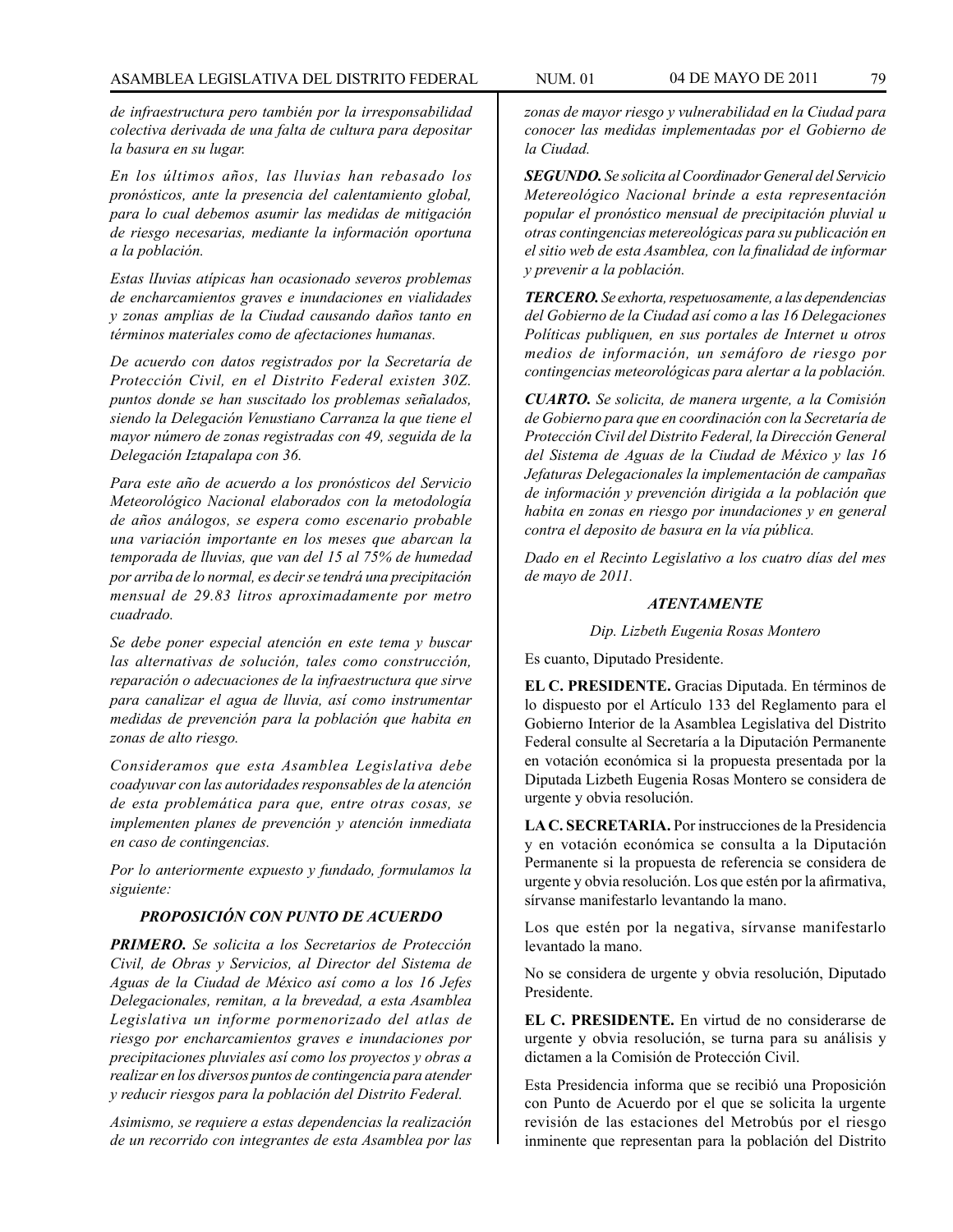Federal, del Diputado Guillermo Octavio Huerta Ling, del Grupo Parlamentario del Partido Acción Nacional. Con fundamento en lo dispuesto por los Artículos 50 fracciones IV y V de la Ley Orgánica de la Asamblea Legislativa del Distrito Federal, 28 y 132 del Reglamento para su Gobierno Interior, se turna para su análisis y dictamen a la Comisión de Protección Civil.

## *PROPOSICIÓN CON PUNTO DE ACUERDO POR EL QUE SE SOLICITA LA URGENTE REVISIÓN DE LAS ESTACIONES DEL METROBÚS POR EL RIESGO INMINENTE QUE REPRESENTAN PARA LA POBLACIÓN DEL DISTRITO FEDERAL, QUE SUSCRIBE EL DIPUTADO GUILLERMO OCTAVIO HUERTA LING, DEL GRUPO PARLAMENTARIO DEL PARTIDO ACCIÓN NACIONAL.*

*El suscrito, Diputado de la Asamblea Legislativa del Distrito Federal, V Legislatura, integrante del Grupo Parlamentario del Partido Acción Nacional en la Asamblea Legislativa del Distrito Federal, V Legislatura, con fundamento en lo dispuesto por los articulas 17 fracción VI de la Ley Orgánica; 93 y 133 del Reglamento para el Gobierno Interior, ambos de la Asamblea Legislativa del Distrito Federal, someto a consideración de la este Órgano Legislativo, con el carácter de urgente y obvia resolución, la presente Proposición con Punto de Acuerdo por el que se solicita la urgente revisión de las Estaciones del Metrobús por el riesgo Inminente que Representan para la Población del Distrito Federal, al tenor de los siguientes:*

### *ANTECEDENTES*

*El Metrobús, galardonado en 20C7 con premios de carácter internacional, se ha visto rebasado, en todos sentidos, por el crecimiento en la demanda que el transporte ha tenido desde el inicio de sus operaciones.*

*Uno de los principales problemas en este transpone público, como en general pasa en el Distrito Federal, es el crecimiento de los Índices delictivos, relacionados directamente con la deficiente planeación y la insuficiencia en la capacidad para resguardar la seguridad de los ciudadanos.*

*En febrero pasado, datos de la procuraduría General de Justicia del Distrito Federal arrojaban que tan solo el 1.8% de los delitos que se cometen en el transporte público se desarrollan a bordo de un Metrobús, sin embargo, la realidad que enfrentan los ciudadanos y la percepción que tienen de la delincuencia en este transporte, es muy superior al buen augurio de los funcionarios del Gobierno del Distrito Federal.*

*El metrobús se ha deteriorado en todos sentidos:*

*• En lo correspondiente; a su estructura, la planeación urbana no fue adecuada como ejemplo:*

*Muchos de los semáforos no tienen la programación adecuada para dar al peatón los tiempos necesarios para terminar su cruce;* 

*En varios tramos, los señalamientos de los carriles están destruidos o fueron quitados; e*

*Incluso las estaciones son insuficientes para contener la alta afluencia de personas, que llega a alcanzar, en la línea 1, las 350 mil personas cuando la proyección para la que fue construida fue de 220 mil.*

*En lo correspondiente al entorno se encuentra invadido por el ambulantaje que predomina en las afueras de cada una de las estaciones, especialmente en tramos de la avenida Insurgentes, convirtiéndose en un refugio para la delincuencia, que se incrementa ante la incapacidad de una policía preventiva que permanece impávida pero resulta ineficiente ante el desarrollo del fenómeno delictivo, además de ser, los mismo ambulantes, un agente que potencia riesgos al disminuir la visibilidad de los peatones y generar focos de infección.*

*En este sentido, resulta trascendental garantizar la seguridad de los más de 600 mil pasajeros que diariamente utilizan el Metrobús mediante la inspección, diagnostico u actuación de las autoridades encargadas de velar por el bienestar de la población, la funcionalidad del transporte y las condiciones de seguridad de los usuarios.*

*Al respecto, ante la pasividad o incapacidad que la Secretaría de Seguridad Pública ha mostrado para intervenir en e! combate de la delincuencias de este transporte, se conoce que la Procuraduría General de Justicia del Distrito Federal inició, el año anterior, la capacitación de operadores, supervisores y policías auxiliares en el Instituto de Formación Profesional, con temas de prevención del delito, denuncia y uso de la fuerza, así como programas en los que se mezclan oficiales entre los usuarios, sin embargo, no se conocen los alcances, el avance ni los resultados que han dejado estas acciones.*

#### *CONSIDERANDO*

*PRIMERO. Que es obligación de los Diputados de esta Asamblea Legislativa representar los intereses de los ciudadanos del Distrito Federal, siendo la estrategia de prevención al delito y combate a la delincuencia de interés de los capitalinos.*

*SEGUNDO. Que el Gobierno del Distrito Federal tiene la obligación de salvaguardar la integridad de los capitalinos y atacar los problemas delictivos con acciones coordinadas entre las dependencias.*

*TERCERO. Que la Secretaría de Seguridad Pública ha mantenido una actitud pasiva ante el ambiente de peligro que se genera en el entorno de las estaciones del metrobús que ha permitido a los delincuentes organizarse y actuar en perjuicio de la sociedad.*

*CUARTO. Que la seguridad pública debe consolidarse como una política que convoque a las autoridades y a la sociedad civil a crear un frente común contra la delincuencia.*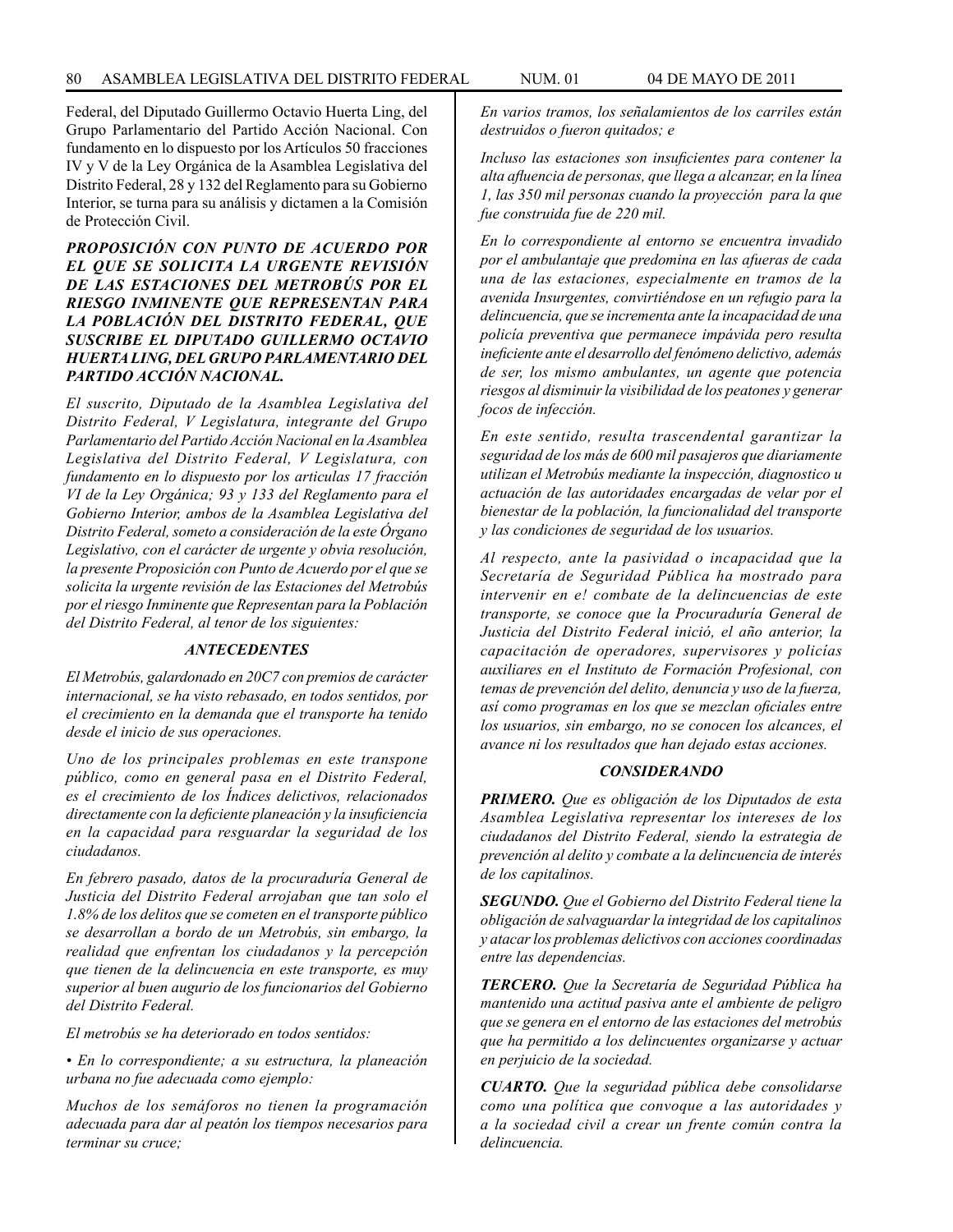*QUINTO. Que las autoridades tienen la obligación de mitigar los riesgos a los que esta expuesta la población y estar preparadas para atender las emergencias que puedan presentarse en el ejercicio del servicio de transporte público, incluyendo lo correspondiente al riesgo que representen esas instalaciones y su entorno.*

*SEXTO. Que debe privilegiarse entre la población la difusión de información sobre las medidas preventivas y de seguridad que deben de tener en diferentes situaciones.*

*SEXTO. Que las acciones del Gobierno del Distrito Federal han sido insuficientes para garantizar a !a población su seguridad en las instalaciones del Metrobús.*

*Por lo anteriormente manifestado, ante la urgencia que representa la prevención y atención de las emergencias y desastres, pongo a consideración de ésta*

*Honorable Asamblea Legislativa del Distrito Federal el siguiente:*

#### *PUNTO DE ACUERDO*

*PRIMERO. Se solicita al Dr. Manuel Mondragón y Kalb, al Dr. Elías Miguel Moreno Brizuela, y al Lic. Armando Quintero Martínez, Secretarios de Seguridad Pública, Protección Civil y de Transporte y Vialidad del Distrito Federal, realicen, en el ámbito de sus respectivas competencias; un diagnóstico de las instalaciones y el entorno de las estaciones del metrobús, con el objetivo de garantizar la seguridad de los usuarios, e informen de dicho diagnóstico y la programación de acciones a esta Soberanía, en un término no mayor a 30 días naturales*

*SEGUNDO. Se solicita al Dr. Miguel Ángel Mancera Espinoza, Procurador General de Justicia del Distrito Federal, informe, en un término no mayor a 15 días naturales: sobre la evolución de la delincuencia al interior del Metrobús y en los alrededores de las estaciones.*

*1. La evolución de la delincuencia al Interior del Metrobús y en los alrededores de las estaciones*

*2. Los avances de la capacitación de operadores, supervisores y policías auxiliares del Metrobús e1 el Instituto de Formación Profesional, con temas de prevención del delito, denuncia y uso de la fuerza, así como los resultados que se han tenido con este programa.*

*Recinto Legislativo, a los cuatro días del mes de mayo de dos mil once.*

#### *ATENTAMENTE*

### *Dip. Guillermo Octavio Huerta Ling*

Para presentar una Proposición con Punto de Acuerdo por el que se solicita al Titular de la Secretaría de Seguridad Pública del Distrito Federal, Doctor Manuel Mondragón y Kalb, informe a esta Soberanía sobre el procedimiento de actuación de los cuerpos policíacos durante las manifestaciones del Sindicato Mexicano de Electricistas,

se concede el uso de la Tribuna al Diputado Guillermo Octavio Huerta Ling, del Grupo Parlamentario del Partido Acción Nacional.

**EL C. DIPUTADO GUILLERMO OCTAVIO HUERTA LING**. Con su venia, Diputado Presidente.

*PROPOSICIÓN CON PUNTO DE ACUERDO POR EL QUE SE SOLICITA AL TITULAR DE LA SECRETARÍA DE SEGURIDAD PÚBLICA DEL DISTRITO FEDERAL, DR. MANUEL MONDRAGÓN Y KALB, INFORME A ESTA SOBERANÍA SOBRE EL PROCEDIMIENTO DE ACTUACIÓN DE LOS CUERPOS POLICÍACOS DURANTE LAS MANIFESTACIONES DEL SINDICATO MEXICANO DE ELECTRICISTAS, QUE PRESENTA EL DIPUTADO GUILLERMO OCTAVIO HUERTA LING, DEL GRUPO PARLAMENTARIO DEL PARTIDO ACCIÓN NACIONAL.*

*El suscrito, Diputado integrante del Grupo Parlamentario del Partido Acción Nacional en la Asamblea Legislativa del Distrito Federal, V Legislatura, con fundamento en lo dispuesto por los Artículos 17 fracción VI de la Ley Orgánica; 93 y 133 del Reglamento para el Gobierno Interior, ambos de la Asamblea Legislativa del Distrito Federal, somete a consideración del Pleno de este Honorable órgano de gobierno, con el carácter de urgente y obvia resolución, la presente Proposición con Punto de Acuerdo por el que se solicita al Titular de la Secretaría de Seguridad Pública del Distrito Federal, Dr. Manuel Mondragón y Kalb, informe a esta Soberanía sobre el procedimiento de actuación de los cuerpos policíacos durante las manifestaciones del Sindicato Mexicano de Electricistas, conforme a los siguientes:*

### *ANTECEDENTES*

*Desde el mes de octubre de 2009, fecha en que por Decreto del ejecutivo federal se extinguió la compañía de luz y fuerza del centro, hemos sido testigos de una gran cantidad de actos ilícitos que han sido ocasionados por diversos integrantes del Sindicato Mexicano de Electricistas, con la tolerancia absoluta de las autoridades del Distrito Federal, específicamente de la Dependencia que tiene a su cargo la prevención del delito y el combate a la delincuencia.*

*En estos hechos, el SME ha tomado por asalto el zócalo de la capital, dañado inmobiliario de la Ciudad, automóviles de dependencias Federales, automóviles particulares, han golpeado a ciudadanos, y también ya lo hicieron con Obett del Pino y Alfredo Mancera, reportera y camarógrafo de Televisión Azteca que el SME consideró culpables de informar a la sociedad sobre las acciones que realizaban el día 1ro de mayo.*

*Este último no ha sido el único caso de violencia con los medios de comunicación, el 11 de abril, el reportero de Radio Fórmula, Juan Carlos Santoyo, presentó una denuncia ante la Procuraduría General de Justicia del Distrito Federal por el delito de robo y lesiones contra integrantes del SME.*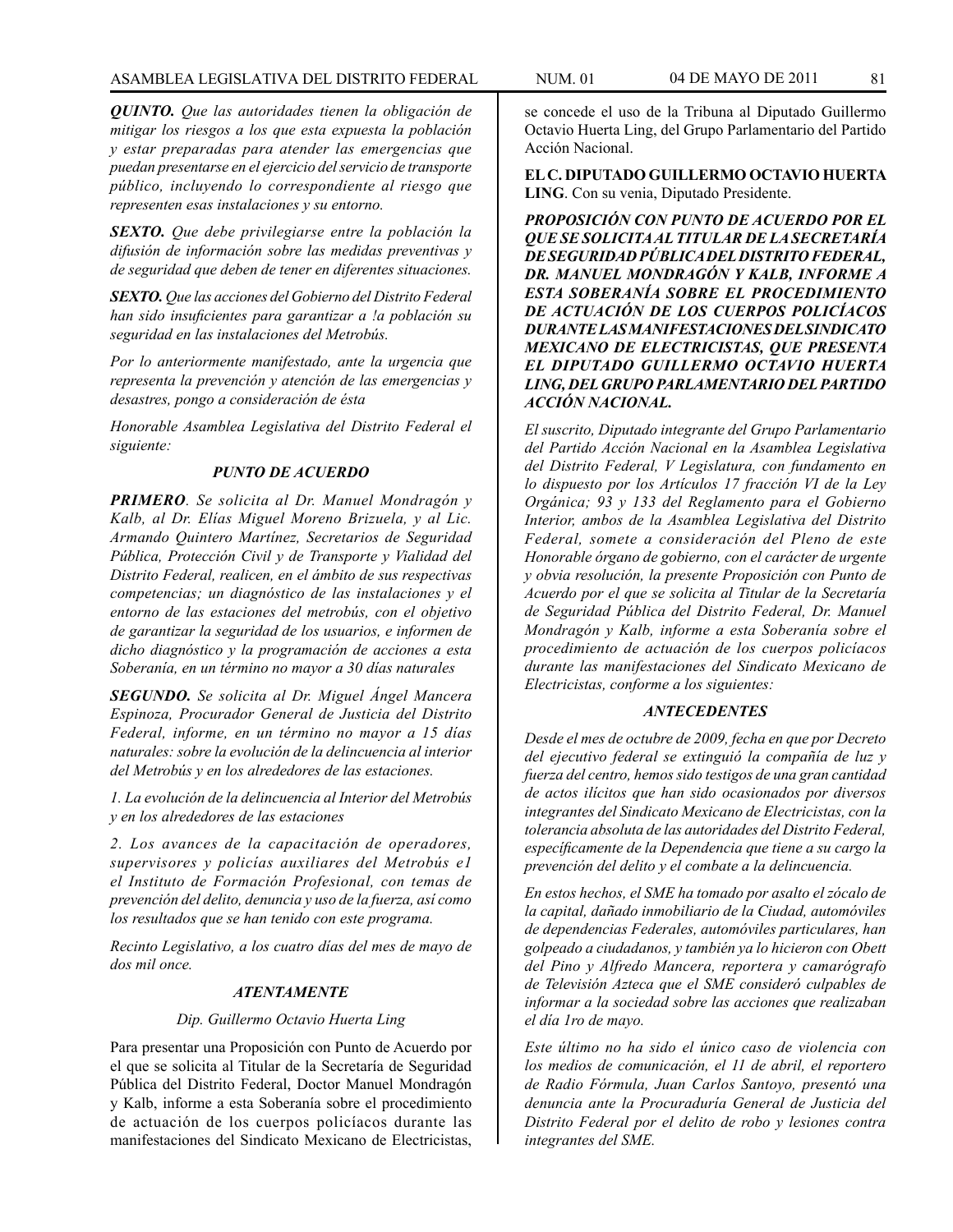*Apenas el día de ayer, se conmemoraba el día de la Libertad de Prensa, pero en el Distrito Federal hay poco que celebrar cuando las autoridades son cómplices de aquellos que con violencia pretenden callar las voces que informan a los ciudadanos.*

*La libertad de asociación encuentra un límite cuando se conviei1e en actos ilícitos que lesionan la integridad de las personas, su patrimonio y el entorno de la Ciudad: y que además, es reprob8ble que la Dependencia encargada de la prevención del delito, consienta este tipo de manifestaciones.*

*Los Diputados de esta Asamblea Legislativa, bajo la calidad de representantes de los ciudadanos y con la finalidad de velar por sus intereses: consideramos necesario solicitar a las Dependencias del Gobierno del Distrito que tienen la obligación de proteger a los habitantes e instaurar las medidas necesarias para garantizar su seguridad e investigar y castigar las conductas tipificadas como delito, la información consistente en las acciones que se han realizado antes, durante y después de las manifestaciones del SME.*

*Esta Ciudad es habitada por 8.8 millones de personas; diariamente esta cifra se eleva hasta los 15 millones de personas con los ciudadanos de otras entidades que en el Distrito Federal tienen su fuente de ingresos y un grupo sindical, que ha pasado de ser manifestante a un grupo de choque, secuestra la Ciudad y arremete a sus habitantes sin que el Gobierno local ejerza alguna acción al respecto.*

#### *CONSIDERANDOS*

*PRIMERO. Que la premisa de cualquier gobierno es proteger la vida y la integridad de los ciudadanos.*

*SEGUNDO. Que la Secretaría de Seguridad Pública del Distrito Federal, es la dependencia encargada de velar por mantener el orden público y el bienestar de los capitalinos, por lo que debe generar acciones tendientes a salvaguardar la vida, la integridad, el patrimonio y el entorno de la población*

*TERCERO. Que en fechas recientes, se han presentado desmanes originados por las manifestaciones del Sindicato Mexicano de Electricistas, que han resultado perjudiciales para la Ciudad y los habitantes.*

*CUARTO. Que la Secretaría de Seguridad Pública del Distrito Federal ha mostrado una actitud pasiva para reprimir las acciones delictivas ocasionadas por el Sindicato Mexicano de Electricistas.*

*QUINTO. Que la seguridad pública debe consolidarse como una política que convoque a las autoridades y a la sociedad civil a crear un frente común contra la delincuencia.*

*SEXTO. Que la libertad de asociación encuentra un límite cuando se convierte en actos ilícitos y delictivos que lesionan la integridad de los habitantes, su patrimonio y el entorno.*

*Por lo anteriormente manifestado, ante la obligación de este Órgano Legislativo de velar por los intereses ciudadanos como la protección de su vida, su integridad y el entorno, pongo a consideración de ésta Honorable Asamblea Legislativa del Distrito Federal el siguiente:*

#### *PUNTO DE ACUERDO*

*PRIMERO. Se solicita al Titular de la Secretaría de Seguridad Pública del Distrito Federal, Dr. Manuel Mondragón y Kalb, informe a esta Soberanía, en un término que no exceda de 15 días naturales, sobre el procedimiento de actuación de los cuerpos policíacos durante las manifestaciones del Sindicato Mexicano de Electricistas.*

*SEGUNDO. Se solicita al Titular de la Procuraduría General de Justicia del Distrito Federal, Dr. Miguel Ángel Mancera Espinoza. Informe a esta Soberanía en un término que no exceda de 15 días naturales, sobre el seguimiento que se han dado a las denuncias presentadas por actos de violencia, en contra los integrantes del Sindicato Mexicano de Electricistas.*

*Recinto Legislativo, a los cuatro días del mes de mayo de dos mil once.*

*Firma el Diputado integrante del Grupo Parlamentario del Partido Acción Nacional en la Asamblea Legislativa del Distrito Federal, V Legislatura.*

#### *ATENTAMENTE*

*Dip. Guillermo Octavio Huerta Ling*

Es cuanto, Diputado Presidente.

**EL C. PRESIDENTE.** Gracias, Diputado. En términos de lo dispuesto por el Artículo 133 del Reglamento para el Gobierno Interior de la Asamblea Legislativa del Distrito Federal, consulte la Secretaría a la Diputación Permanente en votación económica si la propuesta presentada por el Diputado Guillermo Octavio Huerta Ling se considera de urgente y obvia resolución.

**LA C. SECRETARIA.** Por instrucciones de la Presidencia y en votación económica, se consulta a la Diputación Permanente si la propuesta de referencia se considera de urgente y obvia resolución. Los que estén por la afirmativa, sírvanse manifestarlo levantando la mano.

Los que estén por la negativa, sírvanse manifestarlo levantando la mano.

**EL C. PRESIDENTE.** Vamos a repetir la votación porque resultó empatada. Repita la votación la Secretaría.

**LA C. SECRETARIA.** Por instrucciones de la Presidencia y en votación económica, se consulta a la Diputación Permanente si la propuesta de referencia se considera de urgente y obvia resolución. Los que estén por la afirmativa, sírvanse manifestarlo levantando la mano.

Los que estén por la negativa, sírvanse manifestarlo levantando la mano.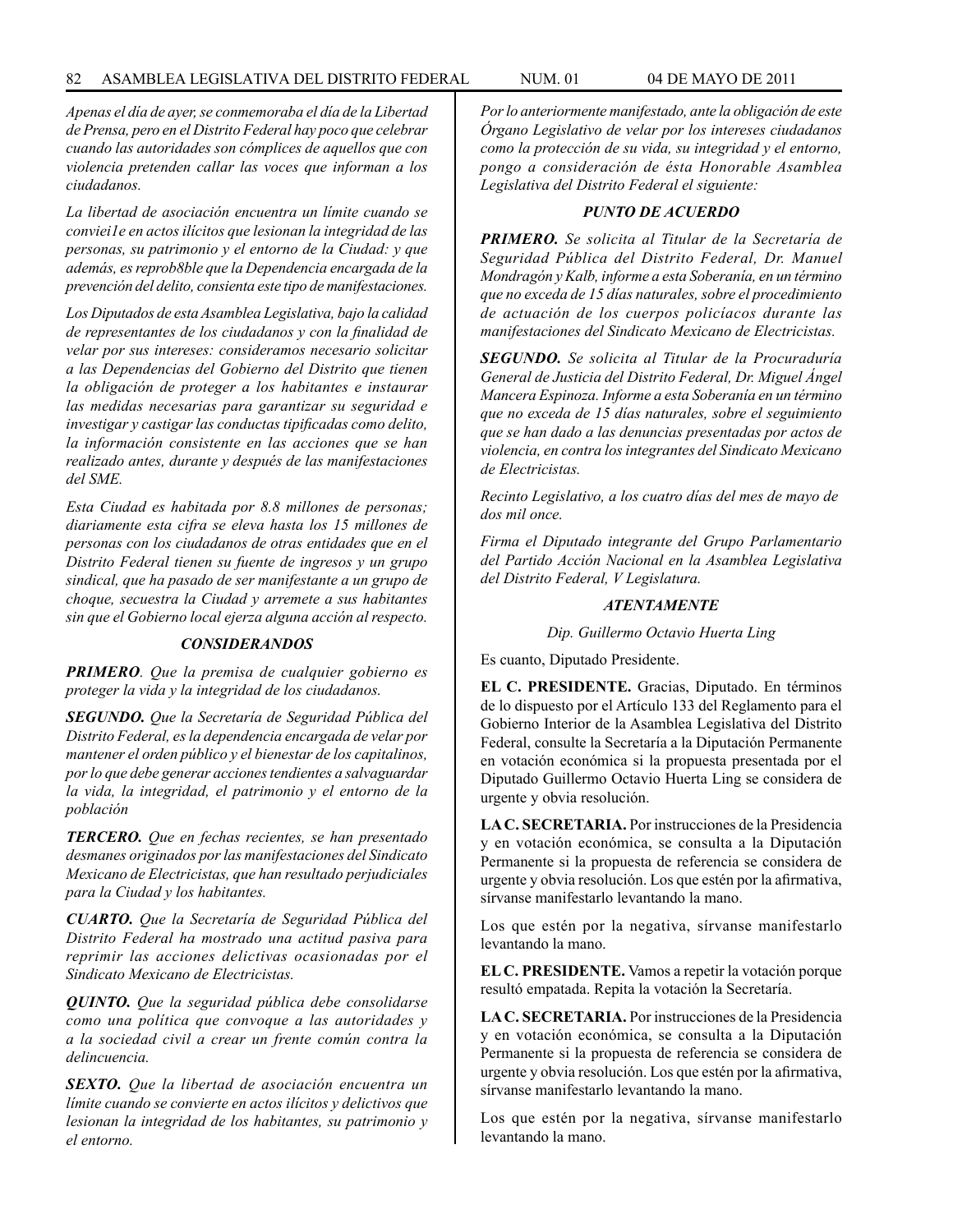No se considera de urgente y obvia resolución, Diputado Presidente.

**EL C. PRESIDENTE.** Gracias, Diputada. En virtud de no considerarse de urgente y obvia resolución se turna por esta Presidencia para su análisis y dictamen a Comisiones Unidas de Seguridad Pública y de Administración y Procuración de Justicia.

Para presentar una Proposición con Punto de Acuerdo para realizar un peritaje a las viviendas que están clasificadas en nivel de riesgo estructural y geológico, se concede el uso de la Tribuna a la Diputada Ana Estela Aguirre y Juárez, del Grupo Parlamentario del Partido del Trabajo.

## **LA C. DIPUTADA ANA ESTELA AGUIRRE Y JUÁREZ.** Gracias, Diputado Presidente.

*PROPOSICIÓN CON PUNTO DE ACUERDO PARA REALIZAR UN PERITAJE A LAS VIVIENDAS QUE ESTÁN CLASIFICADAS EN NIVEL DE RIESGO ESTRUCTURAL Y GEOLÓGICO, QUE PRESENTA LA DIPUTADA ANA ESTELA AGUIRRE Y JUÁREZ, DEL GRUPO PARLAMENTARIO DEL PARTIDO DEL TRABAJO.* 

*Las y los que suscriben Diputada Ana Estela Aguirre y Juárez, Diputados Arturo López Cándido y Juan Pablo Pérez Mejía, integrantes del Grupo Parlamentario del Partido del Trabajo, de la V Legislatura de la Asamblea Legislativa del Distrito Federal, y con fundamento en lo dispuesto por los Artículos 122 Base Primera, de la Constitución Política de los Estados Unidos Mexicanos; 36 y 42 fracciones XXV y XXX del Estatuto de Gobierno del Distrito Federal; 10 fracciones I, XXI, 17 fracción VI de la Ley Orgánica de la Asamblea Legislativa del Distrito Federal, 93 y 133 del Reglamento para el Gobierno Interior de la Asamblea Legislativa del Distrito Federal,sometemos a la consideración del Pleno la siguiente:*

*Proposición con Punto de Acuerdo de Urgente y Obvia Resolución para realizar un Peritaje a las Viviendas que están clasificadas en nivel de riesgo Estructural y Geológico, al tenor de las siguientes:*

#### *CONSIDERACIONES.*

*1. Diversos residentes de viviendas en riesgo han acudido a esta representación mostrando su preocupación ante la secuencia sísmica en el mundo y ante la posibilidad de que se presente un evento de esta naturaleza en la capital. A 26 años de los sismos de 1985 aún existen viviendas en riesgo producto de este siniestro; sin embargo las lluvias, los deslizamientos de las tierras en las zonas de barrancas y montañosas; las minas, las grietas y oquedades son también elementos que ponen en riesgo a miles de viviendas.*

*2. De acuerdo con el INVI, en materia de alto riesgo, se ha identificado una demanda prioritaria de 8,584 acciones de vivienda en 16 Delegaciones Políticas: 972 por fenómenos hidrometeorológicos de las cuales se ha brindado atención a* 

*415; por riesgo geológico 630, de las cuales se han atendido 335; por lo que respecta a alto riesgo estructural 6,982 acciones de vivienda requieren atención.*

*3. En el Distrito Federal existen 600 sitios de alto riesgo en cauces, laderas y barrancas que ponen en peligro la vida de miles de personas y las Delegaciones que enfrentan los mayores problemas por la construcción de viviendas en sitios inadecuados son: Álvaro Obregón, Gustavo A. Madero, Iztapalapa, Magdalena Conteras, Milpa Alta y Xochimilco", afirmó el investigador de la Escuela Superior de Ingeniería y Arquitectura (ESIA), Unidad Tecamachalco, del Instituto Politécnico Nacional, Joel Francis Audefroy Milord. El investigador politécnico comentó que conforme a los datos proporcionados por la Secretaría de Desarrollo Urbano y Vivienda del Gobierno del Distrito Federal, se tienen contabilizadas 11 mil 512 viviendas en zonas de alto riesgo. Dijo que en la Ciudad de México son ocho las Delegaciones con la presencia de barrancas y donde se registra el mayor número de viviendas ubicadas en zonas de alto riesgo: Iztapalapa (4,476), Álvaro Obregón (3,862), Magdalena Contreras (1,124), Gustavo A. Madero (1,041), Cuajimalpa (498), Xochimilco (356), Tlalpan (96) y Milpa Alta (62). Asimismo la jefa delegacional en Iztapalapa, Lic. Clara Brugada Molina reconoció que 30% de la infraestructura urbana en Iztapalapa está dañada por grietas; existen 14 mil viviendas afectadas de las cuáles se han analizado 3 mil, y el dictamen al que se ha llegado es que 200 de esas viviendas son inhabitables y en el resto el riesgo se puede mitigar.*

*4. Ante la inminente temporada de lluvias en la Ciudad, lluvias que se esperan de mayor precipitación a causa del cambio climático, es necesario que este órgano colegiado cuente con información actualizada, sobre todo las comisiones de vivienda y protección civil, sobre la vivienda en riesgo para tomar las prevenciones, posturas y opiniones respectivas. Asimismo es necesario emitir un exhorto para que se realice un peritaje de actualización a las viviendas que se tienen clasificadas en riesgo y a las que la población señale.*

*Por lo anteriormente expuesto y fundado, se somete a la consideración de esta Diputación Permanente la aprobación del siguiente:*

## *PUNTO DE ACUERDO DE URGENTE Y OBVIA RESOLUCIÓN*

*El Pleno de la Asamblea Legislativa del Distrito Federal exhorta:*

*UNO. A la Secretaría de Protección Civil del Gobierno del Distrito Federal a realizar un peritaje de actualización para monitorear a todas aquellas viviendas clasificadas en riesgo estructural y geológico y en aquellas que la población indique, ante una eventualidad sísmica y ante la inminente temporada de lluvias en la Ciudad de México.*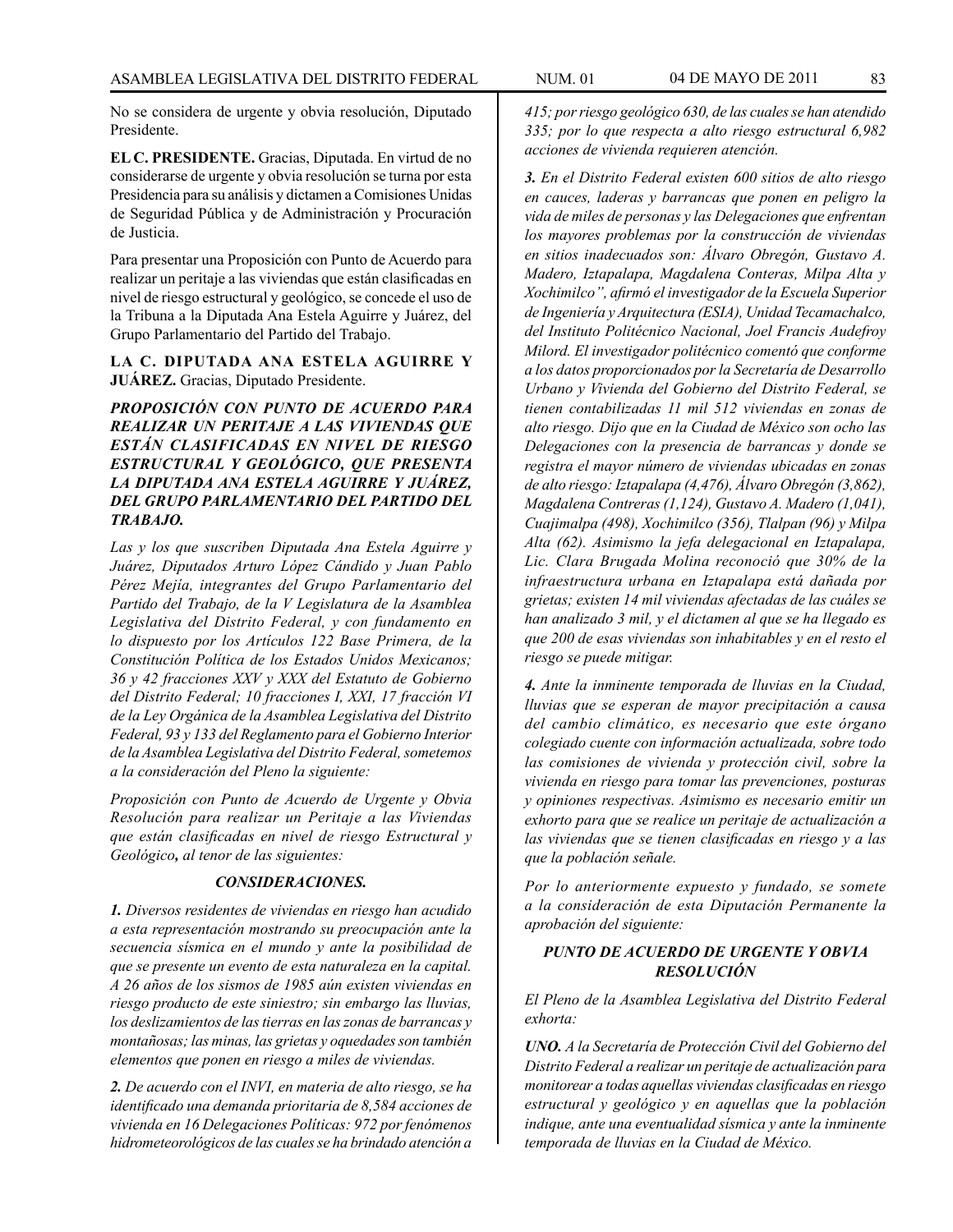*DOS:- A la Secretaría de Protección Civil del Gobierno del Distrito Federal para que después de realizado ese peritaje, envíe a esta Asamblea la información generada por el peritaje.*

*Dado en el Recinto de la Asamblea Legislativa del Distrito Federal, a los 26 días del mes de abril del año 2011.*

### *ATENTAMENTE*

*Dip. Ana Estela Aguirre y Juárez*

Es cuanto, Diputado Presidente.

**EL C. PRESIDENTE.** Gracias, Diputada. En términos de lo dispuesto por el Artículo 133 del Reglamento para el Gobierno Interior de la Asamblea Legislativa del Distrito Federal, consulte la Secretaría a la Diputación Permanente en votación económica si la propuesta presentada por la Diputada Ana Estela Aguirre y Juárez se considera de urgente y obvia resolución.

**LA C. SECRETARIA DIPUTADA ANA ESTELA AGUIRRE Y JUÁREZ.** Por instrucciones de la Presidencia y en votación económica se consulta a la Diputación Permanente si la propuesta de referencia se considera de urgente y obvia resolución. Los que estén por la afirmativa sírvanse manifestarlo levantando la mano.

Los que estén por la negativa sírvanse manifestarlo levantando la mano.

Se considera de urgente y obvia resolución, Diputado Presidente.

**EL C. PRESIDENTE.** Gracias, Diputada. Está a discusión la propuesta. ¿Existen oradores en contra?

Proceda la Secretaría a preguntar a la Diputación Permanente en votación económica si es de aprobarse la propuesta a discusión.

**LA C. SECRETARIA.** Por instrucciones de la Presidencia y en votación económica se pregunta a la Diputación Permanente si es de aprobarse la propuesta sometida a su consideración. Los que estén por la afirmativa sírvanse manifestarlo levantando la mano.

Los que estén por la negativa sírvanse manifestarlo levantando la mano.

Aprobada la propuesta, Diputado Presidente.

**EL C. PRESIDENTE.** Remítase a las autoridades correspondientes para los efectos legales a que haya lugar.

Para presentar una Proposición con Punto de Acuerdo por el que se exhorta a la Procuraduría Social del Distrito Federal a que ejerza el presupuesto que le fue asignado por esta Honorable Asamblea Legislativa en el Capítulo 4000 del ejercicio fiscal 2011 denominado Ayudas Sociales a Personas u Hogares de Escasos Recursos con el fin de contar con un equipo de promotores condominales que coadyuven en las actividades de diagnóstico jurídicosocial de las unidades privativas de las diversas unidades habitacionales de esta Ciudad, además de promover la organización condominal y su participación en el programa de regularización patrimonial y documental, se concede el uso de la Tribuna al Diputado Guillermo Sánchez Torres, a nombre propio y de la Diputada Karen Quiroga Anguiano, del Grupo Parlamentario del Partido de la Revolución Democrática.

**EL C. DIPUTADO GUILLERMO SÁNCHEZ TORRES.** Con su venia Diputado Presidente.

*PROPOSICIÓN CON PUNTO DE ACUERDO POR EL QUE SE EXHORTA A LA PROCURADURÍA SOCIAL DEL DISTRITO FEDERAL A QUE EJERZA EL PRESUPUESTO QUE LE FUE ASIGNADO POR ESTA HONORABLE ASAMBLEA LEGISLATIVA EN EL CAPÍTULO 4000 DEL EJERCICIO FISCAL 2011 DENOMINADO AYUDAS SOCIALES A PERSONAS U HOGARES DE ESCASOS RECURSOS CON EL FIN DE CONTAR CON UN EQUIPO DE PROMOTORES CONDOMINALES QUE COADYUVEN EN LAS ACTIVIDADES DE DIAGNÓSTICO JURÍDICO-SOCIAL DE LAS UNIDADES PRIVATIVAS DE LAS DIVERSAS UNIDADES HABITACIONALES DE ESTA CIUDAD, ADEMÁS DE PROMOVER LA ORGANIZACIÓN CONDOMINAL Y SU PARTICIPACIÓN EN EL PROGRAMA DE REGULARIZACIÓN PATRIMONIAL Y DOCUMENTAL, QUE PRESENTA EL DIPUTADO GUILLERMO SÁNCHEZ TORRES, A NOMBRE PROPIO Y DE LA DIPUTADA KAREN QUIROGA ANGUIANO, DEL GRUPO PARLAMENTARIO DEL PARTIDO DE LA REVOLUCIÓN DEMOCRÁTICA.*

*El suscrito, Diputado integrante del Partido de la Revolución Democrática, en la Asamblea Legislativa del Distrito Federal, con facultad en lo dispuesto por los Artículos 42, fracción XII del Estatuto de Gobierno del Distrito Federal, 17, fracción VI, de la Ley Orgánica de la Asamblea Legislativa; y 133 del Reglamento para el Gobierno Interior de la Asamblea Legislativa del Distrito Federal, presento a esta Honorable Soberanía la siguiente:*

*Proposición con Punto de Acuerdo por el que se exhorta a la Procuraduría Social del Distrito Federal a que se Ejerza el Presupuesto que le fue asignado por esta H. Asamblea Legislativa, en el Capítulo 4000 del Ejercicio Fiscal 2011, denominado "Ayudas Sociales a Personas u Hogares de Escasos Recursos", con el fin contar con un equipo de Promotores Condominales que Coadyuvan en las Actividades de Diagnostico Jurídico-Social de las Unidades Privativas de las Diversas Unidades Habitacionales de esta Ciudad, además de Promover la Organización Condominal y su Participación en el Programa de Regularización Patrimonial y Documental.*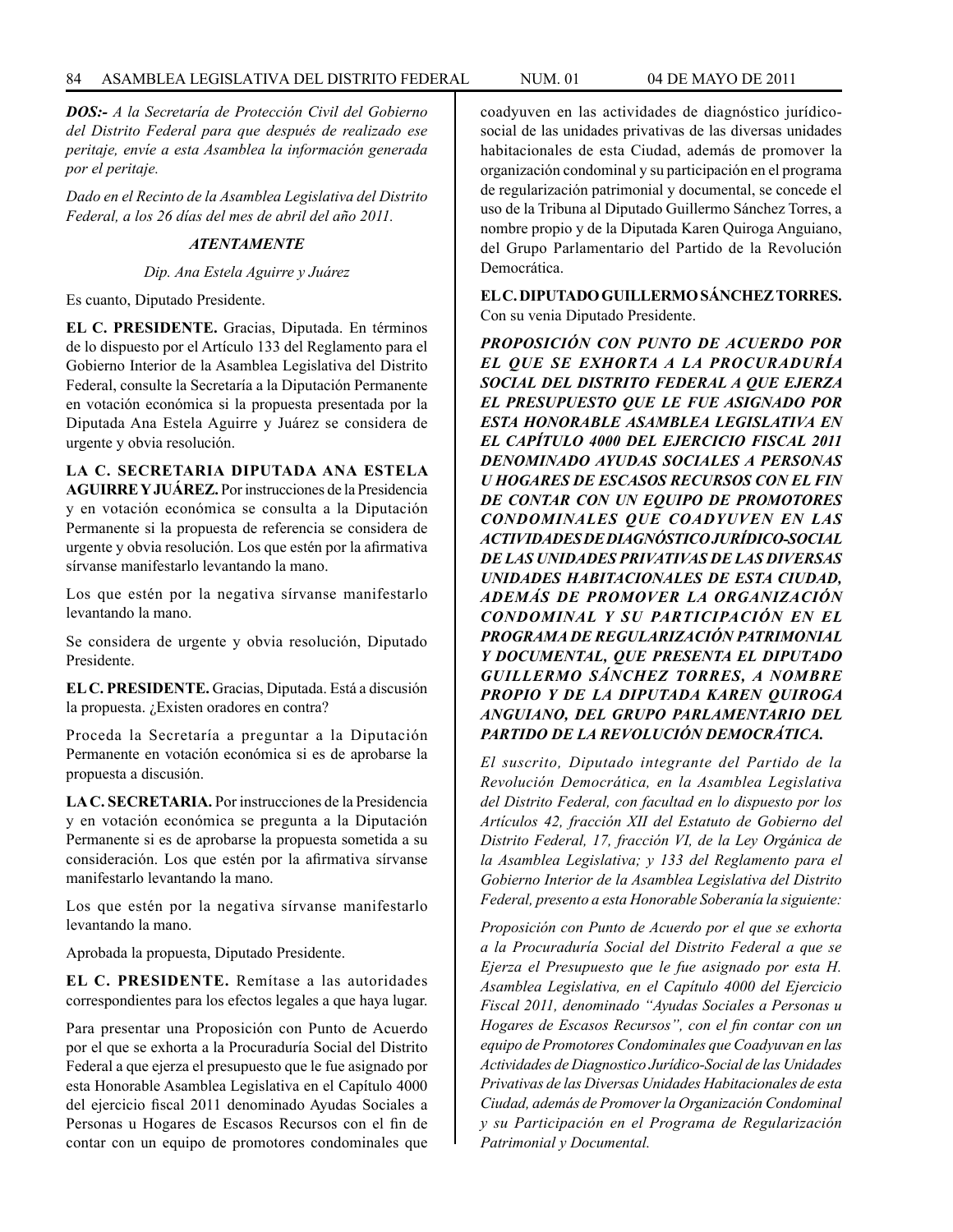#### *ANTECEDENTES*

*Una de las garantías que protege nuestra Constitución a cada uno de los que habitamos este país, es el contenido en el Artículo 4° que otorga a toda familia el derecho a disfrutar de una vivienda digna y decorosa. Esta garantía esta a su vez delegada a la aplicación de una Ley especial que regule, especifique y enfatice todos los instrumentos y apoyos necesarios para su cabal cumplimiento.*

*Por su parte el Distrito Federal en acatamiento a dicho precepto constitucional, publicó en la Gaceta Oficial el día dos de marzo del año dos mil, la Ley de Vivienda del Distrito Federal, cuyo Artículo 3° establece que "Todos los habitantes del Distrito Federal tienen derecho a una vivienda digna y decorosa, entendida como lugar seguro, salubre y habitable que permita el disfrute de la intimidad, la integración y el desarrollo personal, familiar y comunitario, así como la inclusión a la dinámica social y urbana con base en el respeto a la diversidad cultural, sin discriminación para acceder a ella sea por su condición económica, social, origen étnico o nacional, lengua, dialecto, edad, género, situación migratoria, creencias políticas o religiosas. "*

*En el Distrito Federal 2.2 millones de personas viven en las siete mil 254 unidades habitacionales de la Ciudad, sin embargo existe una problemática en dichas unidades habitacionales sobre todo en las de interés social, donde poseedores no cuentan con título válido de propiedad o no han logrado elevarlo a escritura pública e inscribirlo en el Registro Público de la Propiedad, lo cual les genera inseguridad jurídica.*

*De acuerdo a una encuesta practicada en el 2010, por el Colegio de Notarios del Distrito Federal, el 47% (cuarenta y siete por ciento) de los inmuebles que existen en la Ciudad de México, se encuentran en una situación confusa e irregular, por lo que se deben realizar acciones para disminuir dicha problemática.*

*La Procuraduría Social del Distrito Federal, uno de sus objetivos, es la defensa de los derechos ciudadanos. Así mismo es la encargada de procurar el cumplimiento de la Ley de Propiedad en Condominio de Inmuebles para el Distrito Federal a través de los diferentes servicios y procedimientos que esta Ley establece.*

*A través de la labor desempeñada por la Procuraduría Social, se ha detectado el problema de los habitantes de las unidades habitacionales donde se desprende que muchos de ellos no son propietarios por situaciones como: el no poder acceder a un juicio sucesorio testamentario o intestamentario; asimismo muchas de sus compraventas son privadas; algunos de ellos necesitan un juicios como el de inmatriculación, prescripciones positivas, y todos teniendo como común denominador la falta de recursos económicos para sufragar los gastos que implica un abogado y así obtener el documento que acredite fehacientemente su propiedad.*

*Además, esta situación incide negativamente en la organización condominal, indispensable para impulsar una cultura democrática y organizativa al interior de las Unidades Habitacionales, lo que finalmente limita la calidad de vida de los residentes de estos espacios urbanos.*

*El propio Artículo 13, fracción VIII, de la Ley de Procuraduría Social del Distrito Federal, se faculta al Procurador aprobar, suscribir y celebrar convenios con agrupaciones, asociaciones, instituciones, ya sean públicas o privadas, con organizaciones civiles o sociales y autoridades para el mejor desempeño de sus funciones, por lo que el destino del presupuesto que maneja la Procuraduría Social le permite establecer relaciones jurídicas con otras entidades, instituciones o asociaciones para que puedan cumplir sus objetivos de forma rápida, oportuna y segura en beneficio de sus habitantes.*

*Es por lo anterior y atendiendo a la naturaleza de la Procuraduría Social del Distrito Federal, que el presupuesto que se le destinó para el ejercicio fiscal 2011 por esta H. Asamblea Legislativa, en el capítulo 4000, partida 441201100, denominado "Ayudas Sociales a personas u hogares de escasos recursos" el cual asciende a \$22,265,237.00 de pesos, debe ser utilizado para que se cuente con un diagnóstico jurídico social, se promueva la organización y cultura condominal democrática, además de un programa que atienda la necesidades de regularización patrimonial y documental.*

*Por lo anteriormente expuesto, someto a la consideración de esta Soberanía la aprobación del siguiente:*

#### *PUNTO DE ACUERDO*

*PRIMERO. Se exhorta a la Procuraduría Social del Distrito Federal, la Licenciada Dione Anguiano Flores, a que se Ejerza el Presupuesto que le fue asignado por esta H. Asamblea en el Capítulo 4000 del Ejercicio Fiscal 2011, denominado "Ayudas Sociales a Personas u Hogares de Escasos Recursos", con el fin contar con un equipo de Promotores Condominales que Coadyuven en las Actividades de Diagnostico Jurídico-Social de las Unidades Privativas de las diversas Unidades Habitacionales de esta Ciudad, además de Promover la Organización Condominal y su Participación en el Programa de Regularización Patrimonial y Documental.*

*SEGUNDO. Realice un Convenio de Colaboración con la Dirección General de Regularización Territorial del Distrito Federal así como otras Identidades de Carácter Público, para que en el ámbito de sus Facultades, Establezcan la Coordinación Interinstitucional necesaria para lograr la Regularización Patrimonial y Documental de las Unidades Privativas detectadas por el Diagnostico Jurídico-Social y cumplir con los Objetivos y Fines de los Programas.*

*TERCERO. Se exhorta a la Titular de la Procuraduría Social, la Lic. Dione Anguiano Flores, para que publique*